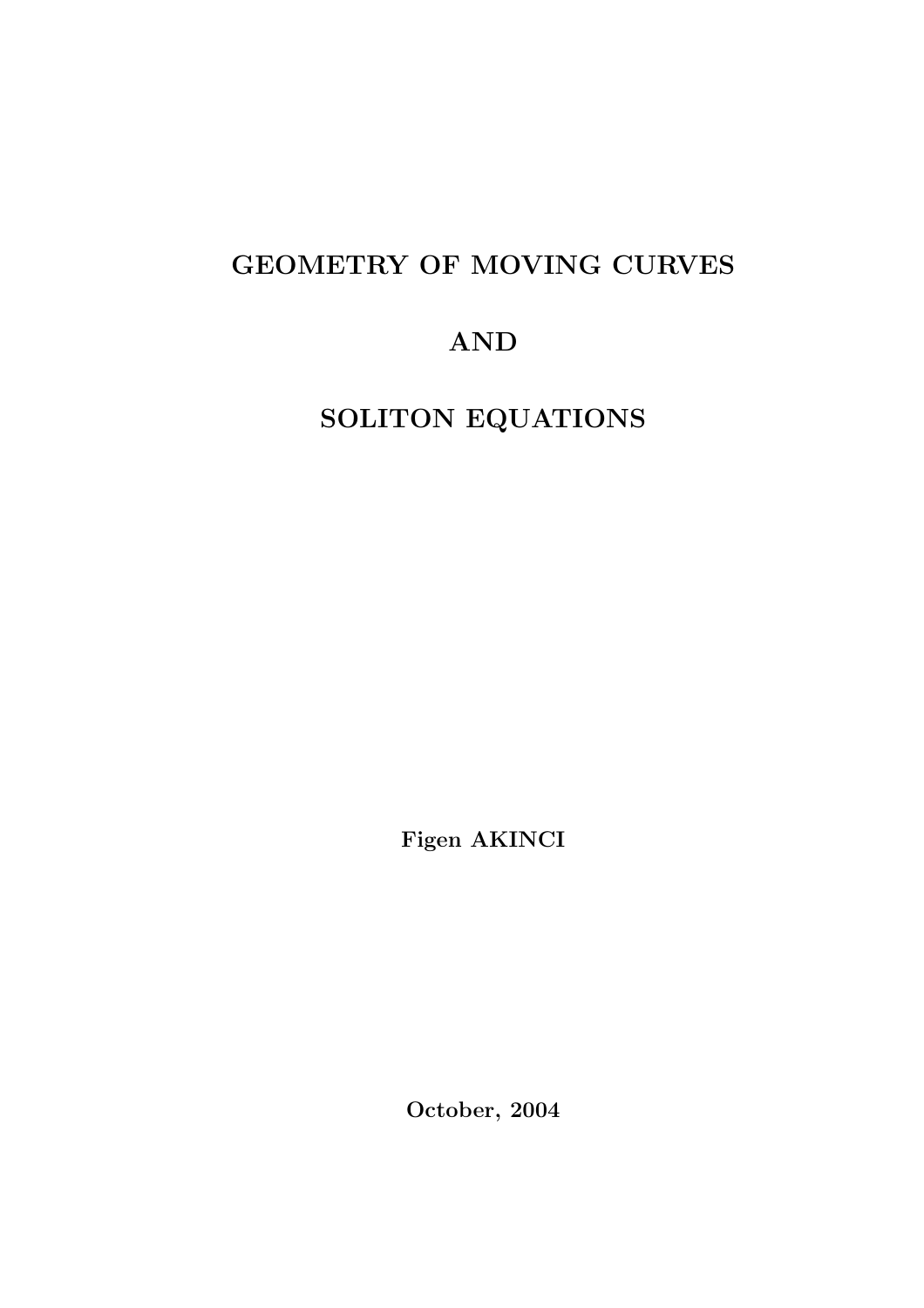## Geometry of Moving Curves

and

Soliton Equations

By

Figen AKINCI

A Dissertation Submitted to the Graduate School in Partial Fulfillment of the Requirements for the Degree of

## MASTER OF SCIENCE

Department: Mathematics Major: Mathematics

˙Izmir Institute of Technology ˙Izmir, Turkey

October, 2004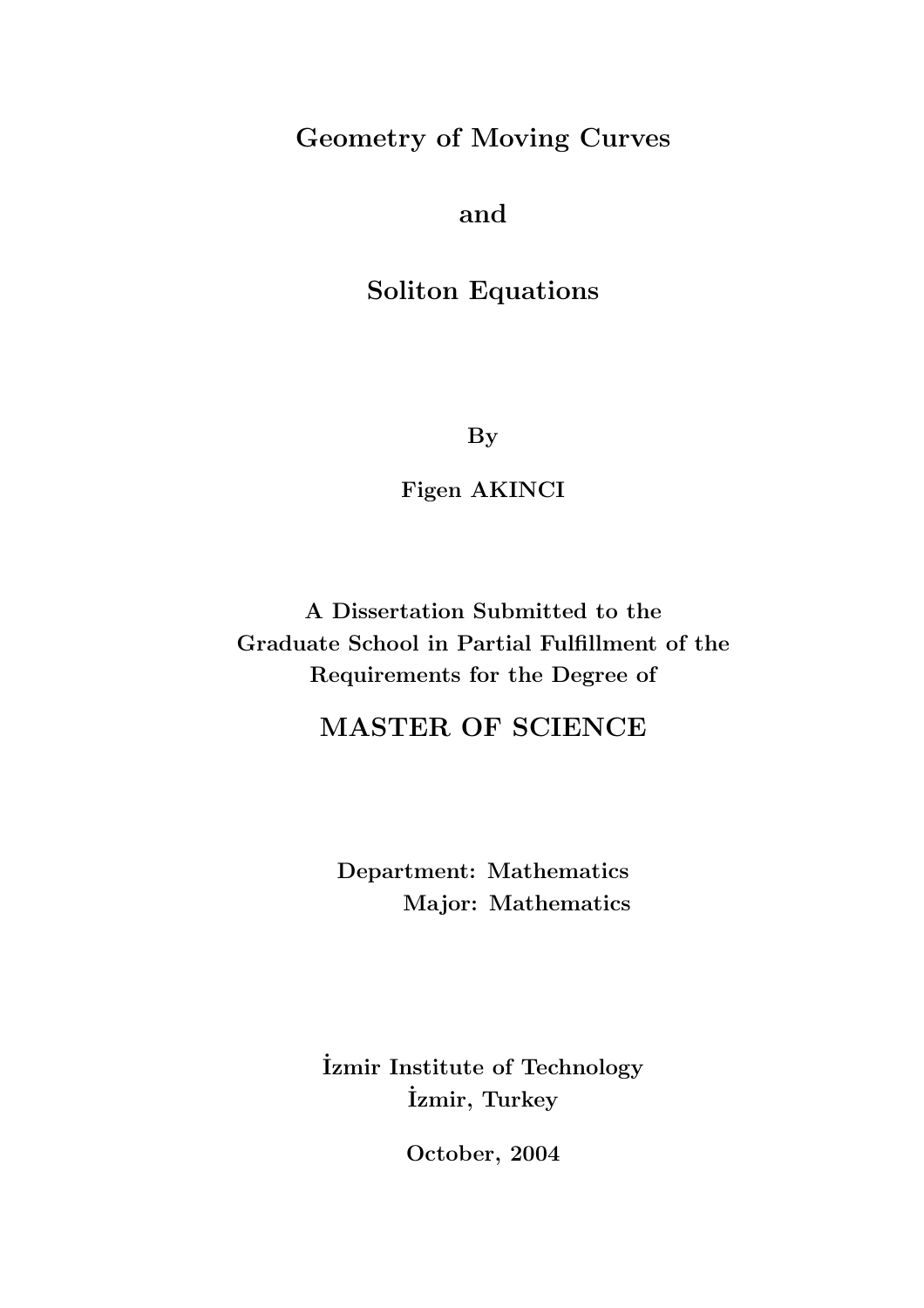We approve the thesis of Figen AKINCI

—————————–

Date of Signature

—————————————————— 28.10.2004

Prof. Dr. Oktay K. PASHAEV Supervisor Department of Mathematics

—————————————————— 28.10.2004

Assist. Prof. Dr. Gamze TANOĞLU

Department of Mathematics

—————————————————— 28.10.2004

Prof. Dr. F. Acar SAVACI Department of Electrical and Electronics Engineering

—————————————————— 28.10.2004

Assist. Prof. Dr. Gamze TANOĞLU Head of Department of Mathematics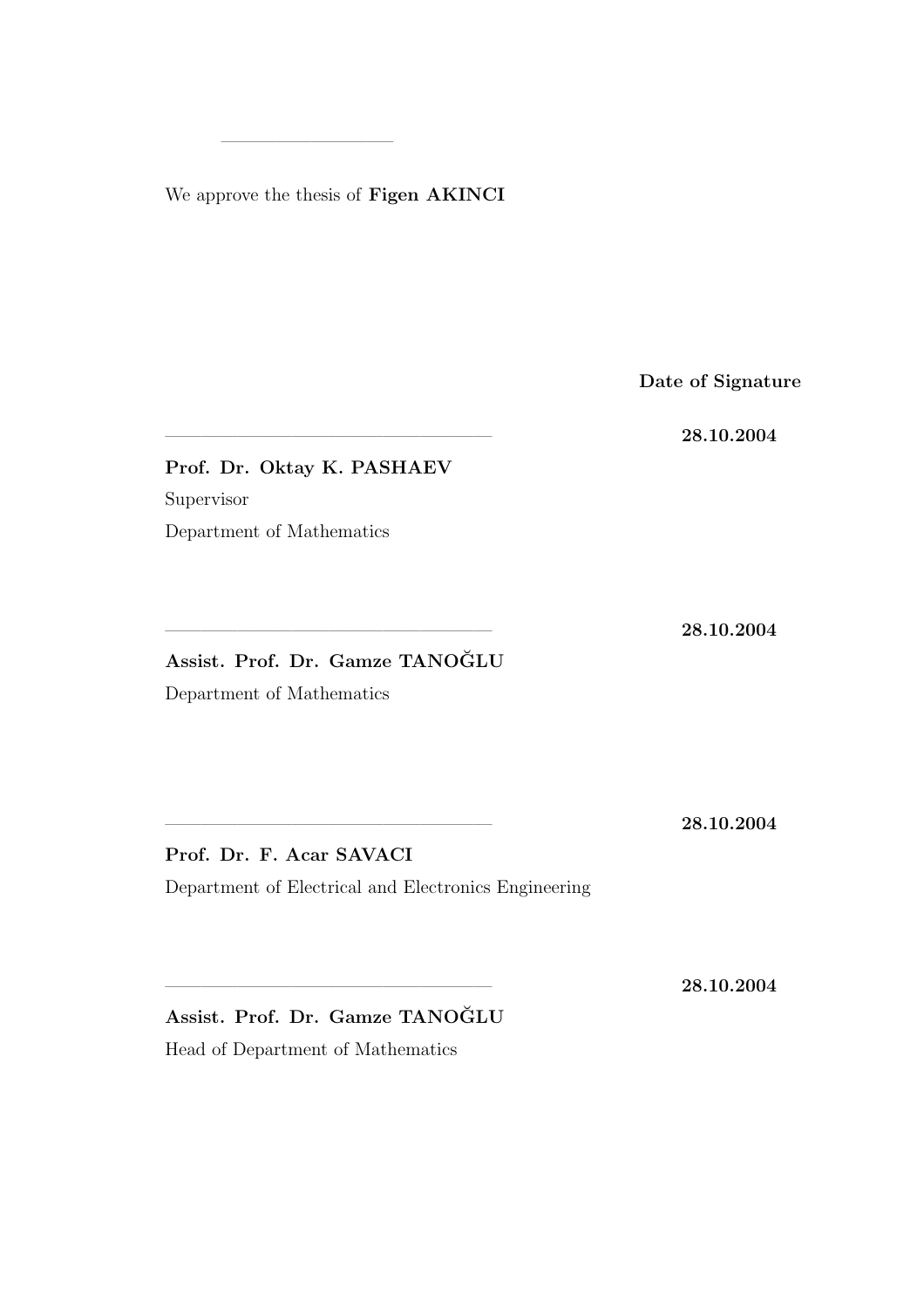#### ACKNOWLEDGEMENTS

I am very grateful to my advisor Prof. Dr. Oktay Pashaev for his steady encouragement, great patience during my graduate study. His wide knowledge in mathematics and physics has a great impact on me.

I would also like to thank Asst. Prof. Dr. Gamze Tanoğlu and IYTE mathematics department for their hospitality.

Special thanks goes to Nilhan Gürkan, Onur Ağıroğlu and Meltem Yerbağ Francisco for being a pleasant officemates.

Also, I would like to express my thanks to my brother  $\ddot{U}$  mit Akinci and my friend Orçin Demiray for Latex and computational support.

I am deeply indebted to my family and close friends for their encouragement and moral support during this study. Without their tolerance and devotion, I could have never gone this far.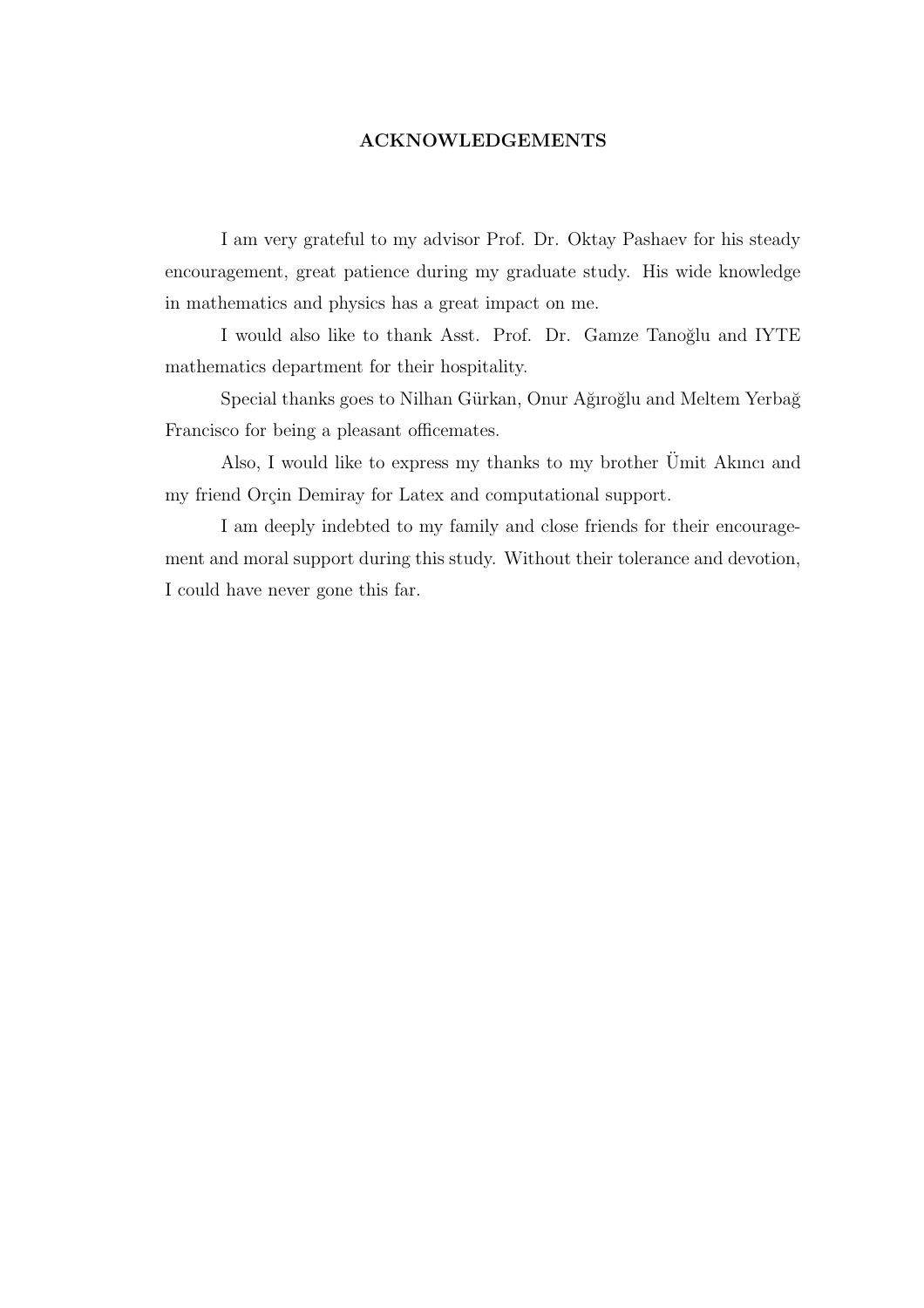#### ABSTRACT

In this thesis we study relations between the motion of curves in classical differential geometry and nonlinear soliton equations. For the planar motion of curves we found hierarchy of MKdV (Modified Korteweg-de Vries) equations generated by corresponding recursion operator. By integration of natural equations of curves, we found soliton curves and their dynamical characteristics. Under negative power recursive reduction we construct Sine-Gordon hierarchy and corresponding soliton curve. For three dimensional motion of curves relation with NLS (Nonlinear Schrödinger) equation and complex MKdV are constructed.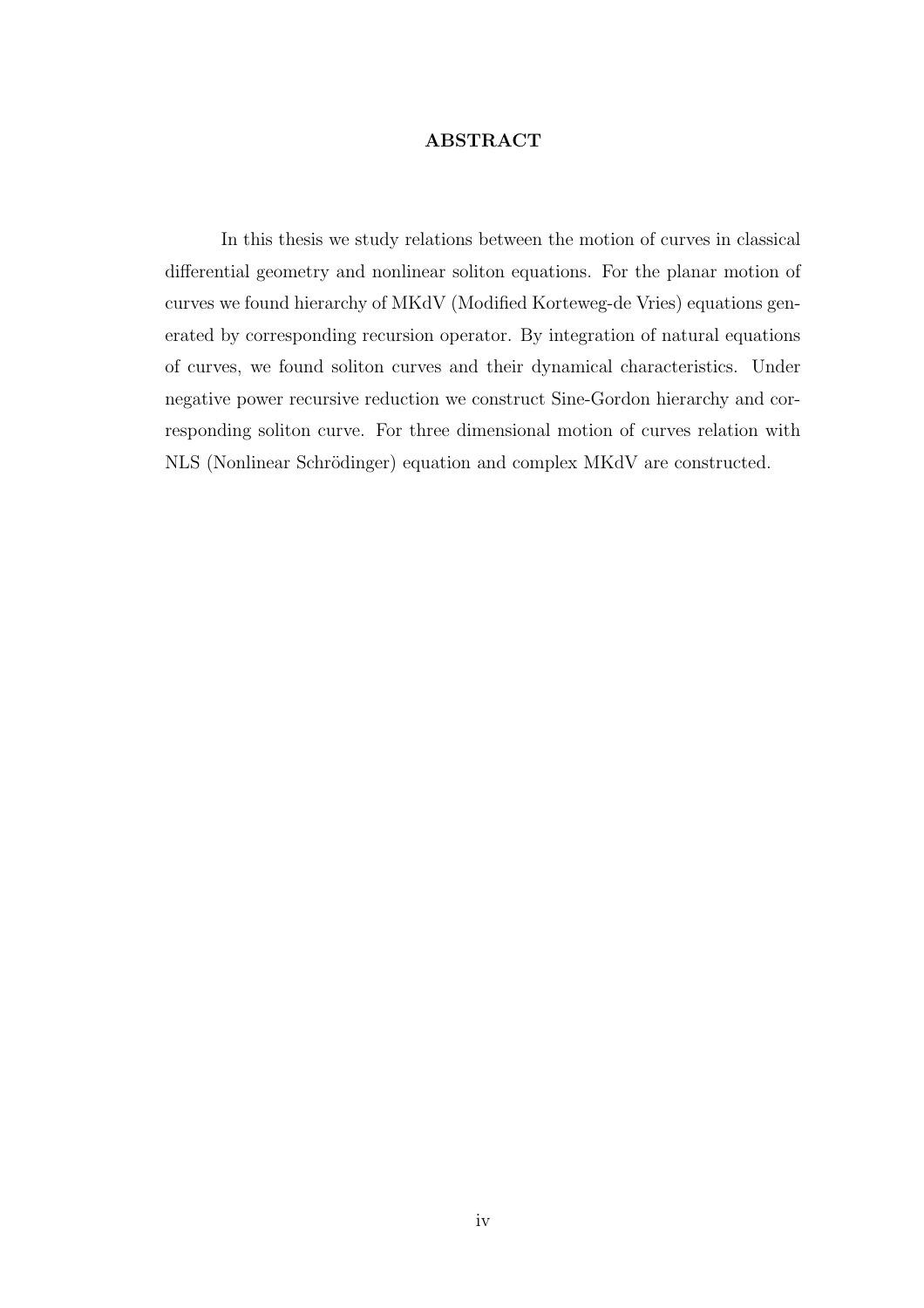Bu tezde klasik diferansiyel geometrideki eğrilerin hareketi ile doğrusal olmayan soliton denklemleri arasındaki bağlantılar incelendi. Eğrilerin düzlemdeki hareketi için, ilgili rekursiyon operatörü ile elde edilen MKdV (Modified Kortewegde Vries) denklem hiyerarşisi bulundu. Eğrilerin doğal denklemlerinin integrasyonu ile soliton eğrileri ile soliton eğrileri ve bunların hareketsel özellikleri elde edildi. Rekursiyon operatörünün eksi kuvveti ile Sine-Gordon denklem hiyerarşisi ve ilgili soliton eğrisi oluşturuldu. Üç boyutta eğri hareketi konusunda NLS (Nonlinear Schrödinger) denklemi ve komplexs MKdV arasındaki bağlantılar incelendi.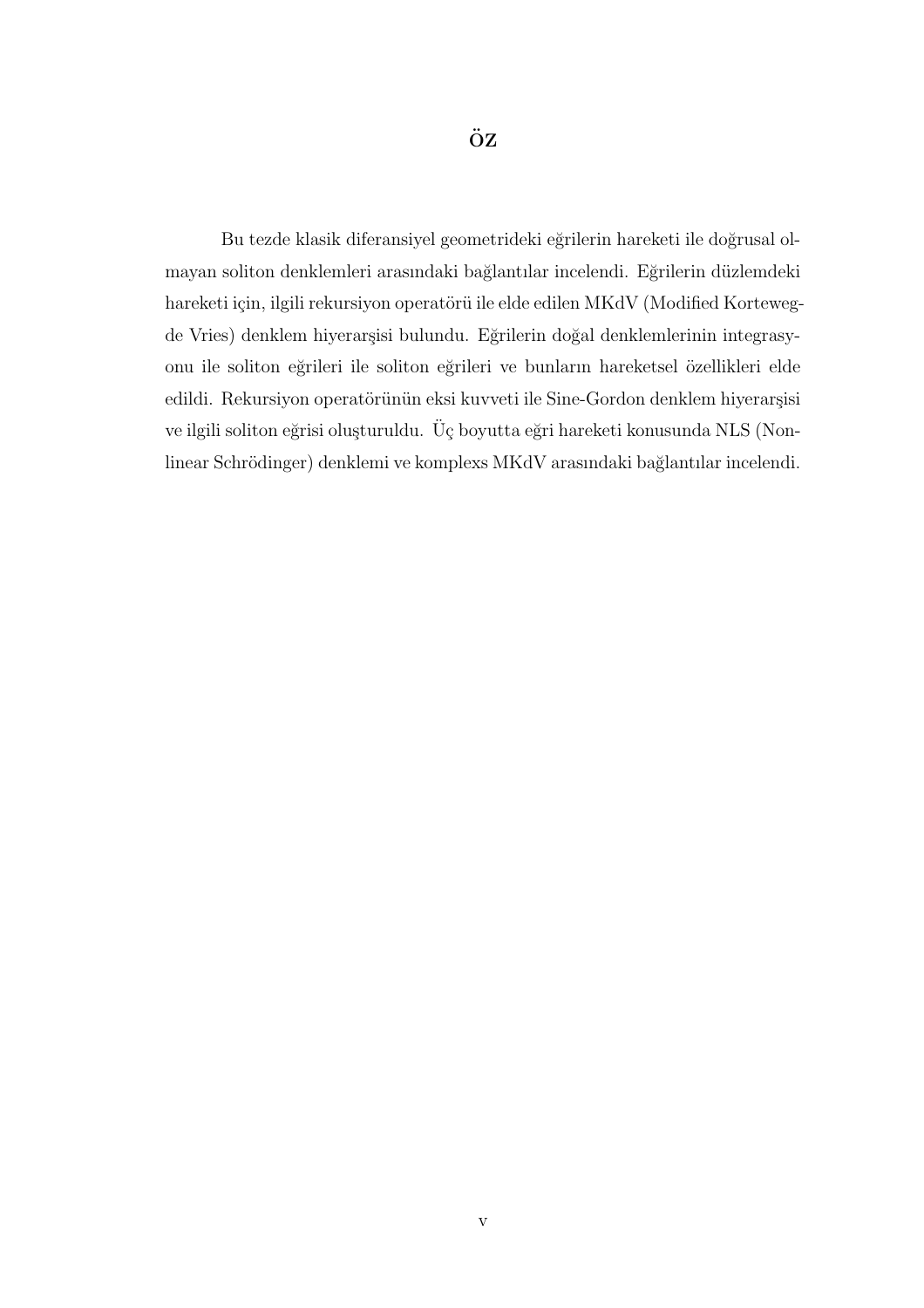### TABLE OF CONTENTS

|            | Chapter 1. INTRODUCTION                                                    | $\mathbf{1}$    |
|------------|----------------------------------------------------------------------------|-----------------|
|            | Chapter 2. LOCAL CURVE THEORY                                              | 6               |
| 2.1        |                                                                            | $6\phantom{.}6$ |
| 2.2        |                                                                            | $8\,$           |
| 2.3        | Integration of Natural Equations of a Curve                                | 13              |
| 2.4        |                                                                            | 14              |
| 2.5        | Serret-Frenet Equations in Arbitrary Parametrization                       | 16              |
| Chapter 3. | THE PLANAR CURVE MOTION                                                    | 19              |
| 3.1        | Evolution of a Curve with Time $\ldots \ldots \ldots \ldots \ldots \ldots$ | 19              |
| 3.2        |                                                                            | 21              |
| 3.3        |                                                                            | 24              |
| 3.4        | The Nonlinear Evolution Hierarchy                                          | 26              |
|            | Chapter 4. THE MODIFIED KORTEWEG-DE VRIES EQUATION                         | 27              |
| 4.1        | The Modified Korteweg-de Vries Hierarchy                                   | 27              |
| 4.2        | Hirota Bilinear Method and MKdV Equation                                   | 29              |
|            | 4.2.1<br>Hirota derivatives and its properties                             | 30              |
|            | 4.2.2<br>MKdV One Soliton Solution by Hirota Method                        | 33              |
| 4.3        | Recovering MKdV One Soliton Curve                                          | 36              |
| 4.4        | The Area Characteristic of MKdV One Soliton Curve                          | 41              |
| 4.5        | The Angle Characteristic of MKdV One Soliton Curve                         | 44              |
| 4.6        | MKdV Two Soliton Solution by Hirota Method                                 | 45              |
| 4.7        | Complex Miura Transformation Between MKdV and KdV $\ldots$ .               | 47              |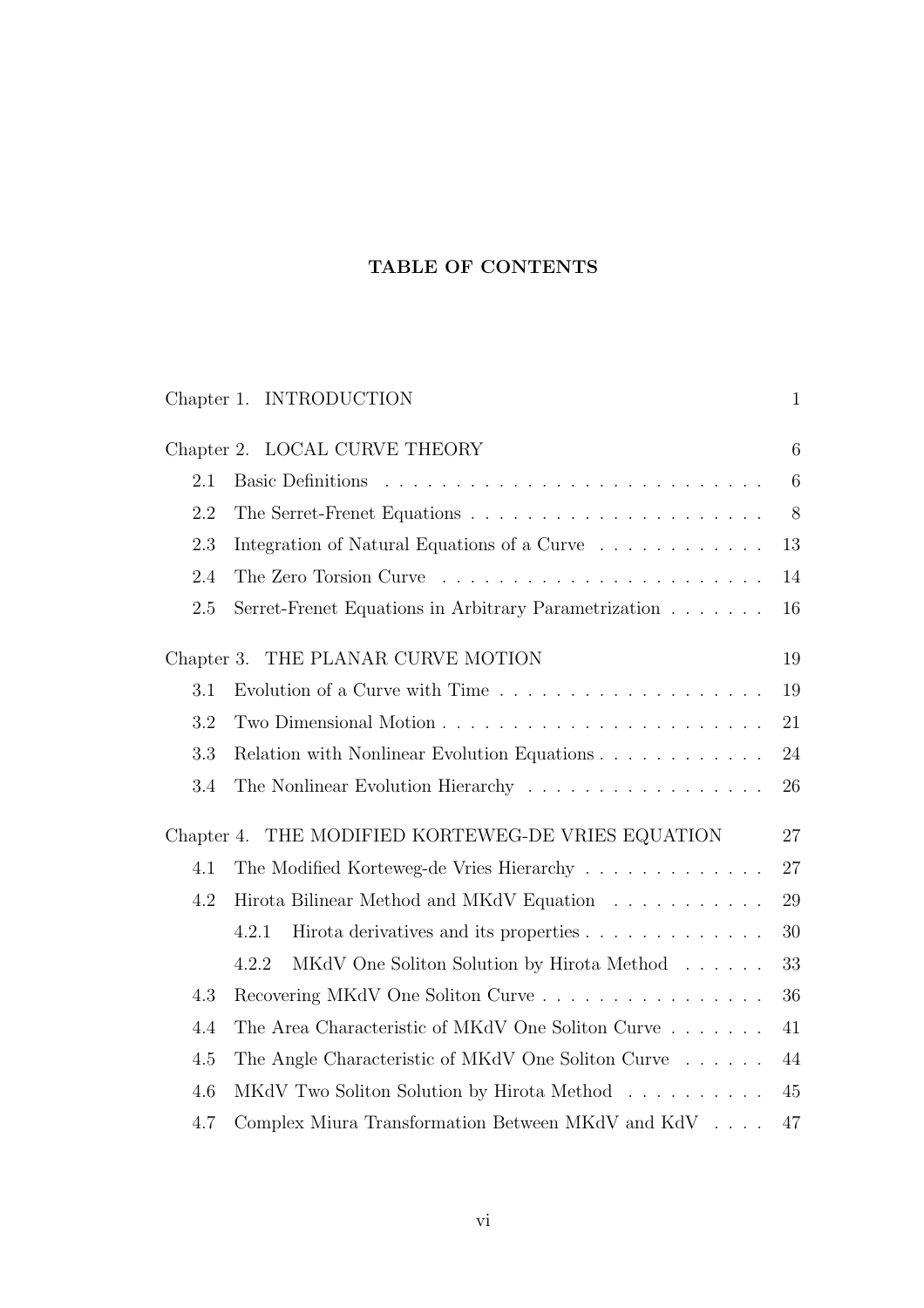| Chapter 5. SINE-GORDON EQUATION                                      | 50 |
|----------------------------------------------------------------------|----|
| Negative Power Reduction and Sine-Gordon Hierarchy<br>5.1            | 50 |
| One Soliton Solution of Sine-Gordon Equation by Hirota Method<br>5.2 | 53 |
| Recovering Sine-Gordon One Soliton Curve<br>5.3                      | 56 |
| Chapter 6. THREE DIMENSIONAL CURVE MOTION                            | 59 |
| 6.1                                                                  | 59 |
| Relation With Nonlinear Evolution Equations<br>6.2                   | 63 |
| 6.3                                                                  | 67 |
| One Soliton Solution by Hirota Method<br>6.4                         | 67 |
| The Complex Modified Korteweg-de Vries Equation<br>6.5               | 71 |
| Chapter 7. CONCLUSIONS                                               |    |
| <b>REFERENCES</b>                                                    |    |
| <i><b>APPENDIX</b></i>                                               |    |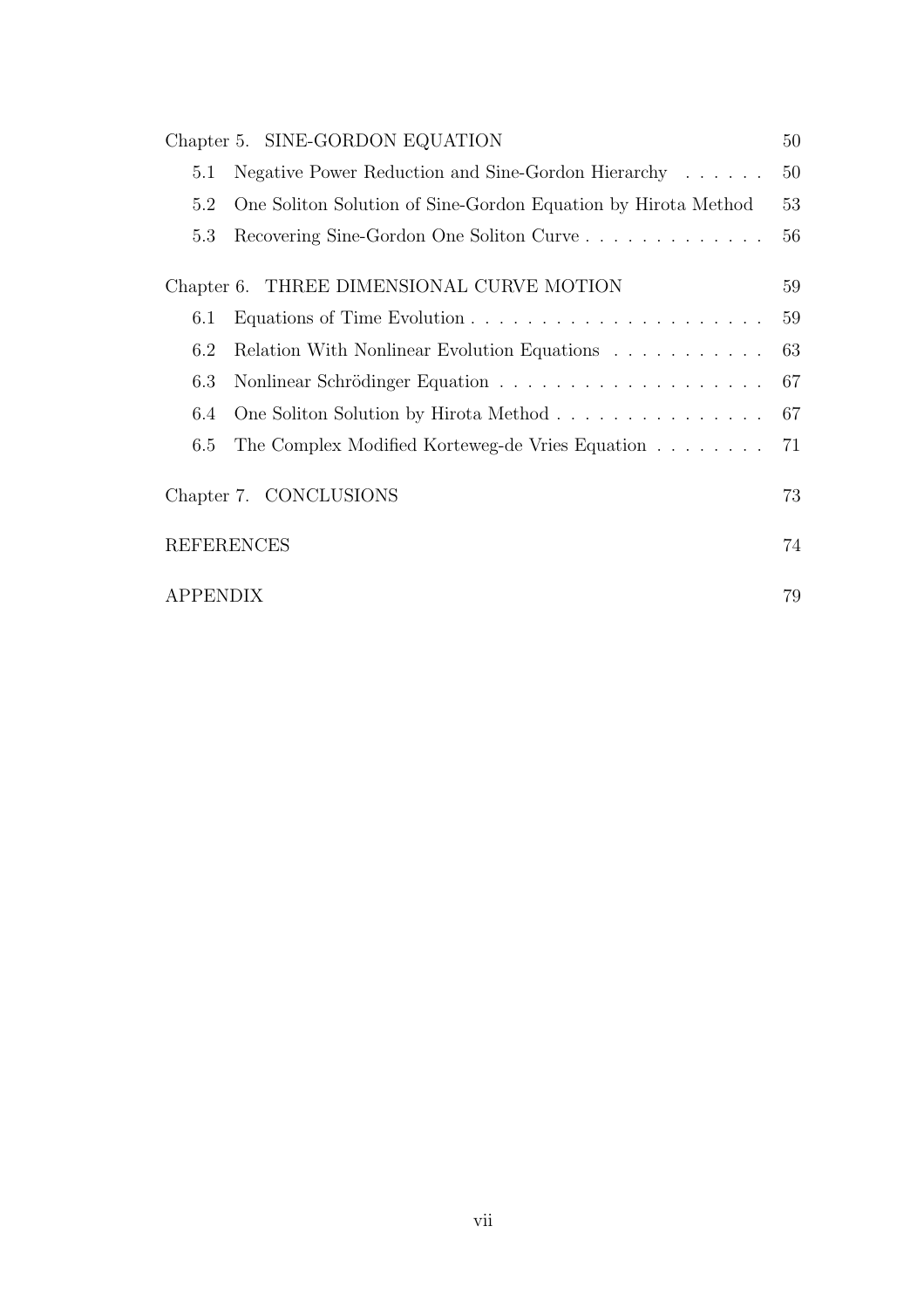### LIST OF FIGURES

| 4.2 MKdV two soliton solution curve at time $t_1 \rightarrow -\infty$ 46 |  |
|--------------------------------------------------------------------------|--|
| 4.3 MKdV two soliton solution curve at time $t_1 \rightarrow +\infty$ 47 |  |
|                                                                          |  |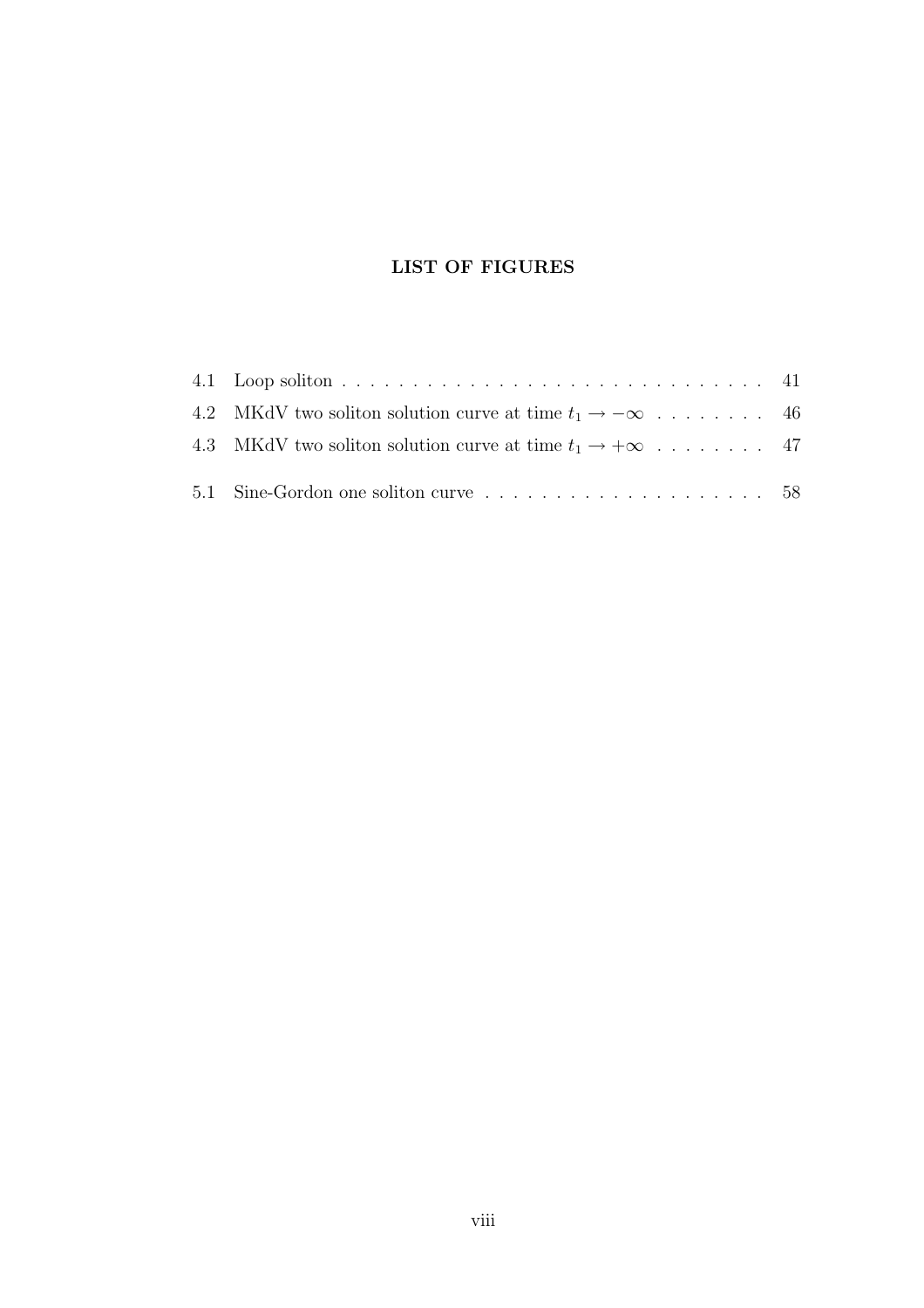#### Chapter 1

#### INTRODUCTION

The foundations of differential geometry of curves and surfaces were laid in the early part of the nineteenth century with the works of Monge (1746 - 1818), Gauss (1777 - 1855), Liuoville (1809 - 1882), Frenet (1816 - 1888), Serret (1819 - 1885), Bertrand (1822 - 1900) and Saint - Venant (1796 - 1886) [1]. Monge's major contributions were collected in his "Applications de L'Analyse à la Géometrie (1807)". Gauss' treatise on the geometry of surfaces was the "Distiquistiones Generales Circa Superficies Curvas (1828)". Therein, Gauss set down the system of equations that bears his name and which time has shown to be fundamental to the analysis of surfaces. This Gauss' system establishes the remarkable connection between classical differential geometry, nonlinear partial differential equations and modern soliton theory. Nonlinear partial differential equations have been studied in classical works on differential geometry in 19th century by Darboux, Bäcklund, Riemann and others [1, 2]. But only after discovering soliton equations and methos of solving these equations, in second half of XX century started new systematic approach to study relations between differential geometry and soliton structure [2]. Soliton equations as an integrable systems are Hamiltonian systems with infinite number of degrees of freedom [3, 4], related with symplectic geometrical structure. Manifestation of this infinite dimensional hamiltonian structure is in the existence of infinite hierarchy of soliton equations [5, 6]. This hierarchy is generated by integro-differential recursion operator, playing key role in the soliton theory [6].

The origins of the soliton theory are found in the early part of the nineteenth century. Thus, it was in 1834 that the Scottish engineer John Scott Russell recorded the first sighting, along a channel near Edinburg, of the solitary humpshaped wave to be rediscovered in 1965 in the context of the celebrated Fermi-Pasta-Ulam problem by Kruskal and Zabusky and termed a soliton [7]. Scott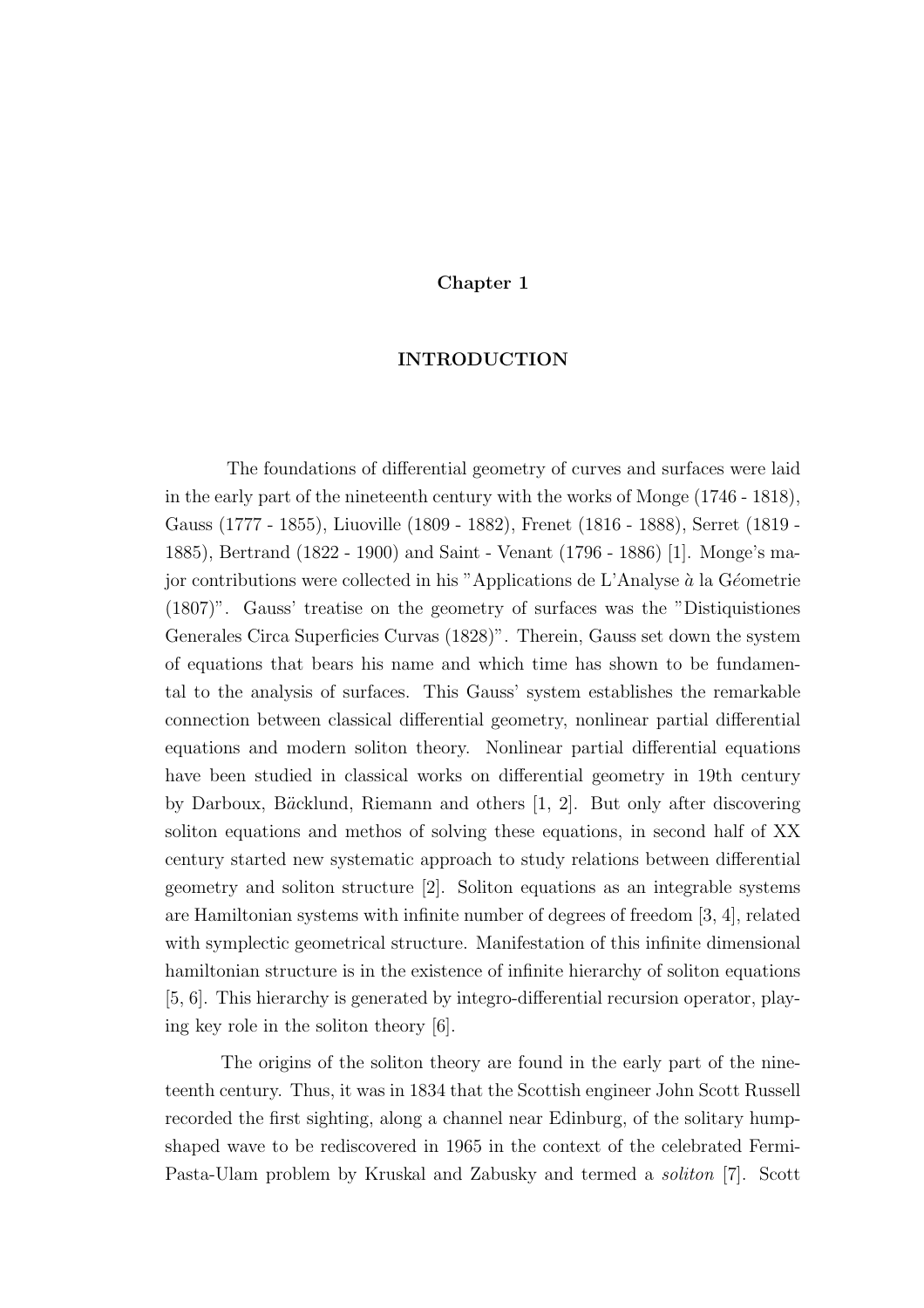Russell observed that his so-called great wave of translation proceeded with a speed proportional to its height [8].

It was in 1895 that Korteweg and de Vries [9], derived the nonlinear wave equation for such a wave, which now bears their name and adopts the canonical form

$$
u_t + u_{xxx} + 6uu_x = 0.
$$
 (1.1)

This equation has been shown to be a canonical model for a rich diversity of large amplitude wave systems arising in the theory of solids, liquids and gases [10, 11]. In 1965 the KDV equation was rediscovered in the context of Fermi-Pasta-Ulam problem [7]. In a pioneering study by Kruskal and Zabusky [7], the KDV equation was obtained from the lattice model. The existence of solitary waves in this nonlinear model, which possess the remarkable property that they preserve both their amplitude and speed subsequent upon interaction, was revealed via a computational study.

In 1968 Miura [12] obtained the transformation which relates KdV equation and its modified counterpart called Modified Korteweg de Vries (MKdV) equation:

$$
\phi_t - 6\phi^2 \phi_x + \phi_{xxx} = 0.
$$
\n(1.2)

Miura transformation

$$
u(x,t) = \phi(x,t)^2 + \phi_x(x,t),
$$

connects a solution  $\phi$  of MKdV equation (1.2) with solution u of KdV equation (1.1). So MKdV equation shares all the beatiful solitonic properties with the KdV equation.

It turns out that remarkably, a generic method for the description of soliton interaction has its roots in a type of transformation originally introduced by Ba¨cklund in the nineteenth century to generate pseudospherical surfaces, that is, surfaces of constant negative Gaussian curvature  $\kappa = -1/\rho^2$  [12]. The study of such surfaces goes back at least to Edmond Bour in 1862, who generated the celebrated Sine-Gordon equation

$$
\omega_{uv} = \frac{1}{\varphi^2} \sin \omega, \tag{1.3}
$$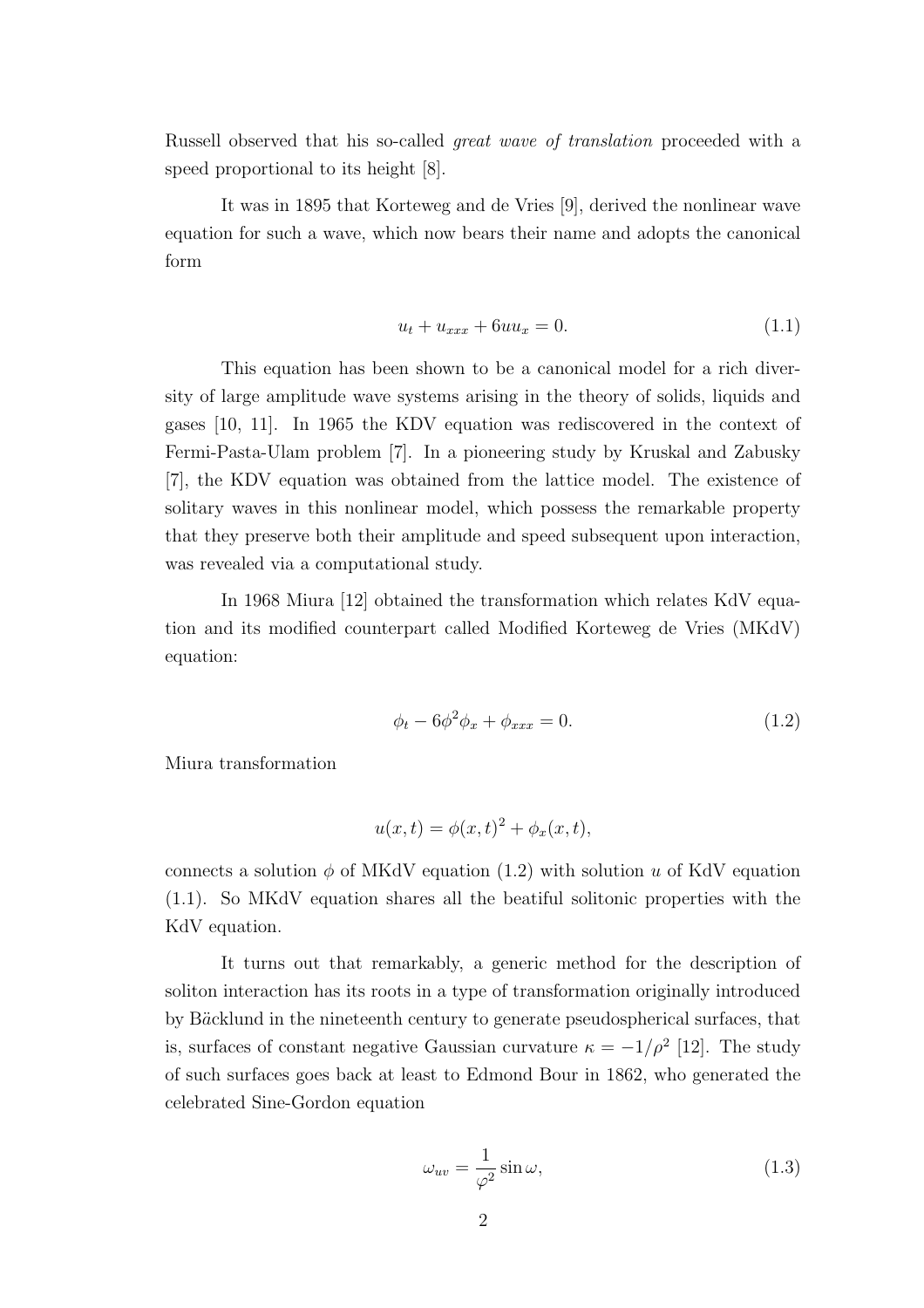from the Gauss-Mainardi-Codazzi system for pseudospherical surfaces parametrised in terms of asymptotic coordinates. The Sine-Gordon was subsequently rederived independently by both Bonnet in 1867 and Enneper in 1868 in a similar manner [2]. A purely geometric construction for pseudospherical surfaces was reformulated in mathematical terms as a transformation by Bianchi in 1879. In 1882, Bäcklund published details of his celebrated transformation  $\mathbb{B}_{\sigma}$  which allows the iterative construction of pseudospherical surfaces. In 1892, under the title "Sulla Transformazione di Bäcklund per le Superficie Pseudosferiche " [13], Bianchi demonstrated that the Bäcklund transformation  $\mathbb{B}_{\sigma}$  admits a commutativity property  $\mathbb{B}_{\sigma_2}\mathbb{B}_{\sigma_1} = \mathbb{B}_{\sigma_1}\mathbb{B}_{\sigma_2}$  a consequence of which is a nonlinear superposition principle embodied in what is termed a permutability theorem.

In 1973, Washlquist and Estabrook demonstrated that the KDV equation, like the Sine-Gordon equation admits invariance under a Bäcklund-type transformation and moreover possesses an associated permutability theorem [12]. In 1974, a Bäcklund transformation for the nonlinear Schrödinger (NLS) equation

$$
iq_t + q_{xx} + v|q|^2 q = 0,
$$
\n(1.4)

was constructed by Lamb [14] using a classical method developed by Clairin in 1910. The NLS equation has important applications in fibre optics [15]. In 1968, Zakharov derived the NLS equation in a study of deep water gravity waves [16]. Hasimoto [17] in 1971 obtained the same equation in an approximation to the hydrodynamical motion of a thin isolated vortex filament. Implicit was a geometric derivation of the NLS equation wherein it is associated with a motion of an inextensible curve in  $\mathbb{R}^3$ . This association of an integrable equation with the spatial motion of an inextensible curve arises naturally in the study of the geometry of solitons. In 1991 Goldstein and Petrich [18] have been related integrable evolution equations from MKdV hierarchy to motions of closed curves in a plane. It turns out that being integrable, these motions conserve infinitely many global invariants. The local curve dynamics has similarity with geometric models of interface evolution, proposed to study a crystal growth [19]. In fact, a variety of physical processes can be modeled in terms of the motion of curves, including the dynamics of vortex filaments in fluid dynamics, and more generally, the planar motion of interfaces [20].

There exist now several new developed methods to solve soliton equations: The Inverse Scattering Method [3, 21], Bäclund Transformation [12], Darboux Transformation [22], Hirota Bilinear Method [23, 24] and the others. These meth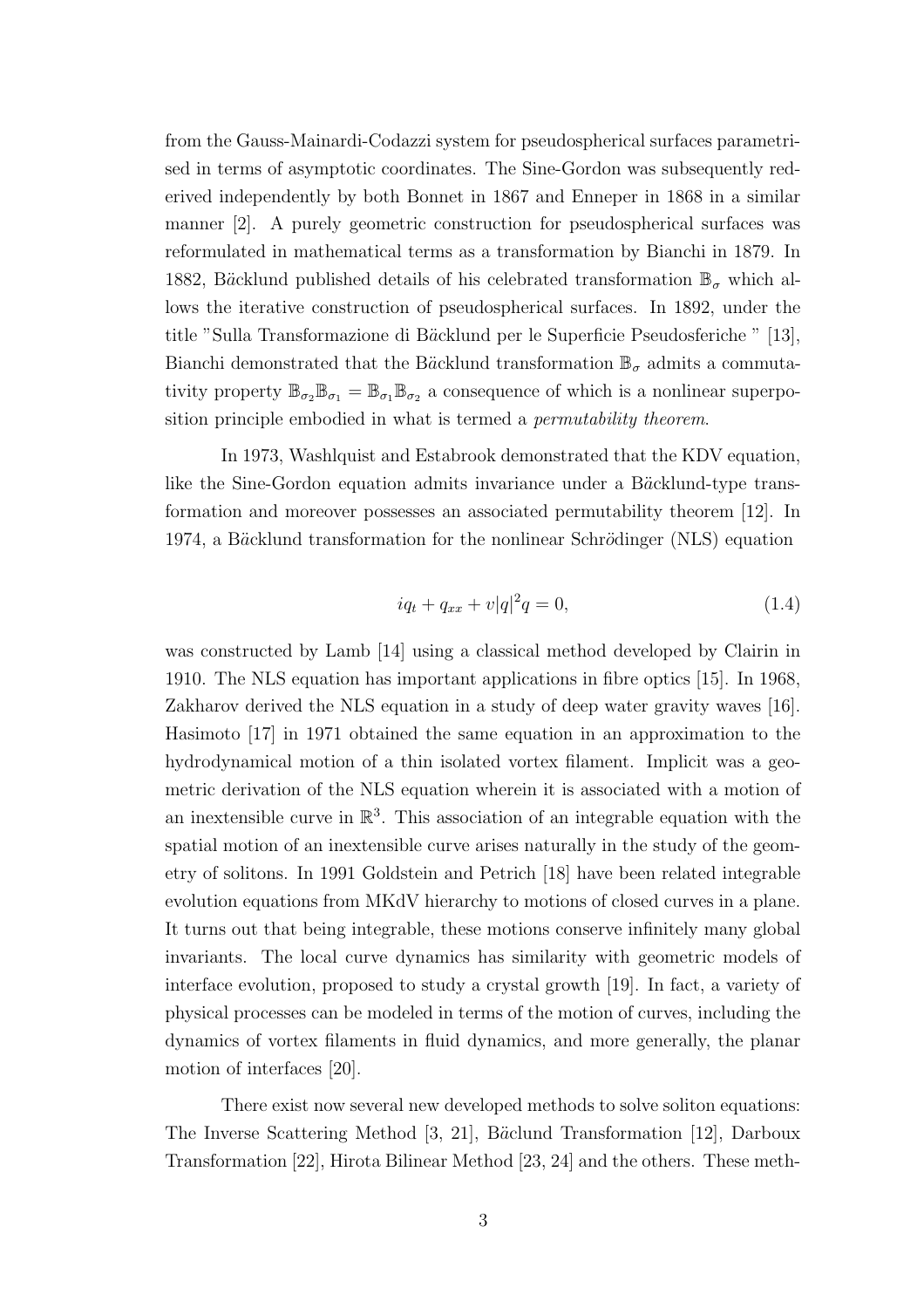ods allows one to construct exact N soliton solutions and to study their dynamics. This achievement of soliton theory [25]-[29] has impact on classical differential geometry where they have appeared in the first time. In this case, methods of integration of Soliton Equations provide exact tools to study characteristics of special kind of curves and surfaces which called soliton curves and soliton surfaces.

The goal of the present thesis is to study relations between motion of curves in plane  $R^2$  and space  $R^3$  with the soliton equations [30]-[32], [33]-[47], [48, 49].

In Chapter 2 we give main definitions and examples related with the curve theory. In Section 2.1 we introduce basic definitions of the local curve. Serret-Frenet (S-F) equations in natural parametrisation are studied in Section 2.2 and integration of natural equations of a curve in Section 2.3. In Section 2.4 we show that zero torsion curve is the planar curve and then find S-F equations in arbitrary parametrisation in Section 2.5.

In Chapter 3 we study the motion of a curve confined in the plane (the planar curve motion). In Section 3.1 we formulate the main idea related with evolution of a curve with time. Time evolution equations for two dimensional motion are derived in Section 3.2. In Section 3.3 we find that under the natural conditions on the evolution of a curve, the curvature is subject to evolution equation generated by integro-differential operator  $R$ . This integro-differential operator is determined as the recursion operator of so called MKdV hierarchy. In Section 3.4 nonlinear evolution hierarchy generated by  $R$  is defined.

In Chapter 4 we study MKdV equation and characteristics of the corresponding curves. Section 4.1 is devoted to the MKdV hierarchy. By the Hirota bilinear method we construct exact one soliton solution of MKdV equation in Section 4.2. In Section 4.3 we integrate the natural equations and find MKdV one soliton curve as a loop soliton. We determine some time invariant characteristics of this soliton curve: the area characteristic and the angle characteristic in Sections 4.4 and 4.5 respectively. In Section 4.6 we construct two soliton solution of MKdV, describing collision of two loop solitons (Appendix). In the last part of the chapter, Section 4.7, we discuss complex Miura transformation relating MKdV and KdV equations.

In Chapter 5 the Sine-Gordon equation and corresponding curve are studied. In Section 5.1 we consider negative power recursion operator, generating the Sine-Gordon hierarchy. We construct one soliton solution by Hirota Method in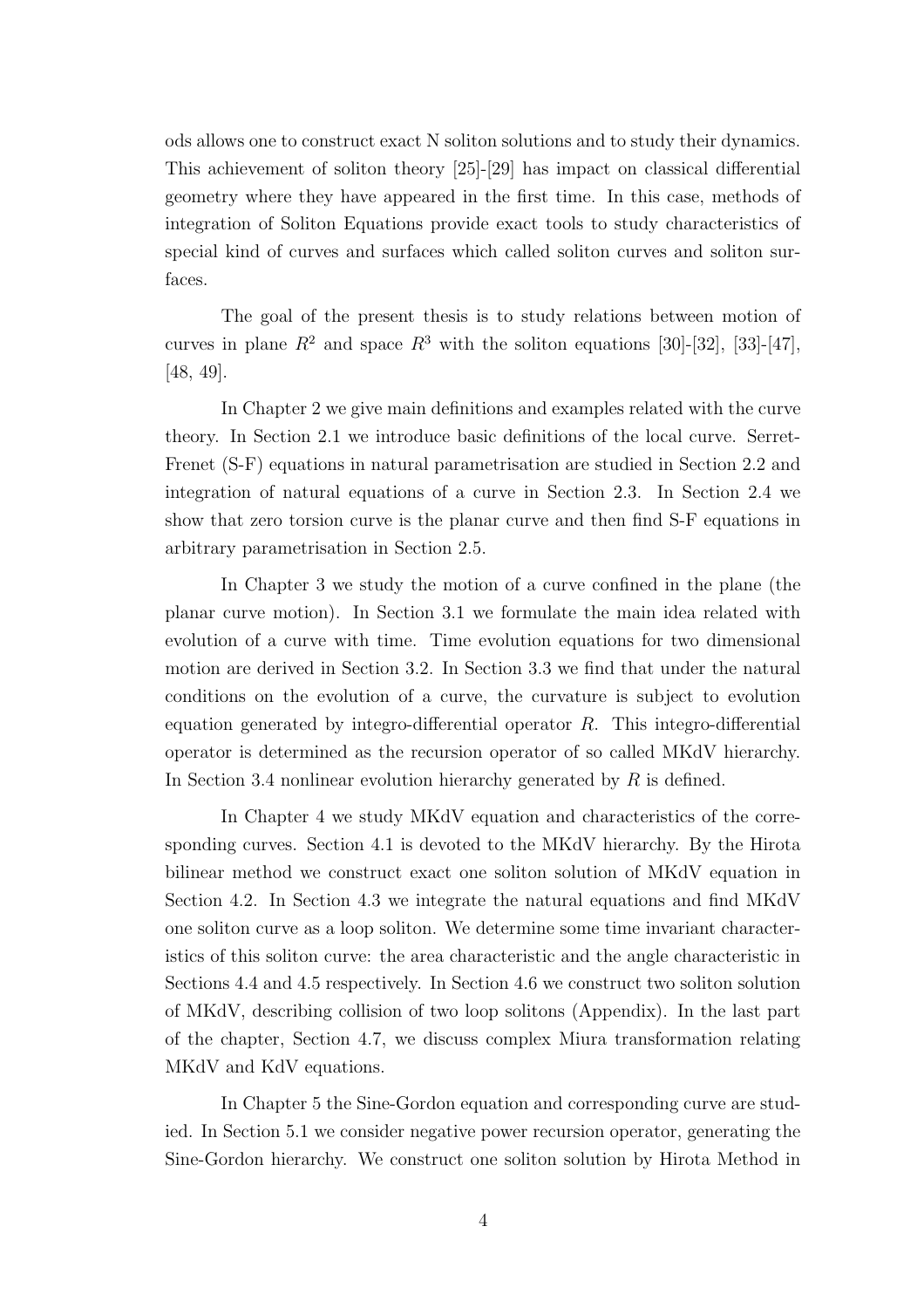Section 5.2. Then, integrating equations of motion we construct the soliton curve corresponding to Sine-Gordon equation in Section 5.3.

Chapter 6 is devoted to the motion of curves in three dimensional space. In Section 6.1 equations of time evolution are constructed. In this case, under natural conditions on evolution of curves in Section 6.2, combining curvature and torsion to the complex function we find Nonlinear Scrödinger Equation (N.L.S) in Section 6.3. In Section 6.4 integrating N.L.S for one soliton solution we find motion of a curve as a constant torsion loop soliton. In the last section of this chapter we find Complex MKdV equation as a time evolution equation.

In Conclusions we discuss main results of application soliton theory to differential geometry of curves. In Appendix we analyse MKdV two soliton solution in asymptotic regions, describing collision of two loop soliton curves.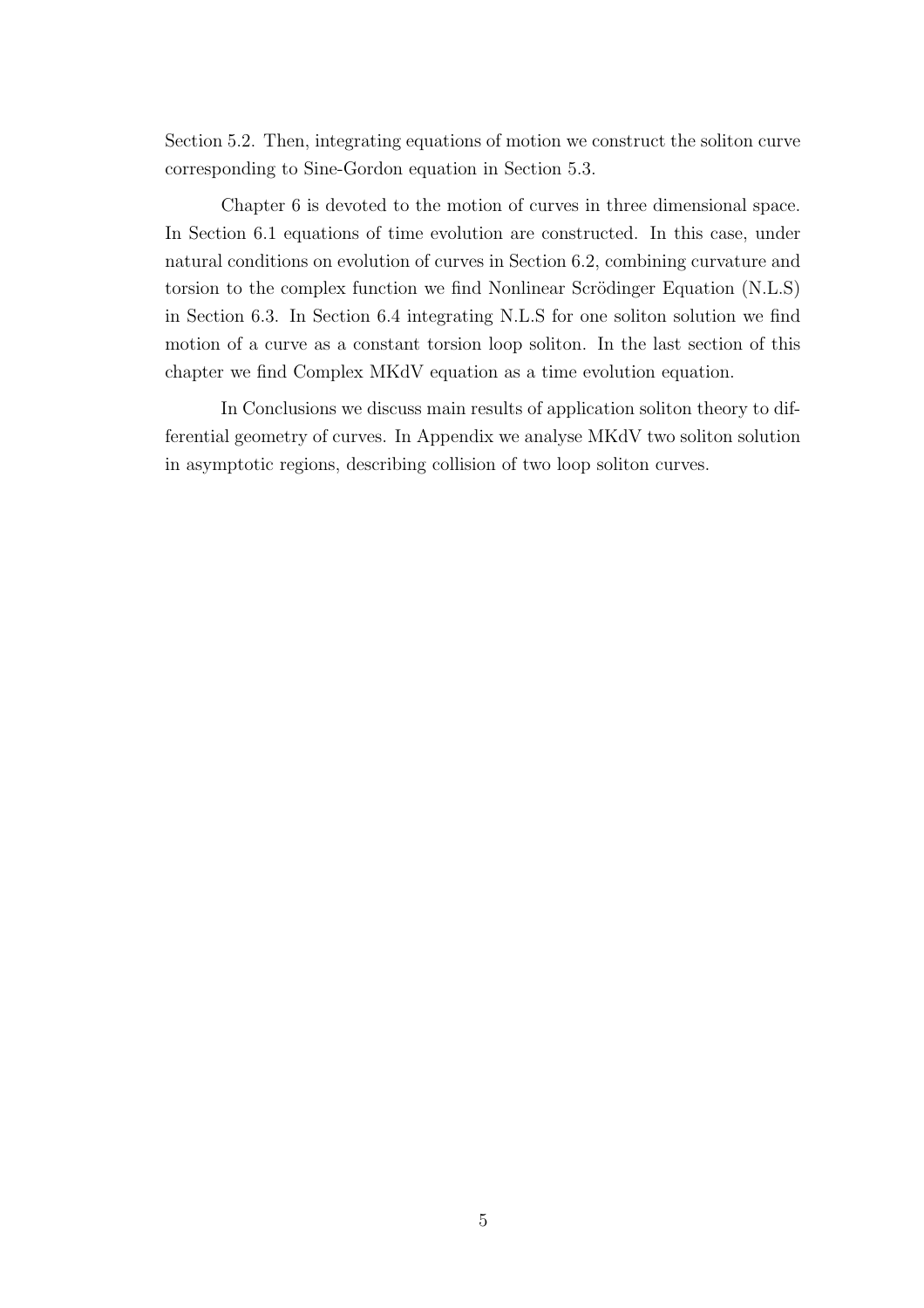#### Chapter 2

#### LOCAL CURVE THEORY

We will begin our study with an investigation of curves in 3-dimensional Euclidean space  $R^3$  [50]. The curve is a geometric set of points in  $R^3$  parametrized by some real parameter  $\alpha$  and can be considered as a path traced out by a particle moving in  $R^3$ , where parameter  $\alpha$  has meaning of time.

#### 2.1 Basic Definitions

**Definition 2.1.0.1** A regular curve in  $R^3$  is a function  $\mathbf{r} : (a, b) \to R^3$  which is of class  $C^k$  for some  $k \geq 1$  and for which  $\frac{d\mathbf{r}}{d\alpha} \neq 0$  for all  $\alpha\epsilon(a, b)$ .

**Definition 2.1.0.2** The velocity vector of a regular curve  $r(\alpha)$  at  $\alpha = \alpha_0$  is the derivative  $\frac{d\mathbf{r}}{d\alpha}$  evaluated at  $\alpha = \alpha_0$ . Then the vector valued function  $\left(\frac{d\mathbf{r}}{d\alpha}\right)$ determines the velocity vector field.

**Definition 2.1.0.3** The tangent vector field to a regular curve  $r(\alpha)$  is the vector valued function

$$
t(\alpha) = \frac{d\mathbf{r}/d\alpha}{|d\mathbf{r}/d\alpha|}.
$$
 (2.1)

It determines  $t(s)$  as the unit vector  $|t| = 1$  in the direction of the velocity vector.

#### Example 1.(Right circular helix)

Let  $\mathbf{r}:R\to R^3$  be given by parametrization  $\mathbf{r}(\alpha)=(a\cos\alpha,a\sin\alpha,h\alpha)$  where

 $h > 0$  and  $\alpha > 0$  are constants.

Then,

$$
\frac{d\mathbf{r}}{d\alpha} = (-a\sin\alpha, a\cos\alpha, h)
$$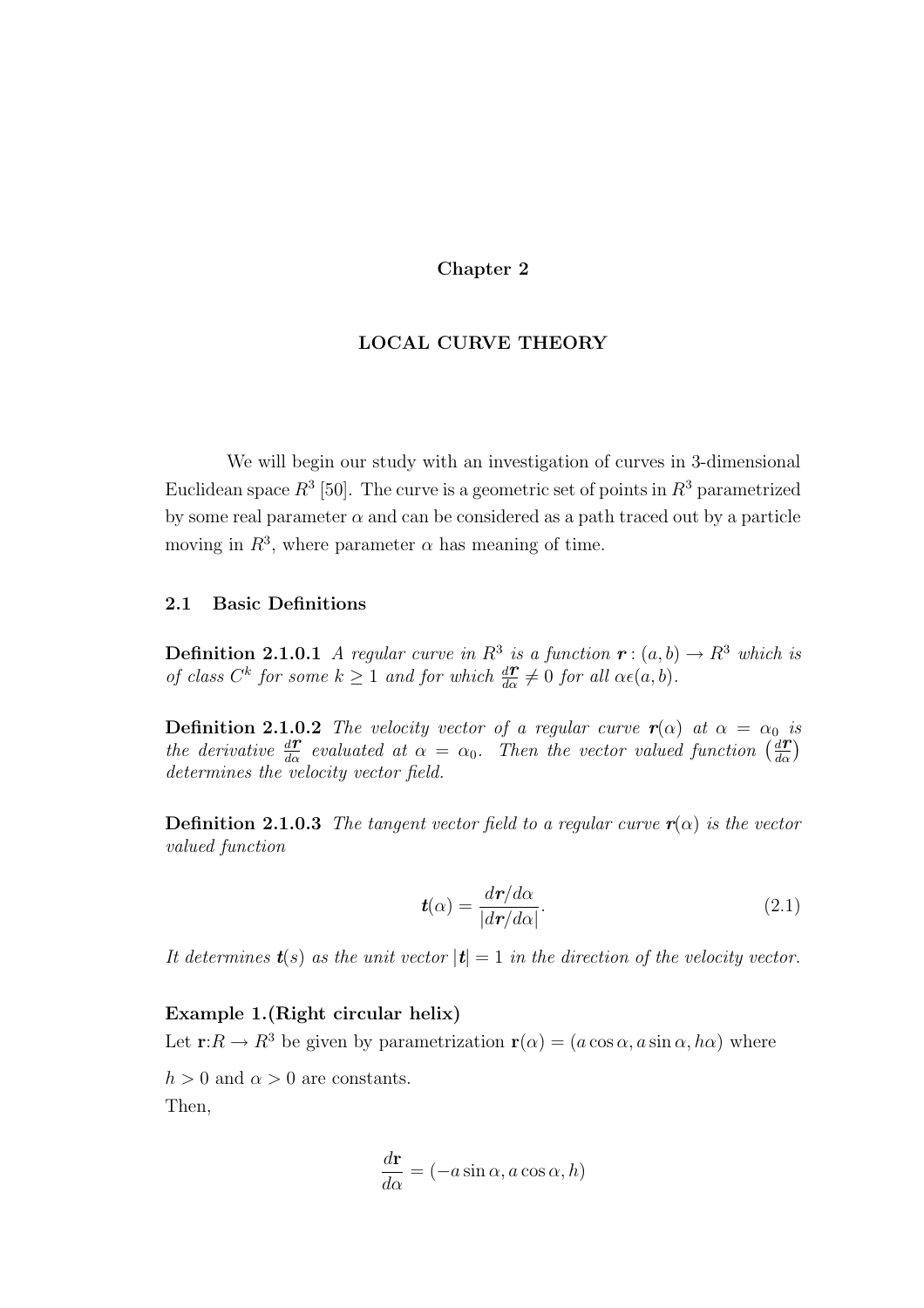so that,

$$
\frac{d\mathbf{r}}{d\alpha}\neq 0\quad \forall \alpha\in R.
$$

So **r**( $\alpha$ ) is a regular curve. At  $\alpha = \alpha_0$  the tangent vector to the curve is

$$
\mathbf{t} = \frac{1}{\sqrt{a^2 + h^2}} (a \cos \alpha_0, a \sin \alpha_0, h).
$$

**Definition 2.1.0.4** Let  $r: (a, b) \rightarrow R^3$  be a regular curve and let  $\alpha_0 \in (a, b)$ . The function

$$
h(\alpha) = \int_{\alpha_0}^{\alpha} \left| \frac{d\mathbf{r}}{d\alpha} \right| d\alpha, \tag{2.2}
$$

is called the arc length along the curve  $\mathbf{r}(\alpha)$  and will be denoted as  $h(\alpha) = s$ .

#### Example 2.(The circle with radius a)

Let  $\mathbf{r}(\alpha) = (a \cos \alpha, a \sin \alpha, 0)$  is a circle of radius  $a = constant$ . Then

$$
\left| \frac{d\mathbf{r}}{d\alpha} \right| = \sqrt{a^2 \sin \alpha + a^2 \cos \alpha} = a
$$

and

$$
h(\alpha) = a\alpha, \quad \alpha = s/a.
$$

It provides parametrization of the circle by the arc length in the form

$$
\mathbf{r}(\alpha(s)) = (a\cos(s/a), a\sin(s/a), 0).
$$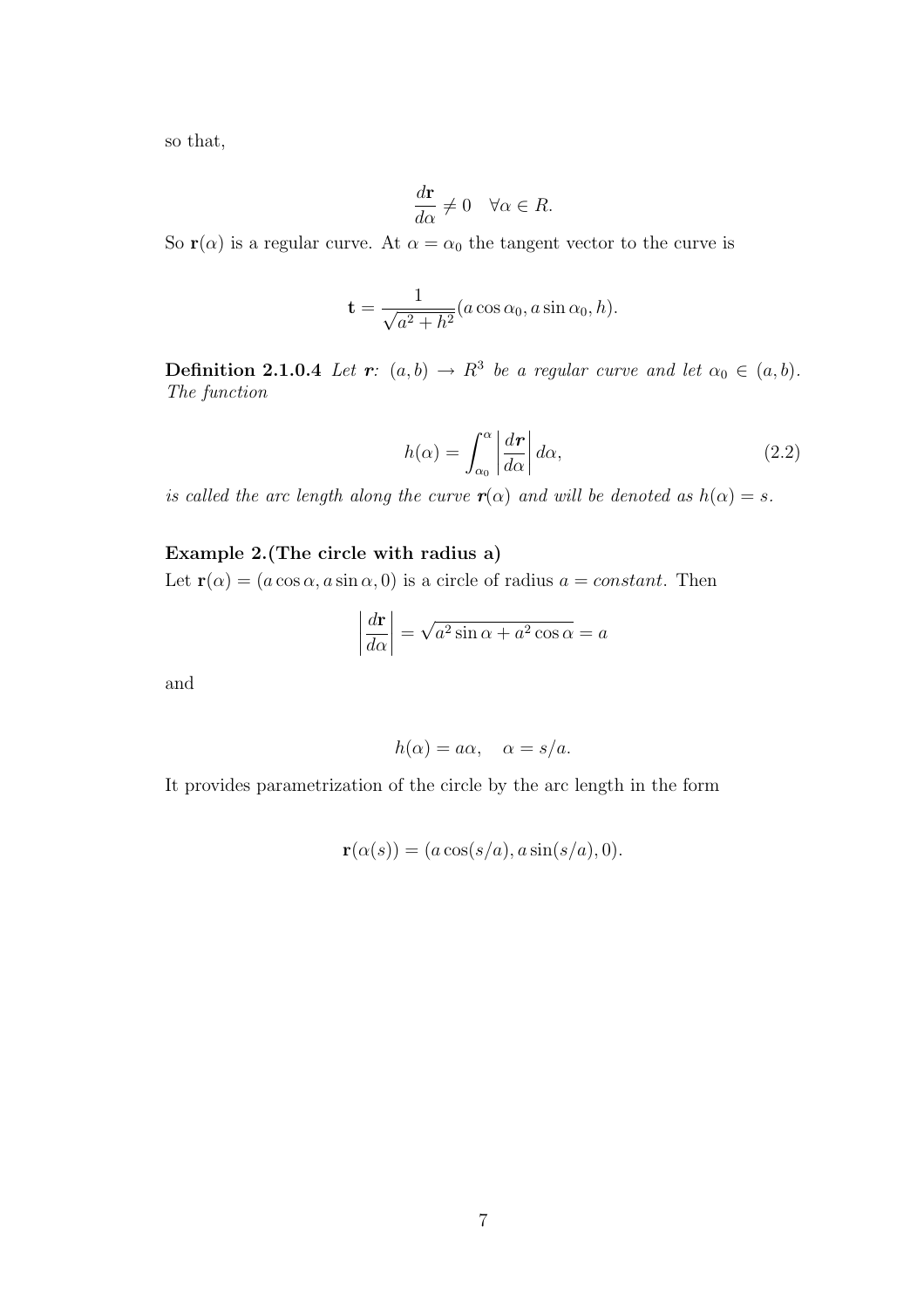#### 2.2 The Serret-Frenet Equations

**Definition 2.2.0.5** A regular curve  $r: (a, b) \rightarrow R^3$  is called a unit speed curve  $if \mid$  $\frac{d\boldsymbol{r}}{d\alpha}\Big| = 1$  for  $\forall \alpha \in (a, b)$ .

Note that for a unit speed curve the arc length is,

$$
s = \int_{\alpha_0}^{\alpha} d\alpha = \alpha - \alpha_0.
$$

If we set  $\alpha_0 = 0$  then,  $\alpha = s$ . It means that the unit speed curve is the curve which parametrised by the arc length parameter s. The tangent vector for this unit speed curve is just

$$
\mathbf{t} = \mathbf{t}(s) = \frac{d\mathbf{r}}{ds}.
$$
 (2.3)

**Definition 2.2.0.6** The curvature of a unit speed curve  $r(s)$  is defined as

$$
\kappa(s) = \left| \frac{d\mathbf{t}}{ds} \right| = \left| \frac{d}{ds} \left( \frac{d\mathbf{r}}{ds} \right) \right|.
$$
 (2.4)

#### Example 3.

For a straight line it is clear that

$$
\mathbf{t}(s) = \frac{d\mathbf{r}}{ds} = \mathbf{a}, \quad \left| \frac{d\mathbf{t}}{ds} \right| = 0,
$$

so the curvature  $\kappa(s) = 0$ .

#### Example 4.

Given the circle with parametrization  $r(s) = (a \cos(s/a), a \sin(s/a), 0)$ , the tangent vector for  $r(s)$  is

$$
\mathbf{t}(s) = \frac{d\mathbf{r}}{ds} = (-\sin(s/a), \cos(s/a), 0).
$$

Then

$$
\left|\frac{d\mathbf{t}}{ds}\right| = 1/a,
$$

so for a circle of radius a, the curvature is a constant  $\kappa(s) = 1/a$ .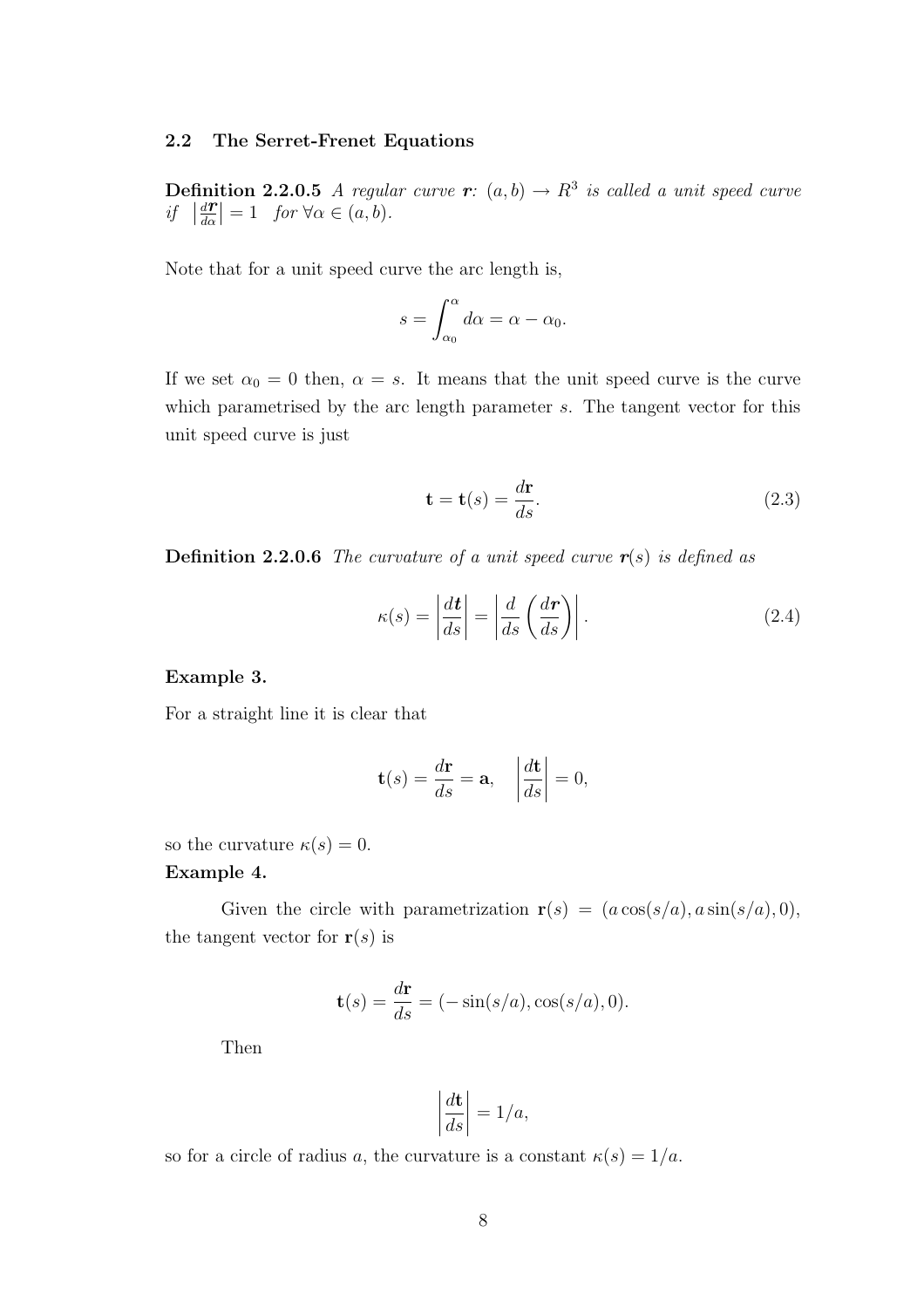#### Lemma 1

In Euclidean space  $R^3$ , the constant speed vector  $\mathbf{t}(s)$  is orthogonal to the vector  $rac{d\mathbf{t}}{ds}$ .

#### Proof

Differentiating  $t^2(s) = const$  according to s, we get:

$$
2\mathbf{t}(s)\frac{d\mathbf{t}}{ds} = 0,
$$

and as follows,

$$
\mathbf{t}(s) \bot \frac{d\mathbf{t}}{ds}.
$$

From this lemma it follows that for the unit speed curve, the vector  $\frac{d\mathbf{t}}{ds}$ (the acceleration vector) is orthogonal to the tangent vector  $\mathbf{t}(s)$ . The length of this acceleration vector is the curvature  $\kappa(s)$  of the unit speed curve.

Definition 2.2.0.7 The unit length acceleration vector

$$
n = \frac{dt/ds}{|dt/ds|},\tag{2.5}
$$

is called the normal vector to the curve.

From the above Lemma 1 it follows that the vector  $\mathbf{n}(s)$  is orthogonal to the tangent vector  $\mathbf{t}(s)$ .

**Definition 2.2.0.8** The vector  $\mathbf{b}(s)$  defined as

$$
\boldsymbol{b}(s) = \boldsymbol{t}(s) \times \boldsymbol{n}(s), \tag{2.6}
$$

is called the binormal vector to the curve.

Since  $\mathbf{b}^2 = 1$  then, according to Lemma1 we get that  $\mathbf{b}(s) \perp \frac{d\mathbf{b}}{ds}$  and  $\frac{d\mathbf{b}}{ds}$ belongs to the plane  $(t, n)$ . From Definition 2.2.0.8

$$
\frac{d\mathbf{b}}{ds} = \frac{d\mathbf{t}}{ds} \times \mathbf{n} + \mathbf{t} \times \frac{d\mathbf{n}}{ds},
$$

and due to

$$
\frac{d\mathbf{t}}{ds} = \kappa \mathbf{n},
$$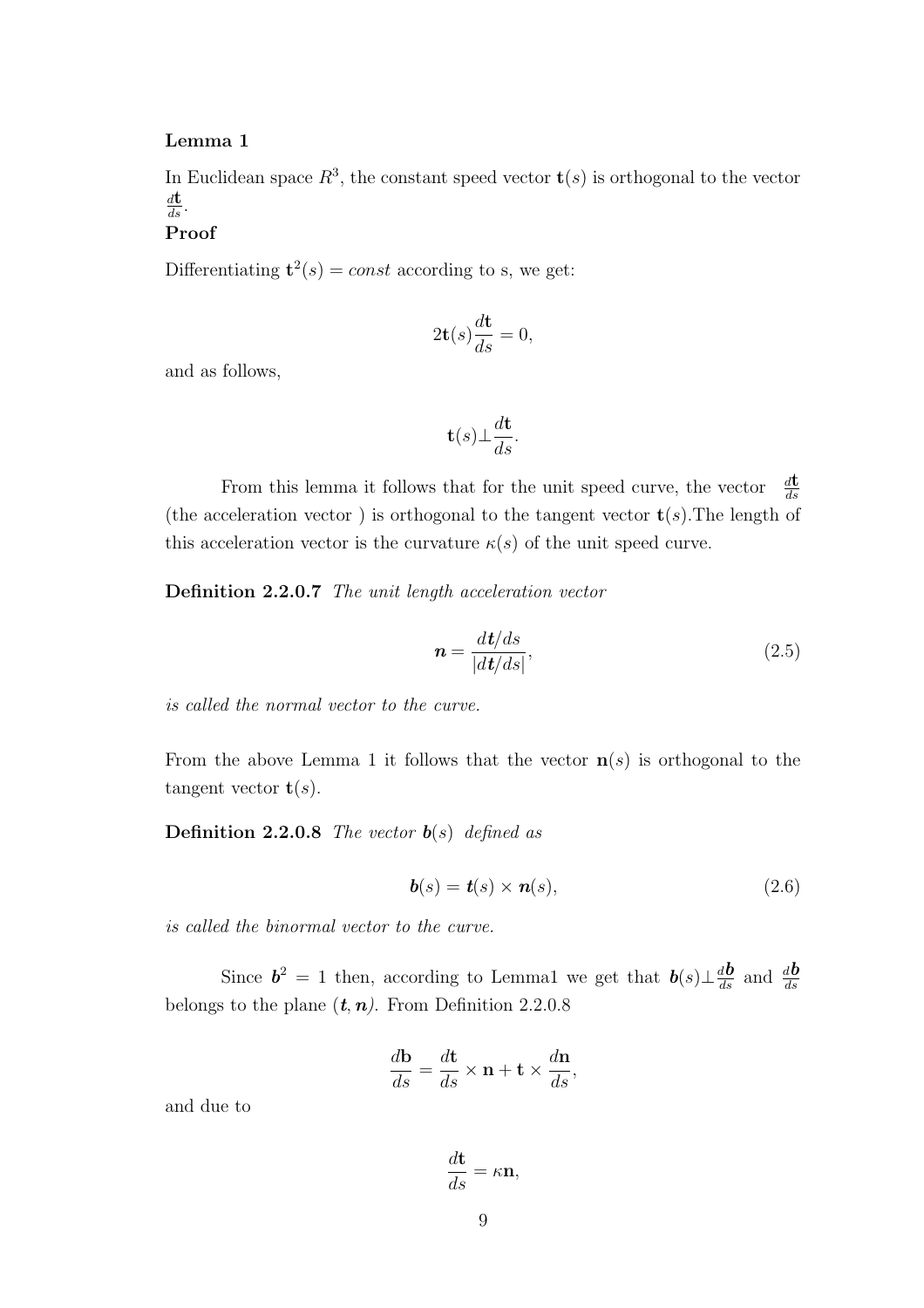we get

$$
\frac{d\mathbf{b}}{ds} = \kappa(\mathbf{n} \times \mathbf{n}) + \mathbf{t} \times \frac{d\mathbf{n}}{\partial s}.
$$

So we have that

$$
\frac{d\mathbf{b}}{ds} = \mathbf{t} \times \frac{d\mathbf{n}}{ds}
$$

and as follows,

$$
\frac{d\mathbf{b}}{ds} \perp \mathbf{t}.
$$

Therefore the vector  $\frac{d\mathbf{b}}{ds}$  is directed in **n**. The coefficient  $\tau(s)$  of expansion  $\frac{d\mathbf{b}}{ds} = \tau \mathbf{n}$  is called torsion of the unit speed curve.

Definition 2.2.0.9 The torsion of the unit speed curve is defined as

$$
|\tau| = \left| \frac{d\mathbf{b}}{ds} \right|.
$$
 (2.7)

Then  $\frac{d\mathbf{b}}{ds} = \tau \mathbf{n}$ . According to Lemma 1 the vector  $d\mathbf{n}/ds$  is orthogonal to **n** and therefore it belongs to the plane  $(t, b)$ . Then, from Eq.  $(2.6)$ 

$$
\mathbf{n}=\mathbf{b}\times\mathbf{t},
$$

and as follows

$$
\frac{d\mathbf{n}}{ds} = \frac{d\mathbf{b}}{ds} \times \mathbf{t} + \mathbf{b} \times \frac{d\mathbf{t}}{ds}.
$$

Therefore

$$
\frac{d\mathbf{n}}{ds} = \tau(\mathbf{n} \times \mathbf{t}) + \kappa(\mathbf{b} \times \mathbf{n}) = (\tau)(-\mathbf{b}) + (\kappa)(-\mathbf{t}),
$$

so that

$$
\frac{d\mathbf{n}}{ds} = -\kappa \mathbf{t} - \tau \mathbf{b}.
$$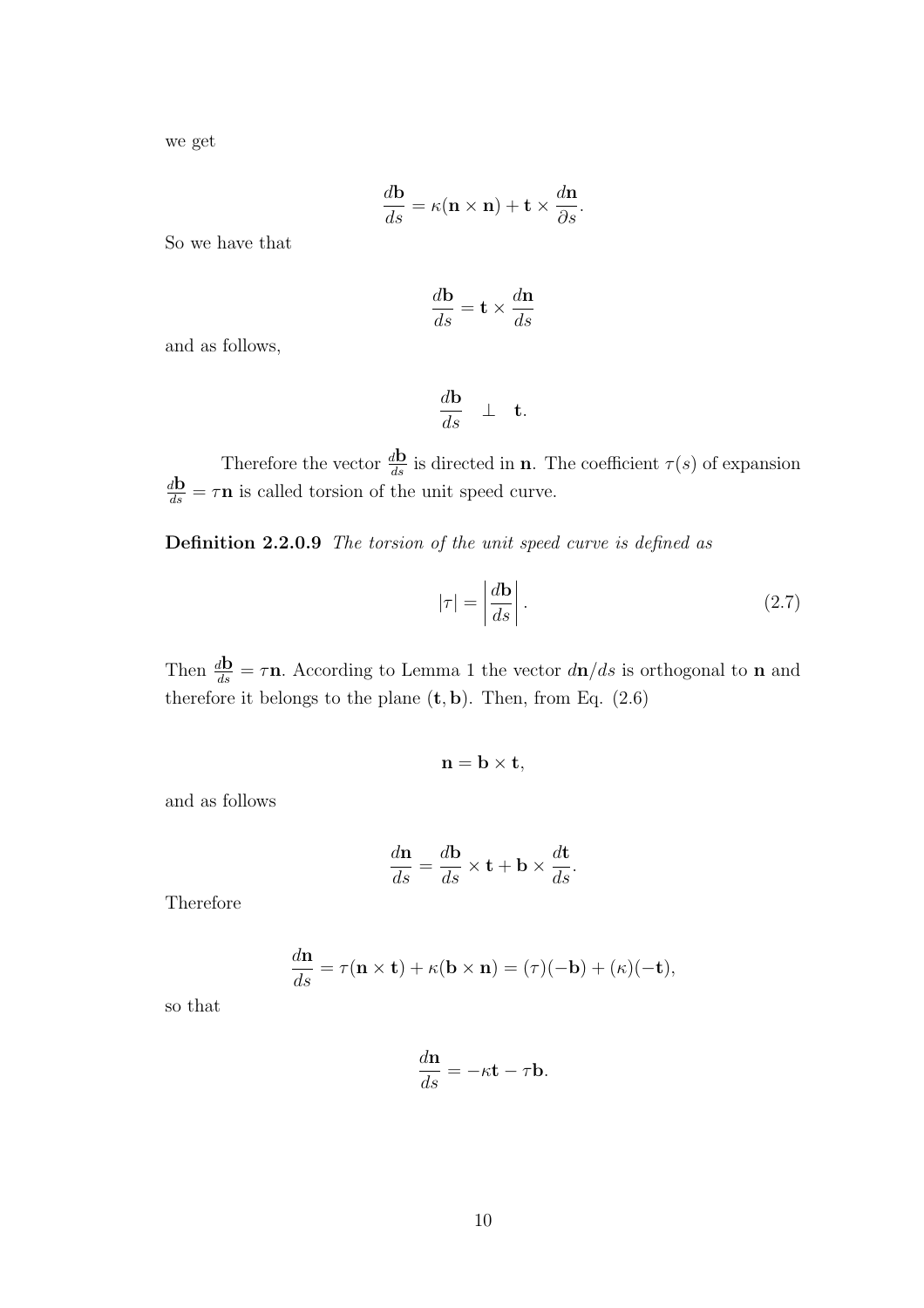From this definitions and explanations it follows that three vectors  $(\mathbf{t}(s), \mathbf{n}(s), \mathbf{b}(s))$  which represent local basis for the curve at a fixed points, called the Serret-Frenet basis, are subject to the following theorem:

#### Theorem 2.2.0.10 (Serret-Frenet Equations)

Let  $r(s)$  be a unit speed curve with the curvature  $\kappa(s) \neq 0$  and the torsion  $\tau(s)$ . Then, the Serret-Frenet basis  $t(s)$ ,  $n(s)$ ,  $b(s)$  satisfies the system:

$$
\frac{d\mathbf{t}}{ds} = \kappa(s)\mathbf{n}(s),\tag{2.8}
$$

$$
\frac{d\mathbf{n}}{ds} = -\kappa(s)\mathbf{t}(s) - \tau(s)\mathbf{b}(s),\tag{2.9}
$$

$$
\frac{d\mathbf{b}}{ds} = \tau(s)\mathbf{n}(s). \tag{2.10}
$$

#### Example 5.(The unit speed circular helix)

Consider the curve given by the parametrization

$$
\mathbf{r}(s) = (a\cos\omega s, a\sin\omega s, h\omega s),
$$

where,

$$
\omega = (a^2 + h^2)^{-1/2}.
$$

The tangent vector is

$$
\mathbf{t}(s) = \frac{d\mathbf{r}}{ds} = \omega(-a\sin\omega s, a\cos\omega s, h),
$$

and

$$
\frac{d\mathbf{t}}{ds} = -\omega^2 a(\cos \omega s, \sin \omega s, 0),
$$

so that

$$
\left|\frac{d\mathbf{t}}{ds}\right| = \omega^2 a \sqrt{\cos^2 \omega s + \sin^2 \omega s} = \omega^2 a.
$$

Then by Definition 2.2.0.6 we get for curvature the constant value,

 $\kappa(s) = \omega^2 a,$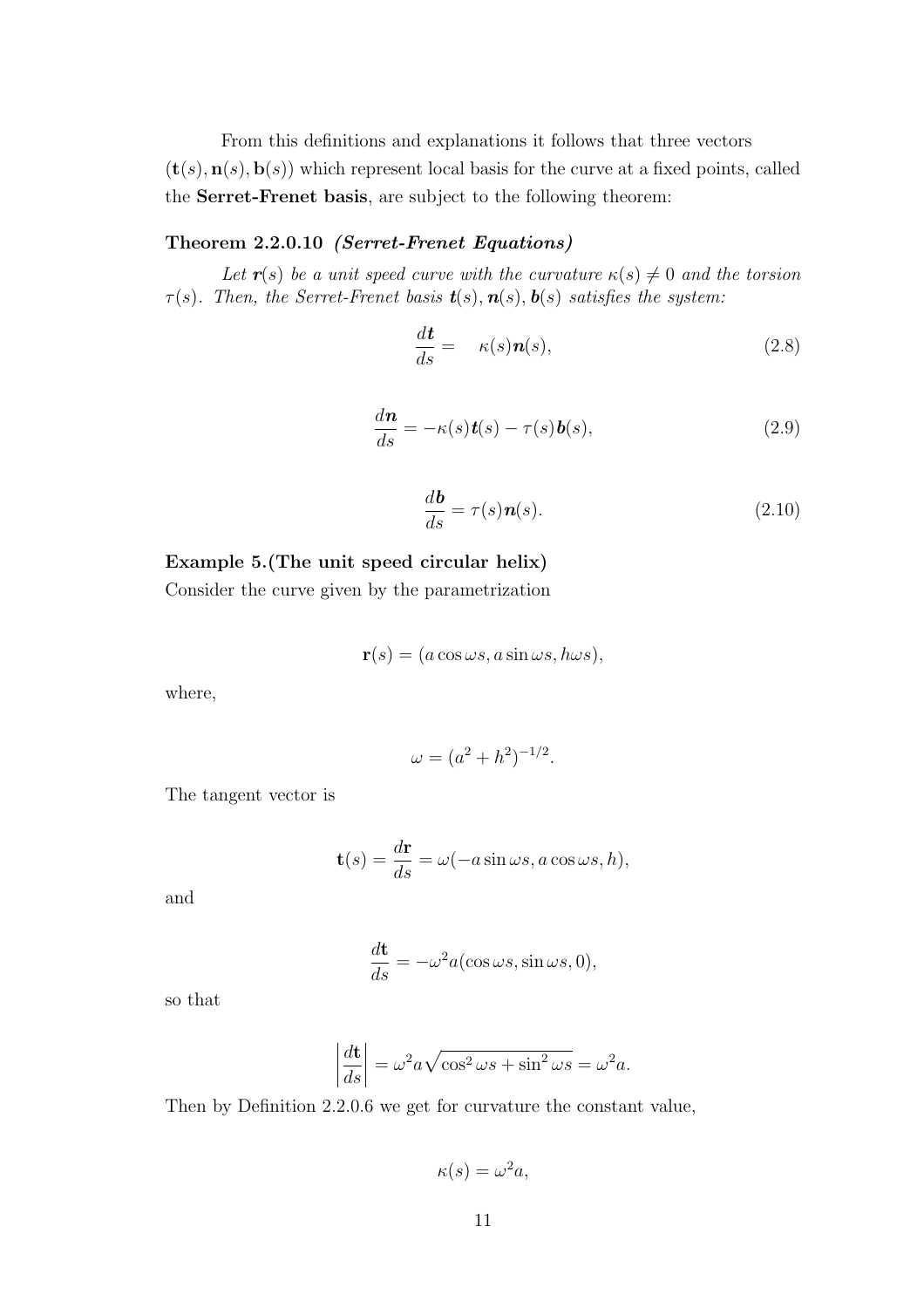and by Definition 2.2.0.7

$$
\mathbf{n} = \frac{d\mathbf{t}/ds}{|d\mathbf{t}/ds|}.
$$

It follows that

$$
\mathbf{n}(s) = (-\cos\omega s, -\sin\omega s, 0),
$$

and by Definition 2.2.0.8 we can find,

 $\mathbf{b} = \mathbf{t} \times \mathbf{n}$ .

Therefore,

$$
\mathbf{b}(s) = \omega(h\sin\omega s, -h\cos\omega s, a),
$$

and

$$
\frac{d\mathbf{b}}{ds} = \omega^2 h(\cos \omega s, \sin \omega s, 0) .
$$

Finally by Definition 2.2.0.9, we find that the torsion of circular helix is a constant,

$$
\tau = |\frac{d\mathbf{b}}{ds}| = \omega^2 h \sqrt{\cos^2 \omega s + \sin^2 \omega s} = \omega^2 h.
$$

From the Serret-Frenet Equations and the theory of the ordinary differential equations follows the next theorem [50, 51].

#### Theorem 2.2.0.11 (Fundamental Theorem of The Curve Theory)

Given any two functions of  $C^1$  class  $f_1(s)$ ,  $f_2(s)$ , of which the former is positive for all values of s within a certain domain; there exists a one and only one curve, up to rigid motion in the space, for which the curvature  $\kappa = f_1(s)$ , the torsion  $\tau = f_2(s)$  and s is the arc length parameter , for all values of s in the given domain.

So according to this theorem the curvature and torsion as functions of natural parameter, determines the curve up to rigid motion (translations, rotations) in three dimensional space.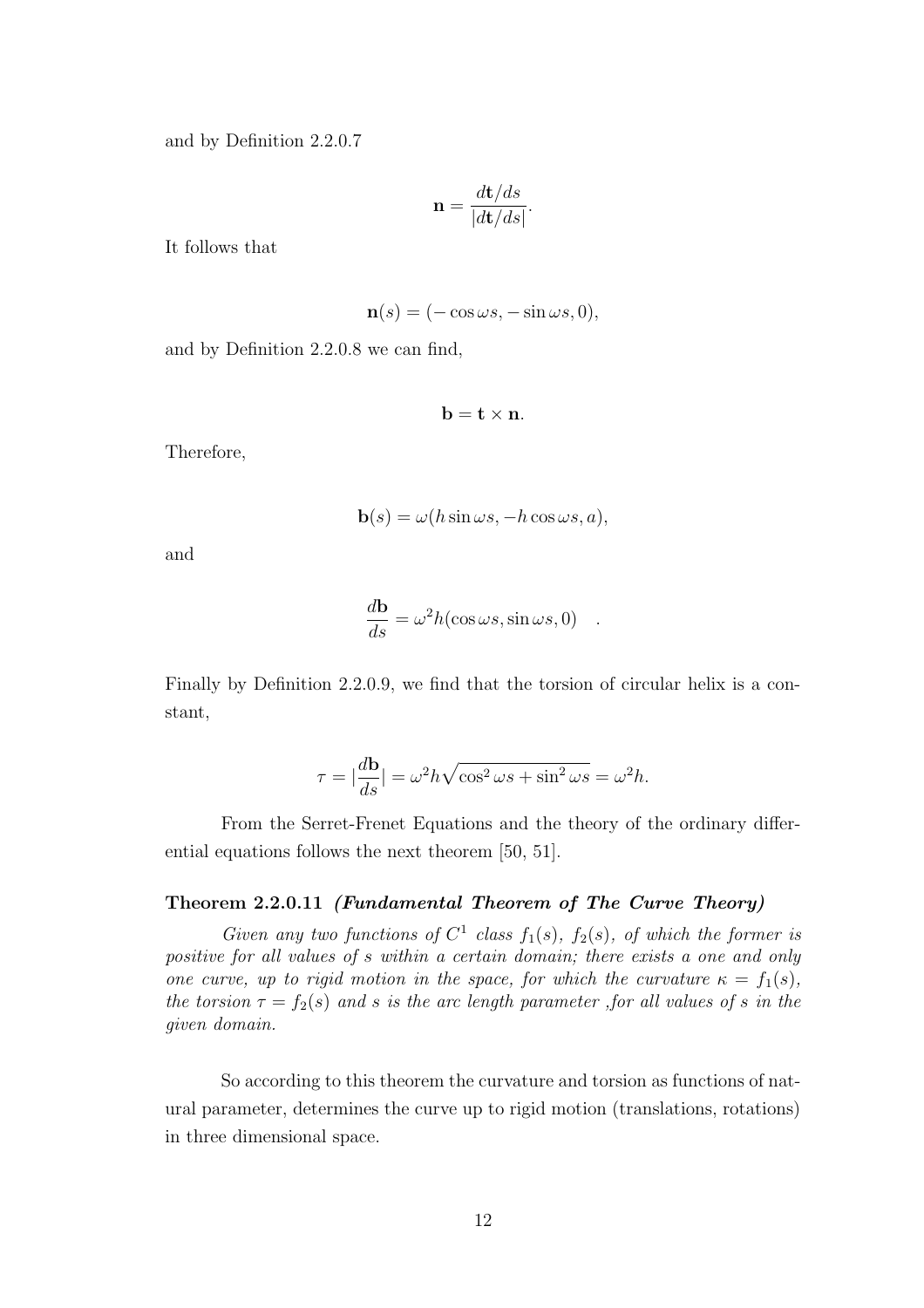#### 2.3 Integration of Natural Equations of a Curve

Definition 2.3.0.12 Equations  $\kappa = \kappa(s)$ ,  $\tau = \tau(s)$  determining a curve called natural (intirinsic) equations of a curve [51].

The problem of finding parametric form of the curve for cartesian coordinates  $x = x(s)$ ,  $y = y(s)$ ,  $z = z(s)$  is called integration of natural equations of the curve.

#### Example 6.

Let us consider a curve with zero curvature,  $\kappa(s) = 0$ , then for tangent vector

$$
\mathbf{t} = \frac{d\mathbf{r}}{ds},
$$

from Serret-Frenet equation (2.8), follows that

$$
\frac{d\mathbf{t}}{ds} = 0.
$$

This equation shows that the vector  $\mathbf{t}(s)$  is a constant vector,

$$
\mathbf{t}(s) = \mathbf{t}_0 = const.
$$

Then, integrating once equation  $\frac{d\mathbf{r}}{ds} = \mathbf{t}$  we get:

$$
\mathbf{r}(s) = \mathbf{t}_0 s + \mathbf{r}_0.
$$

where  $\mathbf{r}_0$  is a constant vector.

Three vectors  $\mathbf{r}, \mathbf{r}_0, \mathbf{t}_0$  determine three points in  $R^3$ :

$$
\mathbf{r}(x, y, z), \quad \mathbf{r}_0(x_0, y_0, z_0), \quad \mathbf{t}_0(a, b, c).
$$

Then, vector equation

$$
\mathbf{r}-\mathbf{r}_0=\mathbf{t}_0 s,
$$

in components implies the linear system

$$
\frac{x - x_0}{a} = \frac{y - y_0}{b} = \frac{z - z_0}{c} = s.
$$

It proves that the zero curvature curve in  $R<sup>3</sup>$  is a straight line.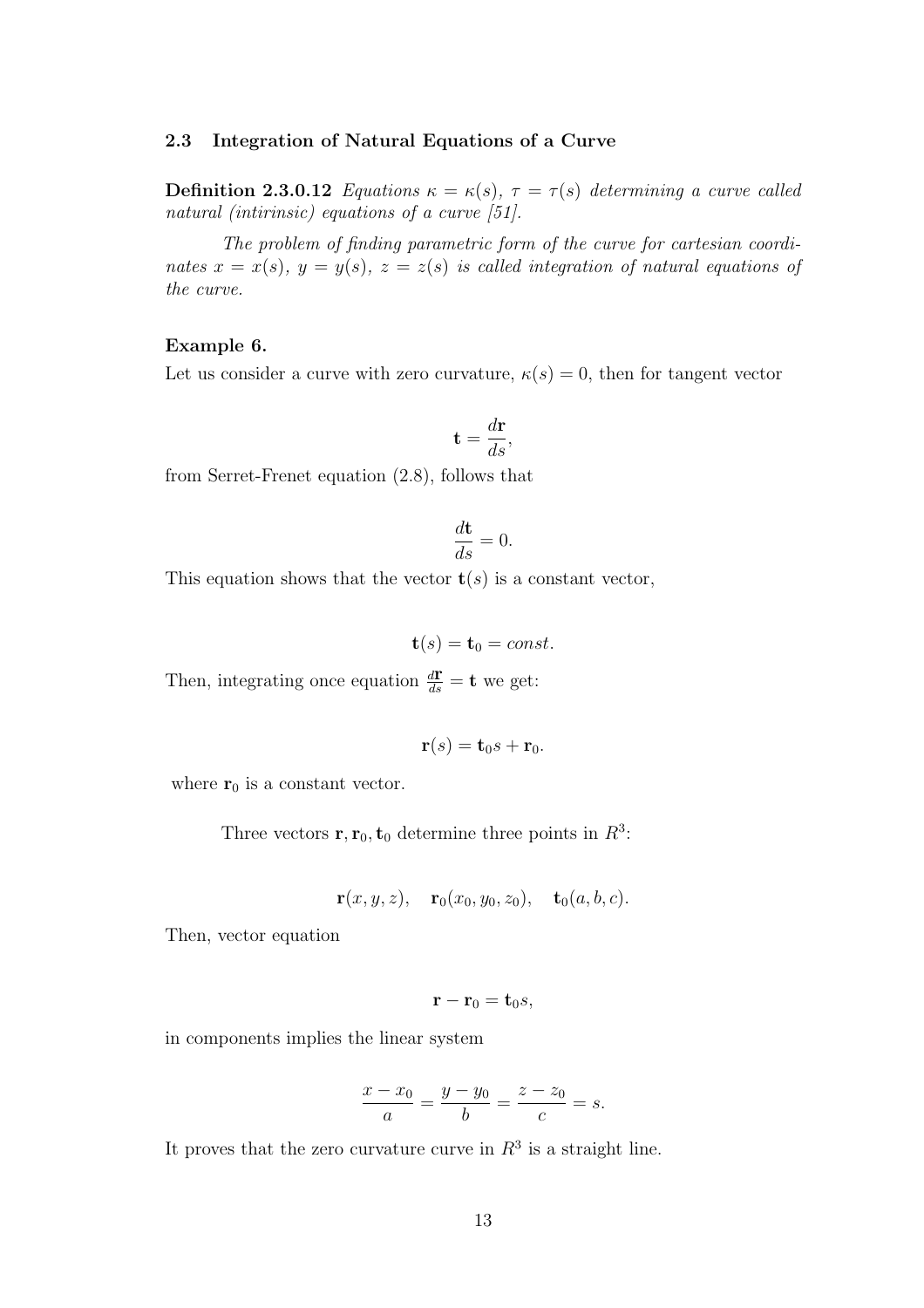#### 2.4 The Zero Torsion Curve

Now let us consider a curve with a torsion identically equal to zero

$$
\tau(s)=0.
$$

Then, from the last Serret-Frenet equation (2.10) we have

$$
\frac{d\mathbf{b}}{ds} = 0,
$$

and as follows  $\mathbf{b} = \mathbf{b}_0 = constant$ . Let us choose the fixed orthonormal coordinate system with axes  $(e_1, e_2, e_3)$  such that  $e_3 \equiv b$ . Then, vectors  $e_1, e_2$  would be orthogonal to the binormal vector b. Since the tangent and normal vectors t, n are orthogonal to the same binormal vector b, they belong to the plane determined by fixed vectors  $e_1, e_2$ . If we define by  $\theta$  an angle between **t** and  $e_1$ , then we have the following linear representation of our vectors.

$$
\mathbf{t} = \mathbf{e}_1 \cos \theta + \mathbf{e}_2 \sin \theta, \tag{2.11}
$$

$$
\mathbf{n} = -\mathbf{e}_1 \sin \theta + \mathbf{e}_2 \cos \theta. \tag{2.12}
$$

It means that our curve completely belongs to the plane and it is a planar curve. From another side, if we have the planar curve, then vectors  $t$  and  $n$  belongs to the curve's plane so that **b** is orthogonal to the plane. Thus  $\frac{d\mathbf{b}}{ds} = 0$  and torsion  $\tau(s) = 0$ . So we have the next theorem.

**Theorem 2.4.0.13** A  $C^3$  curve (other than a straight line) is a plane curve if and only if its torsion vanishes.

Differentiating  $(2.11),(2.12)$  respectively we have

$$
\frac{d\mathbf{t}}{ds} = (-\mathbf{e}_1 \sin \theta + \mathbf{e}_2 \cos \theta) \frac{d\theta}{ds},
$$

$$
\frac{d\mathbf{n}}{ds} = (-\mathbf{e}_1 \cos \theta - \mathbf{e}_2 \sin \theta) \frac{d\theta}{ds}.
$$

Then, comparing with the Serret-Frenet equations (2.8), (2.9)

$$
\frac{d\mathbf{t}}{ds} = \kappa(s)\mathbf{n}(s),
$$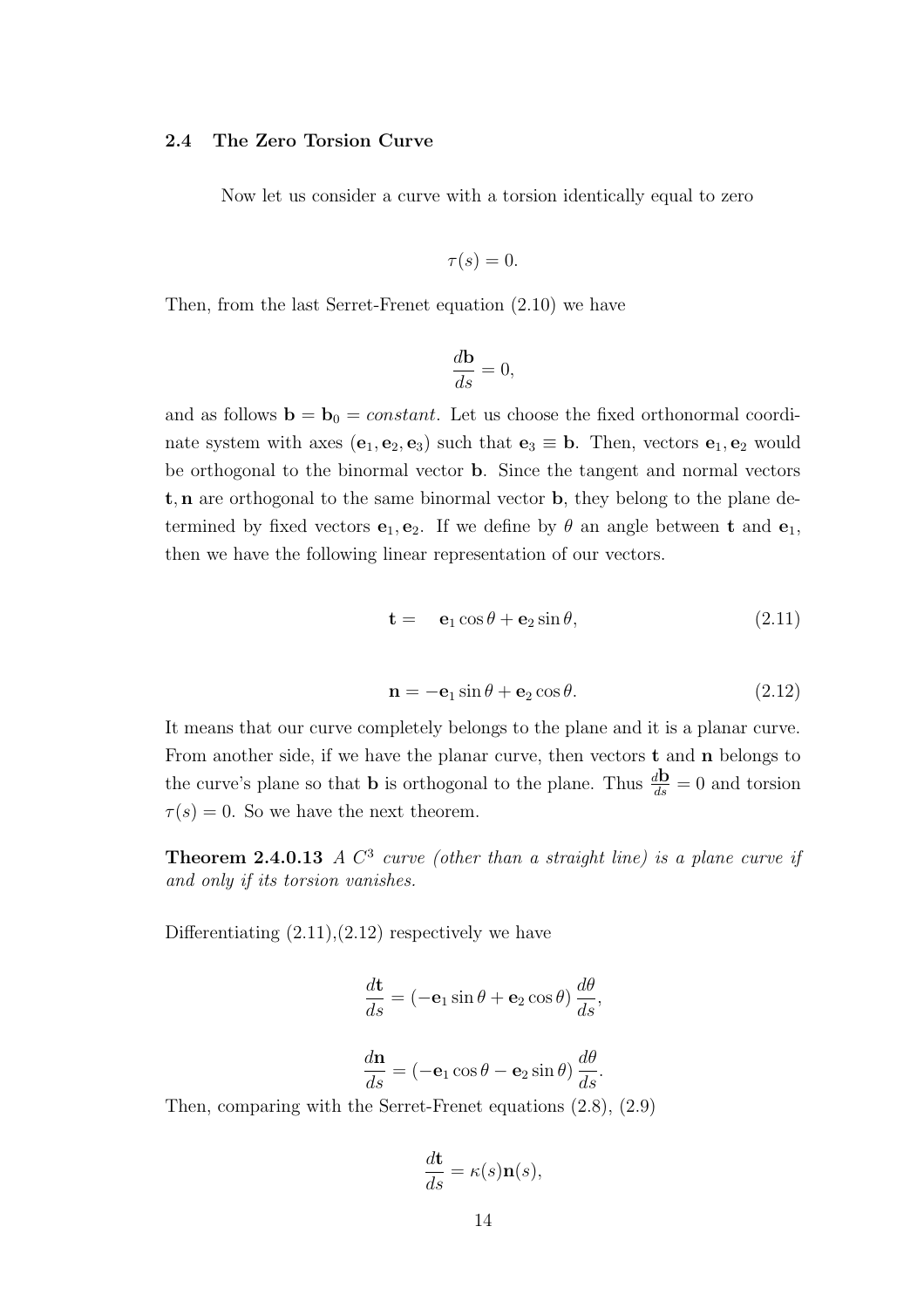$$
\frac{d\mathbf{n}}{ds} = -\kappa(s)\mathbf{t}(s),
$$

we find that the curvature

$$
\kappa(s) = \frac{d\theta}{ds}.\tag{2.13}
$$

Let us suppose that the natural equation of a curve is given by the equation

$$
\kappa(s) = f(s),
$$

where  $f(s)$  a is given function. Then, from the equation (2.13) we have

$$
\frac{d\theta}{ds} = f(s).
$$

Integrating once we get

$$
\theta(s) = \phi(s) + \theta_0, \quad \phi(s) = \int_0^s f(s')ds',
$$

where  $\theta_0 = constant$  is the initial value of the function  $\theta(s)$ :  $\theta(0) = \theta_0$ . If the curve is determined by the equation  $\mathbf{r} = \mathbf{r}(s)$ , then

$$
\frac{d\mathbf{r}}{ds} = \mathbf{t}(s) = \mathbf{e}_1 \cos(\phi(s) + \theta_0) + \mathbf{e}_2 \sin(\phi(s) + \theta_0),
$$

or

$$
\frac{d\mathbf{r}}{ds} = \mathbf{e}_1(\cos\phi(s)\cos\theta_0 - \sin\phi(s)\sin\theta_0) + \mathbf{e}_2(\sin\phi(s)\cos\theta_0 + \cos\phi(s)\sin\theta_0).
$$

Integrating we have

$$
\mathbf{r}(s) - \mathbf{r}_0 = \mathbf{e}_1(x(s)\cos\theta_0 - y(s)\sin\theta_0) + \mathbf{e}_2(y(s)\cos\theta_0 + x(s)\sin\theta_0),
$$

where

$$
x(s) = \int_0^s \cos \phi(s')ds', \quad y(s) = \int_0^s \sin \phi(s')ds',
$$

and

$$
\theta_0 = constant
$$
,  $\mathbf{r}_0 = (X_0, Y_0) = constant$ .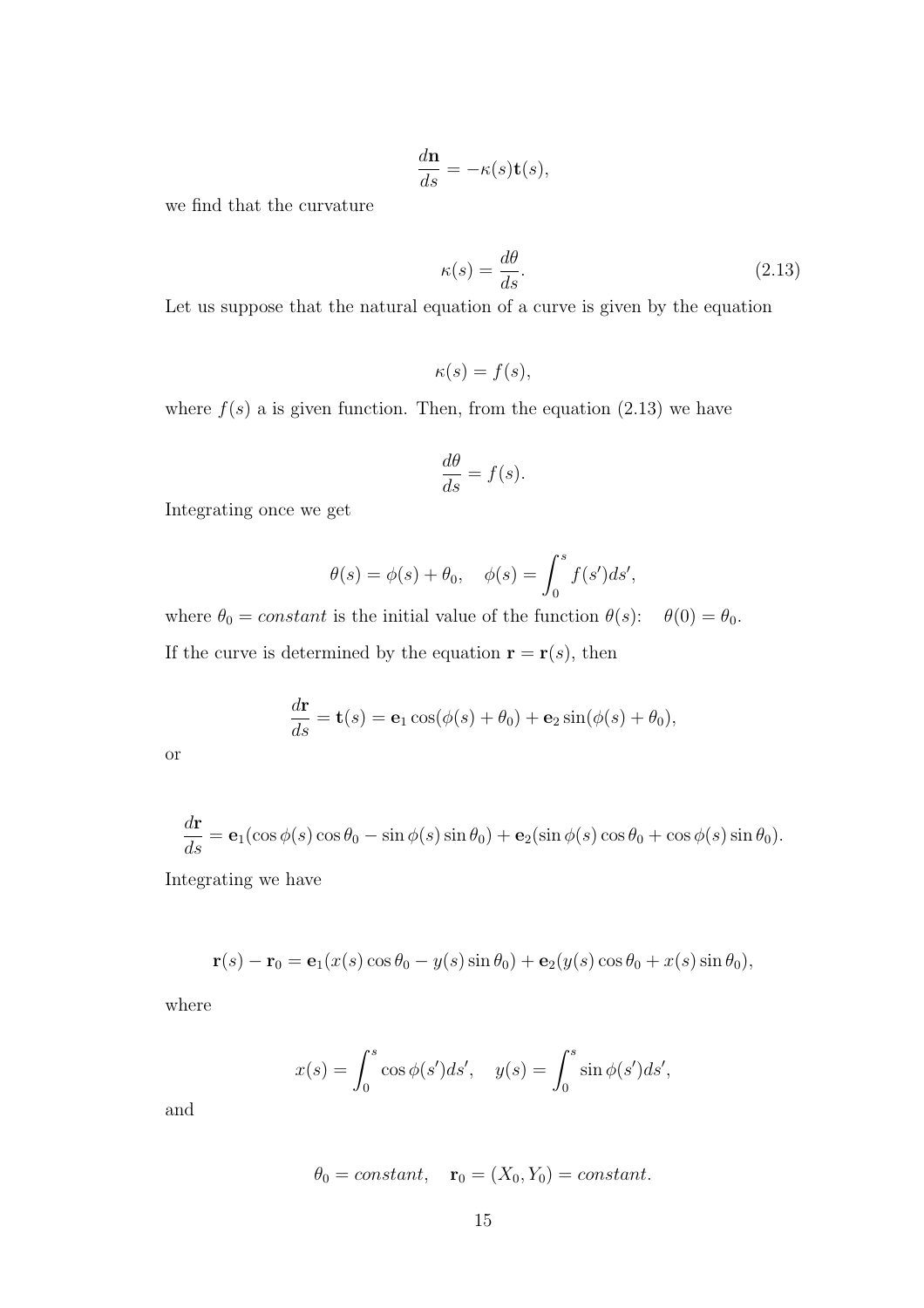If we define  $X(s)$ ,  $Y(s)$  as follows

$$
X(s) = x(s)\cos\theta_0 + y(s)\sin\theta_0 + X_0,
$$

$$
Y(s) = y(s)\cos\theta_0 - x(s)\sin\theta_0 + Y_0,
$$

or in the matrix form

$$
\left(\begin{array}{c} X(s) \\ Y(s) \end{array}\right) = \left(\begin{array}{cc} \cos \theta_0 & \sin \theta_0 \\ -\sin \theta_0 & \cos \theta_0 \end{array}\right) \left(\begin{array}{c} x(s) \\ y(s) \end{array}\right) + \left(\begin{array}{c} X_0 \\ Y_0 \end{array}\right),
$$

then

$$
\mathbf{r}(s) = X(s)\mathbf{e}_1 + Y(s)\mathbf{e}_2.
$$

It is easy to see that new coordinates correspond to a new coordinate system, rotated on the angle  $\theta_0$  and with beginning of coordinates at the point  $\mathbf{r}_0 = X_0 \mathbf{e}_1 + Y_0 \mathbf{e}_2$ . So, it can be considered as following rigid transformation of the plane with the curve:

(a) Translation on vector  $\mathbf{r}_0 = X_0 \mathbf{e}_1 + Y_0 \mathbf{e}_2$ ,

(b) Rotation on the angle  $\theta_0$ .

This is just an illustiration of Theorem 2.2.0.11.

#### 2.5 Serret-Frenet Equations in Arbitrary Parametrization

In section 2.1 we have considered the Serret-Frenet equations in terms of natural parametrization of a curve (unit speed curve). In this section we will determine the Serret-Frenet equations for a curve given by an arbitrary parametrization. Let  $\mathbf{r}(\alpha)$  be a regular curve parametrized by  $\alpha$  and let  $s(\alpha)$  denote the arc length parameter. Then,

$$
\mathbf{r}(\alpha) = \mathbf{r}(s(\alpha)), \quad where \quad \frac{ds}{d\alpha} = \left| \frac{d\mathbf{r}}{d\alpha} \right| > 0.
$$

We wish to determine the Serret-Frenet equations in terms of the variable  $\alpha$ . Then the derivatives with respect to  $\alpha$  we denote by primes: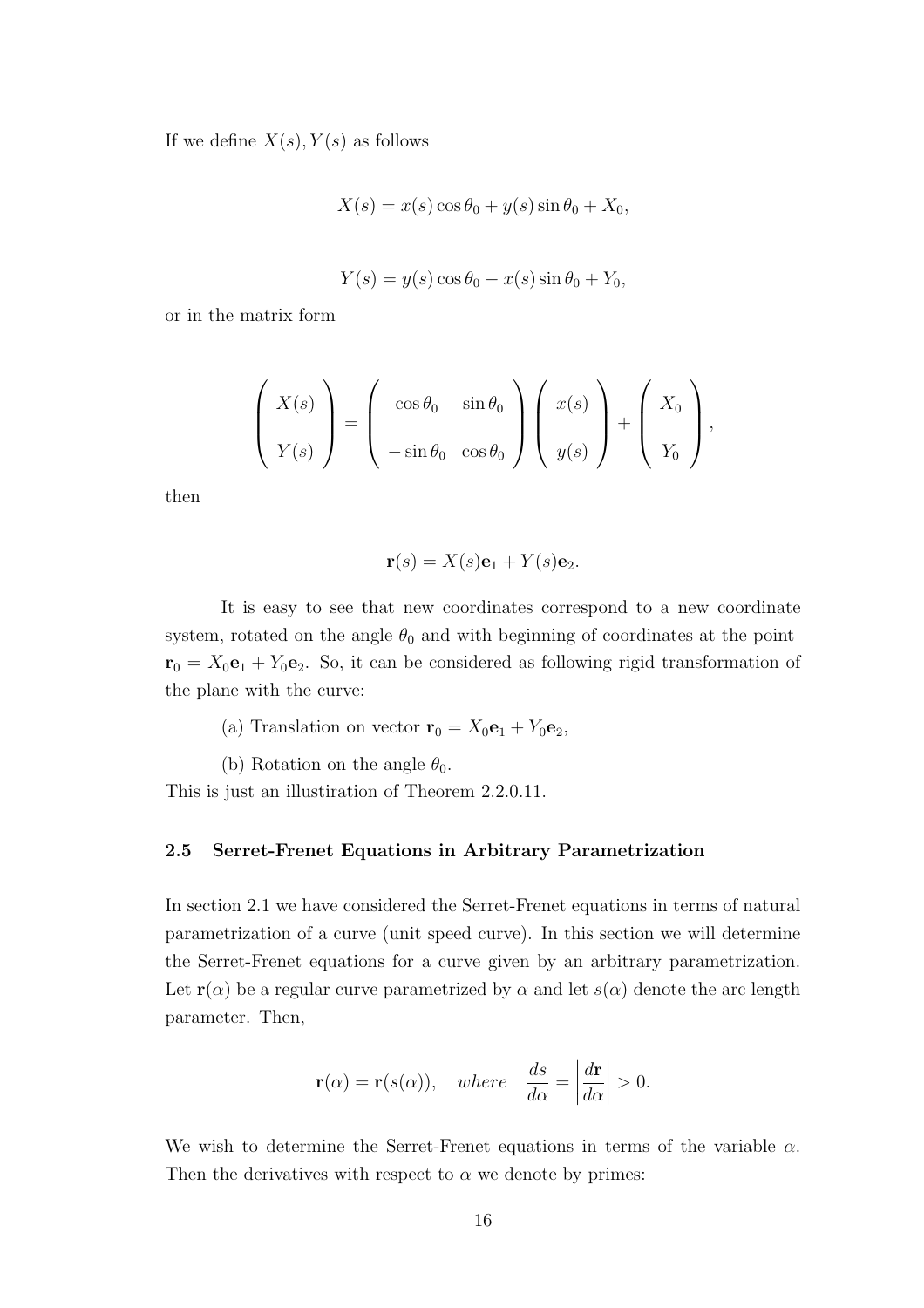$$
\mathbf{r}' \equiv \frac{d\mathbf{r}}{d\alpha}, \quad \mathbf{r}'' \equiv \frac{d^2\mathbf{r}}{d\alpha^2}, \quad \mathbf{r}''' \equiv \frac{d^3\mathbf{r}}{d\alpha^3}
$$

**Theorem 2.5.0.14** If  $r(\alpha)$  is a regular curve in  $R^3$ , then The Serret-Frenet basis in this parametrization is given by:

$$
t = r'/|r'| \tag{2.14}
$$

$$
\mathbf{b} = [\mathbf{r}' \times \mathbf{r}'']/|\mathbf{r}' \times \mathbf{r}''|
$$
 (2.15)

$$
n = b \times t \tag{2.16}
$$

The curvature  $\kappa(\alpha)$  and the torsion  $\tau(\alpha)$  for the curve are defined as follows:

$$
\kappa = |\mathbf{r}' \times \mathbf{r}''| / |\mathbf{r}'|^3, \tag{2.17}
$$

$$
\tau = [\mathbf{r}', \mathbf{r}'', \mathbf{r}'''] / |\mathbf{r}' \times \mathbf{r}''|^2. \tag{2.18}
$$

where  $[r', r'', r''']$  is the triple product of vectors.

Since  $\mathbf{r}(\alpha) = \mathbf{r}(\alpha(s))$ , we have  $\mathbf{r}' = \dot{\mathbf{r}}s' = s'\mathbf{t}$ , where we have used the definition (2.3) So we get the relation (2.14).

We know that  $\mathbf{r}'' = s''\mathbf{t} + s'\mathbf{t}' = s''\mathbf{t} + \kappa(s')^2\mathbf{n}$  where we have applied the Serret-Frenet Eq. (2.8). Hence  $\mathbf{r}' \times \mathbf{r}'' = \kappa(s')^3 \mathbf{b}$ , and  $\kappa(s')^3 = |\mathbf{r}' \times \mathbf{r}''|$ . So, (2.17) is valid.

Since for 
$$
\kappa \neq 0
$$
,  $\mathbf{b} = \frac{\left[\mathbf{r}' \times \mathbf{r}''\right]}{\kappa(s')^3}$  and  $\kappa(s')^3 = |\mathbf{r}' \times \mathbf{r}''|$ , we find (2.15).

Eq. (2.16) is obvious by orthogonality condition of Serret-Frenet vectors.

To prove formula for torsion (2.18) we have

$$
\mathbf{r}''' = s''\mathbf{t} + s''\mathbf{t}' + (\kappa(s')^{2})'\mathbf{n} + \kappa(s')^{2}\mathbf{n}'.
$$

Simplifying this expression by Serret-Frenet Eqs. (2.8)-(2.10), we get: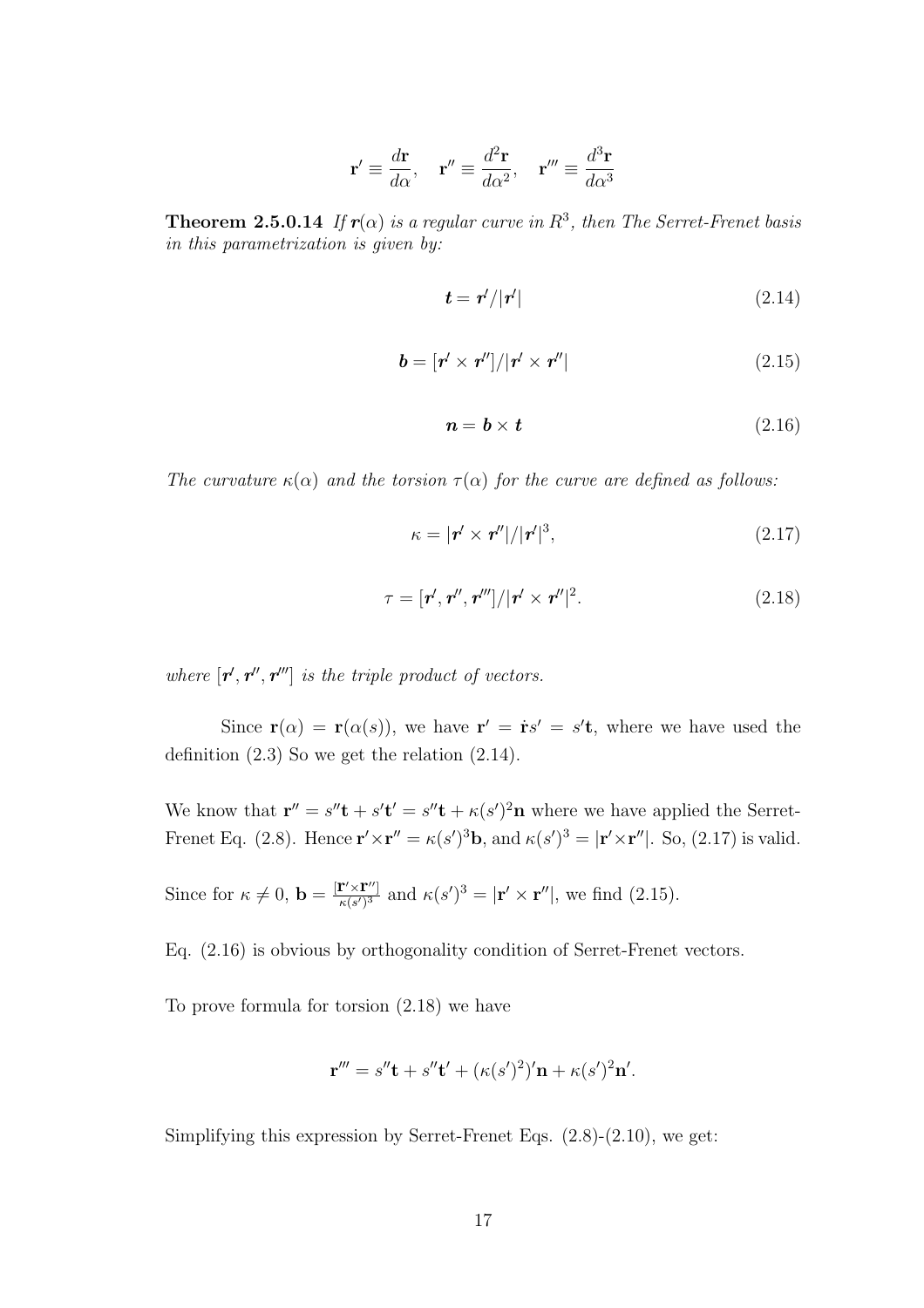$$
\mathbf{r}''' = (s'' - \kappa^2 (s')^3) \mathbf{t} + (\kappa s' s'' + (\kappa (s')^2)') \mathbf{n} + \kappa \tau (s')^3 \mathbf{b}.
$$

Hence  $[\mathbf{r}', \mathbf{r}'', \mathbf{r}'''] = \tau |\mathbf{r}' \times \mathbf{r}''|^2$ . Thus we get the relation (2.18).

In Theorem (2.2.0.10) we formulated Serret-Frenet equations in natural parametrization s. To define these equations in arbitrary parametrization  $\alpha$ , we use the chain rule such that:

$$
\frac{d()}{d\alpha} = \frac{d()}{ds}\frac{ds}{d\alpha} = \frac{d()}{ds}v.
$$

where  $v = ds/d\alpha = |dr/d\alpha|$ .

Applying this formula to vectors  $t, n, b$  in Serret-Frenet Eqs. (2.8)-(2.10) we have the next theorem.

Theorem 2.5.0.15 (Serret-Frenet Equations in Arbitrary Parametriza**tion**) Let  $r(\alpha)$  be a regular curve in  $R^3$ , and let  $v(\alpha) = |r'|$ . Then,

$$
\frac{d\mathbf{t}}{d\alpha} = \kappa v \mathbf{n},\tag{2.19}
$$

$$
\frac{d\mathbf{n}}{d\alpha} = -\kappa v \mathbf{t} + \tau v \mathbf{b},\tag{2.20}
$$

$$
\frac{d\mathbf{b}}{d\alpha} = -\tau v \mathbf{n}.\tag{2.21}
$$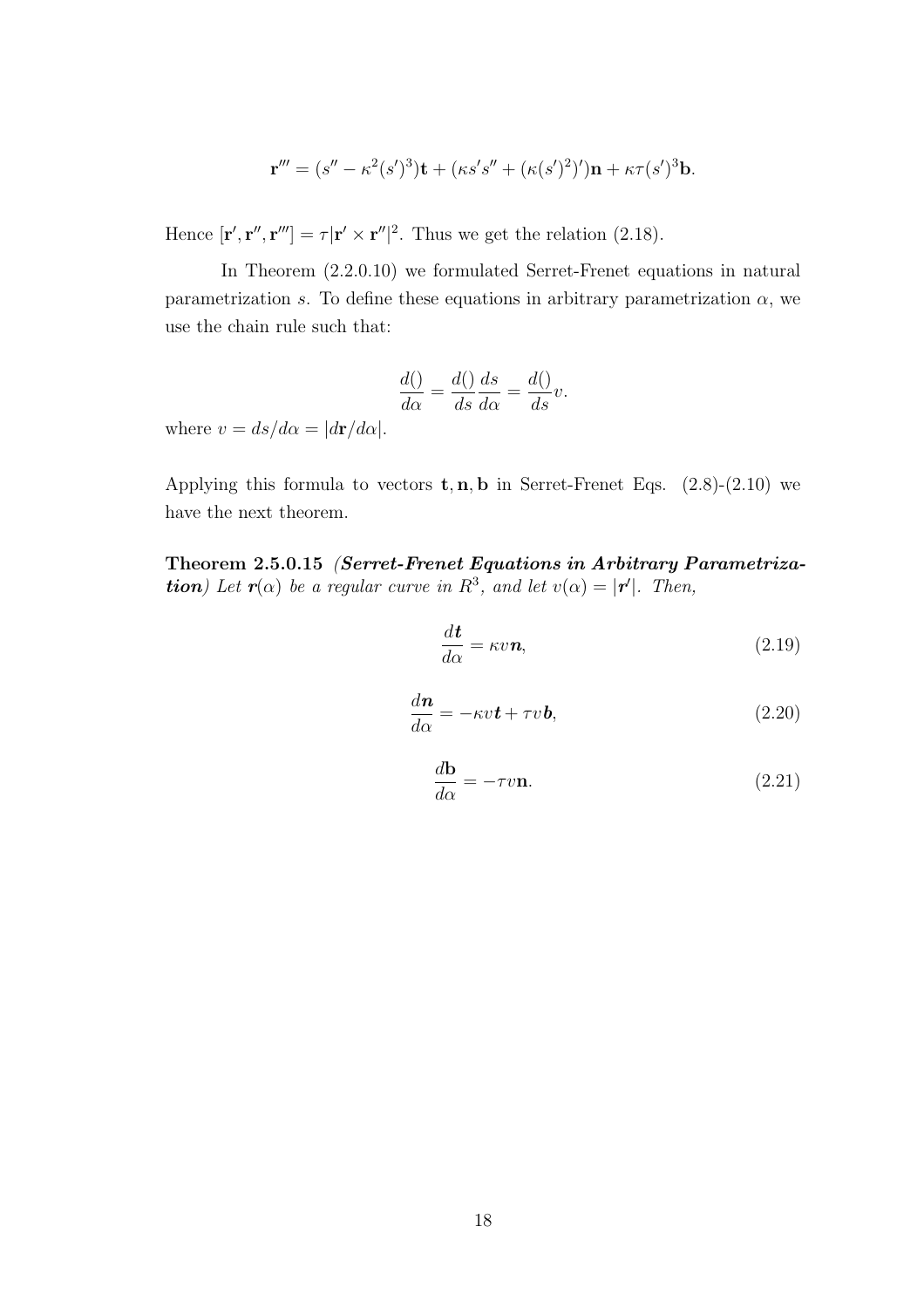#### Chapter 3

#### THE PLANAR CURVE MOTION

#### 3.1 Evolution of a Curve with Time

In this chapter we consider the motion of a curve according to the time variable t [52]. Let the vector function  $r(\alpha, t)$  for any fixed time t denotes the smooth curve in  $R^3$ , which is parametrized by  $\alpha \epsilon R$ . Then, the Riemannian metric of a one dimensional space on the curve is defined as:

$$
g(\alpha, t) = \frac{\partial \mathbf{r}}{\partial \alpha} \frac{\partial \mathbf{r}}{\partial \alpha},\tag{3.1}
$$

and the arc length parameter s along the curve is given as follows

$$
s(\alpha, t) = \int_0^{\alpha} \sqrt{g(\alpha', t)} d\alpha' = \int_0^{\alpha} |\frac{\partial \mathbf{r}}{\partial \alpha'}| d\alpha'. \tag{3.2}
$$

Then, we will consider the pair  $(\alpha, t)$  or  $(s, t)$ , as coordinates of a point on the curve at time t. From equations  $(2.3)$  and  $(3.2)$  we have tangent vector to the curve in the form:

$$
\mathbf{t} = \frac{\partial \mathbf{r}}{\partial s} = g^{-1/2} \frac{\partial \mathbf{r}}{\partial \alpha}.
$$
 (3.3)

Let  $(\mathbf{t}(s,t), \mathbf{n}(s,t), \mathbf{b}(s,t))$  is Serret-Frenet basis for our curve at the fixed time  $t$ . Then, it satisfies the Serret-Frenet equations  $(2.8)$ ,  $(2.9)$ ,  $(2.10)$ ,

$$
\frac{\partial \mathbf{t}}{\partial s} = \kappa \mathbf{n}, \quad \frac{\partial \mathbf{b}}{\partial s} = -\tau \mathbf{n}, \quad \frac{\partial \mathbf{n}}{\partial s} = -\kappa \mathbf{t} + \tau \mathbf{b},
$$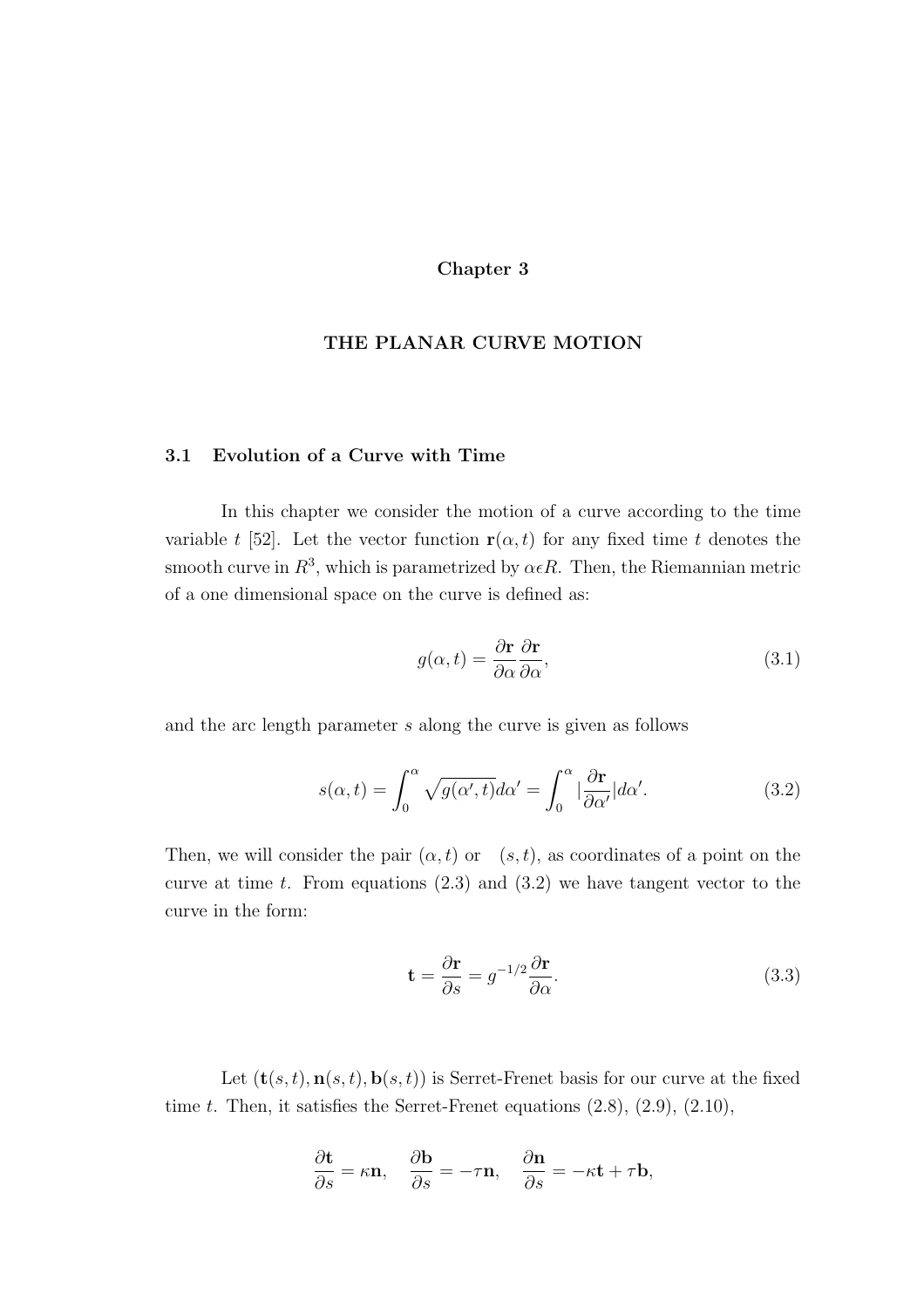where  $\kappa = \kappa(s,t)$  is the curvature and  $\tau = \tau(s,t)$  is the torsion of the curve at the time  $t$ . The motion of a point on the curve, that is the time evolution of  $\mathbf{r}(\alpha,t)$ , can be specified in the form

$$
\frac{\partial \mathbf{r}}{\partial t} = \dot{\mathbf{r}} = U\mathbf{n} + V\mathbf{b} + W\mathbf{t},\tag{3.4}
$$

where  $U, V, W$  as functions of s and t, correspond to the normal, binormal and tangent projections of the velocity. Below we restrict our attention to a purely local form for these velocities,  $U = U(\kappa, \kappa_s, ..., \tau, \tau_s, ...)$ ,  $V = V(\kappa, \kappa_s, ..., \tau, \tau_s, ...)$ ,  $W = W(\kappa, \kappa_s, ..., \tau, \tau_s, ...)$ . Evolution in time according to Eq. (3.4) must be compatible with equations of curve (Serret-Frenet equations). We will require compatibility conditions which are given below:

$$
\frac{\partial}{\partial \alpha} \frac{\partial \mathbf{r}(\alpha, t)}{\partial t} = \frac{\partial}{\partial t} \frac{\partial \mathbf{r}(\alpha, t)}{\partial \alpha},\tag{3.5}
$$

$$
\frac{\partial}{\partial \alpha} \frac{\partial \mathbf{t}(\alpha, t)}{\partial t} = \frac{\partial}{\partial t} \frac{\partial \mathbf{t}(\alpha, t)}{\partial \alpha},\tag{3.6}
$$

$$
\frac{\partial}{\partial \alpha} \frac{\partial \mathbf{n}(\alpha, t)}{\partial t} = \frac{\partial}{\partial t} \frac{\partial \mathbf{n}(\alpha, t)}{\partial \alpha},\tag{3.7}
$$

$$
\frac{\partial}{\partial \alpha} \frac{\partial \mathbf{b}(\alpha, t)}{\partial t} = \frac{\partial}{\partial t} \frac{\partial \mathbf{b}(\alpha, t)}{\partial \alpha},\tag{3.8}
$$

To have equation in natural parametrization in the above formulas we can use Eq. (3.3), relating differentiating parameters by following equality:

$$
\frac{\partial}{\partial \alpha}(x) = g^{1/2} \frac{\partial}{\partial s}(x).
$$
 (3.9)

where parenthesis we can apply to the vectors,  $\mathbf{r}, \mathbf{t}, \mathbf{n}, \mathbf{b}$ .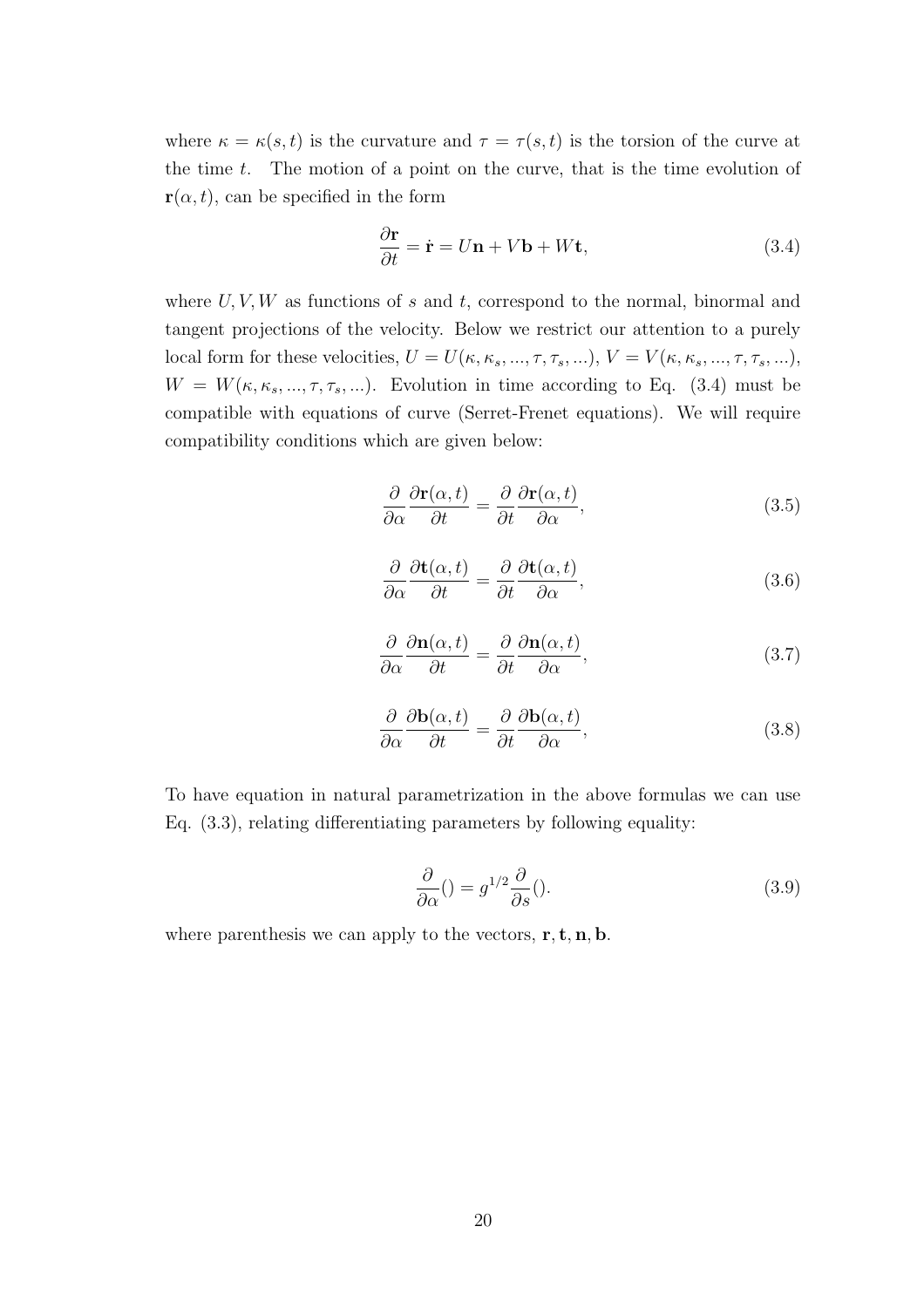#### 3.2 Two Dimensional Motion

Now we specify the time evolution. As it was shown in Theorem (2.3.1.1), if we restrict our planar curve to be bounded on the plane for any time  $t$  then,  $\tau(s,t) = 0$  and as follows in Eq. (3.4)  $V \equiv 0$ . In this case the Serret-Frenet equations reduce to the following system:

$$
\frac{\partial \mathbf{t}}{\partial s} = \kappa \mathbf{n},\tag{3.10}
$$

$$
\frac{\partial \mathbf{n}}{\partial s} = -\kappa \mathbf{t},\tag{3.11}
$$

$$
\frac{\partial \mathbf{b}}{\partial s} = 0. \tag{3.12}
$$

For the planar case the motion of a point on the curve can be specified in the form:

$$
\frac{\partial \mathbf{r}}{\partial t} = \dot{\mathbf{r}} = U\mathbf{n} + W\mathbf{t}.\tag{3.13}
$$

Now we want to find the evolution in time for variables  $\mathbf{t}, \mathbf{n}, g, \kappa, s$ . By applying (3.9) to  $\frac{\partial \mathbf{r}}{\partial t}$  and then using (3.13) we have:

$$
\frac{\partial}{\partial \alpha} \frac{\partial \mathbf{r}(\alpha, t)}{\partial t} = g^{1/2} \frac{\partial}{\partial s} \left( \frac{\partial \mathbf{r}}{\partial t} \right) = g^{1/2} \frac{\partial}{\partial s} \left( U \mathbf{n} + W \mathbf{t} \right),
$$

Using Leibnitz rule for differentiation and substituting equations (3.10), (3.11),

$$
\frac{\partial}{\partial \alpha} \frac{\partial \mathbf{r}(\alpha, t)}{\partial t} = g^{1/2} \left( \left( \frac{dU}{ds} + W\kappa \right) \mathbf{n} + \left( \frac{dW}{ds} - U\kappa \right) \mathbf{t} \right). \tag{3.14}
$$

From another side by using Eq. (3.9) we have

$$
\frac{\partial}{\partial t} \frac{\partial \mathbf{r}(\alpha, t)}{\partial \alpha} = \frac{\partial}{\partial t} \left( g^{1/2} \frac{\partial \mathbf{r}}{\partial s} \right),
$$

or applying Eq. (3.3) we get: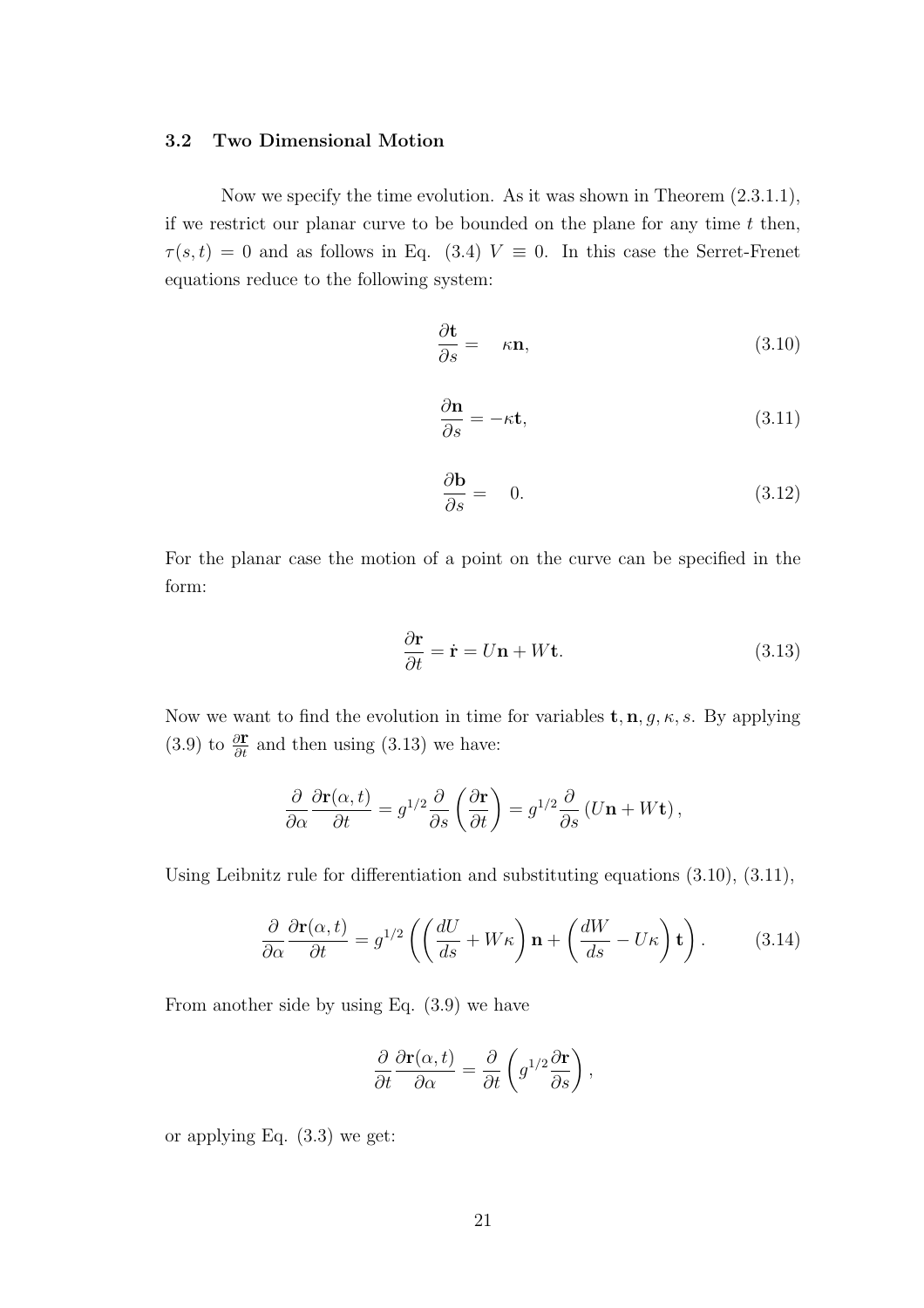$$
\frac{\partial}{\partial t} \frac{\partial \mathbf{r}(\alpha, t)}{\partial \alpha} = \frac{1}{2} \frac{1}{\sqrt{g}} \frac{\partial g}{\partial t} \mathbf{t} + g^{1/2} \frac{\partial \mathbf{t}}{\partial t}.
$$
\n(3.15)

By using the compatibility condition (3.5) and Eqs. (3.14), (3.15) projected in direction of  $t$ , we find:

$$
\frac{\partial g}{\partial t} = 2g \left( \frac{dW}{ds} - U\kappa \right). \tag{3.16}
$$

Then, differentiating Eq.  $(3.3)$  according t and using  $(3.13)$  we have:

$$
\frac{\partial \mathbf{t}}{\partial t} = \frac{\partial}{\partial s} \left( U \mathbf{n} + W \mathbf{t} \right),
$$

or

$$
\frac{\partial \mathbf{t}}{\partial t} = \left(\frac{\partial U}{\partial s} + W\kappa\right)\mathbf{n} + \left(\frac{\partial W}{\partial s} - U\kappa\right)\mathbf{t}.
$$

Since  $\frac{\partial \mathbf{t}}{\partial t}$  and  $\mathbf{t}$  are orthogonal vectors, the last term has to be vanishing,

$$
\frac{\partial W}{\partial s} - U\kappa = 0,\t\t(3.17)
$$

and after integration we have for  $W$  the next form

$$
W = \int^{s} U\kappa ds'. \tag{3.18}
$$

Then, the time evolution equation for **t** is as follows:

$$
\frac{\partial \mathbf{t}}{\partial t} = \left(\frac{\partial U}{\partial s} + W\kappa\right) \mathbf{n}.\tag{3.19}
$$

Applying (3.9) to this expression,

$$
\frac{\partial}{\partial \alpha} \frac{\partial \mathbf{t}(\alpha, t)}{\partial t} = g^{1/2} \frac{\partial}{\partial s} \frac{\partial \mathbf{t}}{\partial t},
$$

and substituting equations (3.11) and (3.19) we get: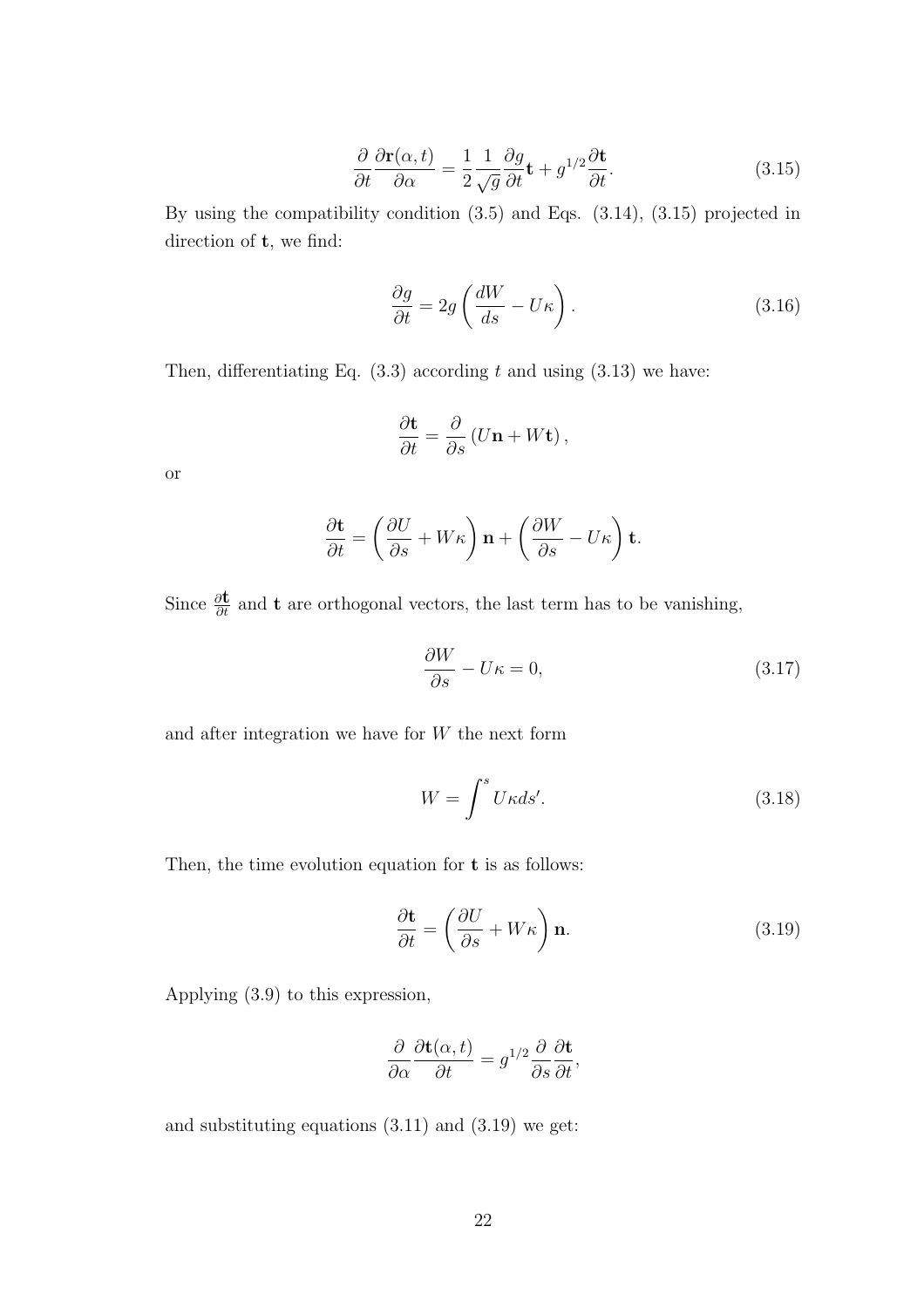$$
\frac{\partial}{\partial \alpha} \frac{\partial \mathbf{t}(\alpha, t)}{\partial t} = g^{1/2} \left( \left( \frac{\partial^2 U}{\partial s^2} + \frac{\partial W}{\partial s} \kappa + W \frac{\partial \kappa}{\partial s} \right) \mathbf{n} + \left( \frac{\partial U}{\partial s} \kappa + \kappa^2 W \right) \mathbf{t} \right). \quad (3.20)
$$

From another side, according to Eq. (3.9),

$$
\frac{\partial}{\partial t} \frac{\partial \mathbf{t}(\alpha, t)}{\partial \alpha} = \frac{\partial}{\partial t} \left( g^{1/2} \frac{\partial \mathbf{t}}{\partial s} \right)
$$

By using equations  $(3.9)$ ,  $(3.10)$  and  $(3.16)$  we get:

$$
\frac{\partial}{\partial t} \frac{\partial \mathbf{t}(\alpha, t)}{\partial \alpha} = g^{1/2} \left( \left( \frac{\partial W}{\partial s} \kappa - U \kappa^2 + \frac{\partial \kappa}{\partial t} \right) \mathbf{n} + \kappa \frac{\partial \mathbf{n}}{\partial t} \right). \tag{3.21}
$$

Compatibility condition  $(3.6)$  with Eqs.  $(3.20)$ ,  $(3.21)$  projected on **n** direction results in evolution equations:

$$
\frac{\partial \kappa}{\partial t} = \left( \frac{\partial^2 U}{\partial s^2} + W \frac{\partial \kappa}{\partial s} + \kappa^2 U \right),\,
$$

and

$$
\frac{\partial \mathbf{n}}{\partial t} = -\left(\frac{\partial U}{\partial s} + \kappa W\right) \mathbf{t}.
$$

In Eq.  $(3.2)$  we defined the arc length function. Now, the time evolution of s by using (3.16) and (3.17) is:

$$
\frac{\partial s}{\partial t} = \int_0^\alpha g^{1/2} \left( \frac{dW}{ds} - U\kappa \right) d\alpha' = \int_0^\alpha \frac{dW}{d\alpha'} d\alpha' - \int_0^s U\kappa ds',
$$

Then we get:

$$
\frac{\partial s}{\partial t} = W - \int_0^s U \kappa ds'.
$$

As a result, time evolution equations for variables  $\mathbf{t}, \mathbf{n}, g, \kappa, s$  are given below:

$$
\frac{\partial s}{\partial t} = W - \int_0^s U \kappa ds'.\tag{3.22}
$$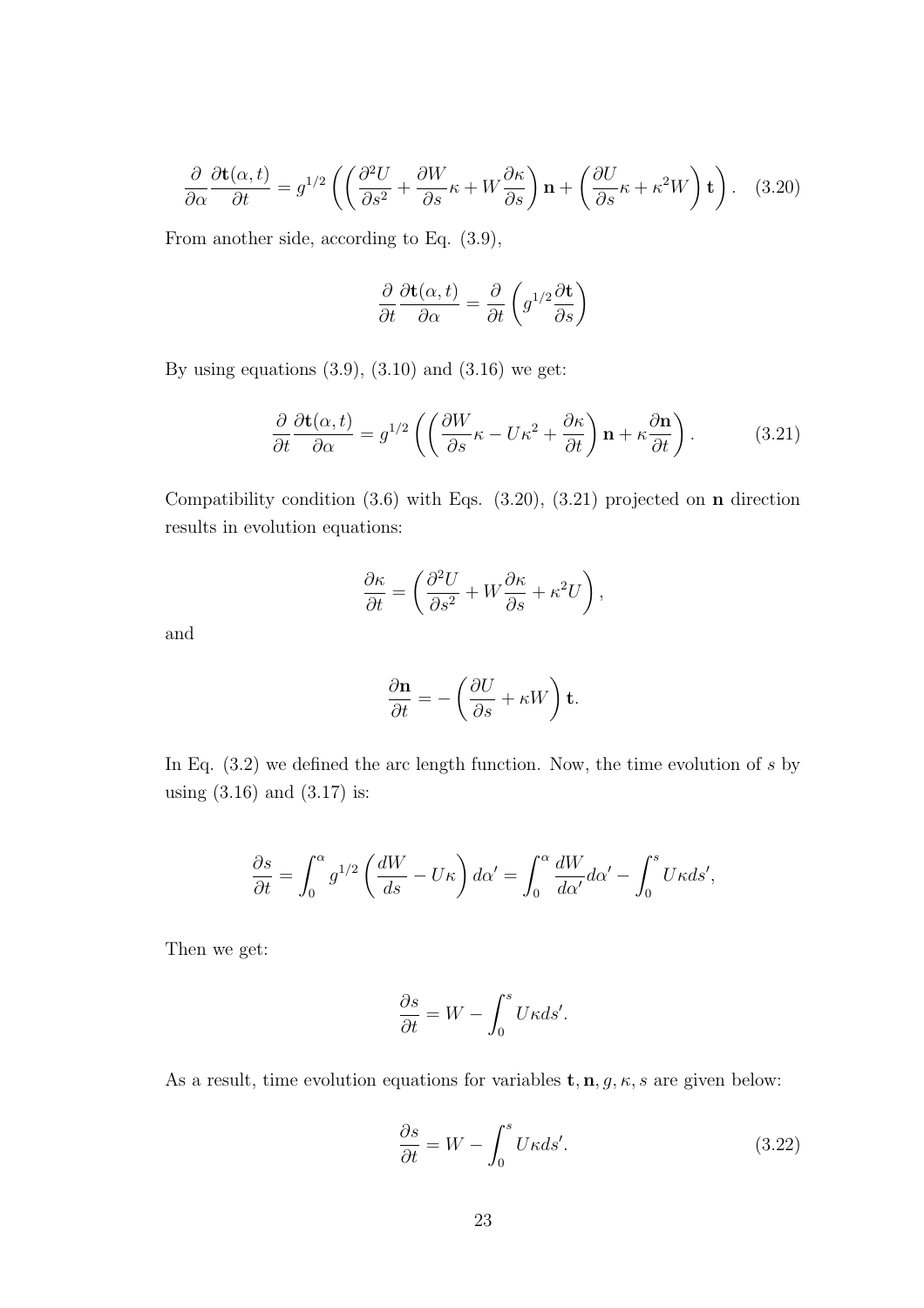$$
\frac{\partial g}{\partial t} = 2g \left( \frac{dW}{ds} - U\kappa \right),\tag{3.23}
$$

$$
\frac{\partial \kappa}{\partial t} = \left(\frac{\partial^2 U}{\partial s^2} + W \frac{\partial \kappa}{\partial s} + \kappa^2 U\right),\tag{3.24}
$$

$$
\frac{\partial \mathbf{t}}{\partial t} = \left(\frac{\partial U}{\partial s} + W\kappa\right)\mathbf{n},\tag{3.25}
$$

$$
\frac{\partial \mathbf{n}}{\partial t} = -\left(\frac{\partial U}{\partial s} + \kappa W\right) \mathbf{t},\tag{3.26}
$$

#### 3.3 Relation with Nonlinear Evolution Equations

Serret-Frenet equations (3.10), (3.11)and time evolution equations (3.25), (3.26) can be written as a couple of matrix linear systems:

$$
\frac{\partial}{\partial s} \left( \begin{array}{c} \mathbf{t} \\ \mathbf{n} \end{array} \right) = \left( \begin{array}{cc} 0 & \kappa \\ -\kappa & 0 \end{array} \right) \left( \begin{array}{c} \mathbf{t} \\ \mathbf{n} \end{array} \right), \tag{3.27}
$$

$$
\frac{\partial}{\partial t}\left(\begin{array}{c}\n\mathbf{t} \\
\mathbf{n}\n\end{array}\right) = \left(\begin{array}{cc}\n0 & \frac{\partial U}{\partial s} + W\kappa \\
-(\frac{\partial U}{\partial s} + W\kappa) & 0\n\end{array}\right) \left(\begin{array}{c}\n\mathbf{t} \\
\mathbf{n}\n\end{array}\right).
$$
(3.28)

or

$$
\frac{\partial}{\partial s} \left( \begin{array}{c} \mathbf{t} \\ \mathbf{n} \end{array} \right) = i \sigma_2 \kappa \left( \begin{array}{c} \mathbf{t} \\ \mathbf{n} \end{array} \right), \tag{3.29}
$$

$$
\frac{\partial}{\partial t}\left(\begin{array}{c}\n\mathbf{t} \\
\mathbf{n}\n\end{array}\right) = i\sigma_2 \left(\frac{\partial U}{\partial s} + W\kappa\right)\left(\begin{array}{c}\n\mathbf{t} \\
\mathbf{n}\n\end{array}\right),\tag{3.30}
$$

where  $\sigma_2$  is the Pauli matrix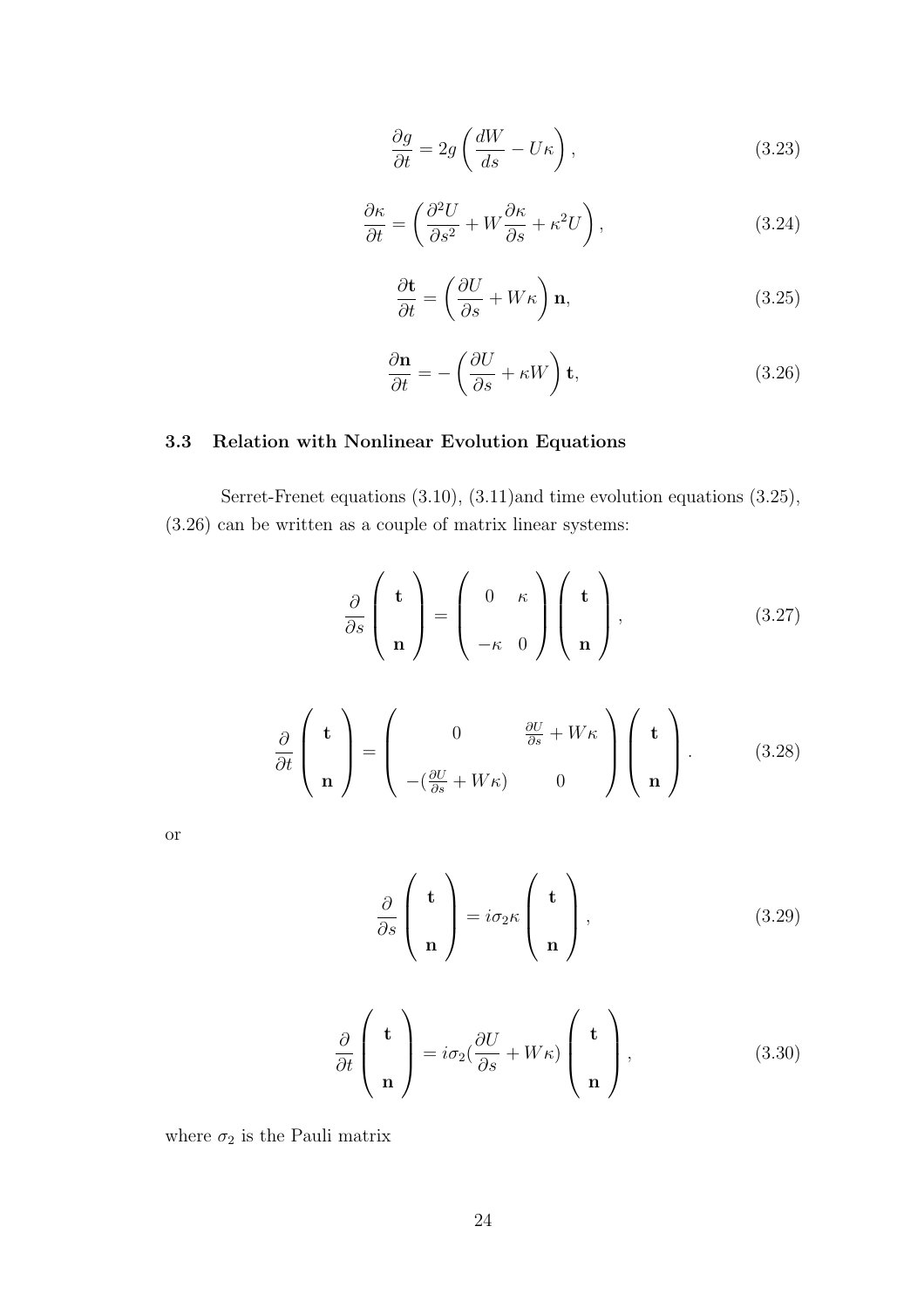$$
\sigma_2 = \left(\begin{array}{cc} 0 & -i \\ i & 0 \end{array}\right).
$$

The compatibility condition of these matrix systems is

$$
\frac{\partial}{\partial t} \frac{\partial}{\partial s} \begin{pmatrix} \mathbf{t} \\ \mathbf{n} \end{pmatrix} = \frac{\partial}{\partial s} \frac{\partial}{\partial t} \begin{pmatrix} \mathbf{t} \\ \mathbf{n} \end{pmatrix}
$$
(3.31)

Then

$$
\frac{\partial \kappa}{\partial t} + \kappa i \sigma_2 (\frac{\partial U}{\partial s} + W\kappa) = \left( \frac{\partial^2 U}{\partial s^2} + \frac{\partial W}{\partial s} \kappa + W \frac{\partial \kappa}{\partial s} \right) + \kappa i \sigma_2 (\frac{\partial U}{\partial s} + W\kappa).
$$

By the above equation and (3.17) we get that:

$$
\frac{\partial \kappa}{\partial t} = \left(\frac{\partial^2 U}{\partial s^2} + U\kappa^2 + \frac{\partial \kappa}{\partial s} \int^s \kappa(s')U(s')ds'\right),\tag{3.32}
$$

or

$$
\frac{\partial \kappa}{\partial t} = \left(\frac{\partial^2}{\partial s^2} + \kappa^2 + \frac{\partial \kappa}{\partial s} \int^s \kappa(s')ds'\right)U.
$$

If we fix  $U = U(\kappa, \kappa_s, ...)$  then, it provides closed nonlinear evolution equation for the curvature  $\kappa(s,t)$ . Integro-differential operator in paranthesis:

$$
R = \frac{\partial^2}{\partial s^2} + \kappa^2 + \frac{\partial \kappa}{\partial s} \int^s \kappa(s')ds',
$$

is called the recursion operator of the mKdV hierarchy [5].

So as we can see our general nonlinear evolution equation appears as the compatibility condition of linear systems. These linear systems are considered as an auxilary linear problem corresponding to the nonlinear evolution equation for the curvature.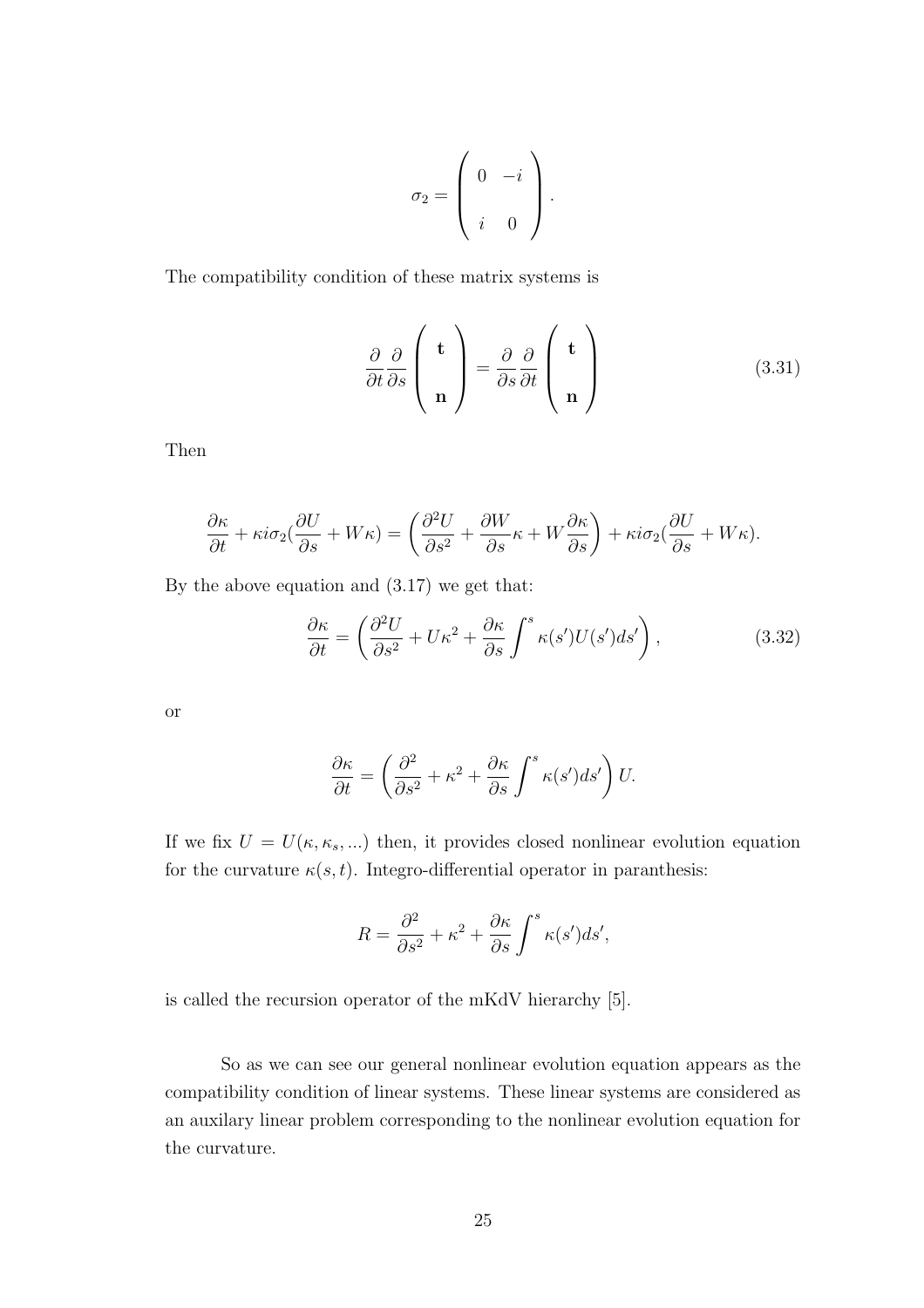#### 3.4 The Nonlinear Evolution Hierarchy

Let us consider the hierarchy of functions [18],

$$
U^{(n)} = R^n U^{(0)} = \left(\frac{\partial^2}{\partial s^2} + \kappa^2 + \frac{\partial \kappa}{\partial s} \int^s \kappa(s') ds'\right)^n U^{(0)}
$$

$$
= R^{n-1} U^{(1)} = \dots = R U^{(n-1)},
$$

and let us call corresponding time evolution parameters as  $t_1, t_2, ..., t_n$ . Then evolution of the curvature according to  $t_n$  is,

$$
\frac{\partial \kappa}{\partial t_n} = R^n U^{(0)} \quad n = 1, 2, \dots \tag{3.33}
$$

Evolution equations for  $\forall n$  evaluated with respect to (3.33) with fixed  $U^{(0)}$ , we call the evolution hierarchy.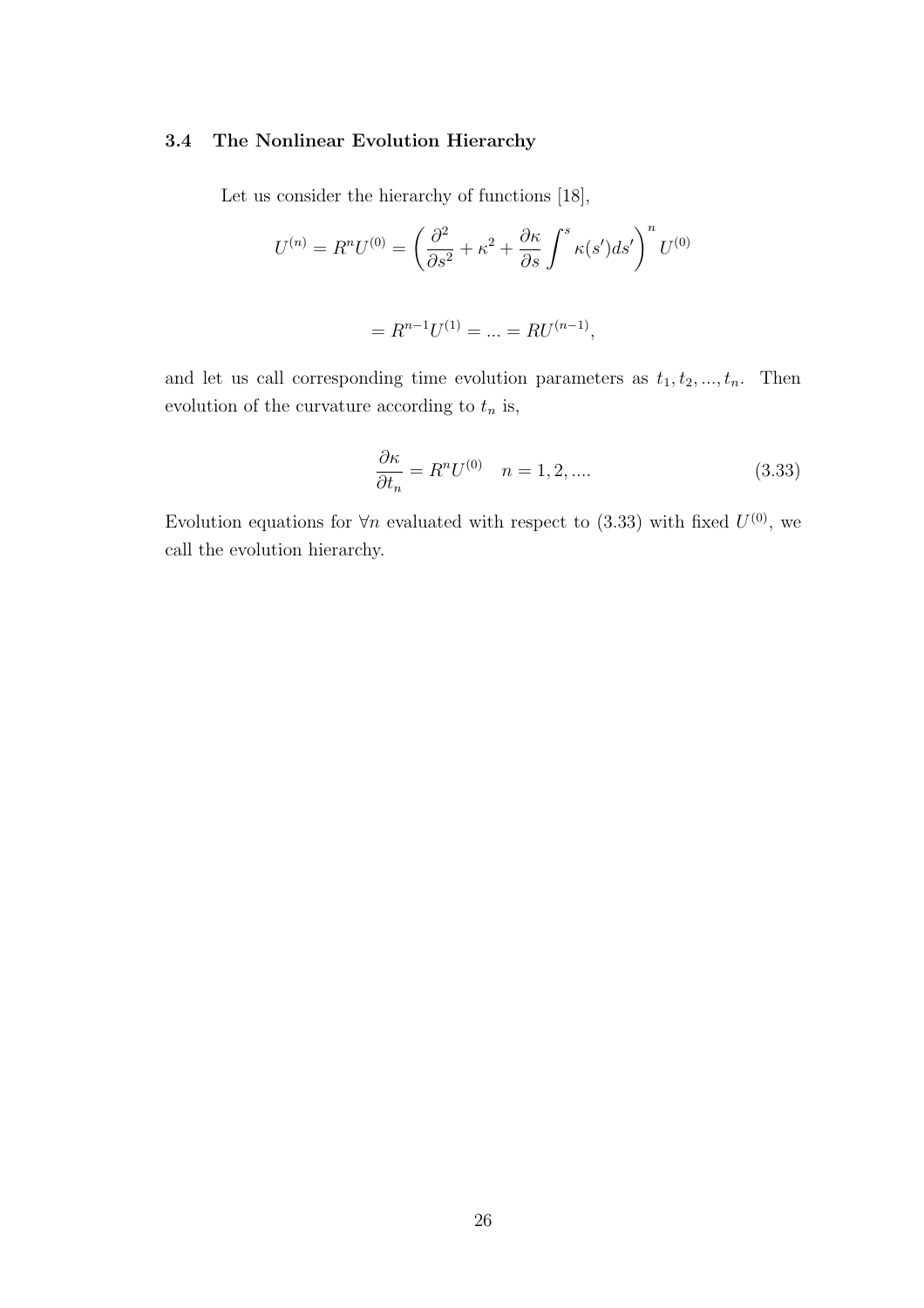#### Chapter 4

#### THE MODIFIED KORTEWEG-DE VRIES EQUATION

#### 4.1 The Modified Korteweg-de Vries Hierarchy

The simplest choice for the hierarchy is,

$$
U^{(0)}=0.
$$

Then,

$$
U^{(1)} = RU^{(0)} = -\frac{\partial \kappa}{\partial s} \times const.
$$

Fixing inessential constant to one we have for the first member of the hierarchy:

$$
U^{(1)} = -\frac{\partial \kappa}{\partial s}.
$$

It determines the linear wave equation

$$
\kappa_{t_1} + \kappa_s = 0.
$$

Then, applying recursion operator we will have for the next member of the hierarchy:

$$
U^{(2)} = -(\kappa_{sss} + \frac{3}{2}\kappa^2 \kappa_s),
$$

and

$$
\kappa_{t_1} = -(\kappa_{sss} + \kappa^2 \kappa_s + \kappa_s \int \kappa \kappa_s ds'),
$$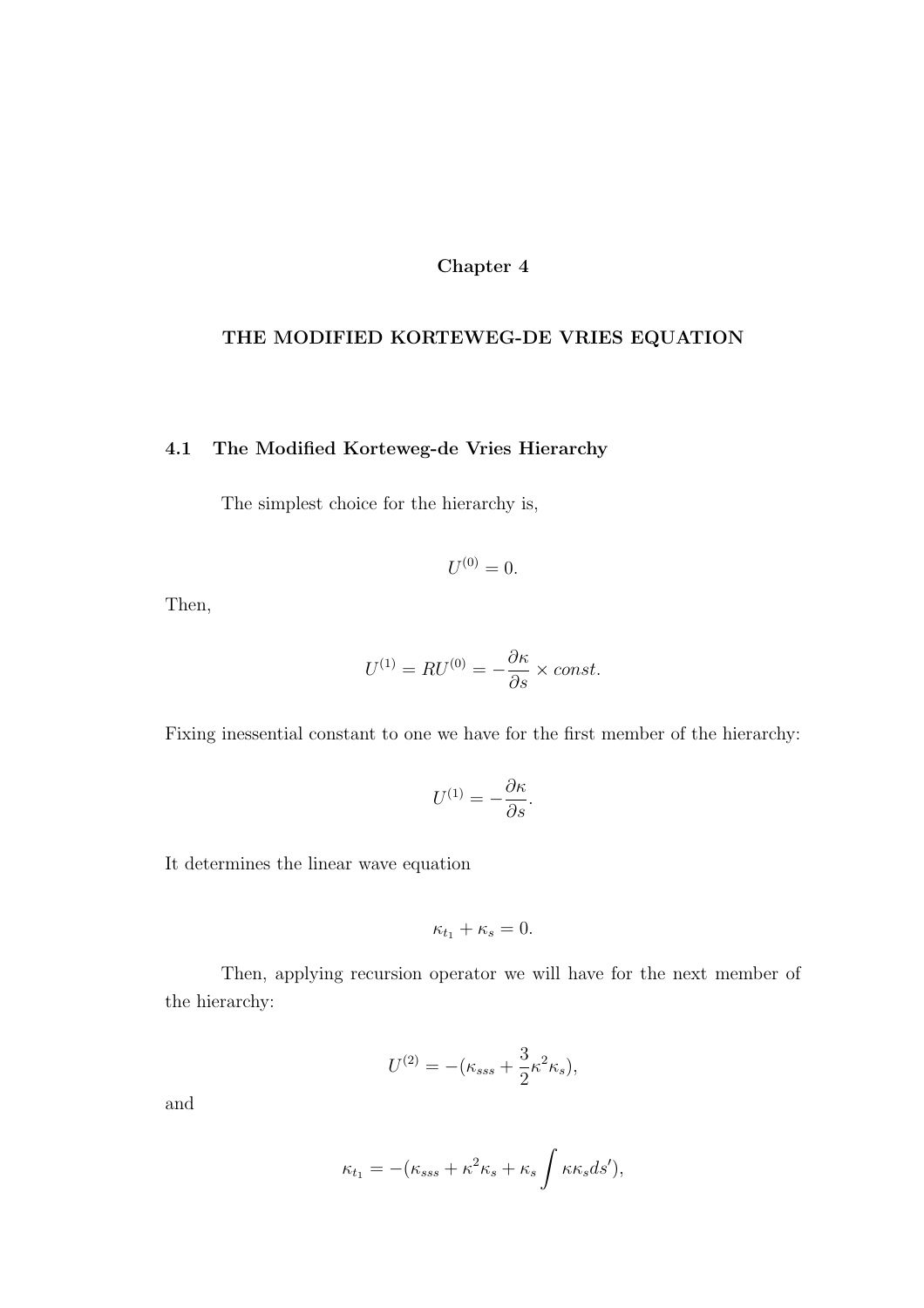or after simplification,

$$
\kappa_{t_1} + \kappa_{sss} + \frac{3}{2}\kappa^2 \kappa_s = 0.
$$

This equation is known as Modified Korteweg-de Vries (MKdV) equation [11, 21]. When we apply the recursion operator R on  $U^{(2)}$  we get,

$$
\kappa_{t_3} + (\kappa_{sss} + \frac{3}{2}\kappa^2 \kappa_s)_{ss} + \kappa^2 (\kappa_{sss} + \frac{3}{2}\kappa^2 \kappa_s) + \kappa_s \int \kappa (\kappa_{sss} + \frac{3}{2}\kappa^2 \kappa_s) ds' = 0,
$$

or

$$
\kappa_{t_3} + \kappa_{5s} + 3\kappa_s^3 + 9\kappa\kappa_s\kappa_{ss} + \frac{5}{2}\kappa^2\kappa_{sss} + \frac{15}{8}\kappa^4\kappa_s + \frac{3}{2}\kappa_s \int \kappa\kappa_{sss} ds' = 0.
$$

Integrating by parts we evaluate the integral,

$$
\kappa_{sss}ds = dv \quad \kappa_{ss} = v \quad \kappa = u \quad \kappa_s = du,
$$

then

$$
\int \kappa \kappa_{sss} ds' = \kappa_{ss} \kappa - \frac{1}{2} \kappa_s^2,
$$

so that

$$
\kappa_{t_3} + \kappa_{5s} + 10\kappa \kappa_s \kappa_{ss} + \frac{5}{2} \kappa^2 \kappa_{sss} + \frac{5}{2} \kappa_s^3 + \frac{15}{8} \kappa^4 \kappa_s = 0.
$$

This equation represents the next member of MKdV hierarchy. Then we find  $U^{(3)},$ 

$$
U^{(3)} = -(\kappa_{5s} + 10\kappa\kappa_s\kappa_{ss} + \frac{5}{2}\kappa^2\kappa_{sss} + \frac{5}{2}\kappa_s^3 + \frac{15}{8}\kappa^4\kappa_s).
$$

When we apply recursion operator R on  $U^{(3)}$ , we get the next member

$$
\kappa_{t_4}+\kappa_{7s}+\frac{91}{2}\kappa_s\kappa_{ss}^2+\frac{63}{2}\kappa_s^2\kappa_{sss}+35\kappa\kappa_s\kappa_{ss}+21\kappa\kappa_s\kappa_{4s}+\frac{7}{2}\kappa^2\kappa_{5s}+\frac{105}{4}\kappa^2\kappa_s^3
$$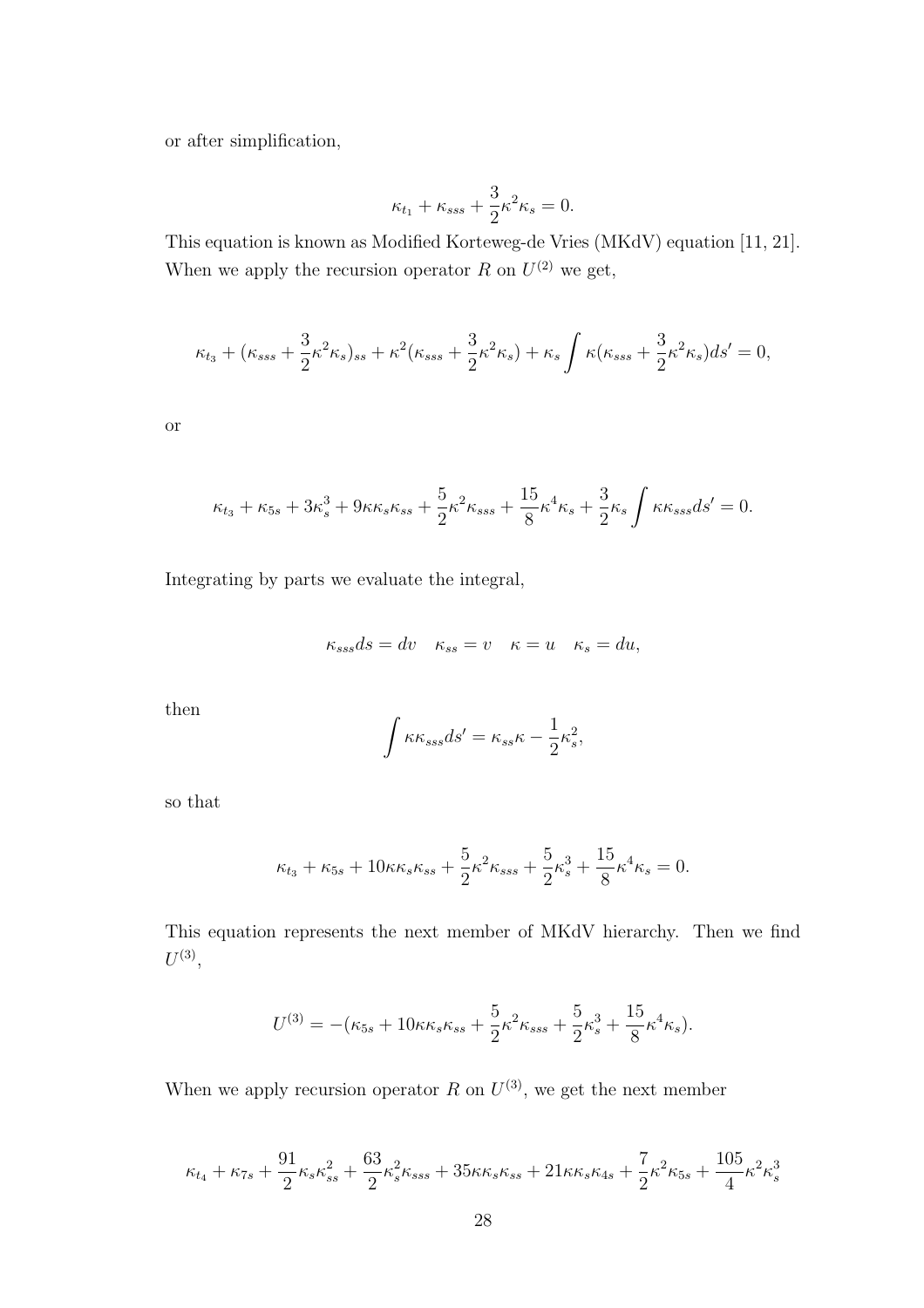$$
+35\kappa^3\kappa_{s}\kappa_{ss} + \frac{35}{8}\kappa^4\kappa_{sss} + \frac{35}{16}\kappa^6\kappa_s = 0.
$$

As we can see all functions  $U^{(n)}$  are local functions of  $\kappa, \kappa_s, \dots$ . Substituting  $U^{(n)}$  to the evolution hierarchy we obtain the so called MKdV hierarchy. Below we give the first four members of the hierarchy,

$$
\kappa_{t_1} + \kappa_s = 0. \tag{4.1}
$$

$$
\kappa_{t_2} + \kappa_{sss} + \frac{3}{2}\kappa^2 \kappa_s = 0.
$$
\n(4.2)

$$
\kappa_{t_3} + \kappa_{5s} + 10\kappa\kappa_s\kappa_{ss} + \frac{5}{2}\kappa^2\kappa_{sss} + \frac{5}{2}\kappa^3_s + \frac{15}{8}\kappa^4\kappa_s = 0.
$$
 (4.3)

$$
\kappa_{t_4} + \kappa_{7s} + \frac{91}{2} \kappa_s \kappa_{ss}^2 + \frac{63}{2} \kappa_s^2 \kappa_{sss} + 35 \kappa \kappa_s \kappa_{ss} + 21 \kappa \kappa_s \kappa_{4s} + \frac{7}{2} \kappa^2 \kappa_{5s} + \frac{105}{4} \kappa^2 \kappa_s^3
$$

$$
+35\kappa^3\kappa_s\kappa_{ss} + \frac{35}{8}\kappa^4\kappa_{sss} + \frac{35}{16}\kappa^6\kappa_s = 0.
$$
 (4.4)

As we can see every member of the hierarchy contains highest derivative power  $2n - 1$ . The MKdV hierarchy is an example of integrable hierarchy of evolution equations [61]. These equations can be integrated by several exact techniques as the inverse scattering method  $[3, 11, 21]$ , Bäcklund transformation [2, 12] and others [22]. For our purpose, it is convinient to use rather simple direct method called Hirota bilinearization [23, 24, 53, 54].

### 4.2 Hirota Bilinear Method and MKdV Equation

In 1971 Hirota introduced a new direct method for constructing soliton solutions to integrable nonlinear evolution equations [24]. The idea is to make transformation to new variables, so that in these variables a nonlinear evolution equation become represented in the bilinear form, and multisoliton solutions appear in particularly simple form. Multisoliton solutions can of course be derived by many other methods, by the inverse scattering transform [3], dressing method [3], Bäcklund [55]and Darboux transformations [22], and so on. Particularly, the Inverse Scattering Method (ISM) [21] is very powerful, but at the same time it is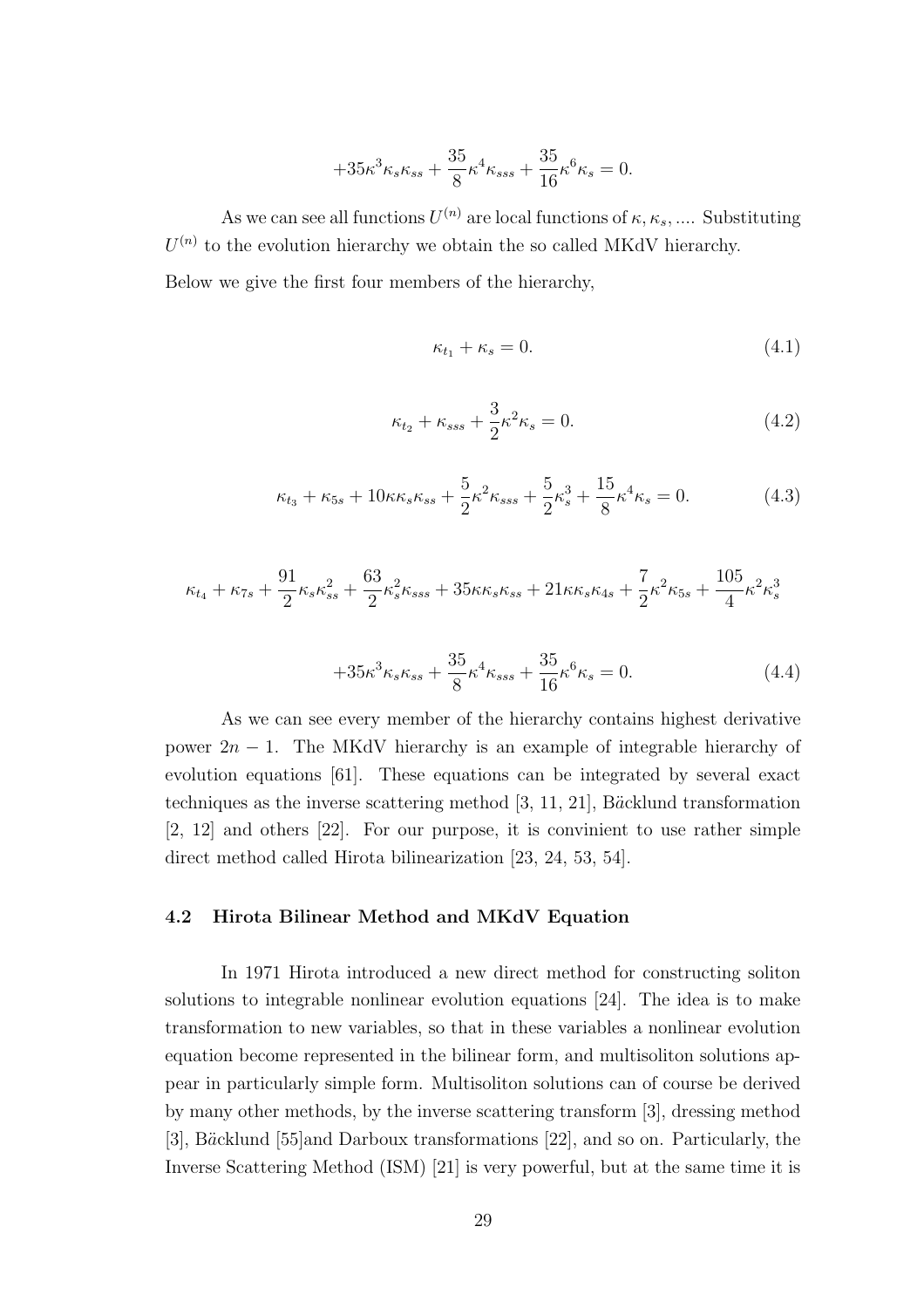most complicated and needs information about analytic behaviour of scattering data. Comparing with this, the advantage of Hirota's method is its algebraic rather than analytic structure. It allows one to construct soliton solution in a simple algebraic form avoiding analytic difficulties of ISM.

Basic ideas in this method are as follows:

(1) Introduce a dependent variable transformation. The transformation should reduce the nonlinear evolution equation to the quadratic one in the dependent variables. Hirota has developed a novel differential calculus and it is convenient to use it at this stage.

(2) Introduce a formal perturbation expansion into this bilinear equation. In the case of soliton solutions this expansion truncates.

(3) Use mathematical induction to prove that the suggested soliton form is indeed correct for arbitrary number of solitons.

#### 4.2.1 Hirota derivatives and its properties

In this subsection we list some properties of the Hirota derivative operators  $D_t, D_x, [23]$  defined by equation

$$
D_x^n(f \cdot g) = (\partial_{x_1} - \partial_{x_2})^n f(x_1)g(x_2)|_{x_2 = x_1 = x}
$$
\n(4.5)

or in more general form

$$
D_t^n D_x^m(f \cdot g) = \left(\frac{\partial}{\partial t} - \frac{\partial}{\partial t'}\right)^n \left(\frac{\partial}{\partial x} - \frac{\partial}{\partial x'}\right)^m f(t, x) g(t', x')|_{t = t', x = x'}.
$$
 (4.6)

From the definition above we can find the general expression for n-th Hirota derivative

$$
D_x^n(f \cdot g) = (\partial_{x_1} - \partial_{x_2})^n f(x_1)g(x_2)|_{x_2 = x_1 = x}
$$
  
= 
$$
\sum_{k=0}^n \begin{pmatrix} n \\ k \end{pmatrix} \partial_{x_1}^k \partial_{x_2}^{(n-k)} f(x_1)g(x_2)|_{x_1 = x_2 = x}
$$
 (4.7)

or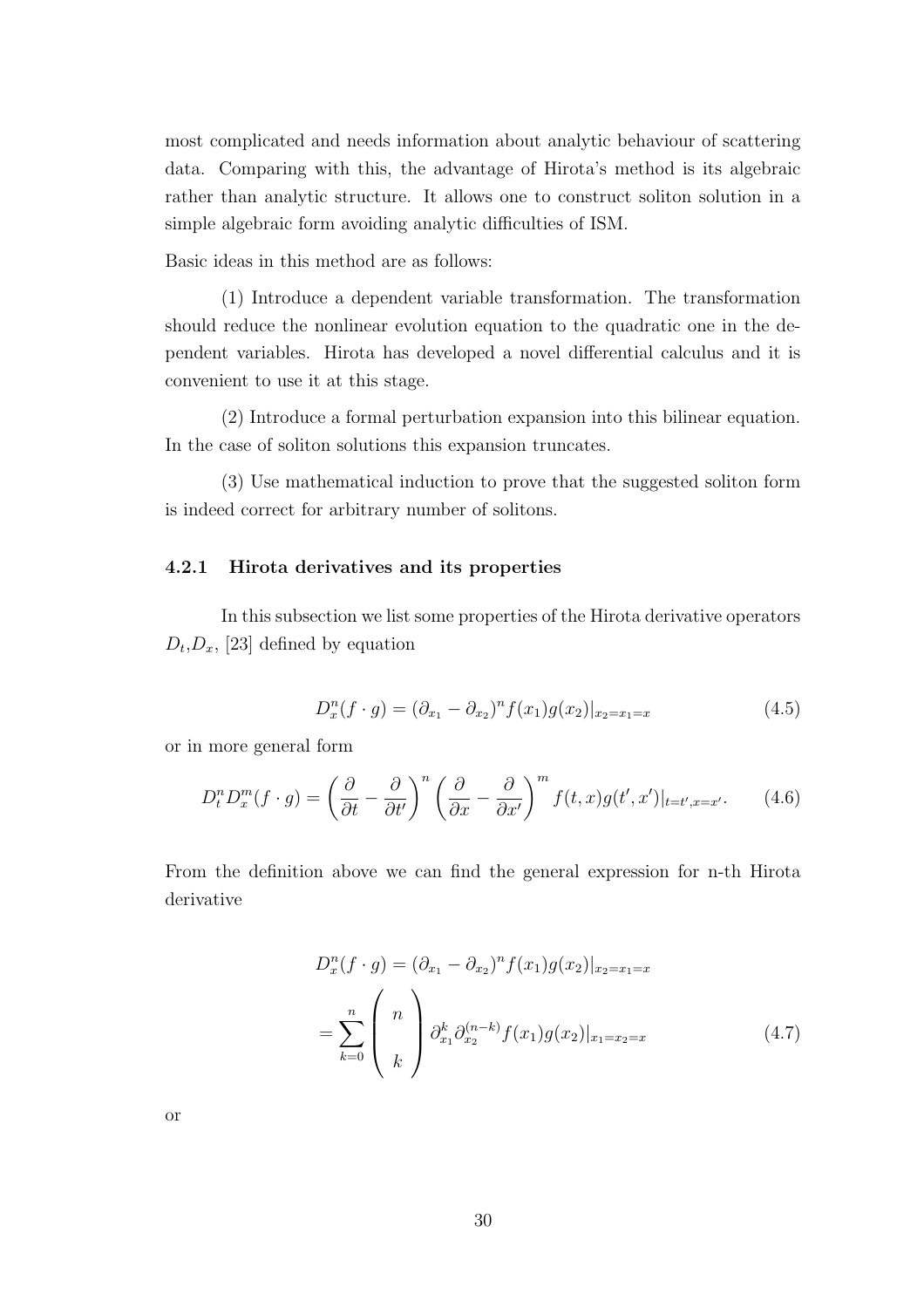$$
D_x^n(f \cdot g) = \sum_{k=0}^n {n \choose k} f^{(n-k)}(x) g^{(k)}(x) (-1)^k.
$$
 (4.8)

For the first few derivatives we have explicitly

$$
D_t(f \cdot g) = f'g - g'f,
$$
  
\n
$$
D_t^2(f \cdot g) = f''g - 2f'g' + g''f,
$$
  
\n
$$
D_t^3(f \cdot g) = f'''g - 3f''g' + 3g''f' - g'''f,
$$
  
\n
$$
D_t^3(f \cdot g) = f^{(IV)}g - 4f'''g' + 6f''g'' - 4f'g''' + fg^{(IV)},
$$
\n(4.9)

The following properties are easily seen from the definition

...

1. 
$$
D_x^m(f \cdot 1) = \left(\frac{\partial}{\partial x}\right)^m f
$$

- 2.  $D_x^m(f \cdot g) = (-1)^m D_x^m(g \cdot f)$
- 3.  $D_x^m(f \cdot f) = 0$  for odd m.
- 4.  $D_x^2(f \cdot f) = 2f''f 2f'^2$
- 5.  $D_x^m(f \cdot g) = D_x^{m-1}(f_x \cdot g f \cdot g_x)$
- 6.  $D_x D_t(f \cdot f) = 2D_x(f_t \cdot f) = 2D_t(f_x \cdot f)$  for even m.
- 7.  $D_x^m(e^{p_1x} \cdot e^{p_2x}) = (p_1 p_2)^m e^{(p_1+p_2)x}$
- 8.  $D_x^m(e^{\Omega_1 t + p_1 x} \cdot e^{\Omega_2 t + p_2 x}) = (p_1 p_2)^m e^{(\Omega_1 + \Omega_2)t + (p_1 + p_2)x}$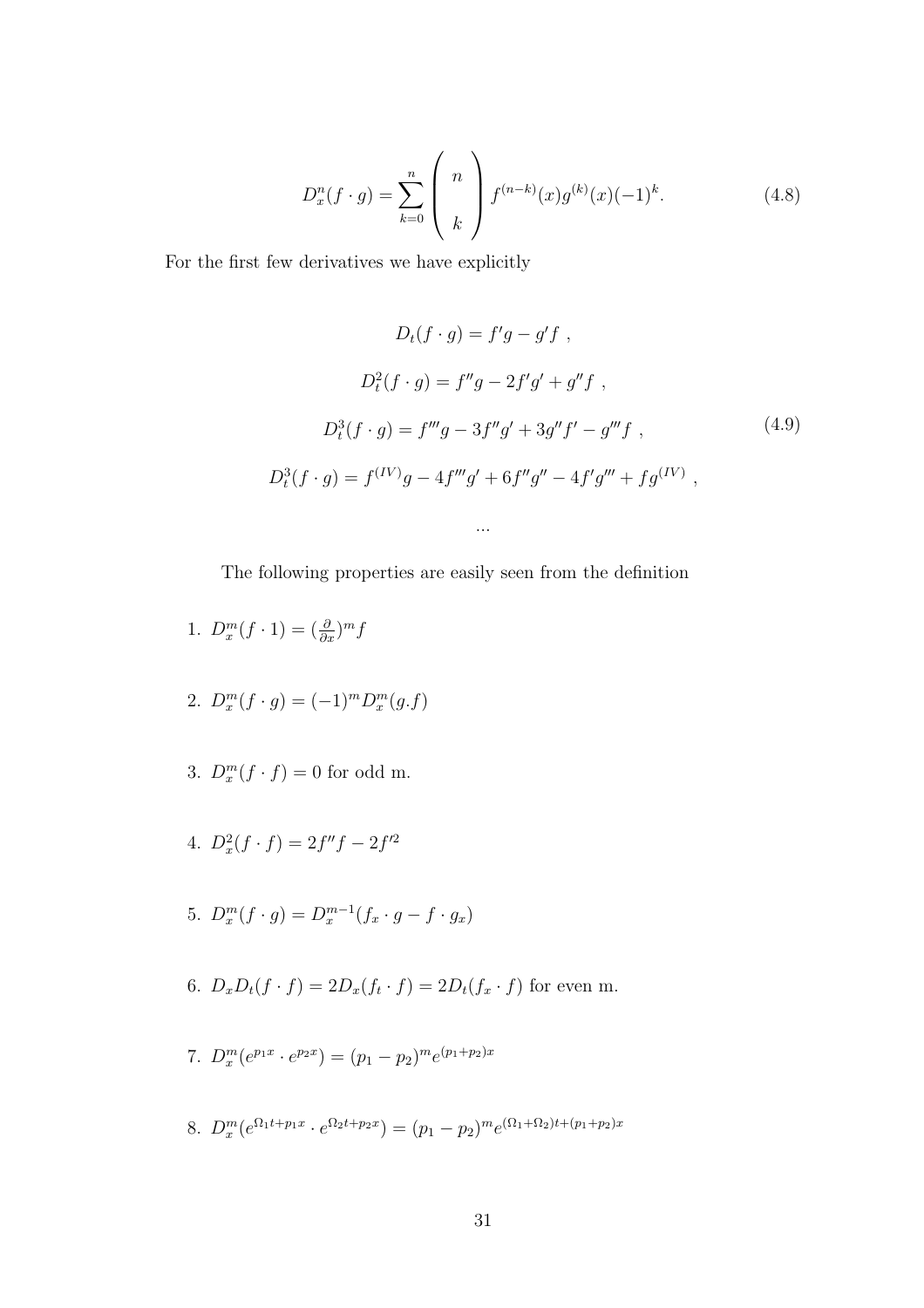- 9.  $D_t^n(e^{\Omega_1 t + p_1 x} \cdot e^{\Omega_2 t + p_2 x}) = (\Omega_1 \Omega_2)^n e^{(\Omega_1 + \Omega_2)t + (p_1 + p_2)x}$
- 10. Let  $P(D_t, D_x)$  be a polynomial of  $D_t$  and  $D_x$ , we have  $P(D_t, D_x)(e^{\Omega_1 t + p_1 x} \cdot e^{\Omega_2 t + p_2 x}) = P(\Omega_1 - \Omega_2, p_1 - p_2)e^{(\Omega_1 + \Omega_2)t + (p_1 + p_2)x}$
- 11.  $e^{(\varepsilon D_x)}(f(x) \cdot g(x)) = \sum_{k=0}^{\infty}$  $\frac{\varepsilon^k}{k!}D_x^n(f\cdot g)$

$$
= \sum_{k=0}^{\infty} \frac{\varepsilon^k}{k!} \sum_{n=0}^k \binom{n}{k} (-1)^{k-n} f^{(n)}(x) g^{(k-n)}(x)
$$

$$
= \sum_{n=0}^{\infty} \frac{f^{(n)}(x)}{n!} \varepsilon^n \sum_{m=0}^{\infty} \frac{g^{(m)}(x)}{m!} (-\varepsilon)^m
$$

where  $k = m+n$ . As a result we get that

$$
e^{(\varepsilon D_x)}(f(x) \cdot g(x)) = f(x + \varepsilon)g(x - \varepsilon)
$$
  
12.  $D_x(fg \cdot h) = \left(\frac{\partial f}{\partial x}\right)gh + fD_x(g \cdot h)$ 

13. 
$$
D_x^2(fg \cdot h) = \left(\frac{\partial^2 f}{\partial x^2}\right)gh + 2\left(\frac{\partial f}{\partial x}\right)D_x(g \cdot h) + fD_x^2(g \cdot h)
$$

14. 
$$
D_x^m((e^{px} f) \cdot (e^{px} g)) = e^{2px} D_x^m(f \cdot g)
$$

The following formulas are useful for transforming nonlinear differential equations into bilinear forms.

15.  $\frac{\partial}{\partial x} \left( \frac{g}{f} \right)$  $\frac{g}{f})=\frac{D_{x}(g\cdot f)}{f^{2}}$ 16.  $\frac{\partial^2}{\partial x^2} \left( \frac{g}{f} \right)$  $\frac{g}{f}$ ) =  $\frac{D_x^2(g \cdot f)}{f^2} - \frac{g}{f}$ f  $\frac{D_x^2(g \cdot f)}{f^2}$ 17.  $\frac{\partial^3}{\partial x^3} \left( \frac{g}{f} \right)$  $\frac{g}{f}$ ) =  $\frac{D_x^3(g \cdot f)}{f^2} - 3\left[\frac{D_x^2(g \cdot f)}{f^2} \frac{D_x^2(f \cdot f)}{f^2}\right]$ 18.  $\frac{\partial^2}{\partial x^2} (log f) = \frac{D_x^2 (f \cdot f)}{2f^2}$ 19.  $\frac{\partial^4}{\partial x^4}(\log f) = \frac{D_x^4(f \cdot f)}{2f^2} - 6\left[\frac{D_x^2(f \cdot f)}{2f^2}\right]^2$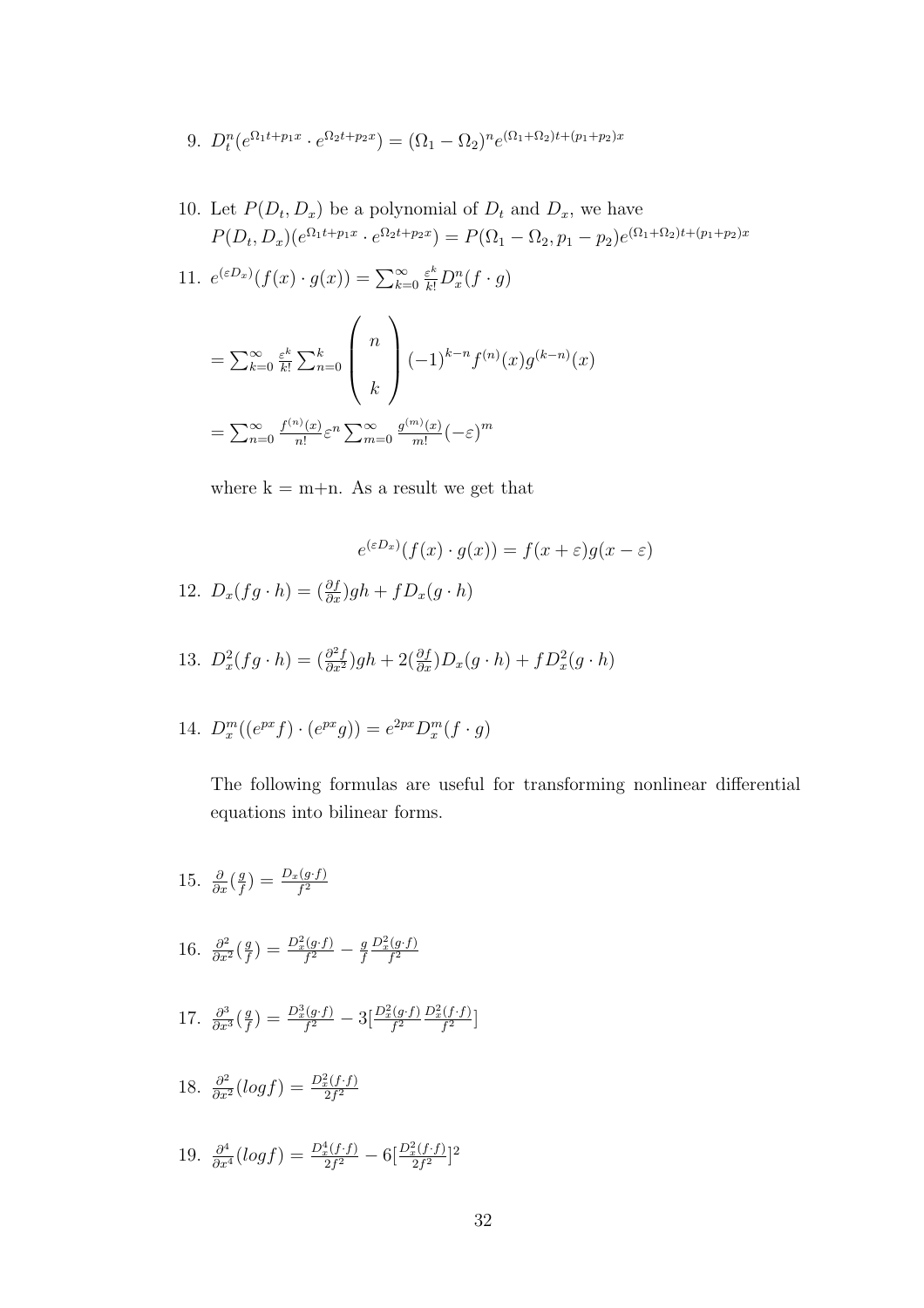### 4.2.2 MKdV One Soliton Solution by Hirota Method

In this section we determine the Hirota bilinear representation for MKdV equation (4.2). The solution of equation we suppose in the form

$$
\kappa = \frac{G}{F},
$$

where G and F are real functions of s and t. Then first we write  $(4.2)$  in terms of Hirota derivatives,

$$
\frac{1}{F^2}(D_t(G \cdot F) + D_s^3(G \cdot F)) - \frac{3}{F^2}D_s(G \cdot F)D_s^2(F \cdot F) + \frac{3G^2}{2F^2}D_s(G \cdot F) = 0.
$$

Since we have freedom to choose one of our functions we separate terms of the equation multiplied by  $1/F^2$  and  $1/F^4$ . Thus we obtain the bilinear systems of equations:

$$
(D_t + D_s^3)(G \cdot F) = 0,\t\t(4.10)
$$

$$
D_s^2(F \cdot F) = \frac{1}{2}G^2.
$$
\n(4.11)

Now we write the formal expansions of  $F$  and  $G$  in powers of some parameter  $\epsilon$  such that:

$$
F = 1 + \epsilon^2 F_2 + \epsilon^4 F_4 + \epsilon^6 F_6...,
$$

$$
G = \epsilon G_1 + \epsilon^3 G_3 + \epsilon^5 G_5 \dots
$$

When we substitute expansions of F and G to  $(4.10)$ ,  $(4.11)$  we get:

$$
(D_t + D_s^3)(\epsilon(G_1 \cdot 1) + \epsilon^3(G_1 \cdot F_2 + G_3 \cdot 1) + \epsilon^5(F_2 \cdot G_3 + G_1 \cdot F_4)...)=0,
$$

$$
D_s^2(1 \cdot 1 + 2\epsilon^2 F_2 \cdot 1 + \epsilon^4 (F_2 \cdot F_2 + 2(F_4 \cdot 1)) + \epsilon^6 (2F_2 \cdot F_4 + 2(F_6 \cdot 1))...)
$$

$$
= \frac{1}{2} (\epsilon^2 G_1^2 + \epsilon^4 (2G_1G_3) + \epsilon^6 (2G_1G_5 + G_3^2)...).
$$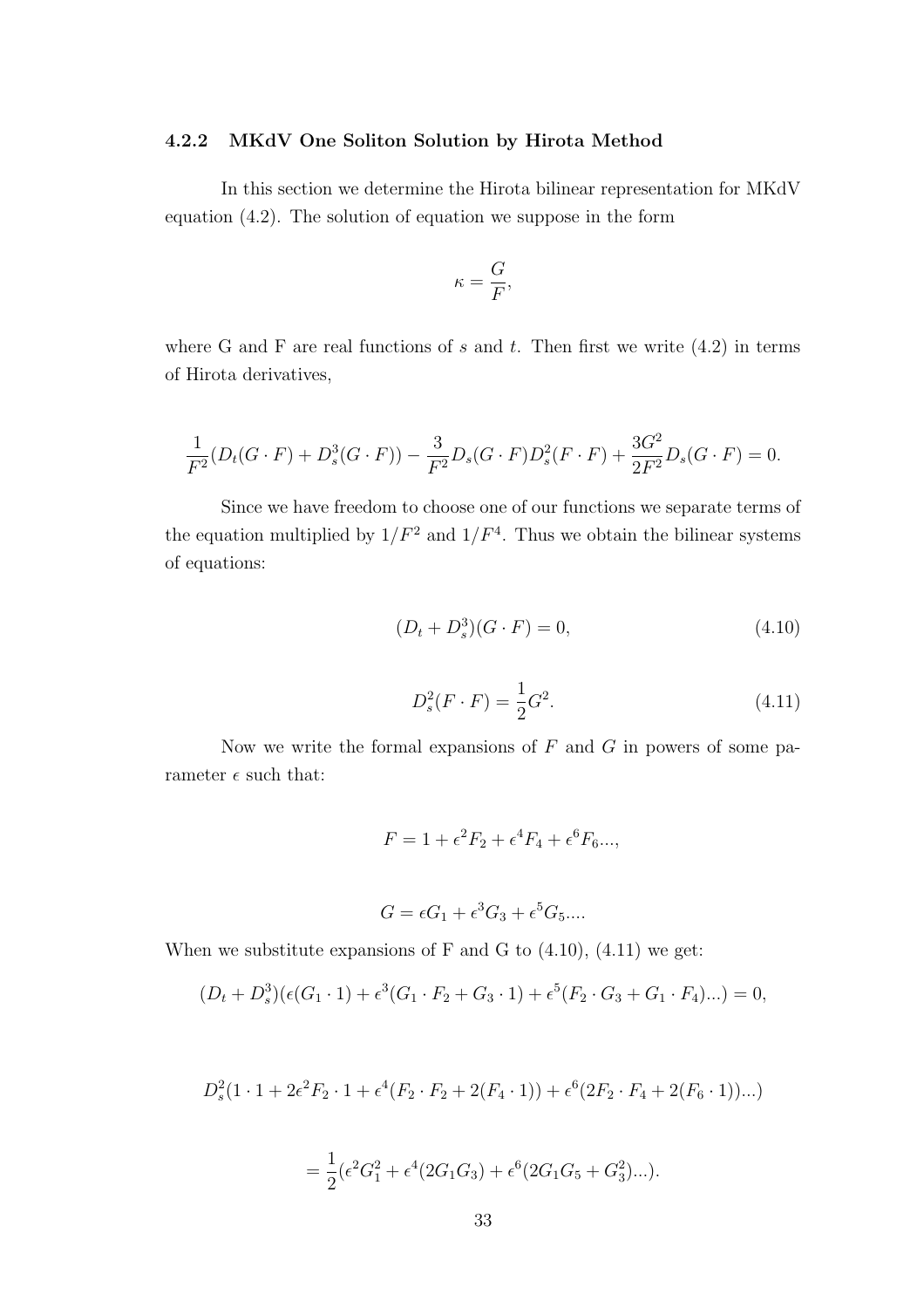From this system at  $\epsilon$  order zero we have identically,

$$
D_s^2(1\cdot 1)=0.
$$

For  $\epsilon$  order one we find the equation,

$$
(D_t + D_s^3)(G_1 \cdot 1) = 0,
$$

or

$$
(\partial_t + \partial_s^3)G_1 = 0.
$$

The simplest nontrivial solution of this equation we search in the form,

$$
G_1 = e^{\eta_1}, \quad \eta_1 = k_1 s + \omega t + \eta_1^{(0)}.
$$

where dispersion must be fixed as  $\omega = -k_1^3$ . Then it gives,

$$
G_1 = e^{\eta_1}, \quad \eta_1 = k_1 s - k_1^3 t + \eta_1^{(0)}.
$$
\n(4.12)

For  $\epsilon$  order two we have,

or

$$
D_s^2(F_2 \cdot 1) = \frac{1}{4}G_1^2,
$$
  

$$
\partial_s^2 F_2 = \frac{1}{4}e^{2\eta_1}.
$$

Integrating above equation twice and neglecting integration constants we get:

$$
F_2 = \frac{1}{16k_1^2}e^{2\eta_1}, \quad \eta_1 = k_1s - k_1^3t + \eta_1^{(0)}.
$$
 (4.13)

For  $\epsilon$  order three we have,

$$
(D_t + D_s^3)(G_3 \cdot 1 + G_1 \cdot F_2) = 0.
$$

By explicit calculation we have:

$$
(D_t + D_s^3)(G_1 \cdot F_2) = e^{3\eta_1} \frac{1}{16k_1^2}((1 - 6 + 12 - 8 + 1)k_1^3) = 0.
$$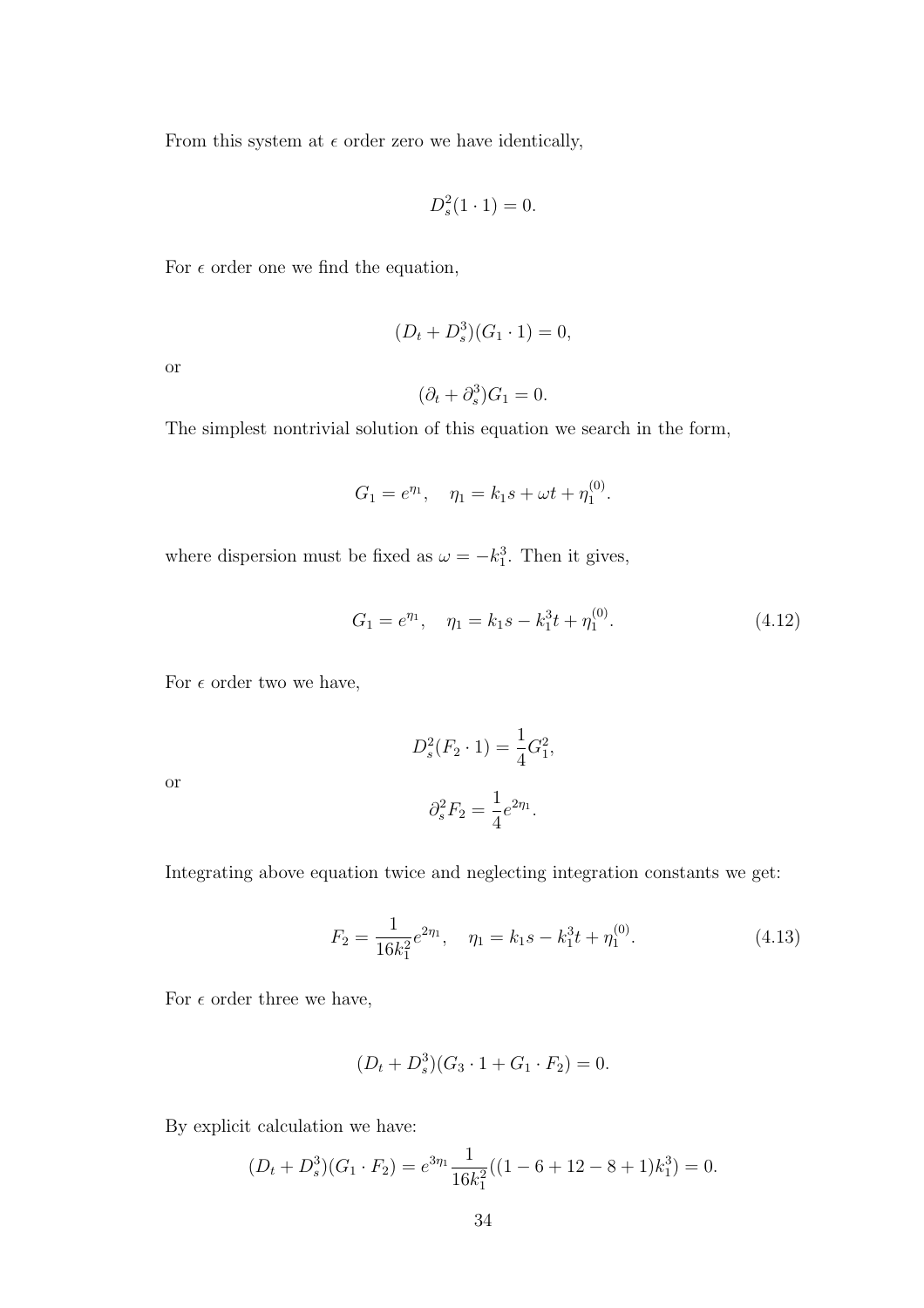We can see that contribution of the last term is zero, so that

$$
(D_t + D_s^3)(G_1 \cdot F_2) = 0.
$$

Then, we conclude that,

$$
(D_t + D_s^3)(G_3 \cdot 1) = 0.
$$

or

$$
(\partial_t + \partial_s^3)G_3 = 0.
$$

The simplest choice for the solution of this equation is

$$
G_3=0.
$$

This choice with conditions:

$$
F_i = 0, \quad i \ge 4, \quad G_j = 0, \quad j \ge 3,
$$

truncates infinite series and provides exact one soliton solution of MKdV equation:

$$
\kappa(s,t) = \frac{e^{\eta_1}}{1 + e^{2\eta_1}/16k_1^2},
$$

or

$$
\kappa(s,t) = \frac{4k_1}{4k_1e^{-\eta_1} + e^{\eta_1}/4k_1}.
$$

This expression is invariant under the change of sign of parameter  $k_1$ . This is why it is sufficient to choose  $k_1 > 0$ . Let  $\frac{1}{4k_1} = e^{\phi}$ , then

$$
\kappa(s,t) = \frac{2k_1}{\cosh(\eta_1 + \phi)}.
$$

Adding  $\phi$  term to the constant part of the  $\eta_1$ ,

$$
\eta_1 + \phi = k_1 s - k_1^3 t + \eta_1^{(0)} + \phi^{(0)},
$$

finally we obtain the one soliton solution of MKdV equation (curvature soliton),

$$
\kappa(s,t) = \frac{2k_1}{\cosh(\eta_1)}.\tag{4.14}
$$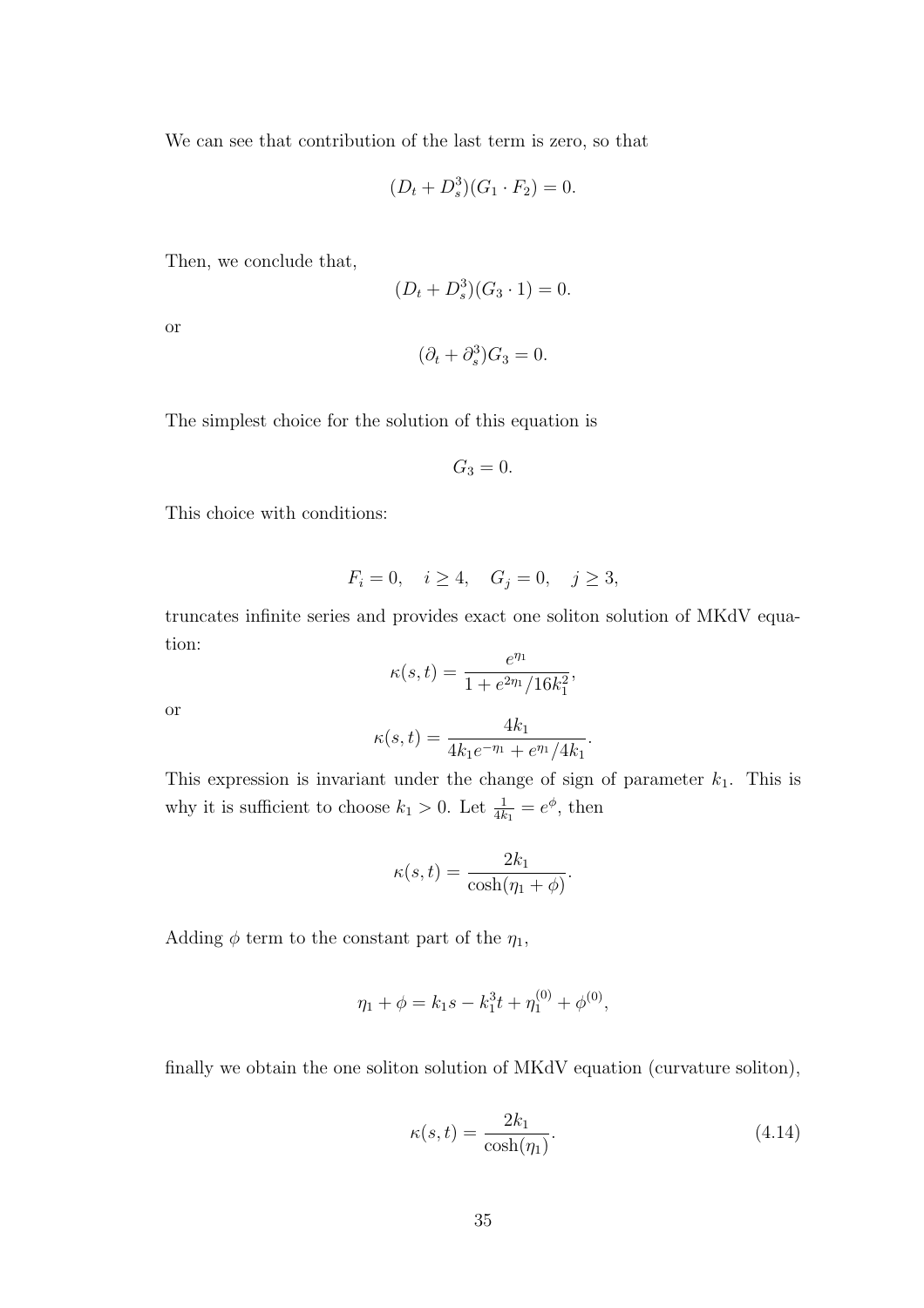### 4.3 Recovering MKdV One Soliton Curve

Explicit form of (4.14) for curvature is the traveling wave,

$$
\kappa(s,t) = \frac{2a}{\cosh a(s - a^2t - s_0)},
$$
\n(4.15)

(where  $a = k_1$ ), with velocity  $v = a^2$  and amplitude 2a. Now we are going to recover the curve corresponding to the one soliton solution (4.15) by the equation  $(2.13),$ 

$$
\frac{\partial \theta}{\partial s} = \frac{2a}{\cosh a(s - a^2 t - s_0)}.
$$

Integrating once we get,

$$
\theta(s,t) = \int^s \frac{2a}{\cosh a(s'-a^2t-s_0)} ds' + \theta_0.
$$

Then, choosing

$$
a(s - a^2t - s_0) \equiv z
$$

so that

 $ads = dz$ ,

the integral turns into the next form:

$$
\theta(s,t) = 2 \int \frac{1}{\cosh z} dz + \theta_0.
$$

or

$$
\theta(s,t) = 4 \int \frac{e^z}{e^{2z} + 1} dz + \theta_0.
$$

Changing variables,

$$
e^z \equiv u, \quad e^z dz = du,
$$

we get the expression,

$$
\theta(s,t) = 4 \int \frac{1}{1+u^2} du + \theta_0,
$$

so that after integration, the angle  $\theta$  has the form,

$$
\theta(s,t) = 4 \arctan e^{a(s-a^2t-s_0)} + \theta_0.
$$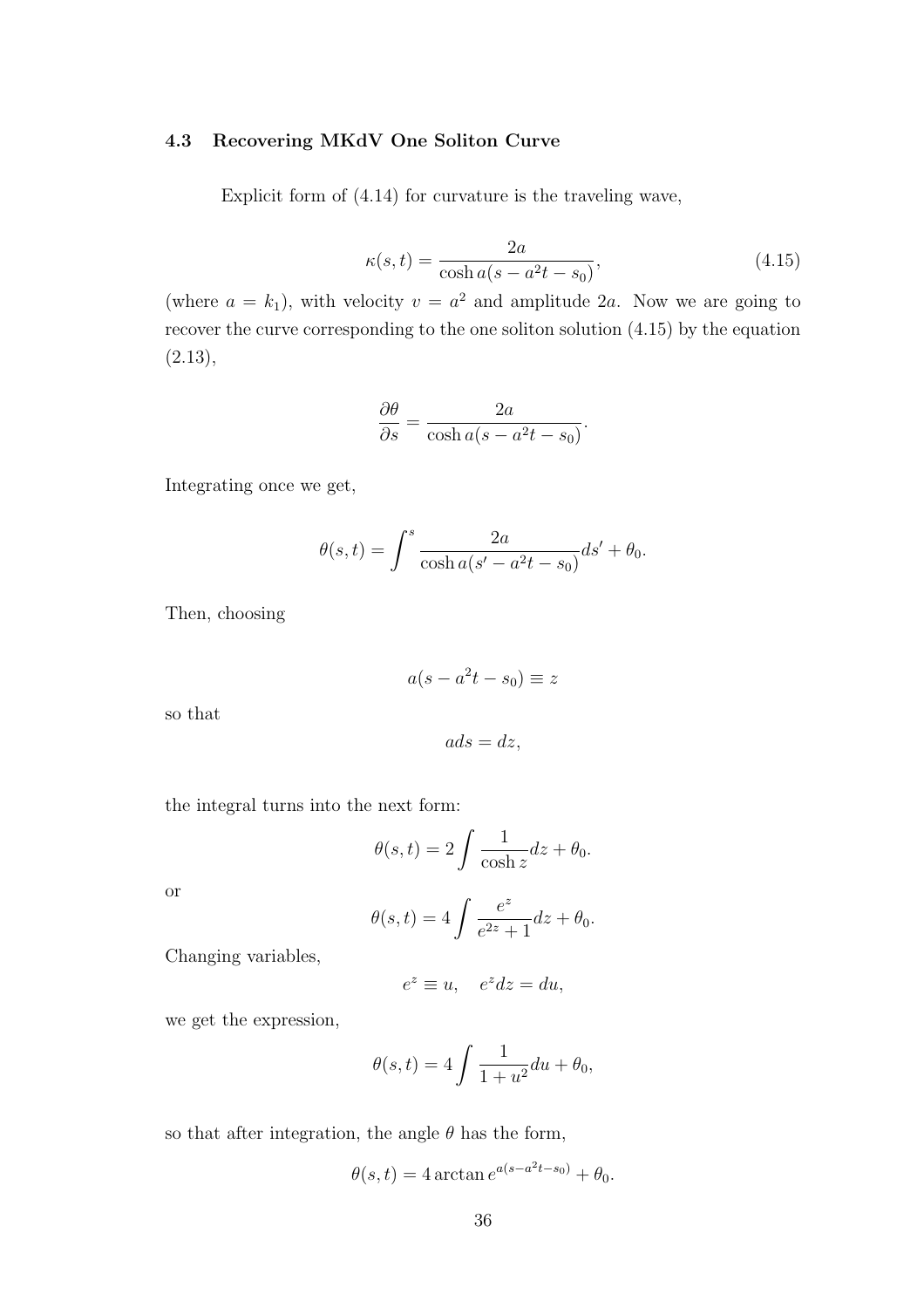Now we fix the constant  $\theta_0$  from the boundary conditions. Let

$$
\hat{\theta} = \theta - \theta_0 \Rightarrow \tan \frac{\hat{\theta}}{4} = e^z.
$$

From this expression for asymptotics at infinities we have:

$$
z \to -\infty \Rightarrow \frac{\hat{\theta}}{4} = 0, \quad \hat{\theta} = 0.
$$
  
 $z \to \infty \Rightarrow \frac{\hat{\theta}}{4} = \frac{\pi}{4}, \quad \hat{\theta} = 2\pi.$ 

where

and

 $0 < \hat{\theta} < 2\pi$ .

Then the solution can be written as:

$$
\theta(s,t) = 4 \arctan e^{a(s - a^2 t - s_0)}.
$$
\n(4.16)

As the next step we will find the explicit form of the curve corresponding to our solution. By definitions (2.11) and (3.3),

$$
\frac{\partial \mathbf{r}}{\partial s} = \mathbf{e}_1 \cos \theta(s) + \mathbf{e}_2 \sin \theta(s).
$$

Integrating once we get the parametric form of our curve,

$$
\mathbf{r}(s,t) = \mathbf{e}_1 \int^s \cos \theta(s')ds' + \mathbf{e}_2 \int^s \sin \theta(s')ds'.
$$
 (4.17)

To take the above integrals explicitly we will proceed as below: Let

$$
4\arctan e^{a(s-a^2t-s_0)}=\alpha.
$$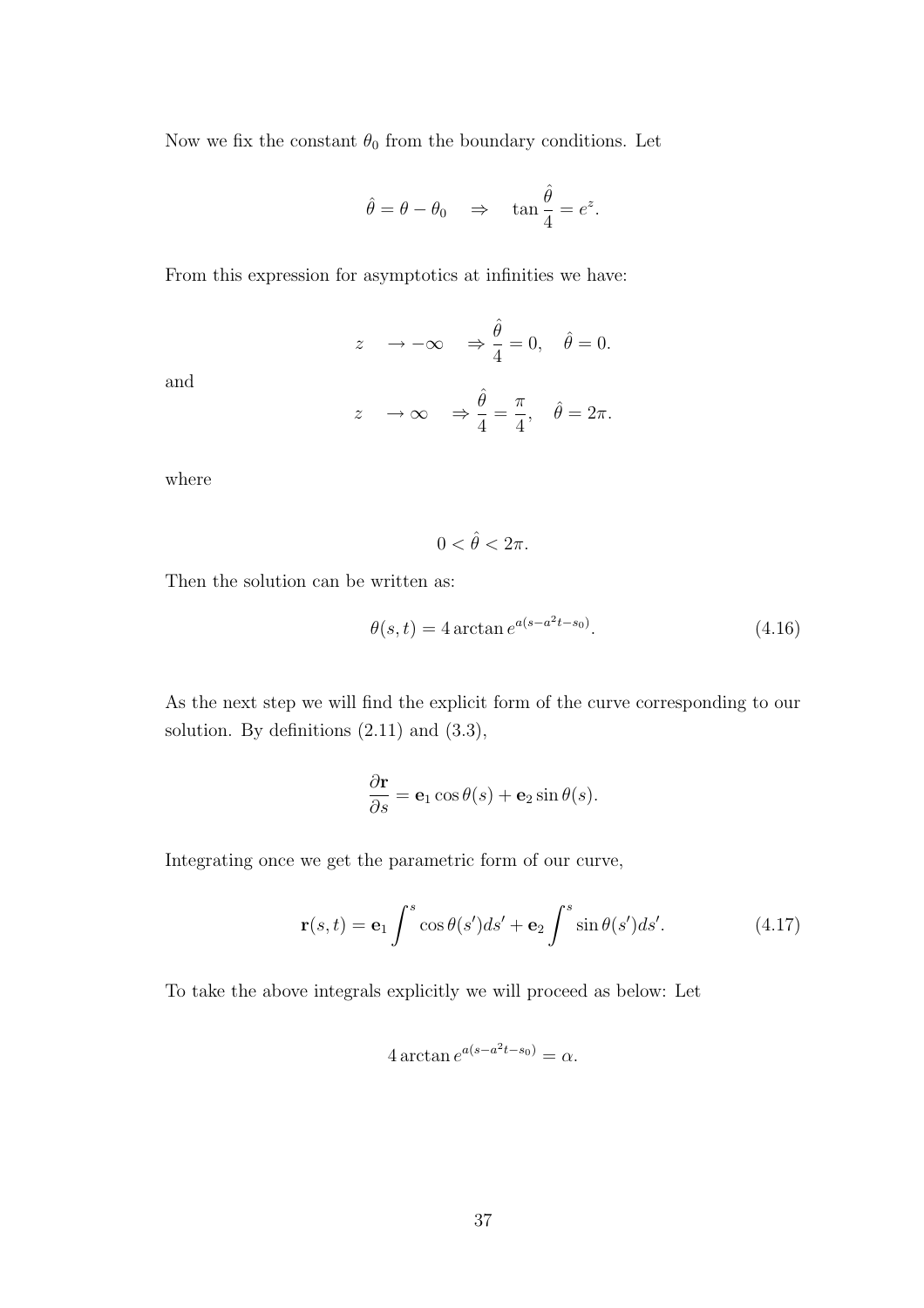Then by identity

$$
\cos \theta = 1 - 2\sin^2 2\alpha,
$$

or

$$
\cos \theta = 1 - (8 \tan^2 \alpha / (1 + \tan^2 \alpha)^2)
$$
  
\n
$$
\Rightarrow \cos \theta = 1 - (8e^{2z} / (1 + e^{2z})^2)
$$
  
\n
$$
\Rightarrow \cos \theta = 1 - (8/(e^{-z} + e^z)^2)
$$
  
\n
$$
\Rightarrow \cos \theta = 1 - (2/(\cosh^2 z)).
$$

Then by explicit integration,

$$
\int \cos \theta(s') ds' = \frac{1}{a} \int 1 - (2/(\cosh^2 z) dz = \frac{1}{a} (z - 2 \tanh z),
$$

or

$$
\int \cos \theta(s')ds' = (s - a^2t - s_0) - \frac{2}{a}\tanh a(s - a^2t - s_0). \tag{4.18}
$$

For the second integral we use identity

$$
\sin \theta = \sin 4\alpha = 2 \sin 2\alpha \cos 2\alpha,
$$

or

$$
\sin \theta = 4 \tan \alpha (1 - \tan^2 \alpha) / (1 + \tan^2 \alpha)^2
$$
  
\n
$$
\Rightarrow \quad \sin \theta = (4e^z / 1 + 4e^{2z}) (1 - e^{2z} / 1 + e^{2z})
$$
  
\n
$$
\Rightarrow \quad \sin \theta = -2 \sinh z / \cosh^2 z.
$$

Then we have explicit form for the integral,

$$
\int \sin \theta(s')ds' = \frac{1}{a} \int -2\sinh z/\cosh^2 z dz = \frac{1}{a} (2/\cosh z),
$$

or

$$
\int \sin \theta(s')ds' = \frac{2}{a} \frac{1}{\cosh a(s - a^2t - s_0)}.
$$
\n(4.19)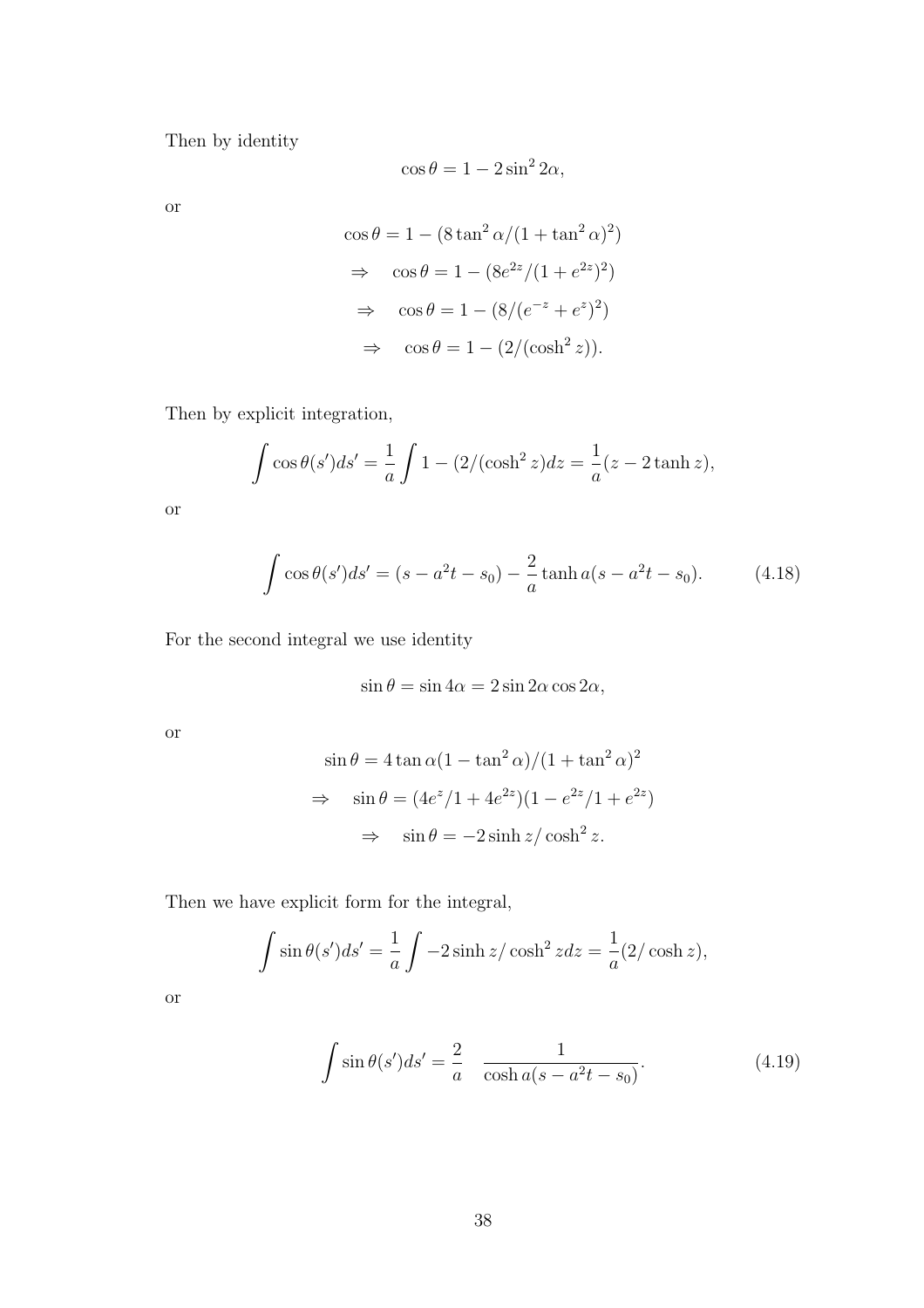Substituting to (4.17) we get:

$$
\mathbf{r}(z) = \mathbf{e}_1 \frac{1}{a}(z - 2 \tanh z) + \mathbf{e}_2 \frac{1}{a}(2/\cosh z). \tag{4.20}
$$

where  $z = a(s - a^2t - s_0)$ , or

$$
\mathbf{r}(s,t) = \mathbf{e}_1((s-a^2t-s_0) - \frac{2}{a}\tanh a(s-a^2t-s_0)) + \mathbf{e}_2 \frac{2}{a}\frac{1}{\cosh a(s-a^2t-s_0)}.
$$
 (4.21)

The curve corresponding to the one soliton solution of MKdV is called the soliton curve. Parametric form of this curve is:

$$
x = \frac{1}{a}(z - 2\tanh z), \quad y = \frac{2}{a}\frac{1}{\cosh z}, \quad -\infty < z < \infty.
$$
 (4.22)

Combining these equations as

$$
\tanh z = \left(\frac{z - ax}{2}\right)^2, \quad \frac{1}{\cosh^2 z} = \left(\frac{ay}{2}\right)^2,
$$

and adding together we have relation

$$
\left(x - \frac{z}{a}\right)^2 + y^2 = \left(\frac{2}{a}\right)^2.
$$

To exclude parameter z from this equation we use the second Eq. of (4.22)

$$
z = \cosh^{-1} \frac{2}{ay}.
$$

As a result we get equation of one soliton curve in the form

$$
\left(x - \frac{1}{a}\cosh^{-1}\frac{2}{ay}\right)^2 + y^2 = \left(\frac{2}{a}\right)^2.
$$
 (4.23)

This equation shows that the soliton curve is not the algebraic curve but the transcendental one. It has a simple geometrical interpretation. Let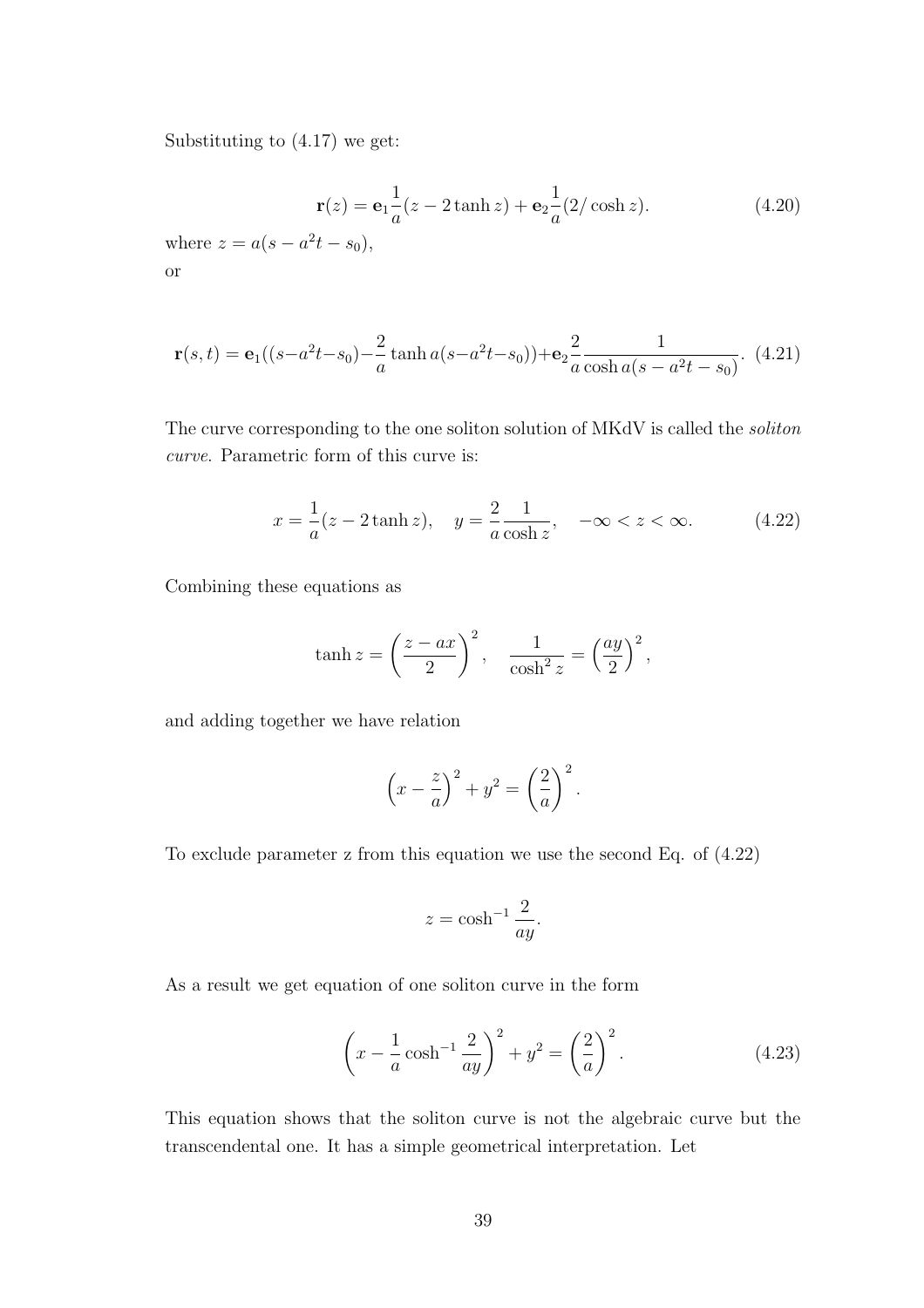$$
x_0(y) \equiv \frac{1}{a} \cosh^{-1} \frac{2}{ay}.\tag{4.24}
$$

Then Eq. (4.23) describes the set of points  $(x, y)$  equidistant  $r_0 \equiv \frac{2}{a}$  $\frac{2}{a}$  from the points  $(x_0(y), 0)$ : the last set of points is determined from Eq. (4.24) by the curve,

$$
y = \frac{r_0}{\cosh \frac{x_0}{r_0}}.
$$

Constructing this curve we find that, it represents a loop in the plane. If in Eq. (4.20) we change  $z \to -z$  then  $x \to -x$ ,  $y \to y$ . This means that our curve is symmetrical under axis  $y$ . The maximum of the loop is determined by the solution of the equation,

$$
\frac{dy}{dx} = \frac{dy/dz}{dx/dz} = -2\frac{\sinh z}{\cosh^2 z - 2},
$$

and corresponds to the value  $z = 0$ . At this point  $x(0) = 0$  and the maximum of the curve is,

$$
y(0) = \frac{2}{a} = r_0.
$$

The curve has other intersection points with axis  $y$ , determined by equation

$$
x(z)=0.
$$

Except  $z = 0$ , another couple of roots of this equation is given by symmetrical pairs  $z_0$  and  $-z_0$  as solutions of transcendental equation,

$$
\tanh z_0 = \frac{z_0}{2}.
$$

Approximate value of  $z_0 \approx 0.93$ . Then, these roots determine intersection point on the soliton curve with coordinates  $(0, y(z_0))$ . The soliton loop is illustrated in Figure 4.1.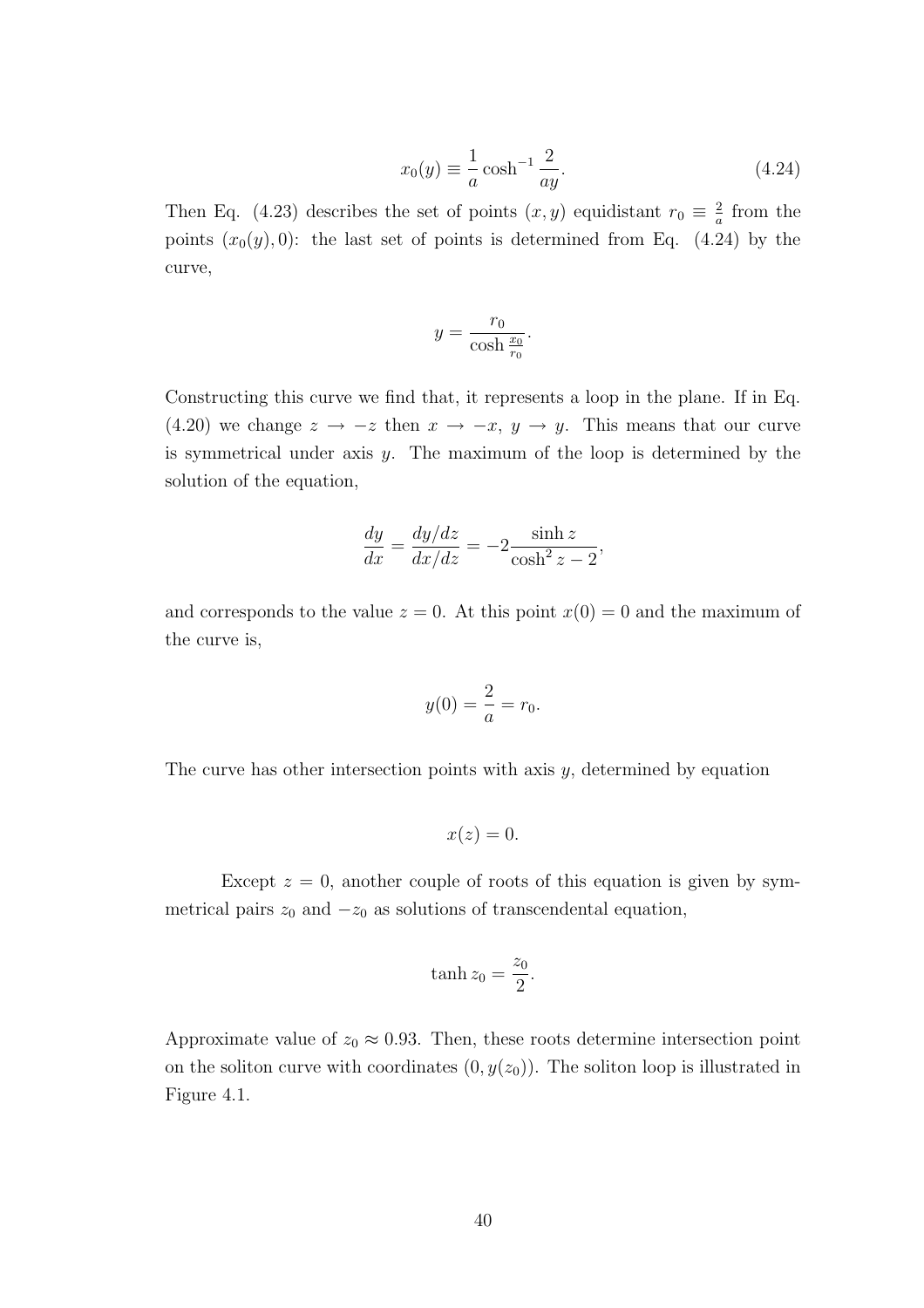

Figure 4.1: Loop soliton

Since coordinates of curve in parametric form are dependent only of size of curve  $a$  and parameter  $z$ , but not of time  $t$  explicitly, the shape and position of curve at any time  $t$  is the same. In this case the time evolution is realized by reparametrization of curve's parameter z:

$$
z \to \tilde{z} = z - a^2 t.
$$

So that the motion of curve is just uniform motion with velocity  $v = a^2$  along the shape fixed loop soliton curve.

# 4.4 The Area Characteristic of MKdV One Soliton Curve

As we have seen in (4.20) the parametric form of the MKdV one soliton curve is,

$$
x = \frac{1}{a}(z - 2\tanh z), \quad y = \frac{1}{a}(2/\cosh z),
$$

where  $-\infty < z < \infty$ .

Since shape of curve is fixed under time evolution, the area enclosed by the loop is integral of motion.

The integral below will give the area enclosed by the loop our curve:

$$
Area = A = 2 \int_{y(0)}^{y_0} x \, dy,
$$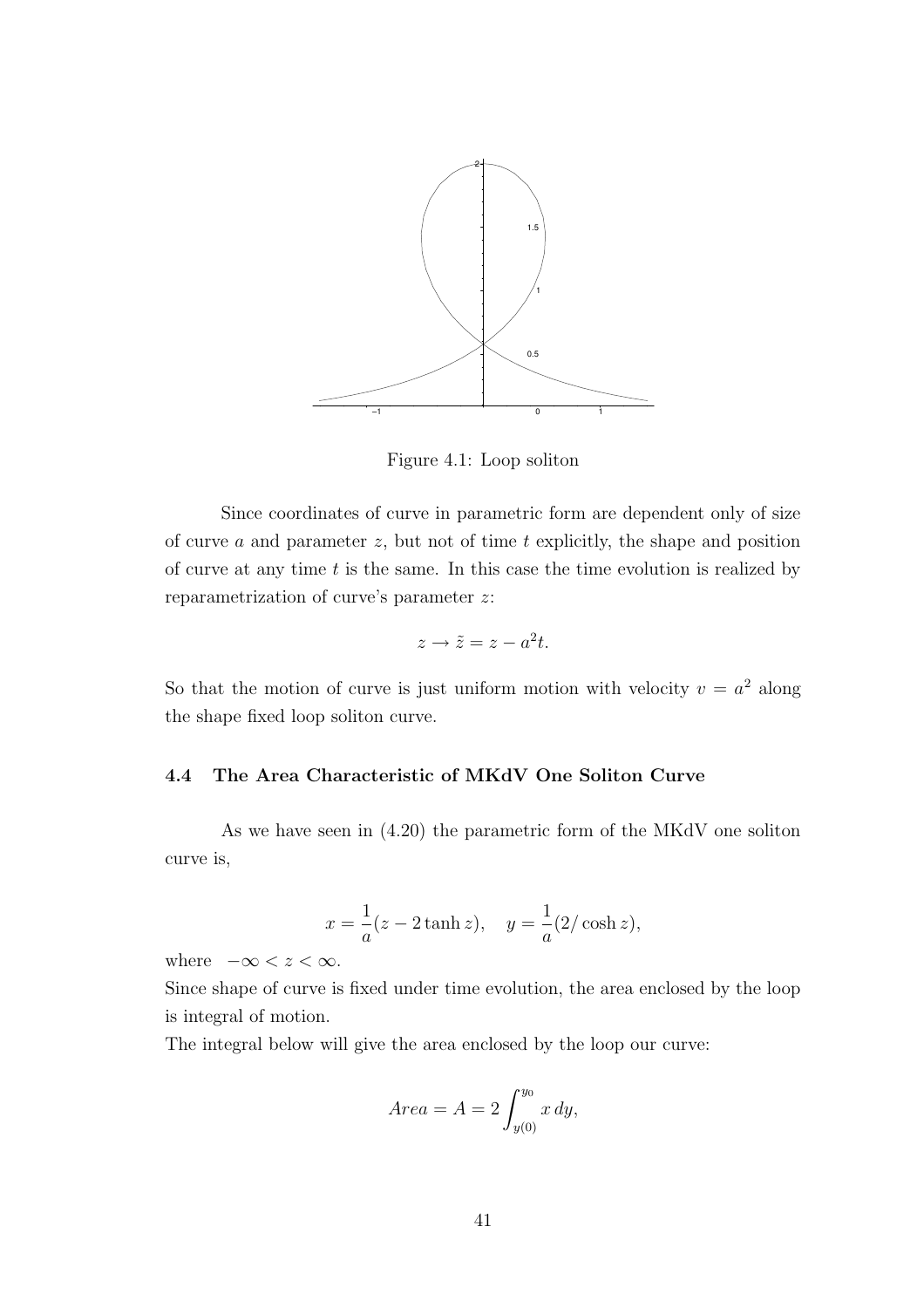where

$$
dy = \frac{-2}{a} \quad (\sinh z / \cosh^2 z) dz,
$$

and

$$
A = \frac{-4}{a^2} \int_0^{z_0} (z - 2 \tanh z)(\sinh z / \cosh^2 z) dz.
$$

Splitting this integral in two parts we have,

$$
A = I + II = \frac{-4}{a^2} \int z \quad (\sinh z / \cosh^2 z) \quad dz + \frac{8}{a^2} \int \quad (\sinh^2 z / \cosh^3 z) \quad dz,
$$

where

$$
I: \quad z = u \quad \Rightarrow \quad dz = du, \quad (\sinh z / \cosh^2 z) dz = dv \quad \Rightarrow \quad (-1/\cosh z) = v,
$$

and

$$
I = \frac{4}{a^2} \quad z(1/\cosh z) - \frac{4}{a^2} \quad \int (1/\cosh z) dz,
$$

while

$$
II: \frac{8}{a^2} \int (1/\cosh z) dz - \frac{8}{a^2} \int (1/\cosh^3 z) dz.
$$

Then we obtain

$$
A = \frac{4}{a^2} \quad z(1/\cosh z) + \frac{4}{a^2} \int (1/\cosh z) dz - \frac{8}{a^2} \int (1/\cosh^3 z) dz.
$$

By changing variable  $z$  to  $l$ ,

$$
\sinh z = l, \quad \cosh z \, dz = dl, \quad \cosh^2 z = 1 + l^2,
$$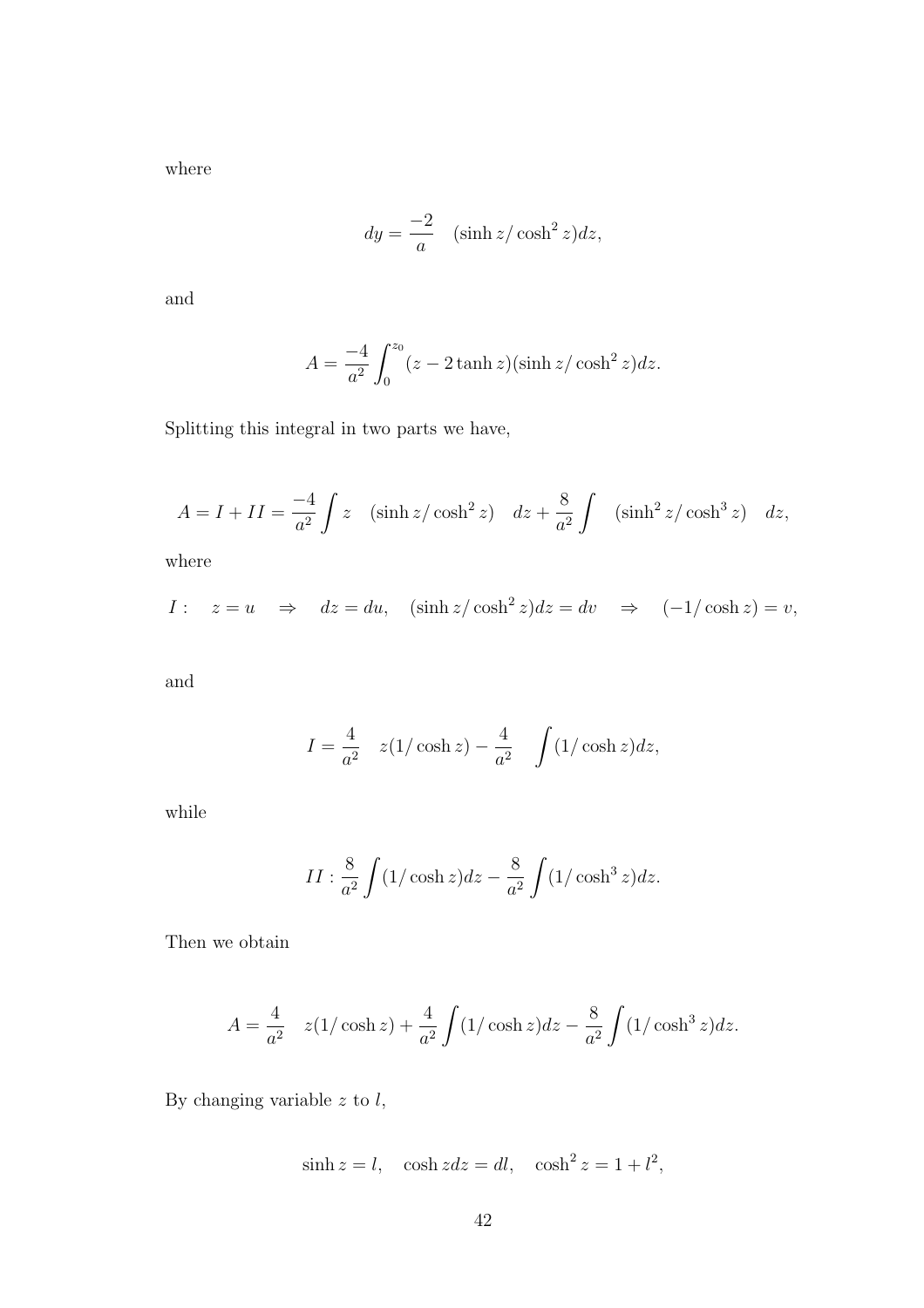we have

$$
A = \frac{4}{a^2} \quad z(1/\cosh z) + \frac{4}{a^2} \int (1/(1+l^2))dl - \frac{8}{a^2} \int (1/(1+l^2)^2)dl,
$$

The second integral in this expression is of the table one, while to calculate the last one we will use the transformation below:

$$
l = \tan u, \quad dl = (1 + \tan^2 u)du.
$$

Taking integrals and changing all variables back to z, we have:

$$
A = \frac{4}{a^2} \quad z(1/\cosh z) + \frac{4}{a^2} \arctan(\sinh z) - \frac{4}{a^2} \arctan(\sinh z) - \frac{4}{a^2} (\sinh z/\cosh^2 z),
$$

After simplification it gives

$$
A = \frac{4}{a^2} \frac{1}{\cosh z} (z - \tanh z)|_0^{z_0}.
$$
 (4.25)

where we take the boundary of the integral from 0 to  $z_0$ . Since at the point  $z_0$ coordinate  $x(z_0) = 0$  then from (4.22) we have constraint

$$
\tanh z_0 = \frac{z_0}{2},
$$

After substituting to (4.25) finally we obtain the area enclosed by the loop of the soliton curve:

$$
A = \frac{z_0 y(z_0)}{a} = \frac{z_0}{a^2} \sqrt{4 - z_0^2},
$$

or with the approximated value of the  $z_0$ ,

$$
A = \frac{1.93}{a^2}.
$$

As easy to see this area is completely determined by parameter a representing amplitude of soliton.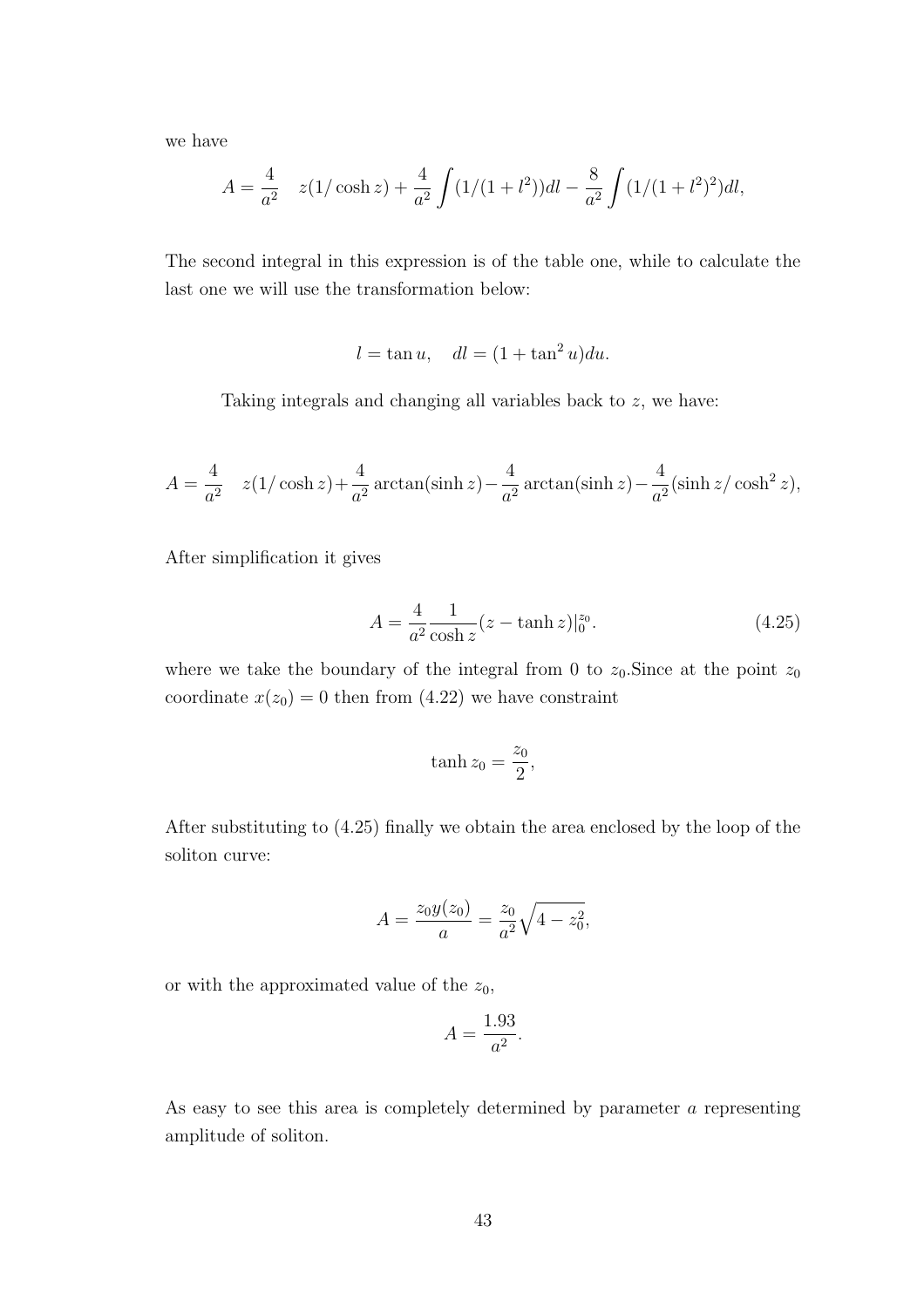### 4.5 The Angle Characteristic of MKdV One Soliton Curve

Since shape of the soliton curve is fixed, the angle at intersection point is also integral of the motion. In this section, we will find the angle  $\alpha$  between tangent lines to the loop soliton at the intersection point. We will use the parametrization of the loop curve (4.22). The slope of the tangent line to the curve at point z is:

$$
\frac{dy}{dx} = \frac{dy/dz}{dx/dz} = \frac{y'(z)}{x'(z)} = \tan \alpha(z).
$$

so that at point  $z_0$ 

$$
\tan \alpha(z_0) = \frac{y'(z_0)}{x'(z_0)}.
$$

Using parametric equations (4.22) we get the angle between tangent line and axis x at point  $z_0$ :

$$
\alpha(z_0) = \arctan \frac{-2\sinh z_0}{\cosh^2 az_0 - 2}.
$$
\n(4.26)

When  $z_0$  changes into  $-z_0$  we get:

$$
\alpha(-z_0) = \arctan \frac{2\sinh z_0}{\cosh^2 z_0 - 2}.
$$

Then, the angle between the tangent lines at the intersection point  $z_0$  is

$$
\alpha(-z_0) - \alpha(z_0) = -\arctan\frac{4\sinh z_0}{\cosh^2 z_0 - 2}.
$$

Approximate value of this angle is 110◦ . It is worth to note that the angle is independent of amplitude of soliton a.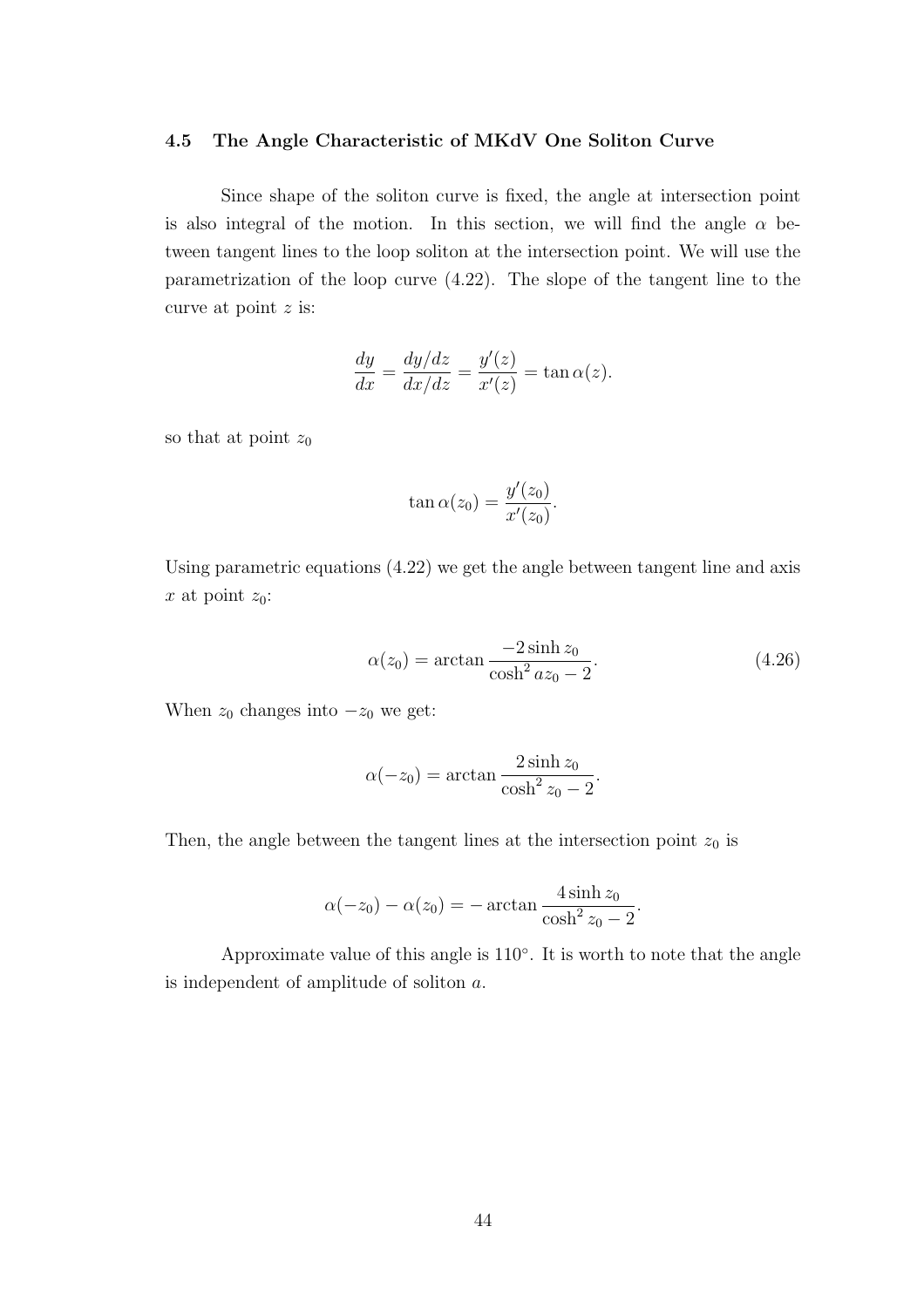## 4.6 MKdV Two Soliton Solution by Hirota Method

By the similar procedure used in Section 4.2.2 we can obtain two soliton solution for MKdV equation. In the equation of order  $\epsilon^3$ 

$$
(\partial_t + \partial_s^3)G_3 = 0
$$

instead of trivial solution we choose:

$$
G_3=e^{\eta_2},
$$

where,

$$
\eta_2 = k_2 s - k_2^3 t + \eta_2^{(0)}.\tag{4.27}
$$

Continuing the procedure we find truncation of the series in the form,

$$
G = e^{\eta_1} + e^{\eta_2} + \alpha_1 e^{2\eta_1 + \eta_2} + \alpha_2 e^{2\eta_2 + \eta_1},
$$

$$
F = 1 + \frac{e^{\eta_1}}{16k_1^2} + \frac{1}{2}\frac{e^{\eta_1 + \eta_2}}{(k_1 + k_2)^2} + \frac{e^{2\eta_2}}{16k_1^2} + \beta e^{2\eta_1 + 2\eta_2},
$$

where

$$
\alpha_1 = \frac{(k_1 - k_2)^2}{16k_1^2(k_1 + k_2)^2}, \qquad \alpha_2 = \frac{(k_1 - k_2)^2}{16k_2^2(k_1 + k_2)^2},
$$

$$
\beta = \frac{(k_1 - k_2)^4}{256k_1^2k_2^2(k_1 + k_2)^4}.
$$

It gives 2-soliton solution of MKdV equation in the form

$$
\kappa = \frac{G}{F} = \frac{(e^{\eta_1} + e^{\eta_2} + \alpha_1 e^{2\eta_1 + \eta_2} + \alpha_2 e^{\eta_1 + 2\eta_1})}{1 + \frac{e^{2\eta_1}}{16k_1^2} + \frac{1}{2}\frac{e^{\eta_1 + \eta_2}}{(k_1 + k_2)^2} + \frac{e^{2\eta_2}}{16k_1^2} + \beta e^{2\eta_1 + 2\eta_2}},
$$
(4.28)

or after some transformations

$$
\kappa = \frac{2k_1k_2|k_1^2 - k_2^2|[k_2\cosh(\eta_1 + \psi + \phi_1) + k_1\cosh(\eta_2 + \psi + \phi_2)]}{(k_1 - k_2)^2\cosh(\eta_1 + \eta_2 + 2\psi + \phi_1 + \phi_2) + (k_1 + k_2)^2\cosh(\eta_1 - \eta_2 + \phi_1 - \phi_2) + 4k_1k_2}
$$
\n(4.29)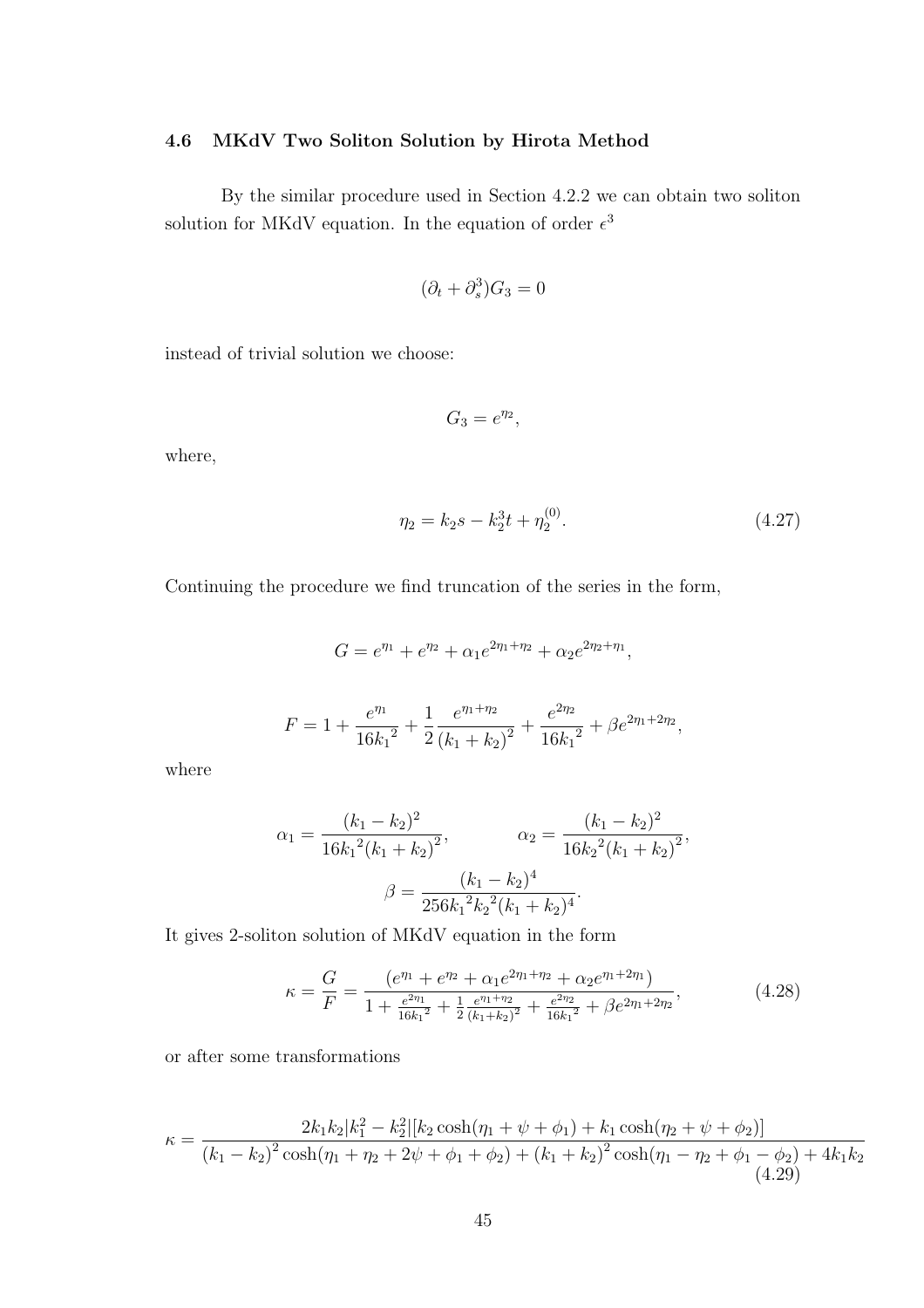where

$$
\eta_1 + \psi + \phi_1 = k_1(x - k_1^2 \tau - X_0^1), \qquad X_0^1 = \frac{1}{k_1} [\eta_1^{(0)} + \ln \frac{|k_1 - k_2|}{|k_1 + k_2|} - \frac{1}{2} \ln 16k_1^2],
$$
  

$$
\eta_2 + \psi + \phi_2 = k_2(x - k_2^2 \tau - X_0^2), \qquad X_0^2 = \frac{1}{k_1} [\eta_2^{(0)} + \ln \frac{|k_1 - k_2|}{|k_1 + k_2|} - \frac{1}{2} \ln 16k_2^2].
$$

When we analyse asymptotic behaviour of this solution we get two interacting solitons, preserving their shapes under collision [Appendix]. But as it was shown in Section 4.3 to every soliton corresponds the loop curve. Therefore our solution (4.28) describes elastic scattering of two loops with parameters (amplitudes)  $2/k_1$  and  $2/k_2$ , where  $k_1, k_2$  are real numbers. It illustrated in figures (4.3) and (4.4).



Figure 4.2: MKdV two soliton solution curve at time  $t_1 \rightarrow -\infty$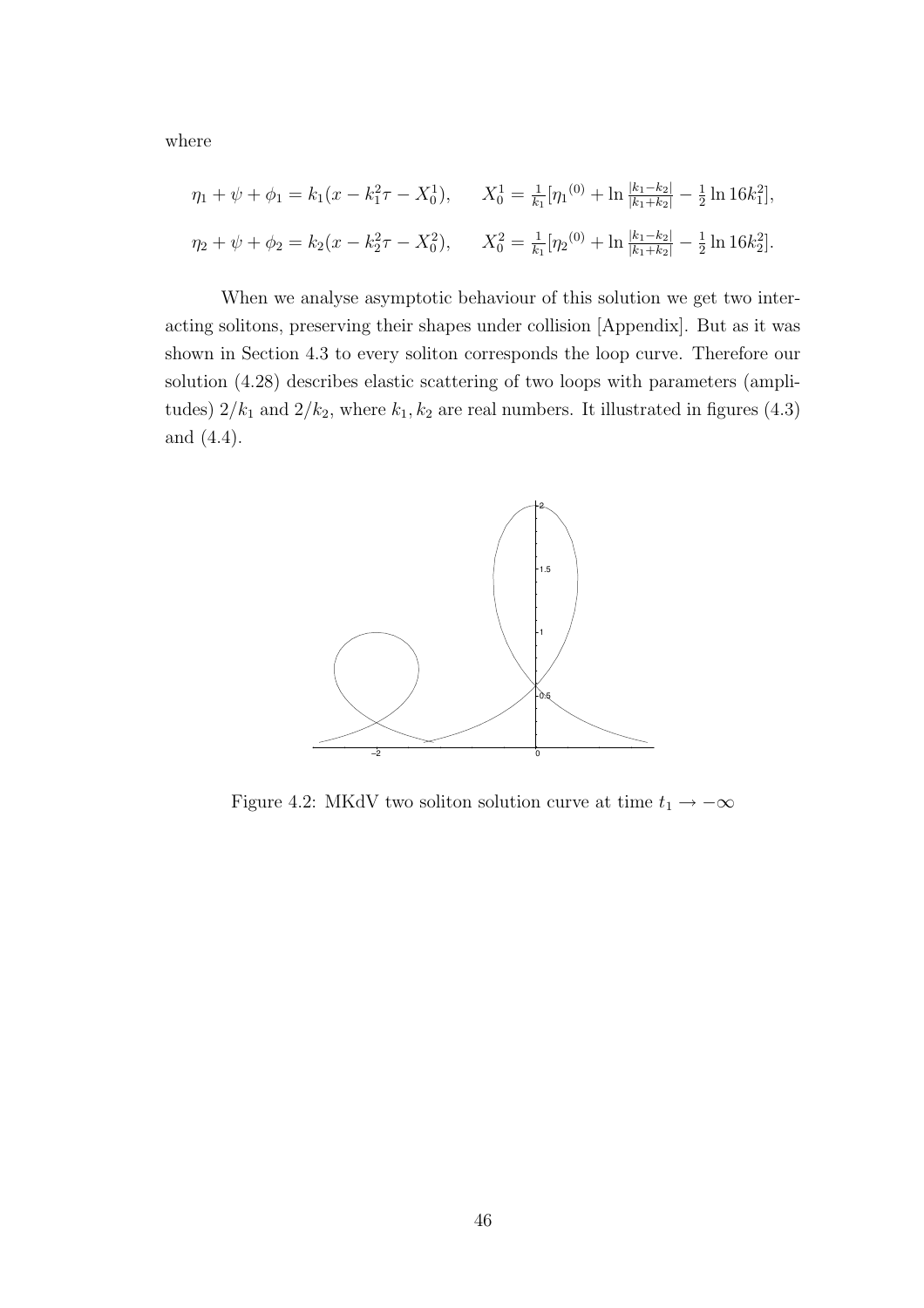

Figure 4.3: MKdV two soliton solution curve at time  $t_1 \rightarrow +\infty$ 

# 4.7 Complex Miura Transformation Between MKdV and KdV

In this section we show that a combination of MKdV-squared curvature and its derivative satisfies the Korteweg de-Vries (KdV) equation. Let MKdV equation be in the general form,

$$
\kappa_t + a\kappa^2 \kappa_s + \kappa_{sss} = 0,
$$

and let KdV equation be in the general form,

$$
u_t + buu_s + u_{sss} = 0.
$$

Miura's fundamental discovery is [12, 56] that if  $\kappa(s,t)$  satisfies the MKdV equation, then

$$
u(s,t) = \alpha \kappa(s,t)^2 + \beta \kappa_s(s,t),
$$
\n(4.30)

satisfies the KdV equation. Furthermore, this transformation relates these two equations according to expression:

$$
KdV(u) = (2\alpha\kappa + \beta\frac{\partial}{\partial s})(mKdV(\kappa)).
$$
\n(4.31)

where parameters a and b are related with  $\alpha$  and  $\beta$  as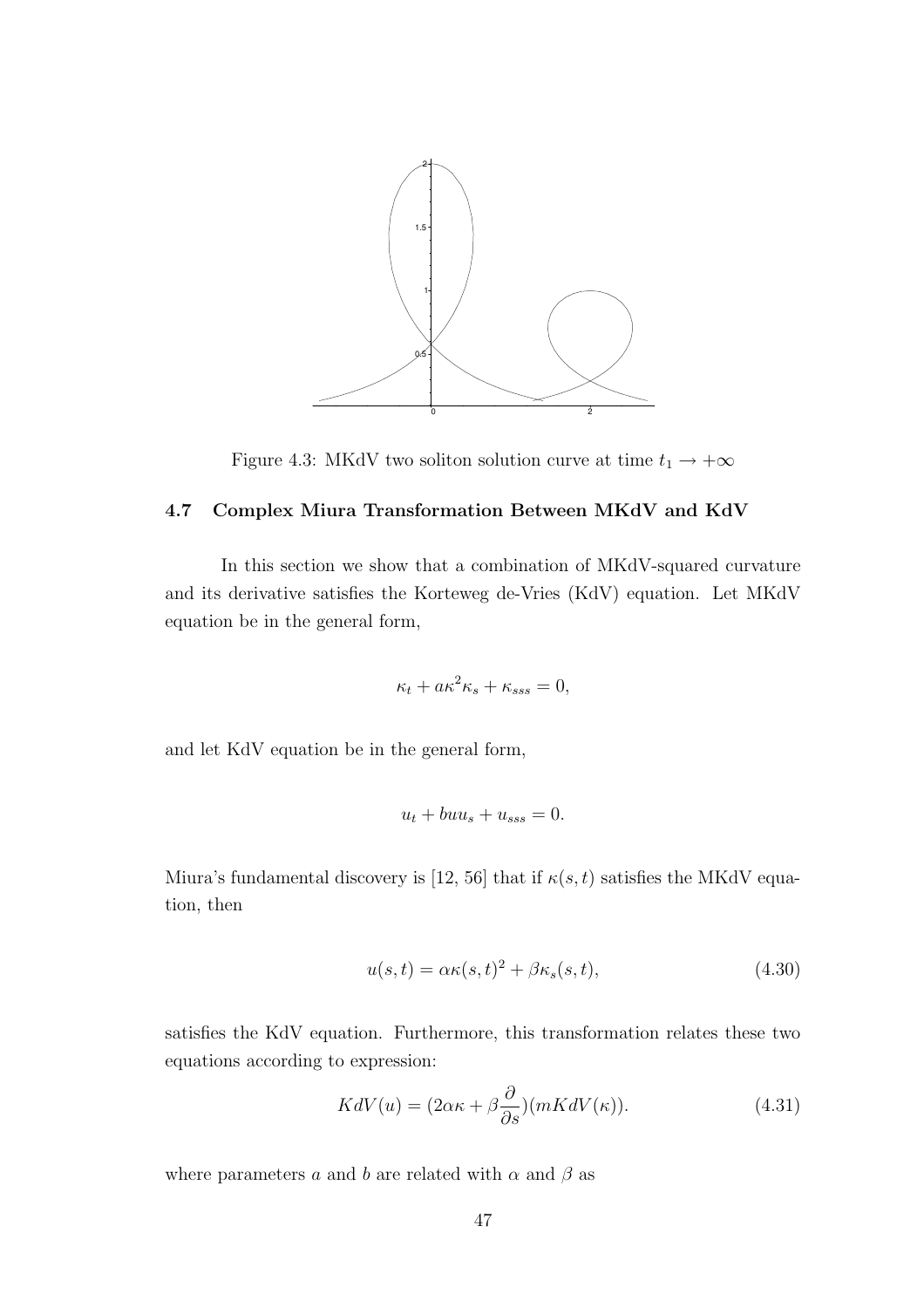$$
a = -\frac{b^2 \beta^2}{6} \quad , \quad \alpha = -\frac{b \beta^2}{6}.
$$

From these formulas we have several choices for parameters a and b.

$$
b > 0 \t, \t \beta = i\gamma \t, \t a > 0,
$$
  

$$
b > 0 \t, \t \beta > 0, \beta < 0 \t, \t a < 0,
$$
  

$$
b < 0 \t, \t \beta = i\gamma \t, \t a > 0,
$$
  

$$
b < 0 \t, \t \beta > 0, \beta < 0 \t, \t a < 0,
$$

where  $\alpha, \beta, \gamma, a, b$  are real numbers. To reproduce MKdV equation (4.2) we need  $a=\frac{3}{2}$  $\frac{3}{2}$ . Let  $b=3$ , then we find that corresponding values of  $\alpha = \frac{1}{2}$  $rac{1}{2}$  and  $\beta = i$ . So, for this special case,

and

$$
u(s,t) = \frac{1}{2}\kappa^2 + i\kappa_s,
$$
  

$$
KdV(u) = (\kappa + i\frac{\partial}{\partial x})(mKdV(\kappa)).
$$

For the one loop solution (4.15) the related complex solution of KdV equation is,

∂s

$$
u = \frac{2a^2}{\cosh^2 \eta_1} (1 - i \sinh \eta_1).
$$
 (4.32)

Indeed, for partial derivatives we have,

$$
u_t = \frac{2a^5}{\cosh^3 \eta_1} (2 \sinh \eta_1 + i(1 - \sinh^2 \eta_1)),
$$
  

$$
u_s = \frac{2a^3}{\cosh^3 \eta_1} (-2 \sinh \eta_1 + i(\sinh^2 \eta_1 - 1)),
$$

$$
u_{ss} = \frac{2a^4}{\cosh^4 \eta_1} ((-2 + 4 \sinh^2 \eta_1) + i(5 \sinh^2 \eta_1 - \sinh^3 \eta_1)),
$$

$$
u_{sss} = \frac{2a^5}{\cosh^5 \eta_1} ((16\sinh \eta_1 - 8\sinh^3 \eta_1) + i(5 + \sinh^4 \eta_1 - 18\sinh^2 \eta_1)),
$$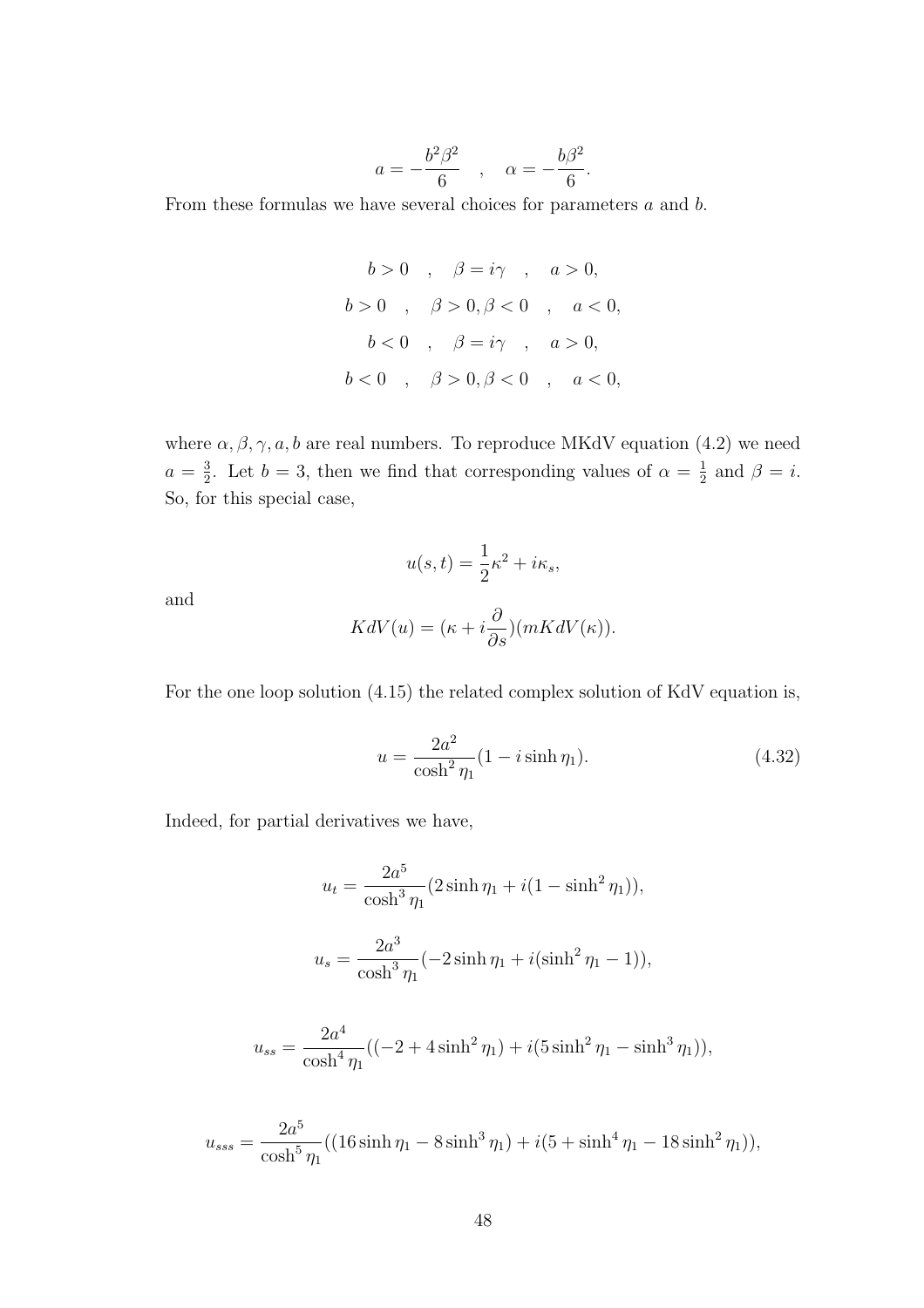then

$$
u_t + 3uu_s + u_{sss} =
$$
  

$$
\frac{2a^5}{\cosh^5 \eta_1} ((-2\sinh \eta_1 \cosh^2 \eta_1 + 2\sinh \eta_1 \cosh^2 \eta_1) + i(\cosh^2 \eta_1 - 1 - \sinh^2 \eta_1)).
$$

So this solution satisfies the KdV equation in the form

$$
u_t + 3uu_s + u_{sss} = 0.
$$

The real part of the solution (4.32) is the one soliton solution of KdV equation:

$$
u = \frac{2a^2}{\cosh^2 \eta_1}.
$$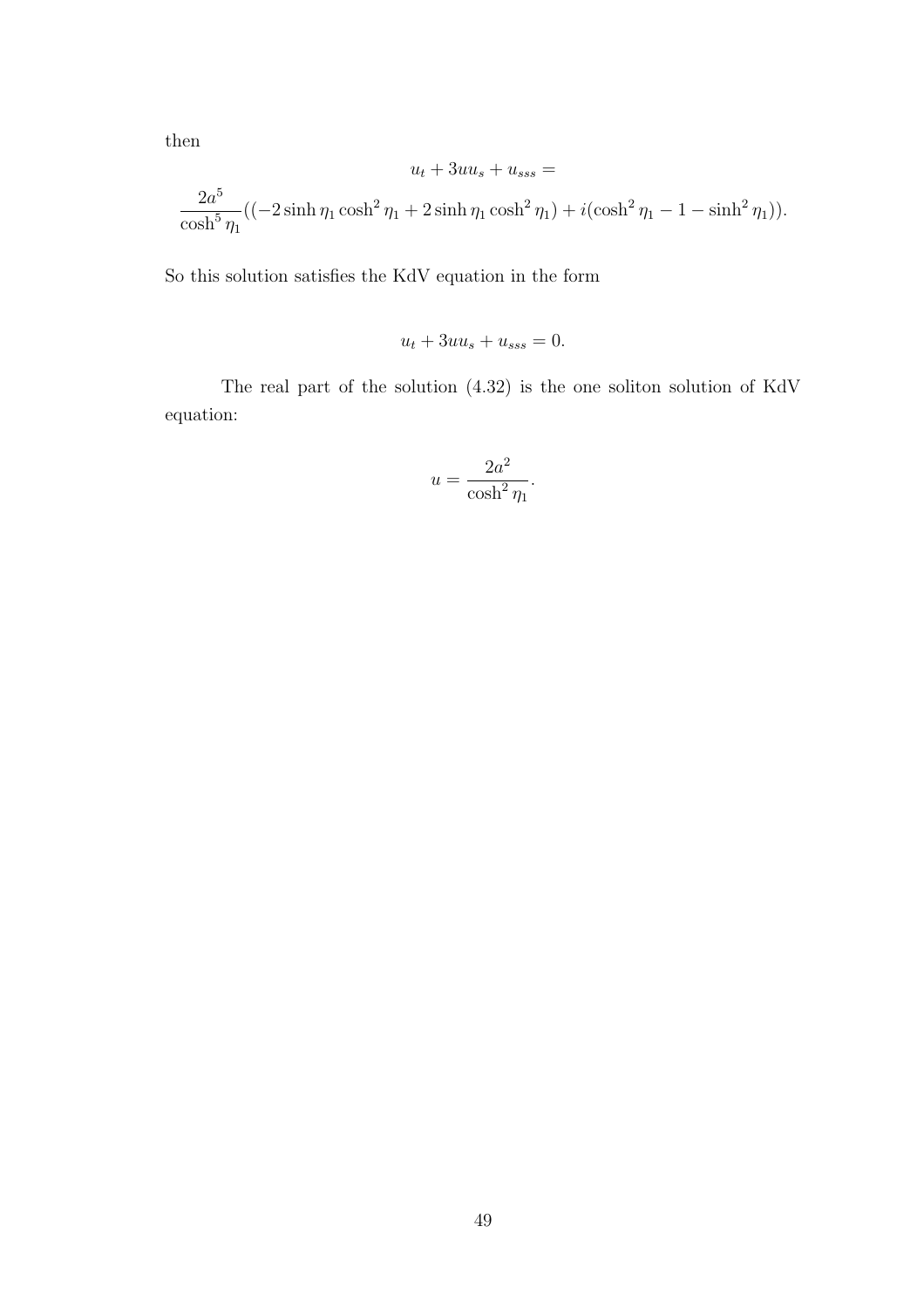## Chapter 5

### SINE-GORDON EQUATION

### 5.1 Negative Power Reduction and Sine-Gordon Hierarchy

In previous section we have considered MKdV hierarchy generated by the recursion operator  $R$ . Since  $R$  is integro-differential operator this is why it is natural to consider not only positive powers but also negative powers of it [18]. This is why let us choose in Eq. (3.32)  $U = R^{-2} \kappa_s$ . Then,

$$
RU = \kappa_t \Rightarrow \kappa_t = R^{-1}\kappa_s \Rightarrow R\kappa_t = \kappa_s. \tag{5.1}
$$

In explicit form,

$$
R\kappa_t = \kappa_{sst} + \kappa^2 \kappa_t + \kappa_s \int_{-\infty}^s \kappa \kappa_t ds',
$$

or due to  $(5.1)$ ,

$$
\kappa_s = \kappa_{sst} + \left(\kappa \int_{-\infty}^s \kappa \kappa_t ds'\right)_s.
$$

Integrating the above equation once with respect to s we get,

$$
\kappa = \kappa_{ts} + \kappa \int_{-\infty}^{s} \kappa \kappa_t ds' + C,\tag{5.2}
$$

where C is constant of integration. For simplicity we choose  $C = 0$ .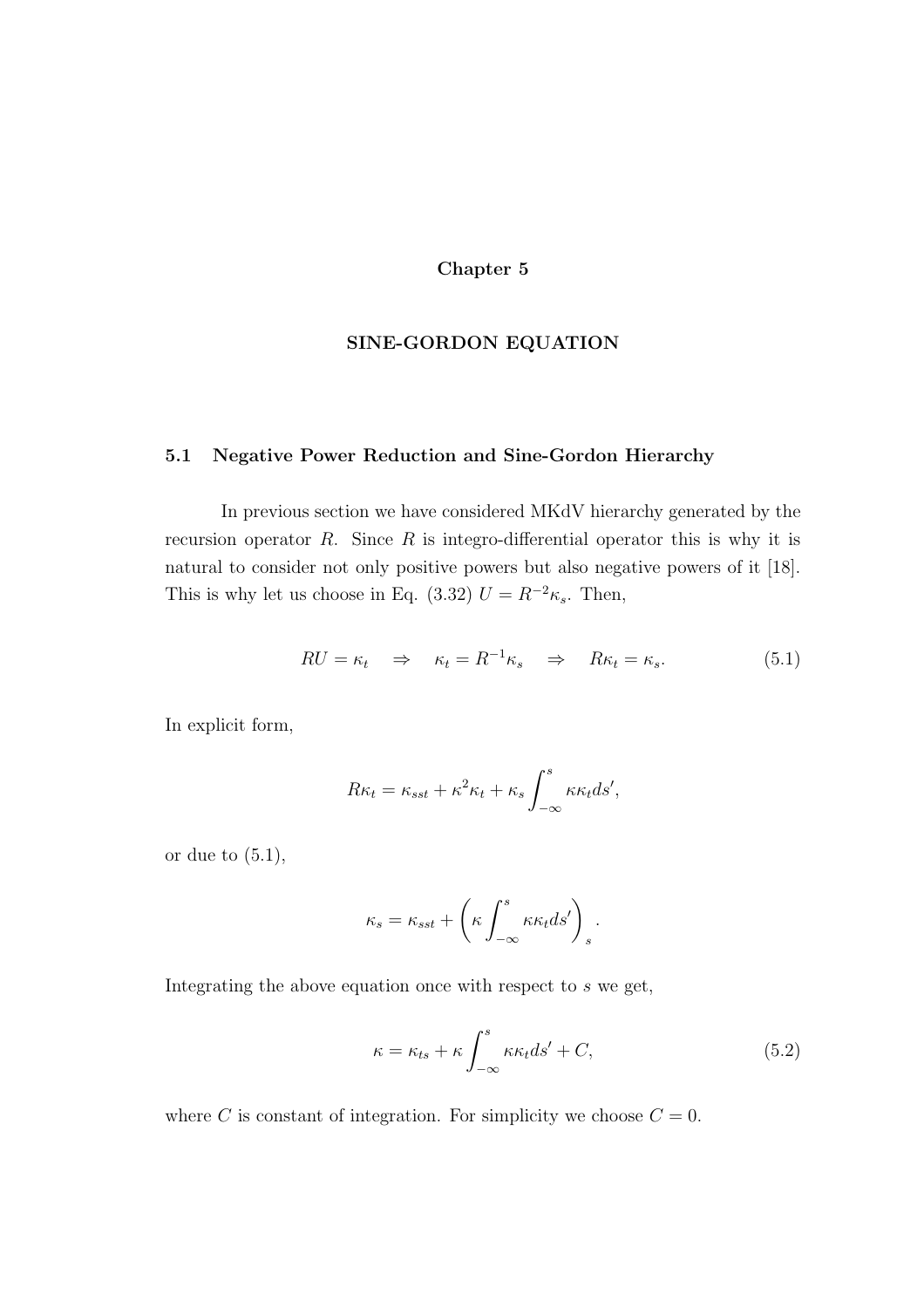Then we define,

$$
\theta(s,t) = \int_{-\infty}^{s} \kappa ds',\tag{5.3}
$$

which means  $\kappa = \frac{\partial \theta}{\partial s}$  $\frac{\partial \theta}{\partial s}$  and  $\theta$  has meaning of angle for curvature similar to Eq. (2.13). It is convenient to introduce new function  $F(s,t)$  according to formula,

$$
\kappa_t = \sin \theta + F(s, t). \tag{5.4}
$$

From (5.3) and (5.4) it yields that,

$$
\kappa_{st} = (\cos \theta)\theta_s + F_s \quad , \quad \theta_s = \kappa.
$$

Then, if we substitute these into (5.2), we get:

$$
(\cos \theta)\theta_s + F_s + \theta_s \int_{-\infty}^s \theta_s(\sin \theta + F)ds' = \theta_s,
$$

or

$$
(\cos \theta)\theta_s + F_s - \theta_s \cos \theta(s, t) + \theta_s \cos \theta(-\infty, t) + \int_{-\infty}^s \theta_s F ds' = \theta_s,
$$

and

$$
(\cos \theta)\theta_s + F_s - \theta_s \cos \theta + \theta_s + \int_{-\infty}^s \theta_s F ds' = \theta_s.
$$

Then we obtain the equality:

$$
F_s + \int_{-\infty}^s \theta_s F ds' = 0.
$$
\n(5.5)

By the chain rule,

$$
\frac{\partial F}{\partial s} = \frac{\partial \theta}{\partial s} \frac{\partial F}{\partial \theta} = \kappa \frac{\partial F}{\partial \theta},
$$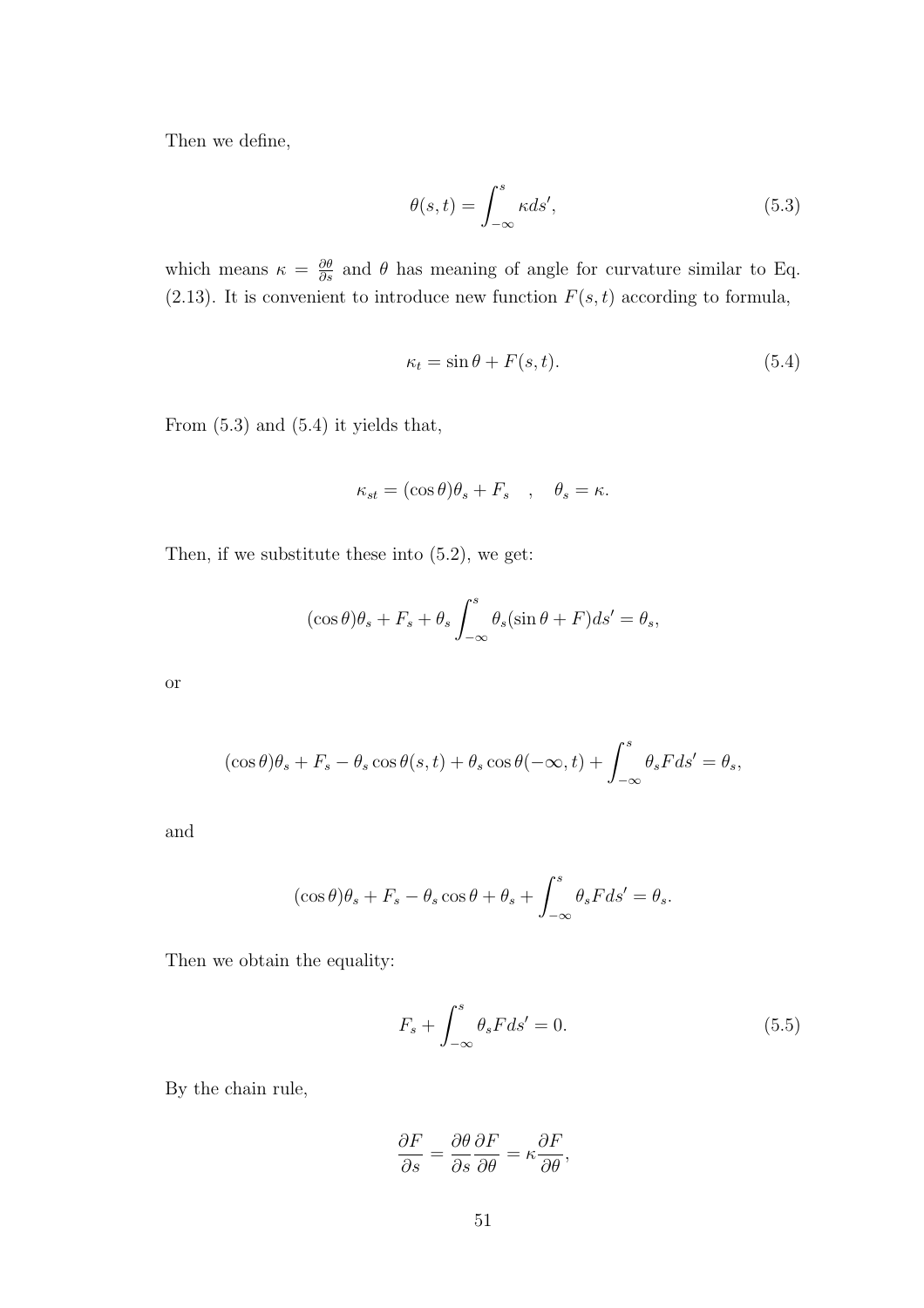then,

$$
\theta_s \frac{\partial F}{\partial \theta} + \theta_s \int_0^s \theta_s' F ds' = 0,
$$

and finally we get:

$$
\frac{\partial F}{\partial \theta} + \int_0^{\theta} F d\theta' = 0.
$$
 (5.6)

Differentiating this equation in  $\theta$  we find:

$$
F_{\theta\theta} + F = 0.
$$

Solving this equation we have:

$$
F = A\cos\theta + B\sin\theta,\tag{5.7}
$$

where  $A, B$  are arbitrary constants. The equation  $(5.4)$  implies:

$$
\theta_{st} = \sin \theta + F.
$$

When we substitute (5.7) into the above equation we get,

$$
\theta_{st} = (1+B)\sin\theta + A\cos\theta.
$$

Let us choose

$$
1 + B = \cos \theta_0 \quad , \quad A = \sin \theta_0,
$$

then,

$$
\theta_{st} = \sin(\theta + \theta_0).
$$

Combining

$$
\theta + \theta_0 = \varphi,
$$

we finally get the Sine-Gordon Equation:

$$
\varphi_{st} = \sin \varphi. \tag{5.8}
$$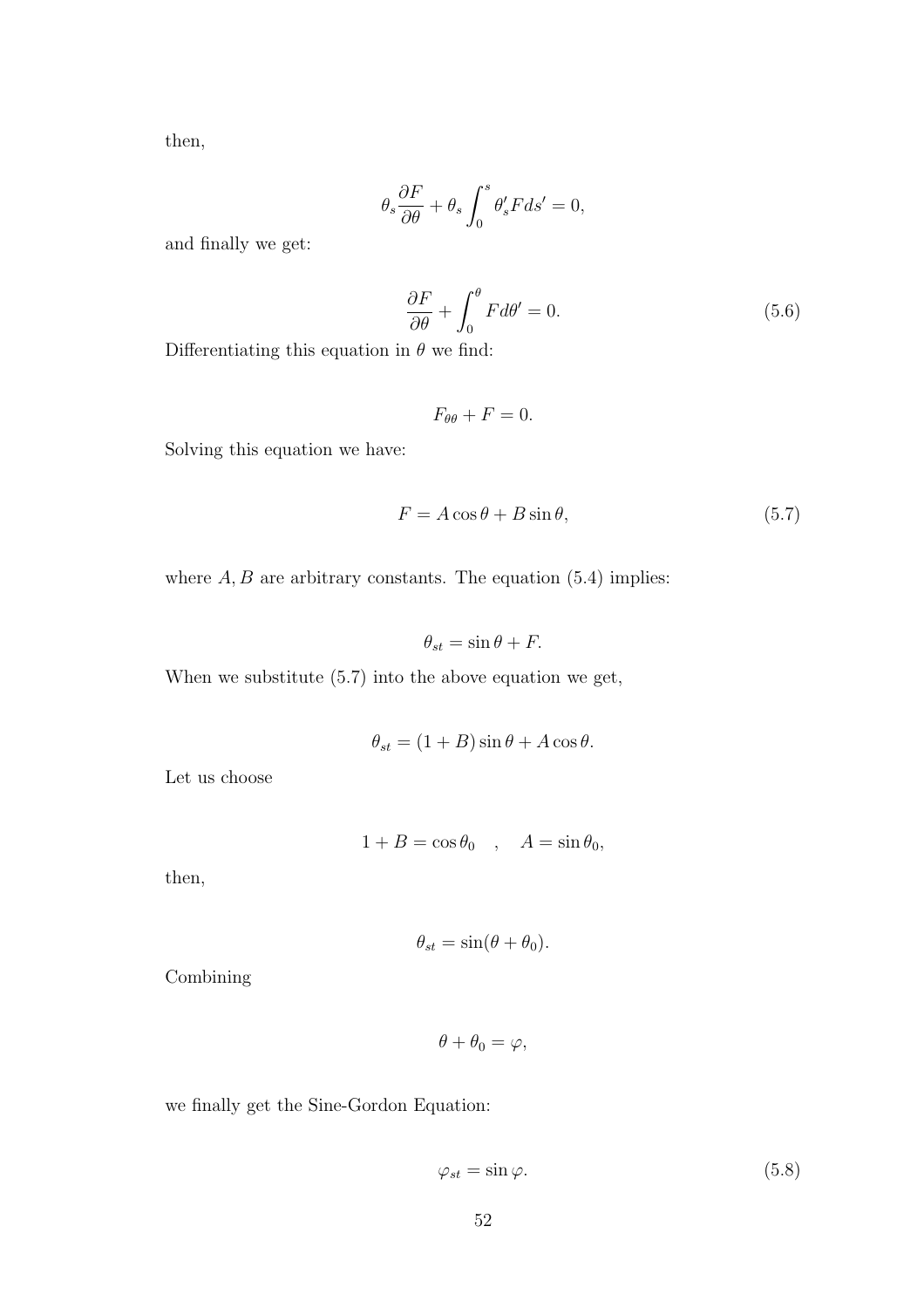### 5.2 One Soliton Solution of Sine-Gordon Equation by Hirota Method

We consider a solution of Eq.  $(5.8)$  as the dependent variable transformation,

$$
\varphi = 2i \ln \frac{F^*}{F},\tag{5.9}
$$

where  $F$  is a complex function and  $F^*$  is complex conjugate of  $F$ . Then we use,

$$
\sin \varphi = \frac{e^{i\varphi} - e^{-i\varphi}}{2i},
$$

to rewrite

$$
\sin \varphi = \frac{1}{2i} \left( \left( \frac{F}{F^*} \right)^2 - \left( \frac{F^*}{F} \right)^2 \right). \tag{5.10}
$$

Now, we write Eq.  $(5.8)$  in terms of F,  $F^*$  and  $s, t$  derivatives:

$$
F^{2}[2(2F_{st}^{*}F^{*} - 2F_{s}^{*}F_{t}^{*} + F^{2}) + F^{2}] - (F^{*})^{2}[2(2F_{st}F - 2F_{s}F_{t} + (F^{*})^{2})] = 0, (5.11)
$$

to simplify this equation let us suppose that,

$$
D_s D_t(F \cdot F) = 2F_{st}^* F^* - 2F_s^* F_t^* = \alpha (F^2 - (F^*)^2),
$$

where  $\alpha \in R$ . Then substituting to (5.11), we get:

$$
2\alpha^*((F^*)^2 - F^2)F^2 - 2\alpha(F^2 - (F^*)^2)F^*)^2 + F^4 - (F^*)^4 = 0,
$$

which is valid only if

$$
\alpha = \alpha^* = \frac{1}{2}.
$$

Now with this result we obtain the bilinear representation of Sine-Gordon equation:

$$
D_s D_t(F \cdot F) = \frac{1}{2}(F^2 - F^{*2}).\tag{5.12}
$$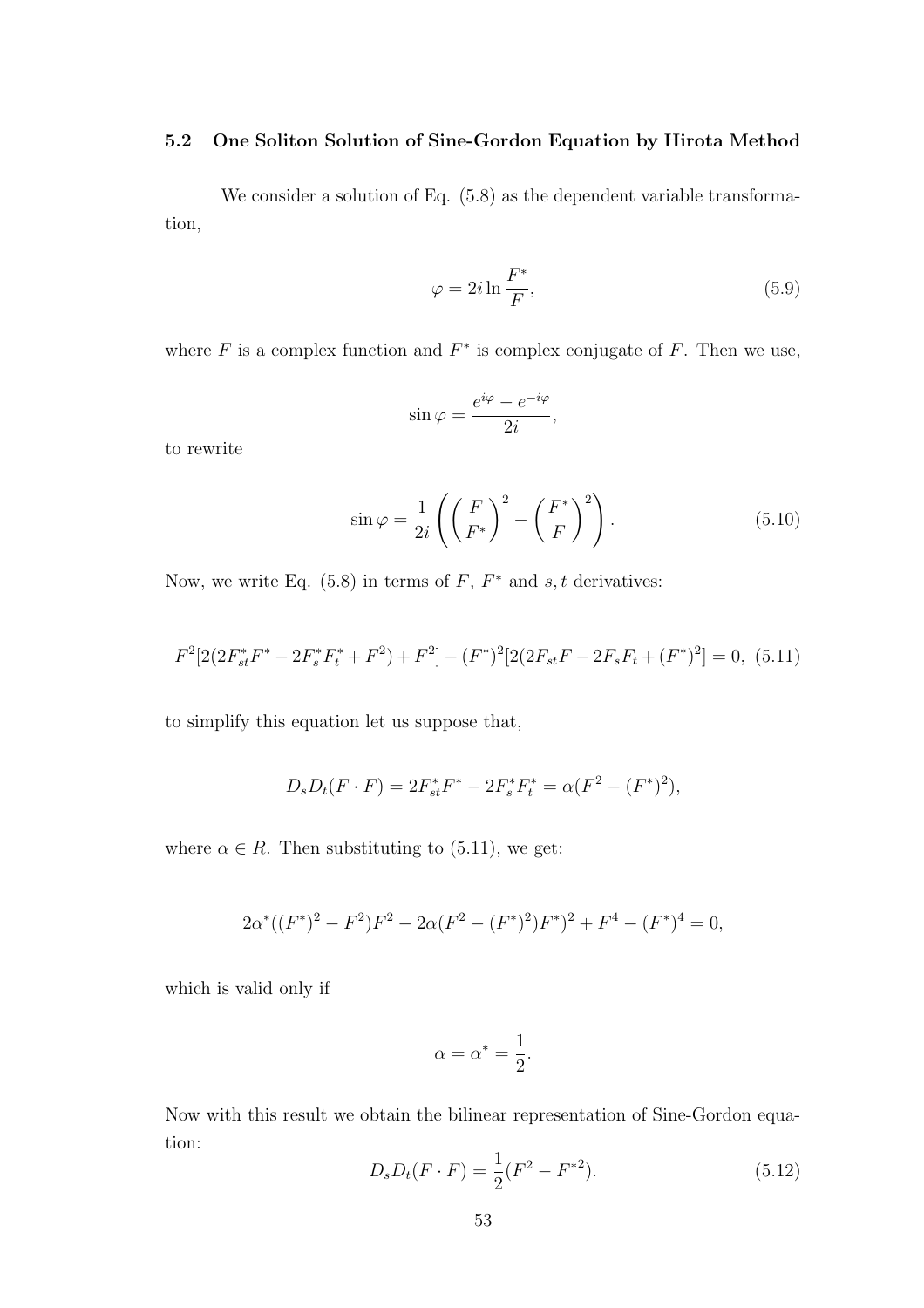Writing the formal expansion of F and  $F^*$  in powers of  $\epsilon$  such that:

$$
F = 1 + \epsilon F_1 + \epsilon^2 F_2 + \epsilon^3 F_3...,
$$
  

$$
F^* = 1 + \epsilon F_1^* + \epsilon^2 F_2^* + \epsilon^3 F_3^*...,
$$

and substituting this expansions to (5.12), we have

$$
D_s D_t (1 \cdot 1 + 2\epsilon (F_1 \cdot 1) + \epsilon^2 (F_1 \cdot F_1 + 2F_2 \cdot 1) + ...) = \frac{1}{2} (2\epsilon (F_1 - F_1^*) + \epsilon^2 (F_1^2 - (F_1^*)^2 + 2(F_2 - F_2^*)) + ...),
$$

For  $\epsilon$  order zero we have identically,

$$
D_x D_t(1\cdot 1)=0.
$$

For  $\epsilon$  order one we get,

$$
D_s D_t (2F_1 \cdot 1) = (F_1 - F_1^*),
$$

or

$$
2\partial_s \partial_t (F_1) = (F_1 - F_1^*),
$$

and

$$
2\partial_s \partial_t (F_1^*) = (F_1^* - F_1).
$$

Then from this couple of equations we have,

$$
(F_1 - F_1^*)_{st} = F_1 - F_1^*.
$$
\n(5.13)

Let us choose,

$$
F_1 - F_1^* = 2\beta i e^{\eta_1},
$$

so that substituting this to (5.13) we find:

$$
F_1 = i\beta e^{\eta_1}, F_1^* = -i\beta e^{\eta_1}, \quad \eta_1 = k_1 s + \frac{1}{k_1} t + \eta_1^{(0)},
$$

where  $k_1, \eta_1^{(0)}$  $n_1^{(0)}, \beta$  are real numbers.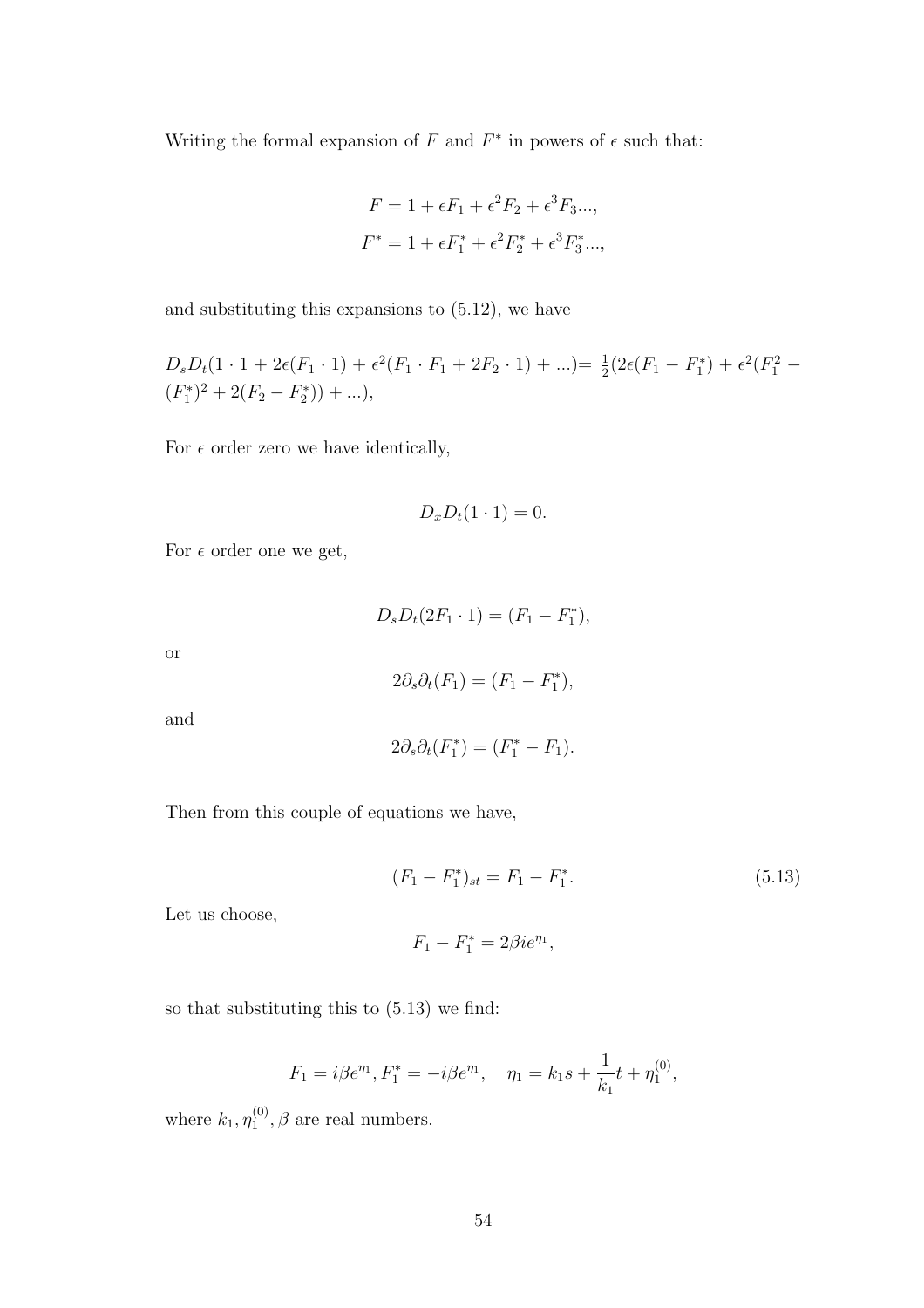For  $\epsilon$  order two,

$$
D_s D_t (F_1 \cdot F_1 + 2F_2 \cdot 1) = \frac{1}{2} (F_1^2 - (F_1^*)^2 + 2(F_{12} - F_2^*)).
$$

Since

and

or

$$
D_s D_t (F_1 \cdot F_1) = 0
$$

$$
F_1 + F_1^* = 0,
$$

the above equation reduces to the form:

$$
D_s D_t(F_2 \cdot 1) = \frac{1}{2}(F_2 - F_2^*),
$$
  

$$
\partial_s \partial_t(F_2) = \frac{1}{2}(F_2 - F_2^*).
$$

We will choose  $F_2 = F_2^* = 0$ . This choice with following conditions,

$$
F_n = F_n^* = 0 \quad , \quad n \ge 2,
$$

truncates infinite series and provides exact one soliton solution of the Sine-Gordon equation in the form:

$$
F = 1 + i\beta e^{\eta_1}, \quad F^* = 1 - i\beta e^{\eta_1},
$$

$$
\varphi = 2i \ln \frac{1 - i\beta e^{\eta_1}}{1 + i\beta e^{\eta_1}}.
$$
(5.14)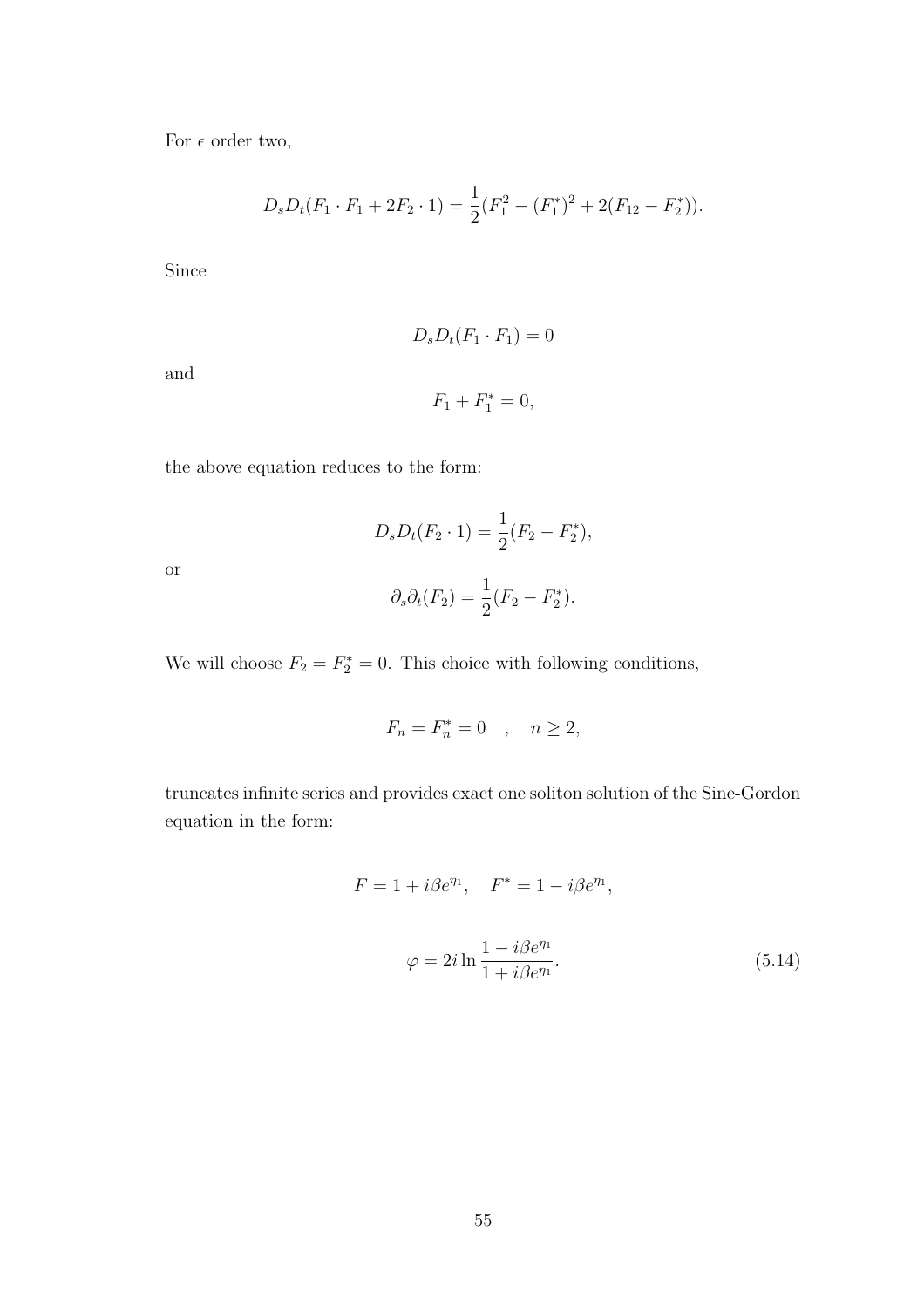### 5.3 Recovering Sine-Gordon One Soliton Curve

In previous section we found one soliton solution of Eq. (5.8) in the form:

$$
\varphi = 2i \ln \frac{1 - i\beta e^{\eta_1}}{1 + i\beta e^{\eta_1}},
$$

where  $\eta_1 = k_1 s + \frac{1}{k_1}$  $\frac{1}{k_1}t+\eta_1^{(0)}$  $_{1}^{(0)}$  and  $k_1, \eta_1^{(0)}$  $1^{(0)}$ ,  $\beta$  are real numbers.

Now we are going to recover the curve corresponding to the one soliton solution.The parametric form of the curve is given by Eq. (4.17) such that

$$
\mathbf{r}(s,t) = \mathbf{e}_1 \int^s \cos \varphi(s')ds' + \mathbf{e}_2 \int^s \sin \varphi(s')ds'.
$$

By Eq. (5.8), the second projection after integration is

$$
\int^s \sin \varphi(s')ds' = \varphi_t,
$$

and for the one soliton solution (5.13), we have

$$
\int^s \sin \varphi(s')ds' = \frac{4\beta}{k_1} \left( \frac{e^{\eta_1}}{1 + \beta^2 e^{2\eta_1}} \right).
$$

Using identity,

$$
\cos\varphi = \frac{e^{i\varphi} + e^{-i\varphi}}{2},
$$

and definition of  $\varphi$  (5.9) we have,

$$
\cos \varphi = \frac{1}{2} \frac{(F^4 + (F^*)^4)}{F^2 (F^*)^2}.
$$

Then,

$$
\int \cos \varphi(s')ds' = \frac{1}{2} \int^s \frac{(F^4 + (F^*)^4)}{F^2(F^*)^2} ds',
$$

and substituting  $F, F^*$  from Eq. (5.14) we have,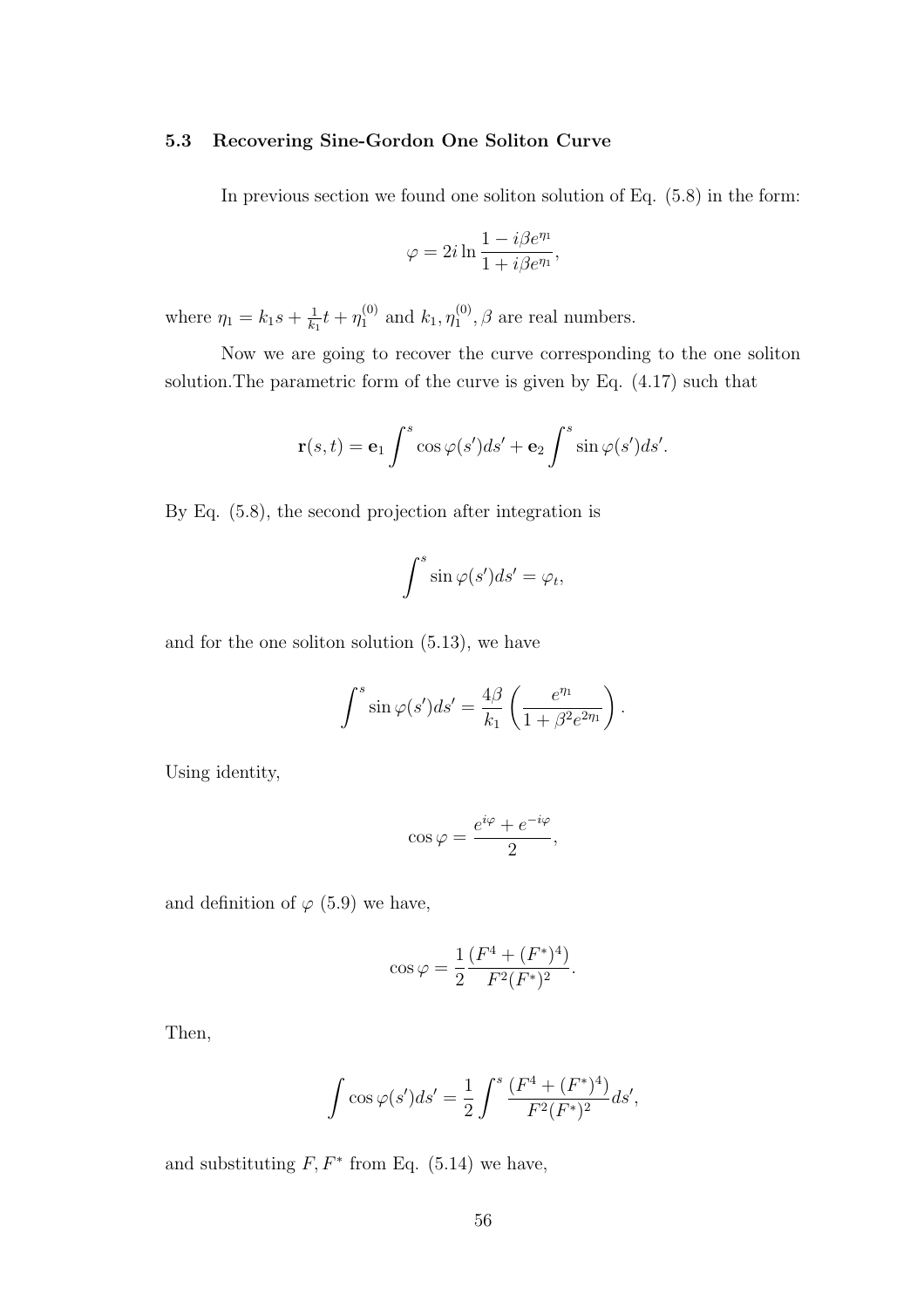$$
\int \cos \varphi(s')ds' = \int \frac{1 - 6\beta^2 e^{2\eta_1} + \beta^4 e^{4\eta_1}}{1 + 2\beta^2 e^{2\eta_1} + \beta^4 e^{4\eta_1}} ds'.
$$

Simplifying, this expression

$$
\int \cos \varphi(s')ds' = \int (1 - \frac{8\beta^2 e^{2\eta_1}}{(1 + \beta^2 e^{2\eta_1})^2})ds',
$$

after changing of variable, in the second integral

$$
\beta^2 e^{2\eta_1} + 1 \equiv u \quad , \quad 2\beta^2 e^{2\eta_1} k_1 ds = du,
$$

we have,

$$
\int \cos \varphi(s')ds' = \int (1 - \frac{4}{k_1 u^2})du,
$$

so that

$$
\int^s \cos \varphi(s')ds' = s + \frac{4}{k_1} \frac{1}{\beta^2 e^{2\eta 1} + 1}.
$$

Then we find the parametric form of the Sine-Gordon one soliton curve as,

$$
\mathbf{r}(s,t) = \mathbf{e}_1 \left[ s + \frac{4}{k_1} \frac{1}{\beta^2 e^{2\eta_1} + 1} \right] + \mathbf{e}_2 \left[ \frac{4\beta}{k_1} \left( \frac{e^{\eta_1}}{\beta^2 e^{2\eta_1} + 1} \right) \right]. \tag{5.15}
$$

where  $\eta_1 = k_1 s + \frac{1}{k_1}$  $\frac{1}{k_1}t+\eta_1^{(0)}$  $_{1}^{(0)}$  and  $k_1, \eta_1^{(0)}$  $1^{\mathsf{(0)}}, \beta$  are real numbers.

Let  $\beta = e^{\phi_0}$ , so that  $\beta e^{\eta_1} \equiv e^z$ , choosing  $\beta > 0$ . (The negative value of  $\beta$  gives the same curve reflected under axis x), where parameter of the curve is  $z = \eta_1 + \phi_0.$ 

For  $x$  projection we have

$$
x(s,t) = s + \frac{4}{k_1} \frac{1}{e^{2z} + 1}.
$$

Using the definition of tanh function, from the last expression we get:

$$
x(z,t) = s + \frac{2}{k_1}(1 - \tanh z),
$$

After simplifications and changing variable to  $z$  we obtain

$$
x(z,t) = \frac{1}{k_1}(z - \tanh z) - \frac{1}{k_1^2}t + \frac{2 - \eta_1^{(0)} - \phi_0}{k_1},
$$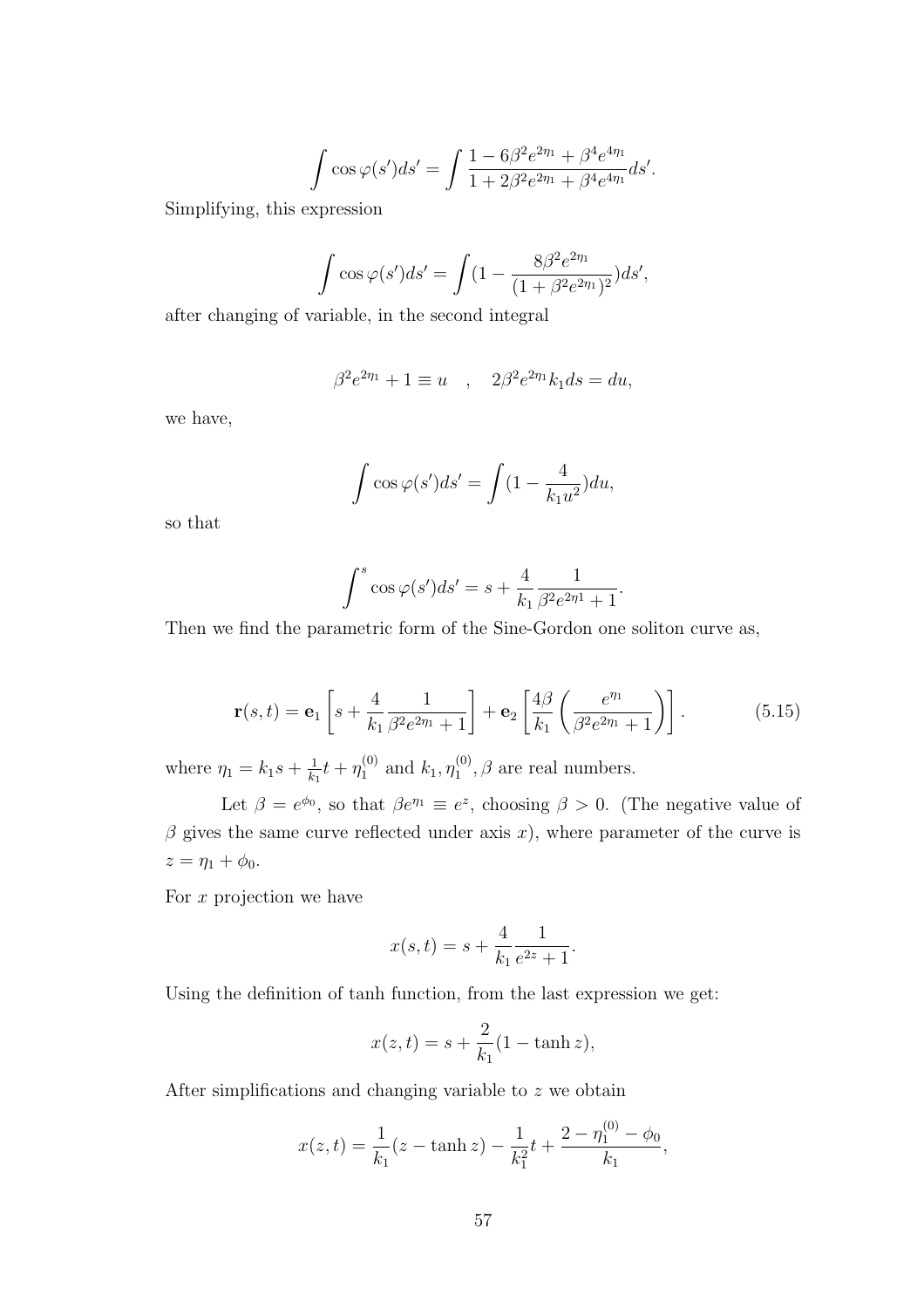Shifting coordinate system in  $x$  direction by constant term, we find

$$
x(z,t) = \frac{1}{k_1}(z - \tanh z) - \frac{1}{k_1^2}t.
$$

From another side for y coordinate we have parametric form

$$
y(s,t) = \frac{2}{k_1} \frac{e^z}{e^{2z+1}}.
$$

Using the definition of cosh function and changing variable to  $z$ , we get:

$$
y(z,t) = \frac{2}{k_1} \frac{1}{\cosh z}.
$$

Finally, the parametric form of the Sine-Gordon curve can be written as,

$$
\mathbf{r}(z,t) = \mathbf{e}_1 \left[ \frac{1}{k_1} (z - \tanh z) - \frac{1}{k_1^2} t \right] + \mathbf{e}_2 \left[ \frac{2}{k_1} \frac{1}{\cosh z} \right].
$$
 (5.16)  
=  $k_1 s + \frac{1}{k_1} t + \eta_1^{(0)} + \phi_0.$ 

where  $z$  $k<sub>1</sub>$  $t + \eta$  $1^{(0)} + \phi_0.$ 

From this expression we can see that at any fixed time  $t$  our curve represent the loop soliton. But in contrast with MKdV case, now our curve in addition is moving in negative direction with constant speed  $1/k_1^2$ . In Figure 5.1 we reproduce the motion of one-soliton curve.



Figure 5.1: Sine-Gordon one soliton curve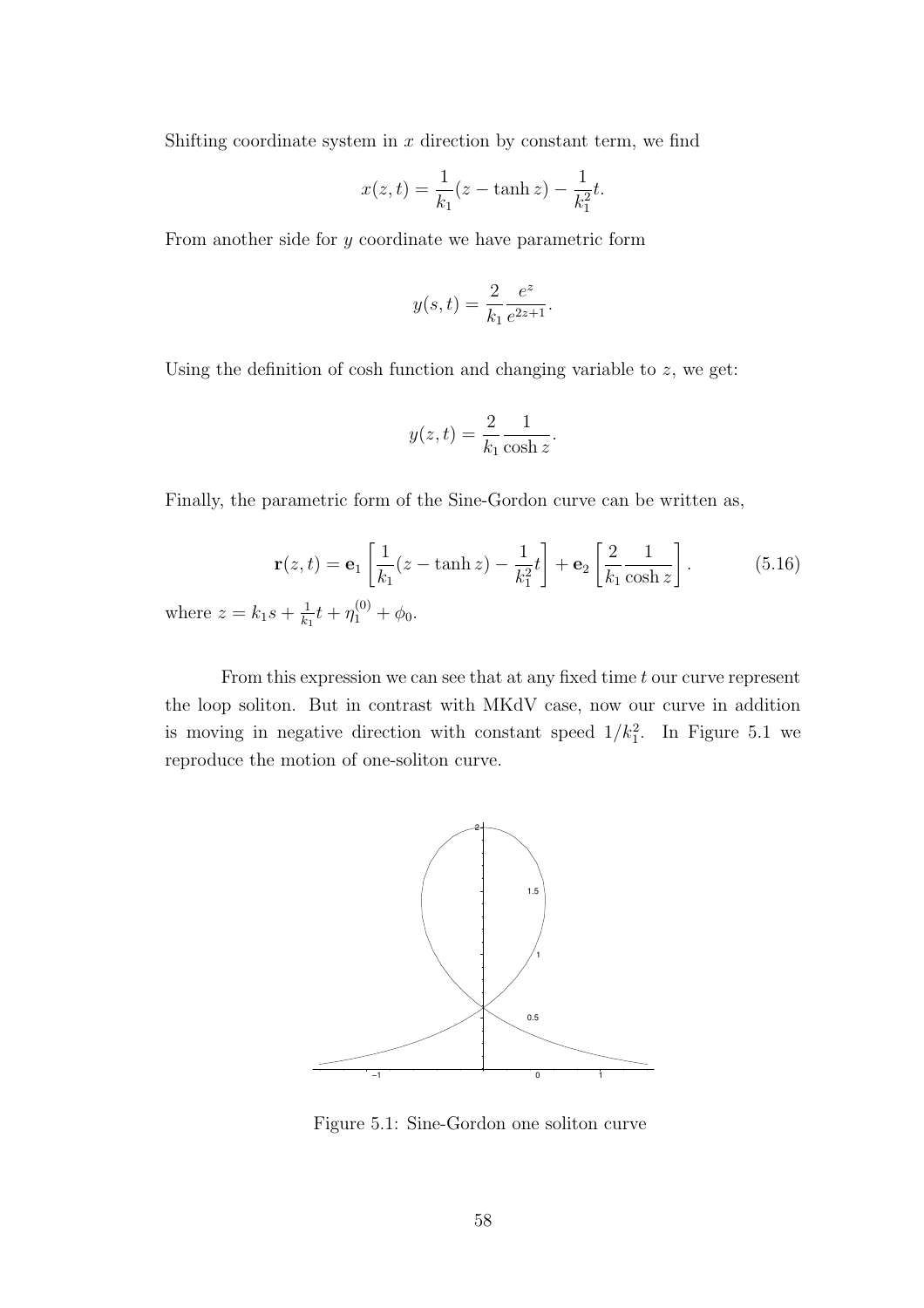### Chapter 6

### THREE DIMENSIONAL CURVE MOTION

In the present chapter we study the general motion of curve in three dimensional space [17, 52, 30]. In this case we have to use the full set of Serret-Frenet equations  $(2.8)-(2.10)$ .

### 6.1 Equations of Time Evolution

Now we will specify time evolution equations for the vectors  $\mathbf{t}(s,t)$ ,  $\mathbf{n}(s,t)$ ,  $\mathbf{b}(s,t)$ and for curvature and torsion  $\kappa(s,t)$  and  $\tau(s,t)$  respectively. As we know from Eq. (3.4) the time evolution of  $r(\alpha, t)$  for three dimensional motion is characterized by equation:

$$
\frac{\partial \mathbf{r}}{\partial t} = \dot{\mathbf{r}} = U\mathbf{n} + V\mathbf{b} + W\mathbf{t}.
$$

From equations (3.4) and (3.9),

$$
\frac{\partial}{\partial \alpha} \frac{\partial \mathbf{r}(\alpha, t)}{\partial t} = g^{1/2} \frac{\partial}{\partial s} \frac{\partial \mathbf{r}(\alpha, t)}{\partial t} = g^{1/2} \frac{\partial}{\partial s} \left( U \mathbf{n} + V \mathbf{b} + W \mathbf{t} \right).
$$

Then, using Serret-Frenet equations (2.8)-(2.10) we get

$$
\frac{\partial}{\partial \alpha} \frac{\partial \mathbf{r}}{\partial t} = g^{1/2} \left( \frac{\partial W}{\partial s} - U\kappa \right) \mathbf{t} + \left( \frac{\partial U}{\partial s} + W\kappa - V\tau \right) \mathbf{n} + \left( \frac{\partial V}{\partial s} + U\tau \right) \mathbf{b}.
$$
 (6.1)

From another side using again (3.9),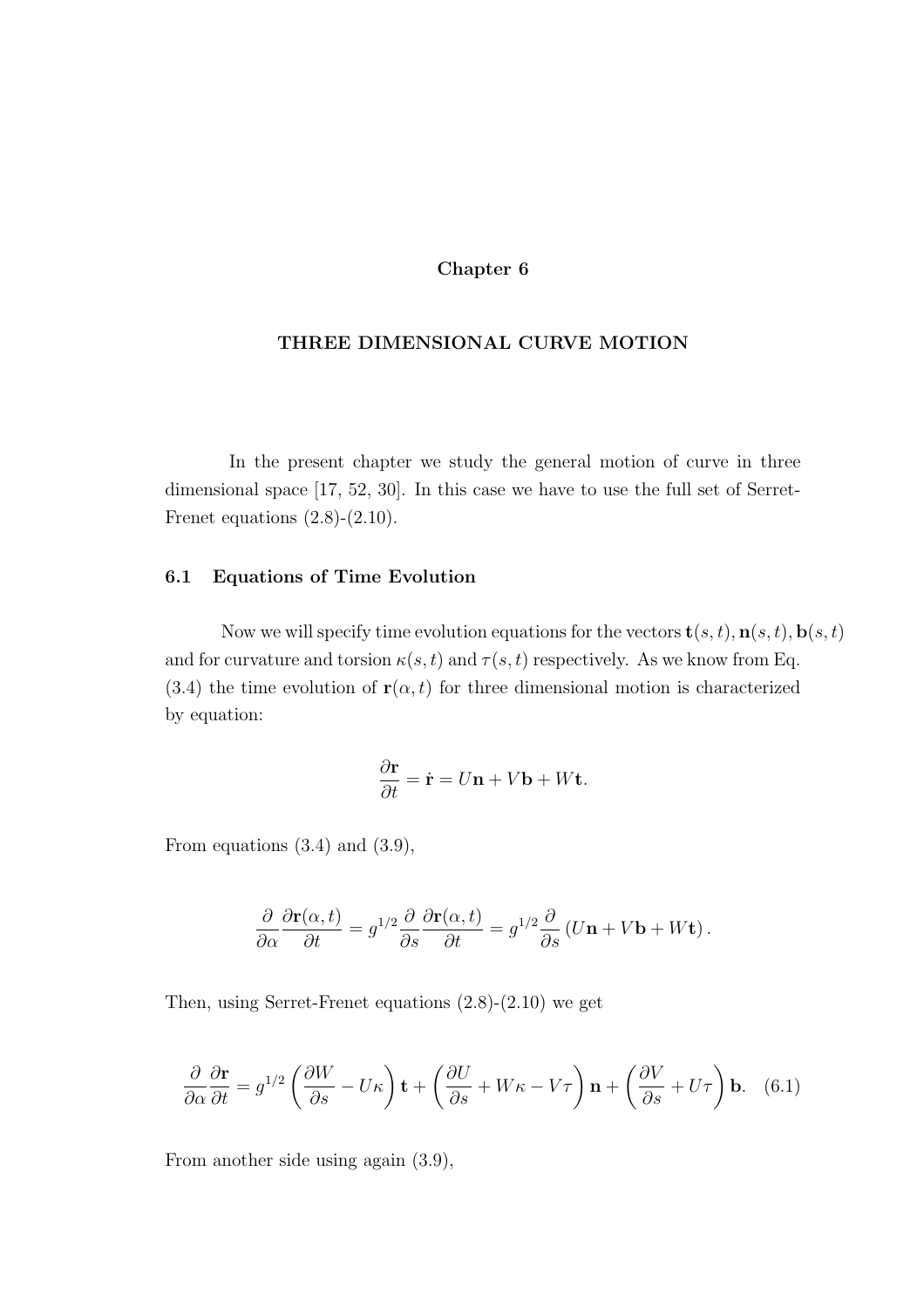$$
\frac{\partial}{\partial t}\frac{\partial \mathbf{r}}{\partial \alpha} = \frac{\partial}{\partial t}\left(g^{1/2}\frac{\partial \mathbf{r}}{\partial s}\right),\,
$$

and using equation (3.3) we get,

$$
\frac{\partial}{\partial t} \frac{\partial \mathbf{r}}{\partial \alpha} = \frac{1}{2} \frac{1}{\sqrt{g}} \frac{\partial g}{\partial t} \mathbf{t} + g^{1/2} \frac{\partial \mathbf{t}}{\partial t}.
$$
\n(6.2)

Compatibility condition  $(3.5)$  for projection of Eqs.  $(6.1)$  and  $(6.2)$  in direction of **t** gives the time evolution of the metric  $g$ :

$$
\frac{\partial g}{\partial t} = 2g \left( \frac{\partial W}{\partial s} - U \kappa \right).
$$

Then,

$$
\frac{\partial \mathbf{t}}{\partial t} = \left( \left( \frac{\partial U}{\partial s} - V\tau + W\kappa \right) \mathbf{n} + \left( \frac{\partial V}{\partial s} + U\tau \right) \mathbf{b} \right).
$$

Taking  $\alpha$  derivative and applying (3.9) to this expression,

$$
\frac{\partial}{\partial t} \frac{\partial \mathbf{t}(\alpha, t)}{\partial \alpha} = \frac{\partial}{\partial t} \left( g^{1/2} \frac{\partial \mathbf{t}}{\partial s} \right) = \frac{\partial}{\partial t} \left( g^{1/2} \kappa \mathbf{n} \right),
$$

and using above time evolution equation for  $g$ , we find,

$$
\frac{\partial}{\partial t} \frac{\partial \mathbf{t}(\alpha, t)}{\partial \alpha} = g^{1/2} \left( \left( \frac{\partial W}{\partial s} \kappa - U \kappa^2 + \frac{\partial \kappa}{\partial t} \right) \mathbf{n} + \kappa \frac{\partial \mathbf{n}}{\partial t} \right). \tag{6.3}
$$

From another side,

$$
\frac{\partial}{\partial \alpha} \frac{\partial \mathbf{t}(\alpha, t)}{\partial t} = g^{1/2} \frac{\partial}{\partial s} \left( \frac{\partial \mathbf{t}}{\partial t} \right),
$$

and by using the Serret-Frenet equations we get,

$$
\frac{\partial}{\partial \alpha} \frac{\partial \mathbf{t}(\alpha, t)}{\partial t} = g^{1/2} \left( \frac{\partial^2 U}{\partial s^2} + \frac{\partial W}{\partial s} \kappa + W \frac{\partial \kappa}{\partial s} - \frac{\partial V}{\partial s} \tau - V \frac{\partial \tau}{\partial s} - U \tau^2 \right) \mathbf{n}
$$

$$
-\kappa \left( \frac{\partial U}{\partial s} + W \kappa - V \tau \right) \mathbf{t} + \left( \frac{\partial^2 V}{\partial s^2} + 2 \frac{\partial U}{\partial s} \tau + U \frac{\partial \tau}{\partial s} + W \kappa \tau - V \kappa^2 \right) \mathbf{b}. \quad (6.4)
$$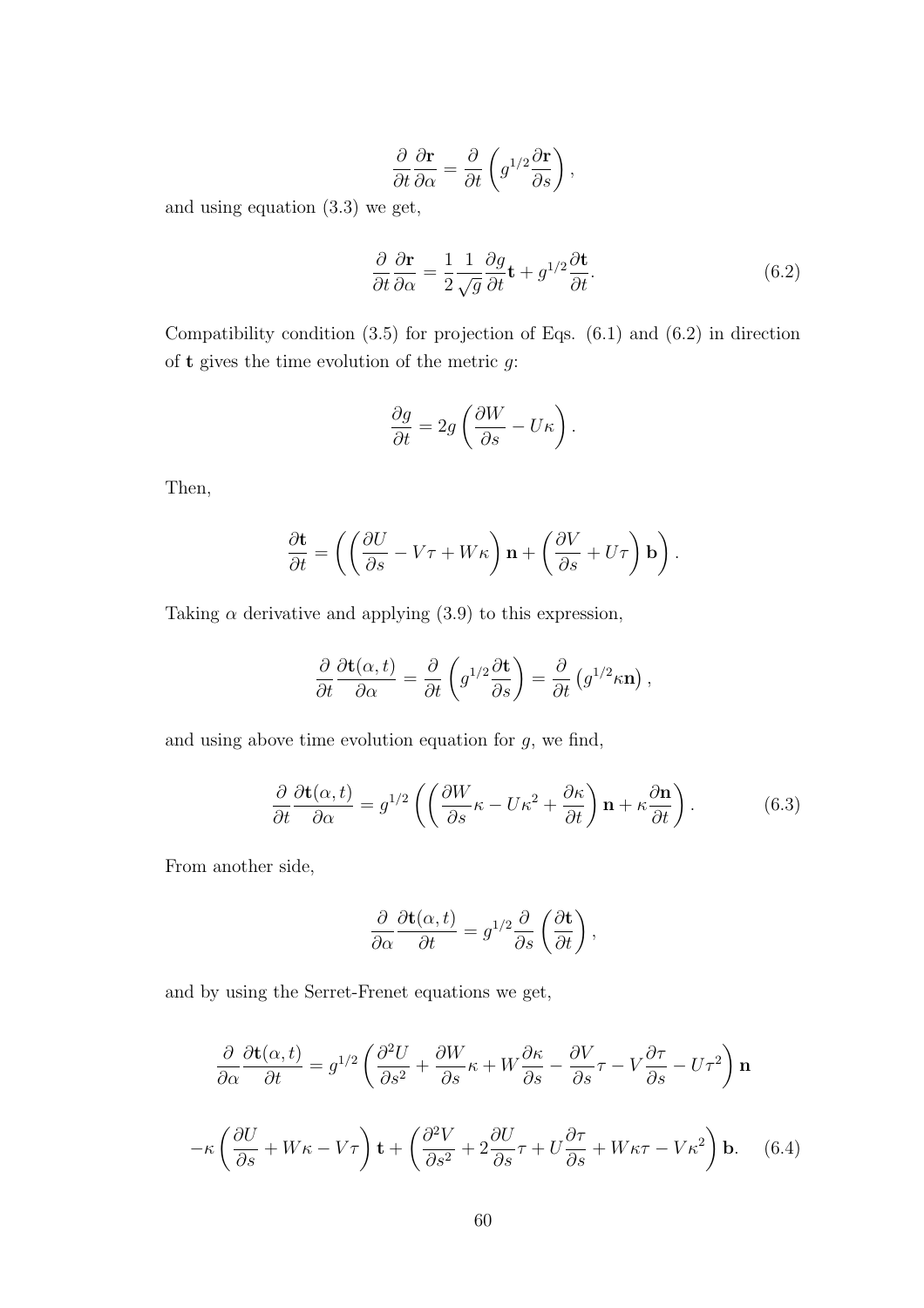By using Eqs. (3.6) and (3.17), projected (6.5) on direction of n, we find evolution equation for curvature  $\kappa$ :

$$
\frac{\partial \kappa}{\partial t} = \frac{\partial^2 U}{\partial s^2} + U(\kappa^2 - \tau^2) + \frac{\partial \kappa}{\partial s} \int \kappa U ds' - 2\tau \frac{\partial V}{\partial s} - \frac{\partial \tau}{\partial s} V.
$$

Then, the time evolution of vector **n** is as follows:

$$
\frac{\partial \mathbf{n}}{\partial t} = \left( -\frac{\partial U}{\partial s} + \tau V - \kappa W \right) \mathbf{t} + \frac{1}{\kappa} \left[ \frac{\partial}{\partial s} \left( \frac{\partial V}{\partial s} + \tau U \right) + \tau \left( \frac{\partial U}{\partial s} - \tau V + \kappa W \right) \right] \mathbf{b}.
$$

The vector n also satisfies the compatibility condition such that:

$$
\frac{\partial}{\partial \alpha} \frac{\partial \mathbf{n}(\alpha, t)}{\partial t} = \frac{\partial}{\partial t} \frac{\partial \mathbf{n}(\alpha, t)}{\partial \alpha}.
$$
 (6.5)

From this condition we get evolution equations for torsion  $\tau$  and binormal vector b:

$$
\frac{\partial \tau}{\partial t} = \frac{\partial}{\partial s} \left( \frac{1}{\kappa} \frac{\partial}{\partial s} \left( \frac{\partial V}{\partial s} + \tau U \right) + \frac{\tau}{\kappa} \left( \frac{\partial U}{\partial s} - \tau V \right) + \tau \int \kappa U ds' \right) + \kappa \tau U + \kappa \frac{\partial V}{\partial s}.
$$

$$
\frac{\partial \mathbf{b}}{\partial t} = -\left( \frac{\partial V}{\partial s} + \tau U \right) \mathbf{t} - \left( \frac{1}{\kappa} \frac{\partial}{\partial s} \left( \frac{\partial V}{\partial s} + \tau U \right) + \frac{\tau}{\kappa} \left( \frac{\partial U}{\partial s} - \tau V + \kappa W \right) \right) \mathbf{n}.
$$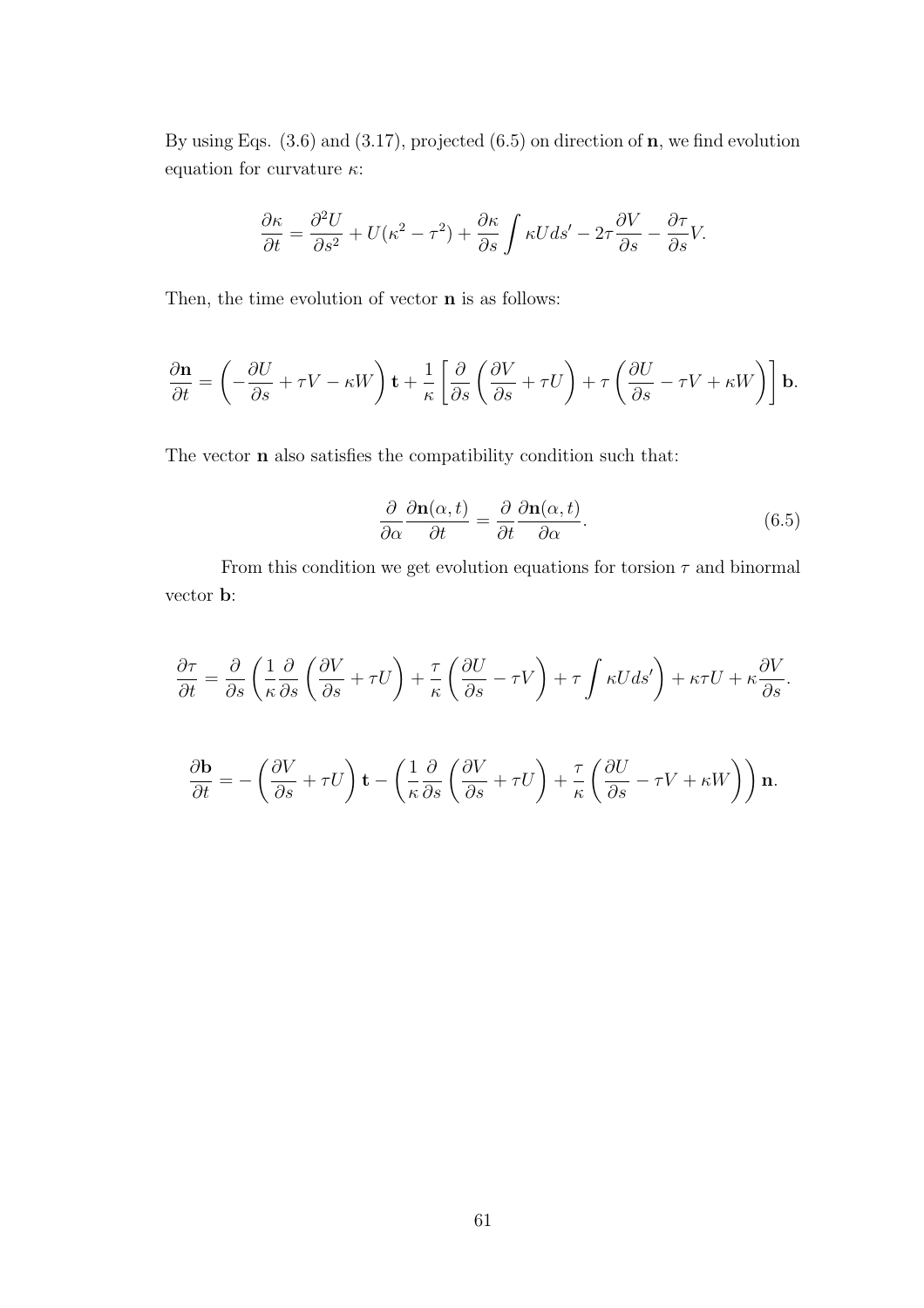As a result, time evolution equations for variables  $g, s, \mathbf{t}, \mathbf{n}, \mathbf{b}, \kappa, \tau$  in three dimension are given below:

$$
\frac{\partial g}{\partial t} = 2g \left( \frac{\partial W}{\partial s} - U\kappa \right),\tag{6.6}
$$

$$
\frac{\partial s}{\partial t} = W - \int_0^s U \kappa ds'.\tag{6.7}
$$

$$
\frac{\partial \mathbf{t}}{\partial t} = \left(\frac{\partial U}{\partial s} - V\tau + W\kappa\right) \mathbf{n} + \left(\frac{\partial V}{\partial s} + U\tau\right) \mathbf{b},\tag{6.8}
$$

$$
\frac{\partial \mathbf{n}}{\partial t} = \left( -\frac{\partial U}{\partial s} + \tau V - \kappa W \right) \mathbf{t} + \frac{1}{\kappa} \left( \frac{\partial}{\partial s} \left( \frac{\partial V}{\partial s} + \tau U \right) + \tau \left( \frac{\partial U}{\partial s} - \tau V + \kappa W \right) \right) \mathbf{b},\tag{6.9}
$$

$$
\frac{\partial \mathbf{b}}{\partial t} = -\left(\frac{\partial V}{\partial s} + \tau U\right) \mathbf{t} - \left(\frac{1}{\kappa} \frac{\partial}{\partial s} \left(\frac{\partial V}{\partial s} + \tau U\right) + \frac{\tau}{\kappa} \left(\frac{\partial U}{\partial s} - \tau V + \kappa W\right)\right) \mathbf{n},\tag{6.10}
$$

$$
\frac{\partial \kappa}{\partial t} = \frac{\partial^2 U}{\partial s^2} + U(\kappa^2 - \tau^2) + \frac{\partial \kappa}{\partial s} \int \kappa U ds' - 2\tau \frac{\partial V}{\partial s} - \frac{\partial \tau}{\partial s} V,\tag{6.11}
$$

$$
\frac{\partial \tau}{\partial t} = \frac{\partial}{\partial s} \left( \frac{1}{\kappa} \frac{\partial}{\partial s} \left( \frac{\partial V}{\partial s} + \tau U \right) + \frac{\tau}{\kappa} \left( \frac{\partial U}{\partial s} - \tau V \right) + \tau \int \kappa U ds' \right) + \kappa \tau U + \kappa \frac{\partial V}{\partial s}.
$$
\n(6.12)

It is easy to see that these formulas are 3-dimensional generalizations of equations (3.22)-(3.26) and reduce to them when  $\tau = 0$  and  $V = 0$ .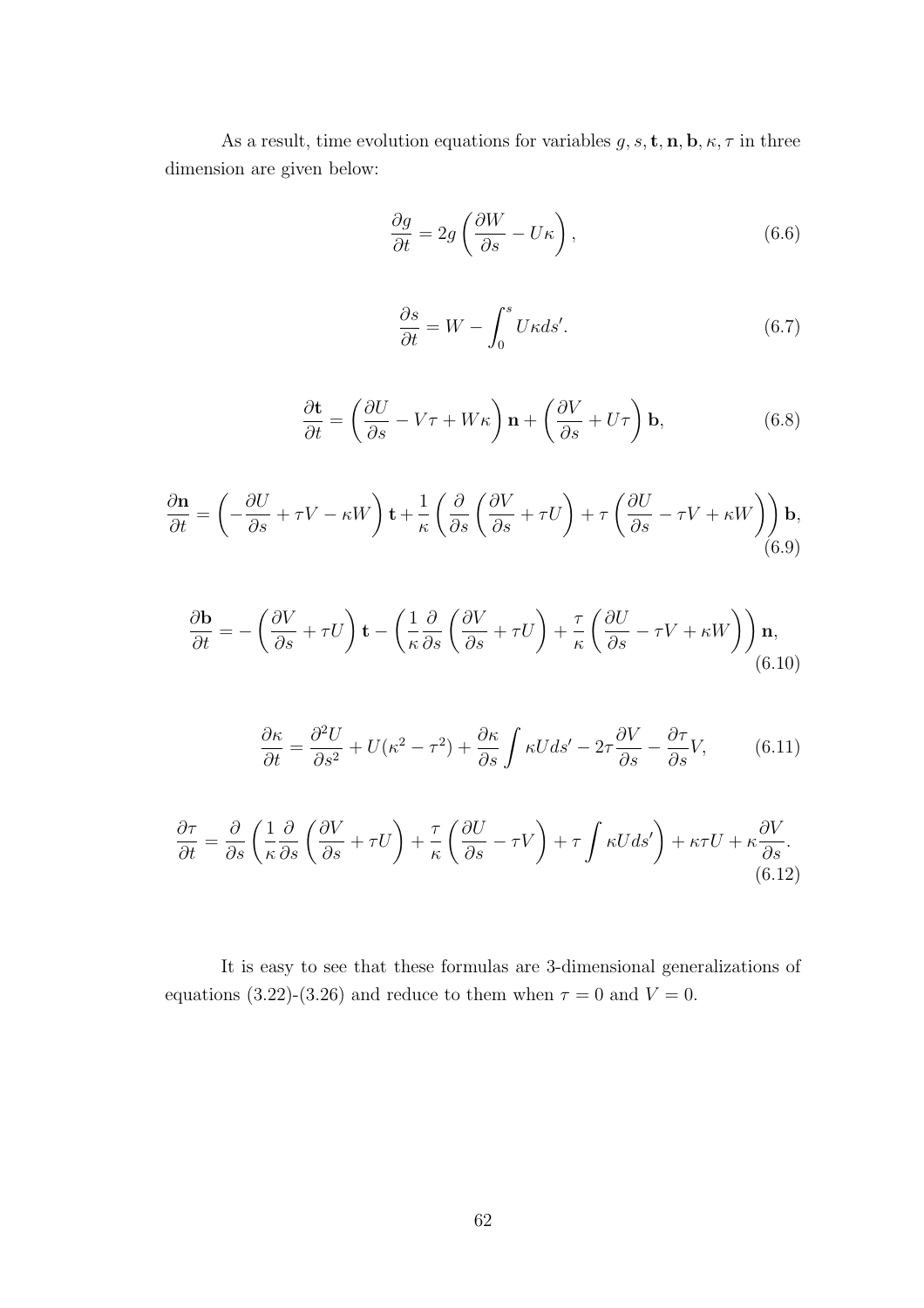#### 6.2 Relation With Nonlinear Evolution Equations

To establish relation of above equations with nonlinear evolution equations like in section 3.3, we first reformulate our problem as  $2 \times 2$  matrix problem. We show that the Serret-Frenet equations, (2.8), (2.9), (2.10) are equivalent to the matrix system of equations:

$$
\begin{pmatrix}\n\frac{\partial \omega_1}{\partial s} \\
\frac{\partial \omega_2}{\partial s}\n\end{pmatrix} = \begin{pmatrix}\ni\zeta & q(s,t) \\
r(s,t) & -i\zeta\n\end{pmatrix} \begin{pmatrix}\n\omega_1 \\
\omega_2\n\end{pmatrix},
$$
\n(6.13)

at  $\zeta = 0$ , with reduction  $r = -q^*$ .

The last system is called the Zakharov-Shabat problem [3] According to the Serret-Frenet equations each set of components of  $t, n, b$  satisfies,

$$
\frac{\partial \mathbf{t}_j}{\partial s} = \kappa \mathbf{n}_j, \quad \frac{\partial \mathbf{n}_j}{\partial s} = -\kappa \mathbf{t}_j + \tau \mathbf{b}_j, \quad \frac{\partial \mathbf{b}_j}{\partial s} = -\tau \mathbf{n}_j \quad , \quad (j = 1, 2, 3). \tag{6.14}
$$

If we multiply the first equation with  $\mathbf{t}_j$  (j. component), the second one with  $\mathbf{n}_j$ and the third one with  $\mathbf{b}_j$  then sum all of them, we obtain as a result that these equations admit an integral, which we normalize to one,

$$
\mathbf{t}_j^2 + \mathbf{n}_j^2 + \mathbf{b}_j^2 = 1, \quad (j = 1, 2, 3).
$$

We define complex function,

$$
\phi(s,t) = \kappa(s,t)\epsilon,\tag{6.15}
$$

such that the modulus of function is given by curvature of the curve and the phase is given by integral of the torsion.

$$
\epsilon = exp \quad (i \int^s \tau(s',t)ds'),
$$

Let us denote the phase

$$
(i\int^s \tau(s',t)ds') \equiv a.
$$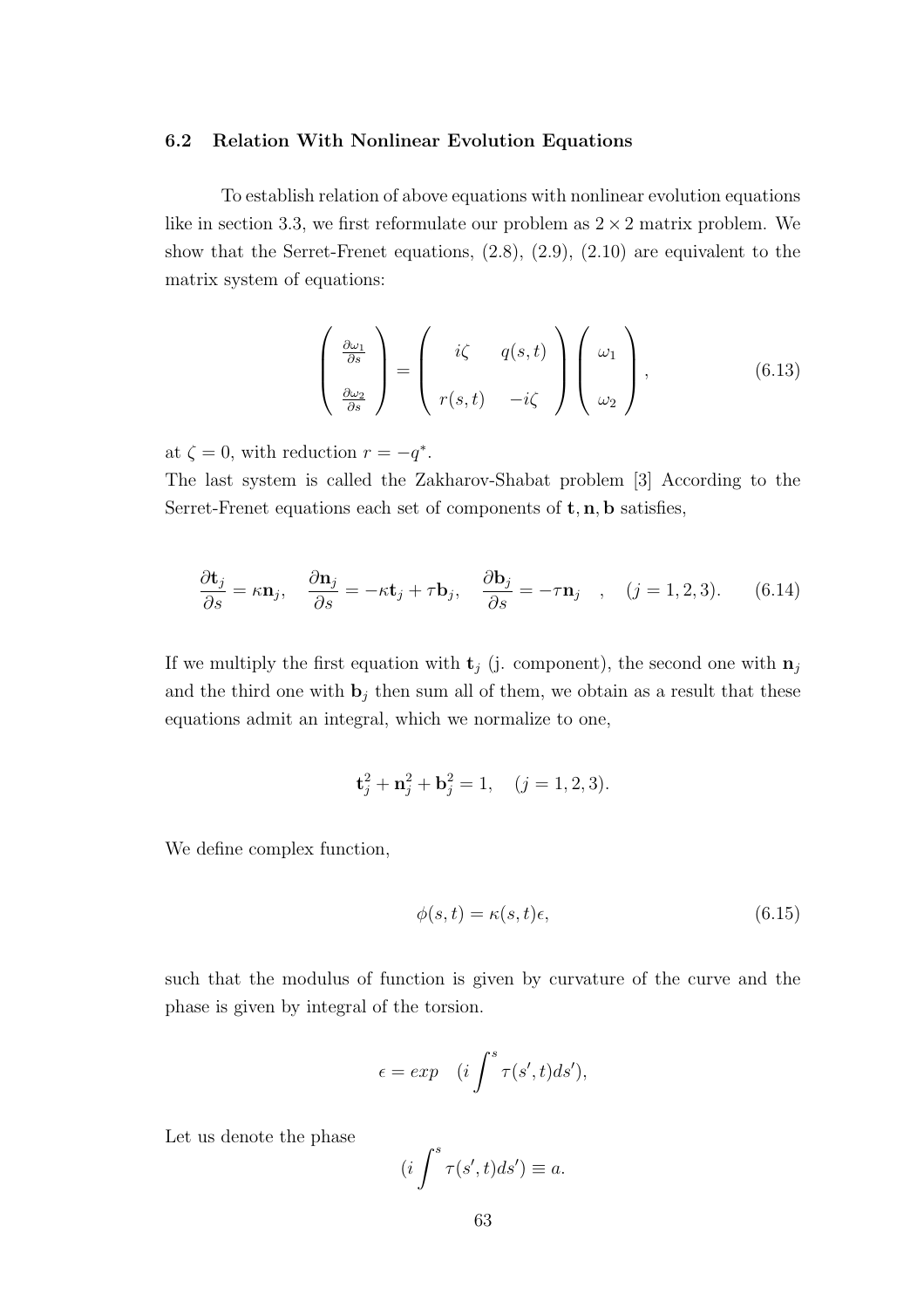Then introduce complex vector

$$
N_j \equiv (\mathbf{n}_j + i\mathbf{b}_j)\epsilon, (j = 1, 2, 3).
$$

For derivative we have equation

$$
\frac{\partial N_j}{\partial s} = (\mathbf{n}_j + i\mathbf{b}_j)\frac{\partial \epsilon}{\partial s} + \left(\frac{\partial \mathbf{n}_j}{\partial s} + i\frac{\partial \mathbf{b}_j}{\partial s}\right)\epsilon,
$$

or

$$
\frac{\partial N_j}{\partial s} = (\mathbf{n}_j + i\mathbf{b}_j)i\tau\epsilon + (-\kappa \mathbf{t}_j + \tau \mathbf{b}_j - i\tau \mathbf{n}_j)\epsilon,
$$

and after simplification

$$
\frac{\partial N_j}{\partial s} = -\kappa \epsilon \mathbf{t}_j = -\phi \mathbf{t}_j.
$$

Since combination

$$
\phi N_j^* + \phi^* N_j = \kappa \epsilon (\mathbf{n}_j - i \mathbf{b}_j) exp(-ia) + \kappa \epsilon (\mathbf{n}_j + i \mathbf{b}_j) exp(-ia) = 2\kappa \mathbf{n}_j,
$$

is given by the normal vector  $n$ , from Eq.  $(6.14)$  we obtain relation

$$
\frac{\partial \mathbf{t}_j}{\partial s} = \frac{1}{2} (\phi N_j^* + \phi^* N_j).
$$

So Eqs. (6.14) turns into the form,

$$
\frac{\partial N_j}{\partial s} = -\phi \mathbf{t}_j \quad , \quad \frac{\partial \mathbf{t}_j}{\partial s} = \frac{1}{2} (\phi N_j^* + \phi^* N_j). \tag{6.16}
$$

Then we introduce new functions  $\omega_1,\omega_2$  by the additional transformation,

$$
\omega_1 = N_j \quad exp\left(\frac{1}{2} \int^s \left(\frac{\phi N_j^*}{1 - \mathbf{t}_j}\right) ds'\right),\,
$$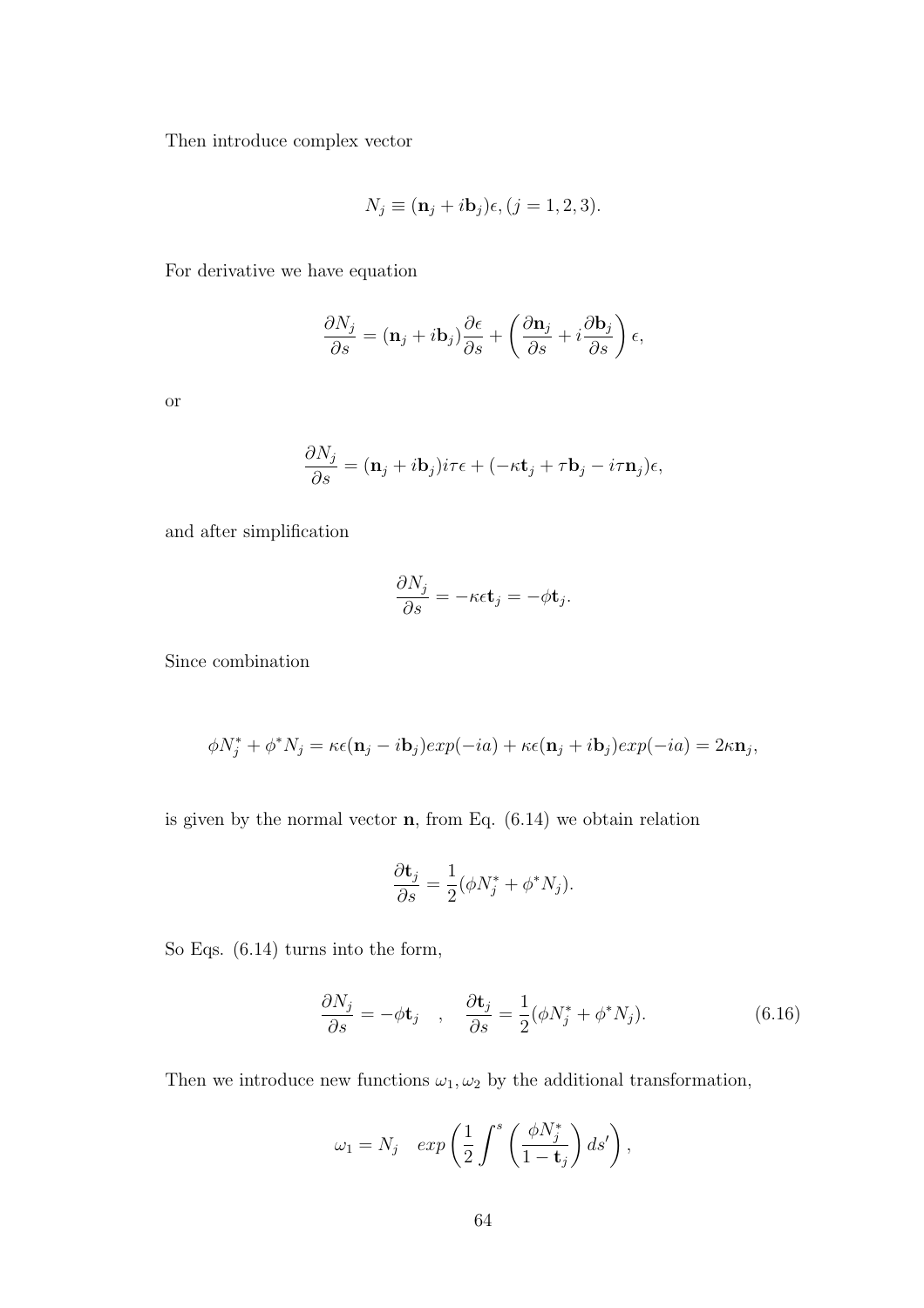$$
\omega_2 = (1 - \mathbf{t}_j) exp\left(\frac{1}{2} \int^s \left(\frac{\phi N_j^*}{1 - \mathbf{t}_j}\right) ds'\right),
$$

For simplicity we denote

$$
\left(\frac{1}{2}\int^s \left(\frac{\phi N_j^*}{1-\mathbf{t}_j}\right) ds'\right) = \alpha.
$$

Then, we have equation

$$
\frac{\partial \omega_1}{\partial s} = \frac{\partial N_j}{\partial s} e^{\alpha} + N_j \frac{1}{2} \frac{\phi N_j^*}{1 - \mathbf{t}_j} e^{\alpha},
$$

$$
\frac{\partial \omega_1}{\partial s} = \left( -\phi \mathbf{t}_j + \frac{1}{2} \frac{\phi N_j^* N_j}{1 - \mathbf{t}_j} \right) e^{\alpha}.
$$

or

Since 
$$
N_j^* N_j = \mathbf{n}_j^2 + \mathbf{b}_j^2
$$
, it simplifies to the form

$$
\frac{\partial \omega_1}{\partial s} = \frac{1}{2} \phi \omega_2,
$$

For the second function  $\omega_2$  we have

$$
\frac{\partial \omega_2}{\partial s} = \frac{1}{2} \frac{\phi N_j^*}{1 - \mathbf{t}_j} e^{\alpha} - \frac{\partial \mathbf{t}_j}{\partial s} e^{\alpha} - \mathbf{t}_j \frac{1}{2} \frac{\phi N_j^*}{1 - \mathbf{t}_j} e^{\alpha}.
$$

Excluding  $\partial \mathbf{t}_j/\partial s$  by the second Eq.(6.16) we have

$$
\frac{\partial \omega_2}{\partial s} = -\frac{1}{2} \phi^* N_j e^{\alpha},
$$

$$
\frac{\partial \omega_2}{\partial s} = -\frac{1}{2} \phi^* \omega_1.
$$

or simply

Finally, under this transformations the Serret-Frenet equations 
$$
(6.14)
$$
 turns into the below system,

$$
\frac{\partial \omega_1}{\partial s} = \frac{1}{2} \phi \omega_2 \quad , \quad \frac{\partial \omega_2}{\partial s} = -\frac{1}{2} \phi^* \omega_1.
$$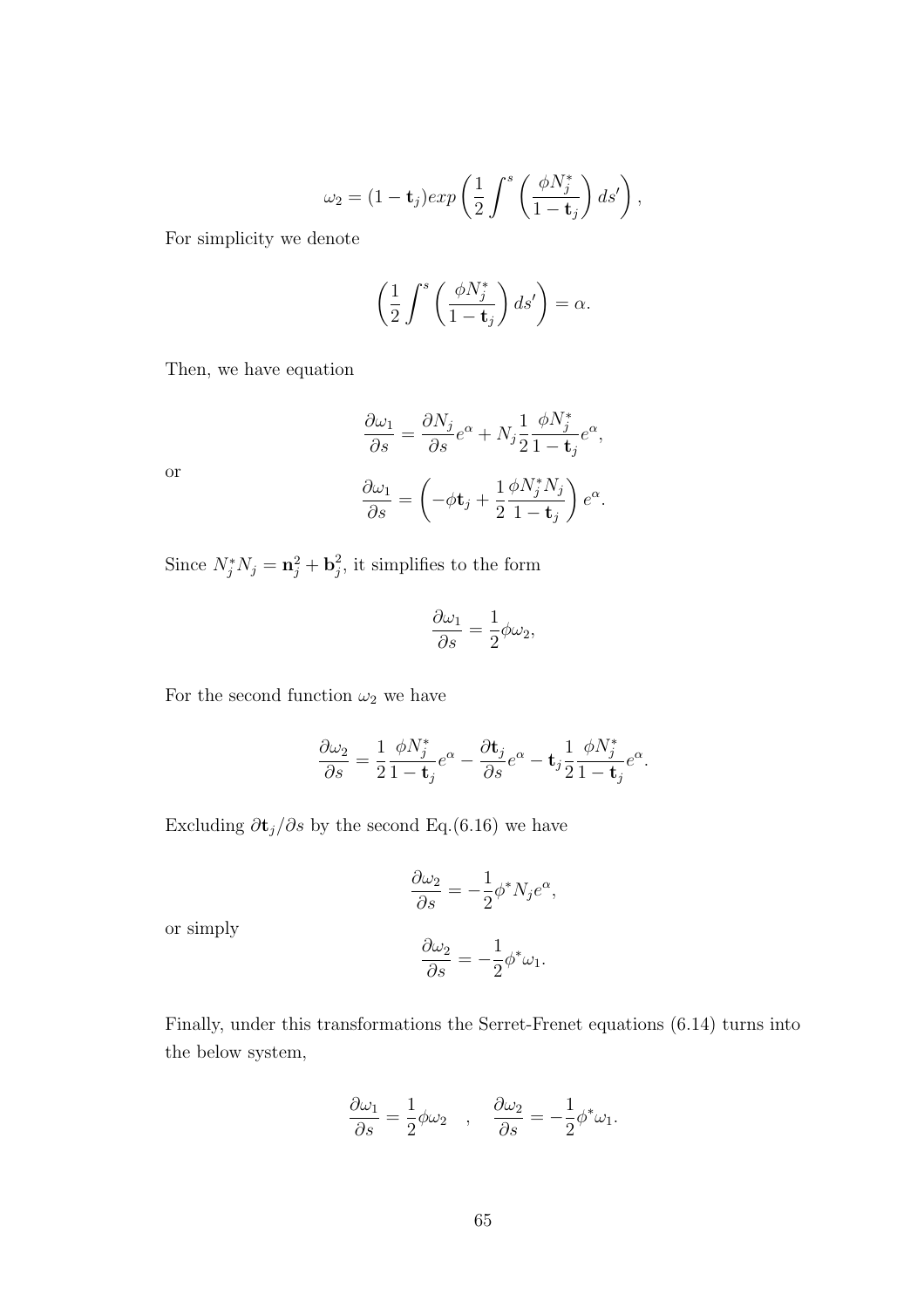These equations are equivalent to the system (6.13) at  $\zeta = 0$  with  $q = -\phi/2$ ,  $r = -q^*$ :

$$
\begin{pmatrix}\n\frac{\partial \omega_1}{\partial s} \\
\frac{\partial \omega_2}{\partial s}\n\end{pmatrix} = \begin{pmatrix}\n0 & -\phi/2 \\
-\phi^*/2 & 0\n\end{pmatrix} \begin{pmatrix}\n\omega_1 \\
\omega_2\n\end{pmatrix}.
$$
\n(6.17)

Under the same transformations time evolution of the Serret-Frenet basis turns into the below linear system,

$$
\frac{\partial \omega_1}{\partial t} = \frac{i}{4} a_1 \omega_1 - \frac{1}{4} (a_2 - i a_3) \omega_2,
$$
  

$$
\frac{\partial \omega_2}{\partial t} = \frac{1}{4} (a_2 + i a_3) \omega_1 - \frac{i}{4} a_1 \omega_2.
$$

These are equivalent to (6.13) at  $\zeta = a_1/4$  with  $q = -\frac{1}{4}$  $\frac{1}{4}(a_2 - ia_3), r = -q$  and matrix representation is:

$$
\begin{pmatrix}\n\frac{\partial \omega_1}{\partial t} \\
\frac{\partial \omega_2}{\partial t}\n\end{pmatrix} = \begin{pmatrix}\n\frac{i}{4}a_1 & -\frac{1}{4}(a_2 - ia_3) \\
\frac{1}{4}(a_2 + ia_3) & -\frac{i}{4}a_1\n\end{pmatrix} \begin{pmatrix}\n\omega_1 \\
\omega_2\n\end{pmatrix},
$$
\n(6.18)

where,

$$
a_1 = \frac{dU}{ds} - V\tau + W\kappa \quad , \quad a_2 = \frac{dV}{ds} + U\tau,
$$
  

$$
a_3 = \frac{1}{\kappa} \frac{\partial}{\partial s} \left( \frac{\partial V}{\partial s} + \tau U \right) + \frac{\tau}{\kappa} \left( \frac{\partial U}{\partial s} - \tau V + \kappa W \right).
$$

Now we will substitute (6.15) into evolution equations (6.11),

$$
e^{-ia}\left(\frac{\partial\phi}{\partial t}-i\phi\int^s\tau_t ds'\right)
$$

$$
= \frac{\partial^2 U}{\partial s^2} + (\phi^2 e^{-2ia} - \tau^2)U + e^{-ia} \left(\frac{\partial \phi}{\partial s} - i\phi\tau\right) \int^s \phi e^{-ia} U ds' - 2\tau \frac{\partial V}{\partial s} - \frac{\partial \tau}{\partial s}V,
$$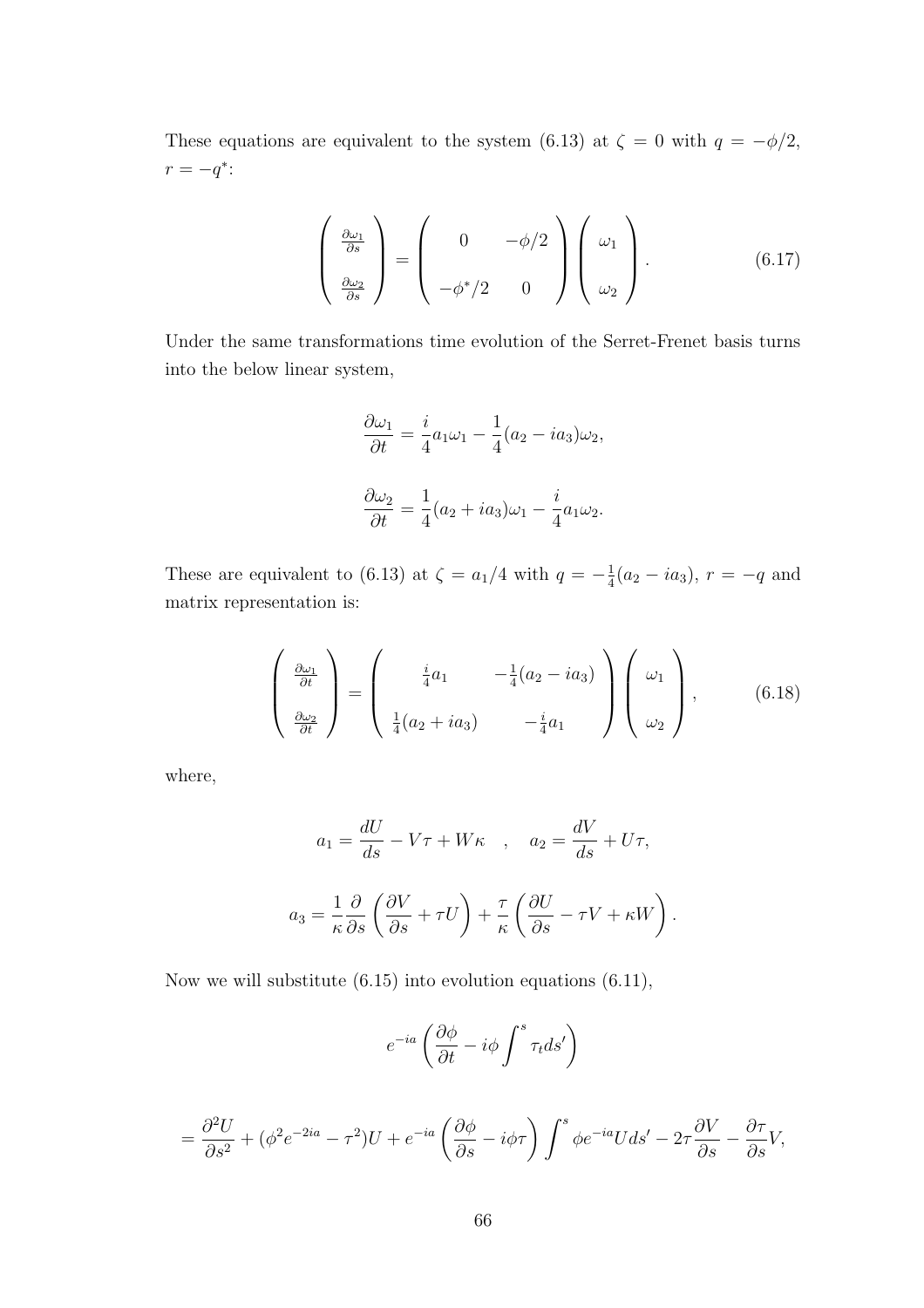Then multiplying both sides with  $e^{ia}$ , substituting Eq. (6.12) into the integral and using the definition  $\phi^* = \kappa e^{-ia}$ , we get equation for the time evolution

$$
\frac{\partial \phi}{\partial t} = \left(\frac{\partial^2}{\partial s^2} + |\phi|^2 + i\phi \int^s ds' \tau \phi^* + \frac{\partial \phi}{\partial s} \int^s ds' \phi^* \right) (U\epsilon)
$$

$$
+ \left( i \frac{\partial^2}{\partial s^2} + i|\phi|^2 + i\phi \int^s ds' \tau \phi^* - i\phi \int^s ds' \frac{\partial \phi^*}{\partial s'} \right) (V\epsilon) \quad . \tag{6.19}
$$

#### 6.3 Nonlinear Schrödinger Equation

Let  $U = 0$  and  $V = \kappa$ , then applying these to (6.19) we get

$$
\frac{\partial \phi}{\partial t} = \left(\frac{\partial^2}{\partial s^2} + |\phi|^2 + i\phi \int^s ds' \tau \phi^* + \frac{\partial \phi}{\partial s} \int^s ds' \phi^* \right) (\kappa \epsilon).
$$

By definition (6.15) this equation can be written in terms of function  $\phi$  only

$$
i\frac{\partial \phi}{\partial t} + \frac{\partial^2 \phi}{\partial s^2} + |\phi|^2 \phi + \phi \int^s ds' \left( i\tau \phi \phi^* + \frac{\partial \phi^*}{\partial s'} \phi \right) = 0,
$$

or

$$
\phi \int^s ds' \left( i\tau \phi \phi^* + \frac{\partial \phi^*}{\partial s'} \phi \right) = \frac{1}{2} \phi \int^s ds' \frac{\partial |\phi|^2}{\partial s'} = \frac{1}{2} |\phi|^2.
$$

Finally we get the Nonlinear Schrödinger Equation for complex function  $\phi$ :

$$
i\frac{\partial \phi}{\partial t} + \phi_{ss} + \frac{1}{2}|\phi|^2 \phi = 0.
$$
 (6.20)

### 6.4 One Soliton Solution by Hirota Method

To find a solution of equation (6.20) we suppose

$$
\phi = \frac{G}{F},
$$

where G is complex function while F is real function. Then we write  $(6.20)$  in terms of Hirota derivatives,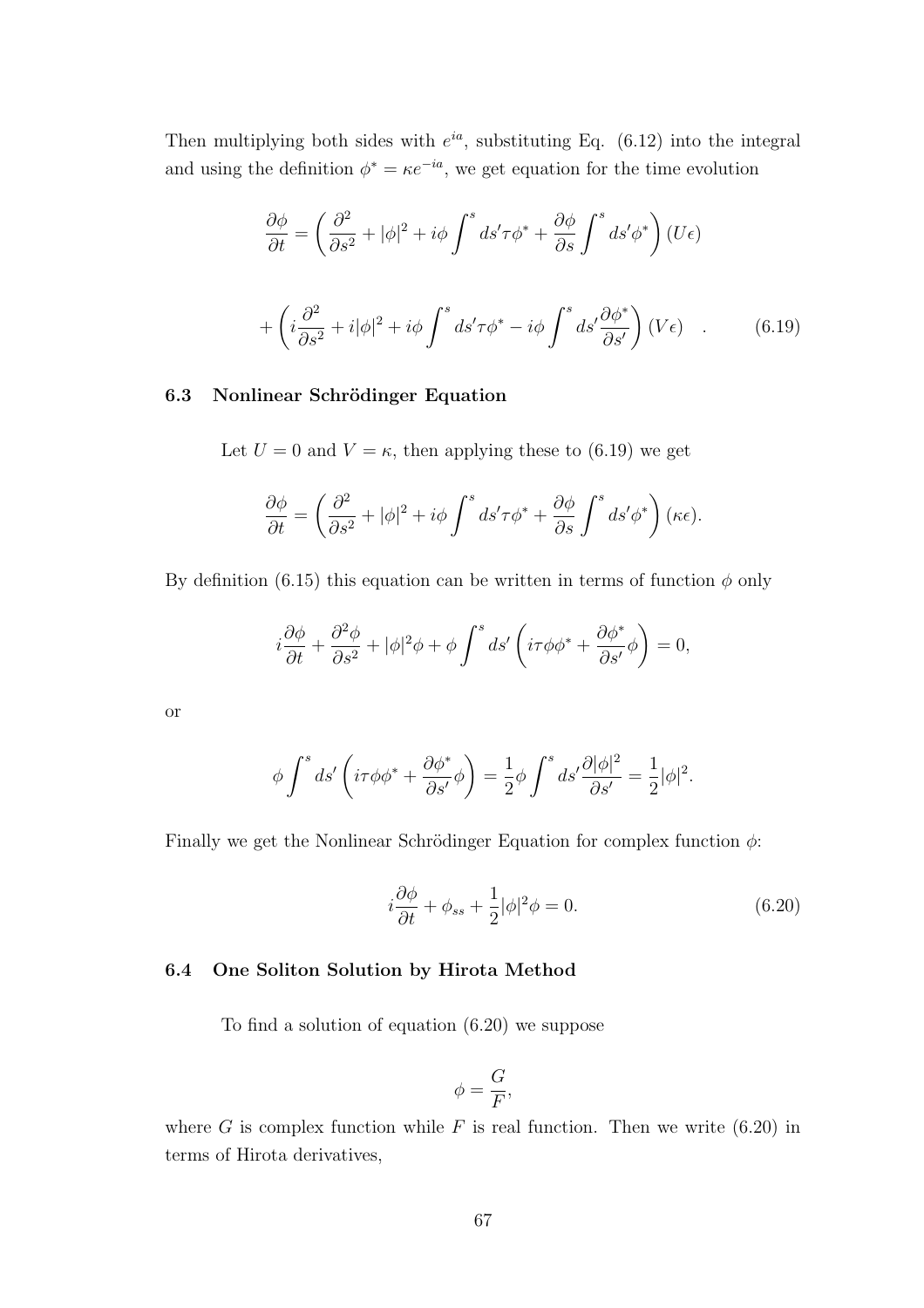$$
\frac{1}{F^2} \left[ i D_t(G \cdot F) + D_s^2(G \cdot F) \right] - \frac{G}{F^3} \left[ D_s^2(F \cdot F) - \frac{1}{2} G G^* \right] = 0.
$$

Since instead of one complex function  $\phi$  we introduced one complex function  $G$  and one real function  $F$  we have freedom to fix the real one by additional constraints. Thus separating terms multiplied by  $1/F^2$ ,  $G/F^3$ , we obtain the bilinear equations below:

$$
(iD_t + D_s^2)(G \cdot F) = 0,\t(6.21)
$$

$$
D_s^2(F \cdot F) = \frac{1}{2} G G^*.
$$
\n(6.22)

Now following the same Hirota strategy as before we expand:

$$
F = 1 + \epsilon^2 F_2 + \epsilon^4 F_4 + \epsilon^6 F_6 \dots ,
$$
  
\n
$$
G = \epsilon G_1 + \epsilon^3 G_3 + \epsilon^5 G_5 \dots ,
$$
  
\n
$$
G^* = \epsilon G_1^* + \epsilon^3 G_3^* + \epsilon^5 G_5^* \dots .
$$

Substituting expansions to Eqs.  $(6.21)$ ,  $(6.22)$  we get:

$$
(iD_t + D_s^2)(\epsilon G_1 \cdot 1 + \epsilon^3 (G_3 \cdot 1 + G_1 \cdot F_2) + \epsilon^5 (F_4 \cdot G_1 + F_2 \cdot G_3)...)= 0,
$$

$$
D_s^2(1 \cdot 1 + 2\epsilon^2 F_2 \cdot 1 + \epsilon^4 (F_3 \cdot F_3 + 2F_4 \cdot 1) + \ldots) = \frac{1}{2} (\epsilon^2 G_1 G_1^* + \epsilon^4 (G_1 G_3^* + G_1^* G_3) + \ldots).
$$

From this system at  $\epsilon$  order zero we have identically

$$
D_s^2(1\cdot 1)=0.
$$

At  $\epsilon$  order one we have equation:

$$
(D_t + D_s^2)(G_1 \cdot 1) = 0,
$$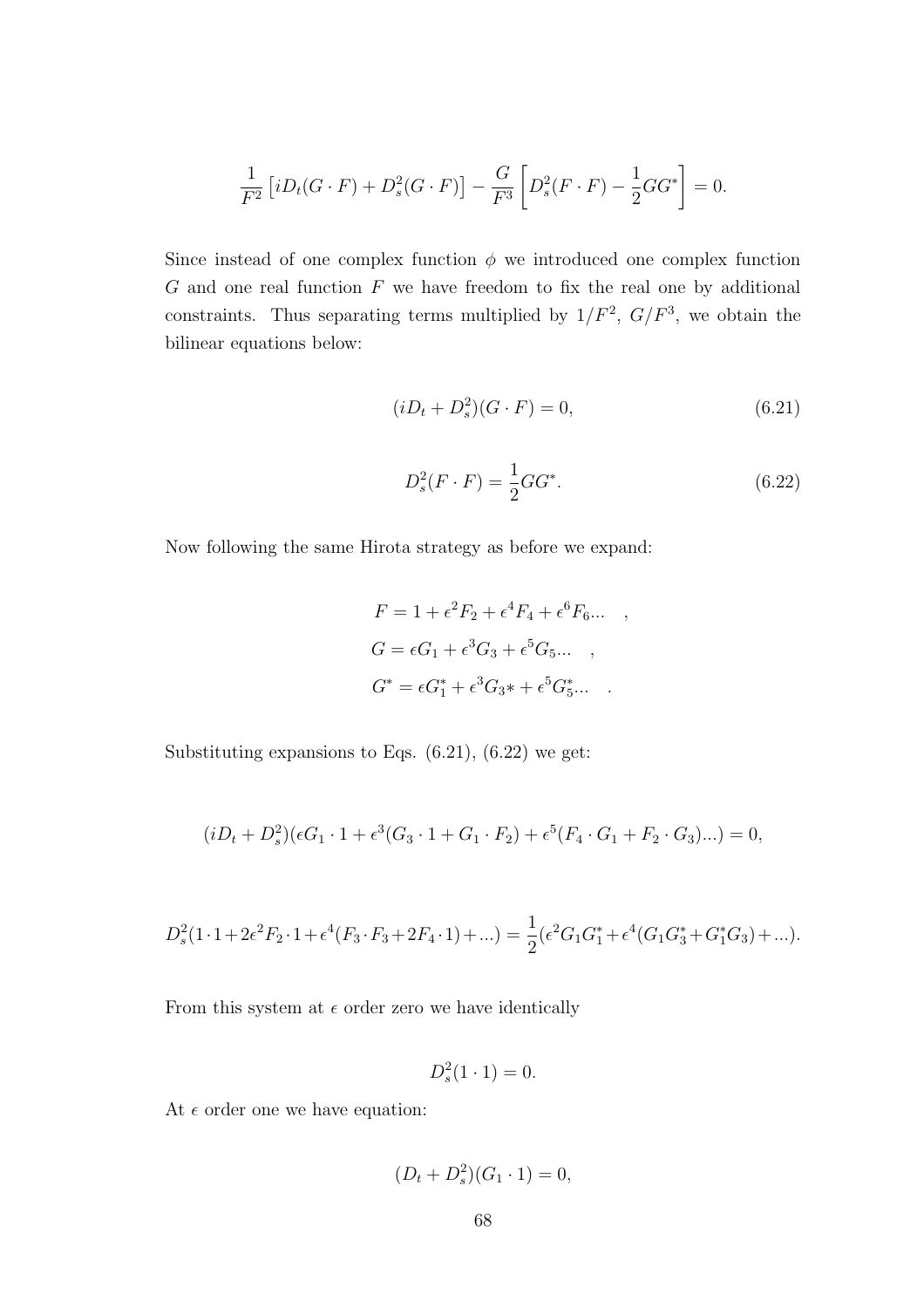$$
(\partial_t + \partial_s^2)G_1 = 0.
$$

The simplest nontrivial solution of this equation is,

$$
G_1 = e^{\eta_1}, \quad \eta_1 = k_1 s + i k_1^2 t + \eta_1^{(0)}.
$$
 (6.23)

where  $k_1$  and  $\eta_1^{(0)}$  $_1^{(0)}$  are complex constants. At  $\epsilon$  order two we have

$$
D_s^2(F_2 \cdot 1) = \frac{1}{4}G_1G_1^*,
$$

or

$$
(\partial_s^2)F_2 = \frac{1}{4}G_1G_1^*.
$$

To integrate this equation we expand complex parameters

$$
k_1 = \xi + i\zeta
$$
,  $\eta_1^{(0)} = a + ib$ ,

in terms of real numbers  $\xi, \zeta, a, b.$  Then,

$$
\eta_1 + \eta_1^* = (k_1 + k_1^*)s + (k_1^2 - k_1^2)t + \eta_1^{(0)} + (\eta_1^{(0)})^*,
$$

or using above definitions,

$$
\eta_1 + \eta_1^* = 2\xi s - 4\xi \zeta t + 2a.
$$

Then,

$$
\partial s^2 F_2 = \frac{1}{4} e^{\eta_1 + \eta_1^*}.
$$

Integrating this equation twice we get:

$$
F_2 = \frac{1}{16\xi^2}e^{\eta_2}, \eta_2 = 2\xi s - 4\xi\zeta t + 2a,
$$
\n(6.24)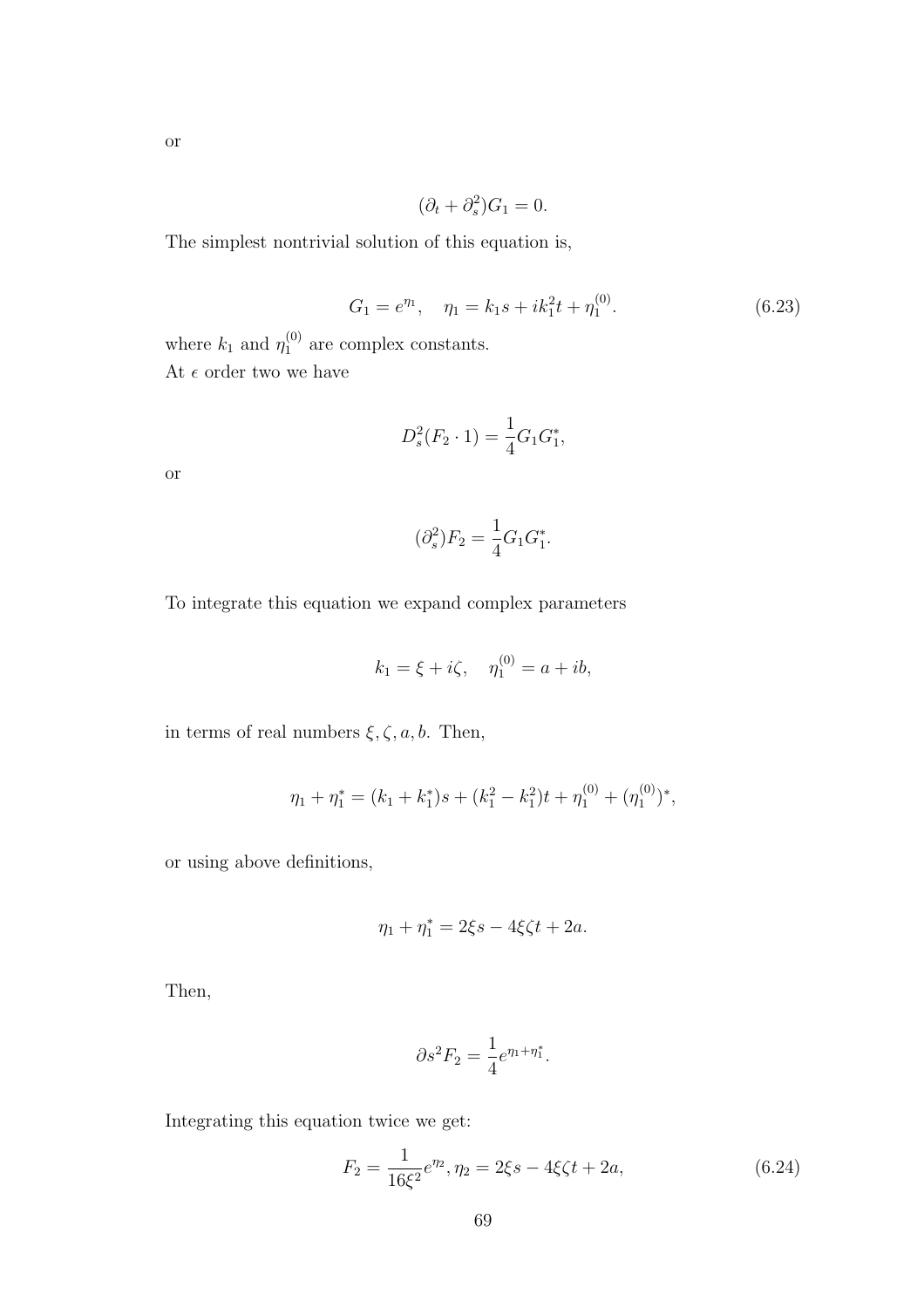At  $\epsilon$  order three, we have:

$$
(iD_t + D_s^2)(G_1 \cdot F_2 + G_3 \cdot 1) = 0,
$$

By direct calculations, we find

$$
(iD_t + D_s^2)(G_1 \cdot F_2) = 0,
$$

then we conclude that,

$$
(iD_t + D_s^2)(G_3 \cdot 1) = 0.
$$

The simplest choice is if we suppose  $G_3 = 0$  and truncate the series:

$$
F_n = 0
$$
,  $n = 2, 4, ...$ ,  $G_m = 0$ ,  $m = 3, 5, ...$ 

Then we obtain a one soliton solution of NLS equation:

$$
\phi(s,t)=\frac{e^{\eta_1}}{(1+e^{2\xi s-4\xi \zeta t+2a})/16\xi^2},
$$

where

$$
\eta_1 = (\xi + i\zeta)s + (i(\xi^2 - \zeta^2) - 2\xi\zeta)t + a + ib.
$$

To simplify this expression we denote  $\frac{1}{4\xi} = e^{-\tilde{\varphi}}$  and multiply numerator and dominator with  $4\xi e^{-\xi s+2\xi \zeta t-a}$  then we get

$$
\phi(s,t) = 2\xi \frac{e^{i(\xi s + (\xi^2 - \zeta^2)t + b)}}{\cosh(\xi s - 2\xi \zeta t + a - \tilde{\varphi})},
$$

or finally

$$
\phi(s,t) = 2\xi \frac{e^{i(\xi s + (\xi^2 - \zeta^2)t - \varphi_0)}}{\cosh \xi (s - 2\zeta t - s_0)},
$$
\n(6.25)

where  $s_0, \varphi_0$  are real numbers. This expression describes envelope soliton of NLS equation.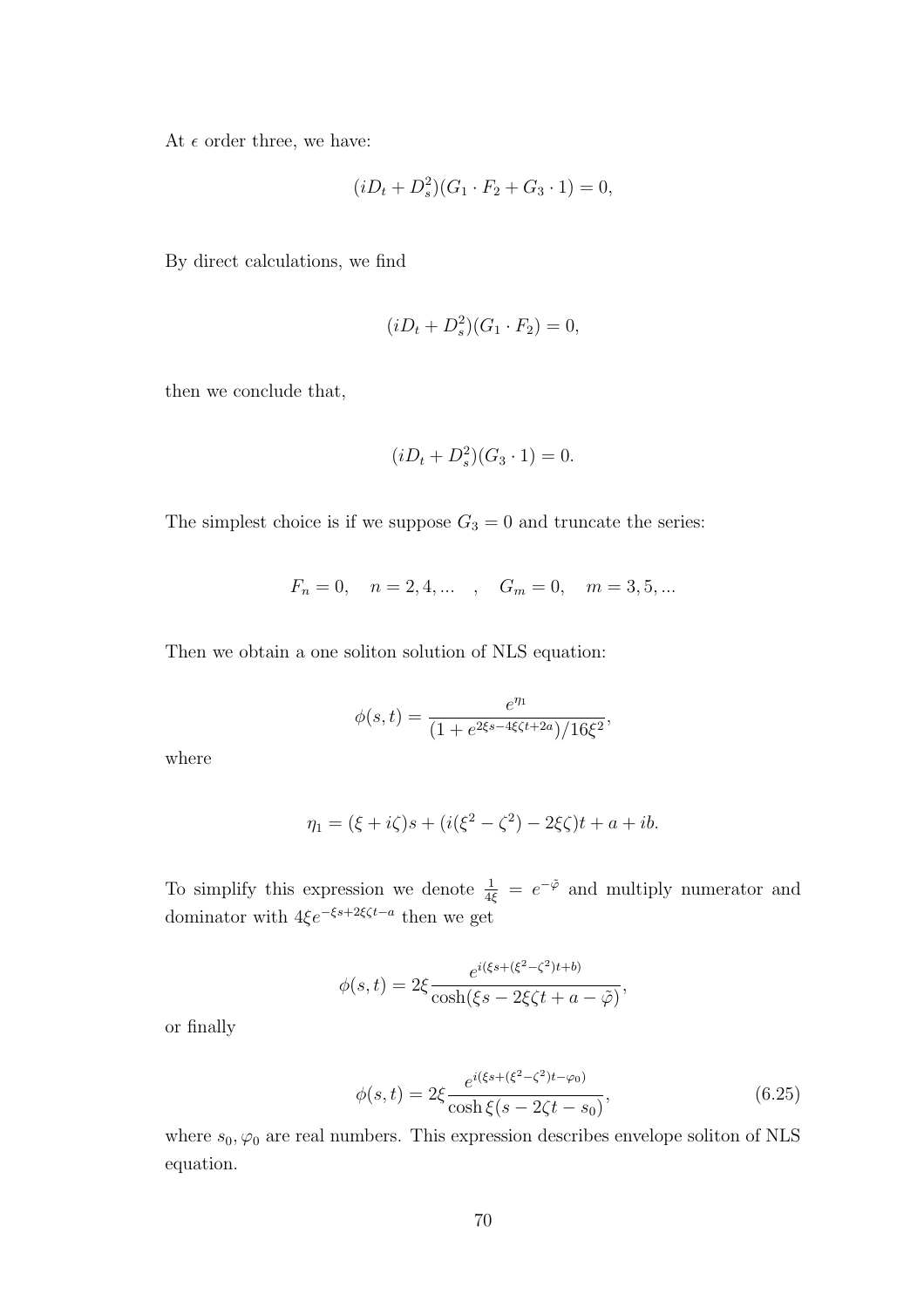Now we can derive curvature  $\kappa$  and the torsion  $\tau$  of a curve. Corresponding to this soliton solution, according to definition (6.15) is

$$
\phi(s,t) = \kappa(s,t) exp(i \int^s \tau(s',t) ds').
$$

Then for our solution (6.25) curvature of a curve is travelling wave

$$
\kappa(s,t) = \frac{2\xi}{\cosh\xi(s - 2\zeta t - s_0)}.\tag{6.26}
$$

This is exactly curvature of the one loop soliton curve like MKdV case (4.15). But in contrast to the planar character of MKdV loop curve, now

1. the velocity of the loop is arbitrary constant parameter,

2. the torsion of curve is nonzero in general.

For torsion of the curve we have

$$
\tau = \xi. \tag{6.27}
$$

As we can see this curve has constant torsion proportional to the soliton's amplitude.

## 6.5 The Complex Modified Korteweg-de Vries Equation

Let in evolution (6.18)  $U = -\kappa_s$  and  $V = -\kappa \tau$ , then we obtain,

$$
\frac{\partial \phi}{\partial t} = -\frac{\partial^2}{\partial s^2} (\kappa_s \epsilon + i\tau \phi) - |\phi|^2 (\kappa_s \epsilon + i\tau \phi)
$$

$$
-\phi \int ds' \left( i\kappa_s \epsilon \tau \phi^* - \phi \phi^* \tau^2 - i \frac{\partial \phi^*}{\partial s'} \phi \tau \right) - \frac{\partial \phi}{\partial s} \int^s ds' \phi^* \kappa_s \epsilon
$$

since

$$
i\kappa_s \epsilon \tau \phi^* - \phi \phi^* \tau^2 - i \frac{\partial \phi^*}{\partial s'} \phi \tau = 0,
$$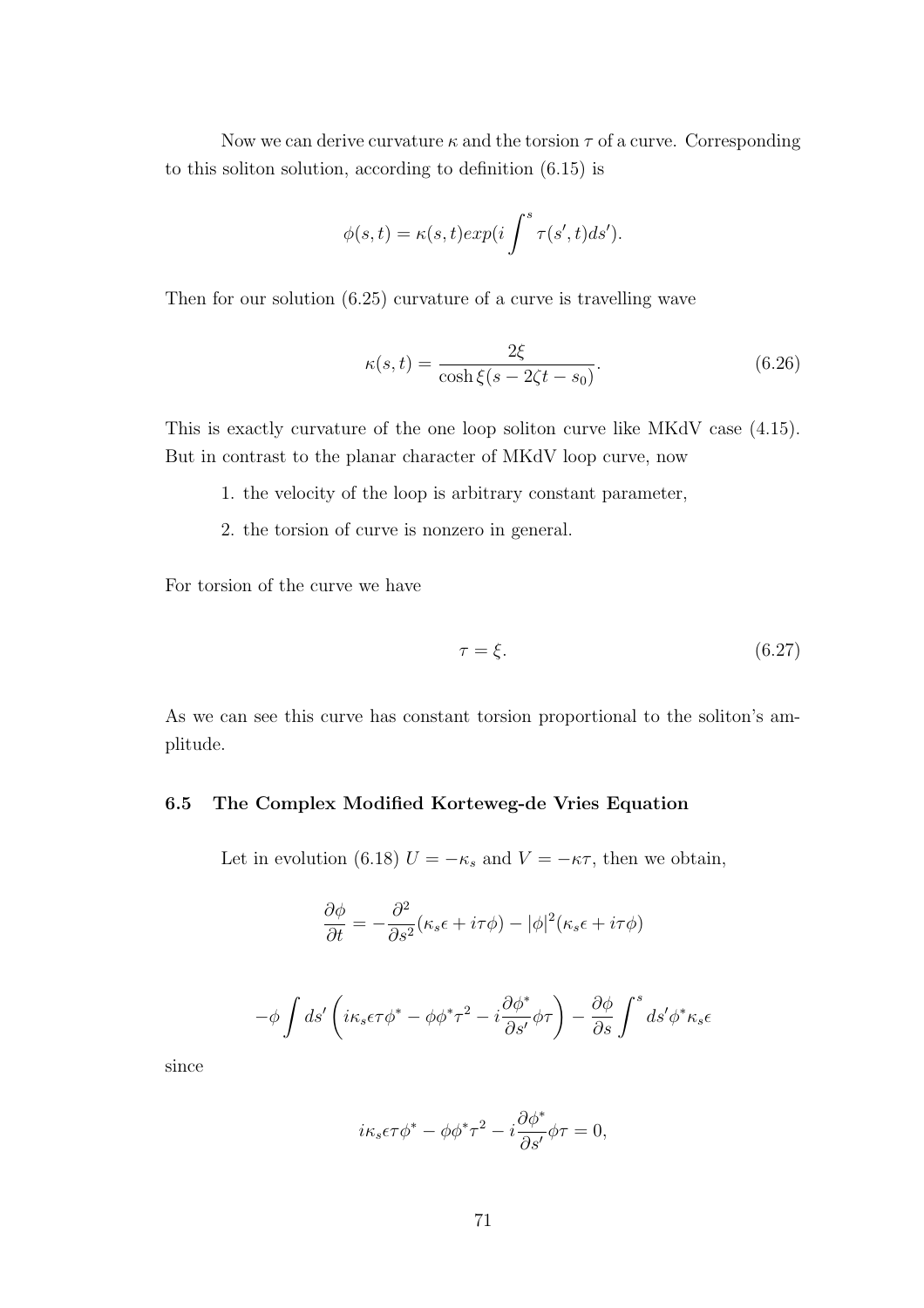and

$$
\int^s ds' \phi^* \kappa_s \epsilon = \frac{1}{2} |\phi|_s^2.
$$

Then the time evolution is described by the Complex Modified Korteweg-de Vries Equation:

$$
\frac{\partial \phi}{\partial t} + \phi_{sss} + \frac{3}{2} |\phi|^2 \phi_s = 0.
$$
 (6.28)

So as we see the motion of curve in three dimension is related with two important equations from soliton theory, The Nonlinear Schrödinger Equation and complex MKdV Equation. In both cases since natural equations of curve include two real functions, curvature and torsion, the resulting wave function is complex function.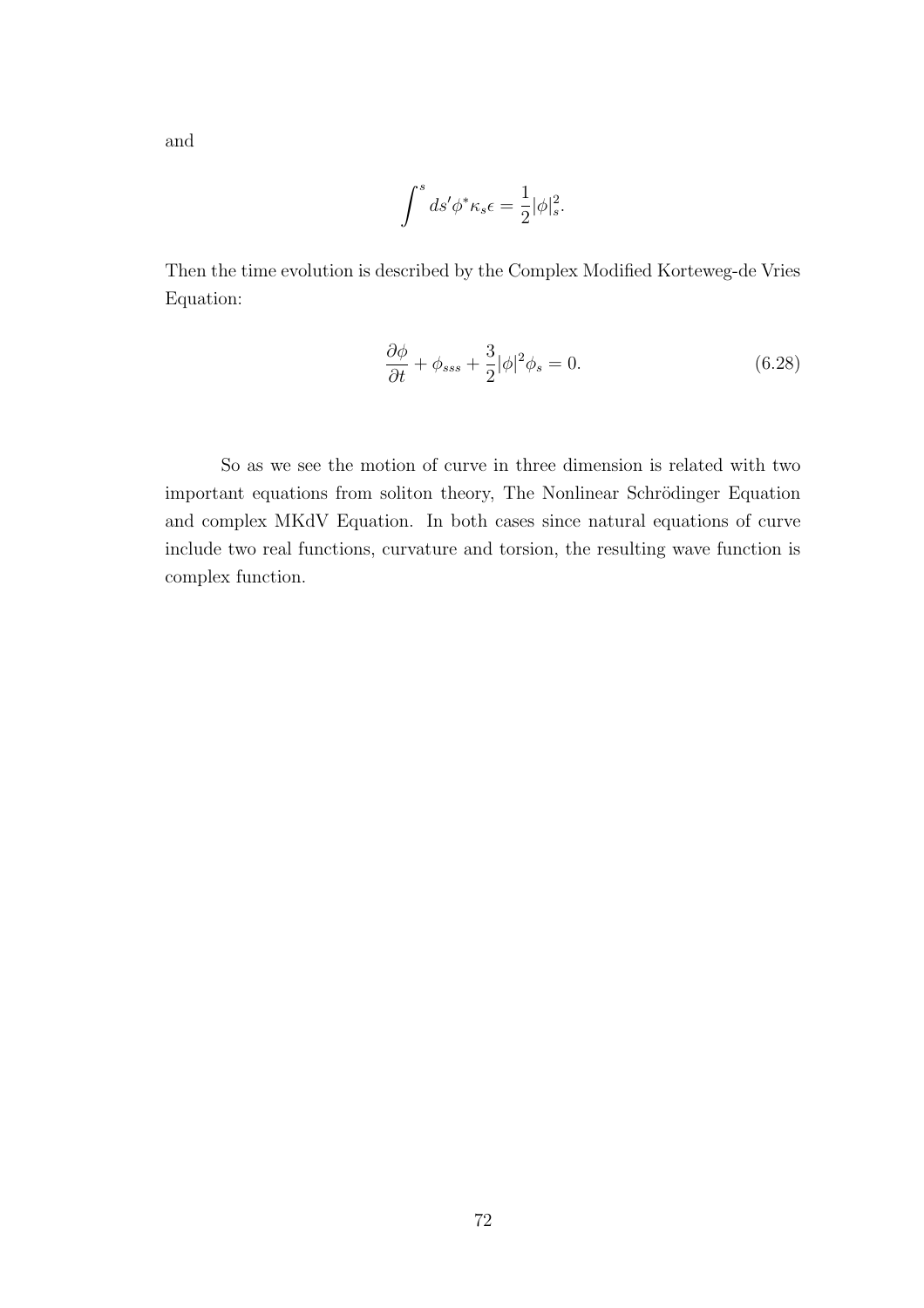## Chapter 7

#### CONCLUSIONS

The simple idea of a smooth curve moving in space, recently becomes one of the basic objects in understanding of fundamental physical laws and applied science. Developments of the high energy physics in the second half of twenty century, attempting to unify all fundamentals forces of nature, including gravity, lead to the new concept of the space-time. Instead of collection of points, the space of modern unifying theories consists of fundamental strings. The different motions of the string, taking place in multi-dimensional space, lead to the spectrum of elementary particles-the building blocks of the Nature. Development of this, so called string theory, takes the origin from simple mathematical concepts of nineteenth century, describing curve in terms of curvature and torsion. But the recent progress mainly is related with quantization of this curve motions. To have consistent quantization one has to use the hidden symmetries in the motion of string. These symmetries are infinite dimensional and can be systematically treated by theory of integrable systems with infinite hierarchy of soliton equations. This is why in the modern fundamental physics the mathematical theory of solitons become the crucial topic. From another site, strings also appear in description of strong interaction of nucleons, in relativistic formulation of point particle motion, in the theory of magnetic monopoles. More generally, we can speak about motion of line defects in condensed matter and cosmology, considered as an dynamical interface problem with many applications. Remarkably these problems are connected with results of classical differential geometry and the soliton theory of modern times.

In the present thesis we analyzed some of these deep relations between geometry and solitons. Starting from basic curve theory and studying problem of motion of the curve in plane we found that natural evolution of curve is described by infinite MKdV hierarchy of soliton equations with infinite number of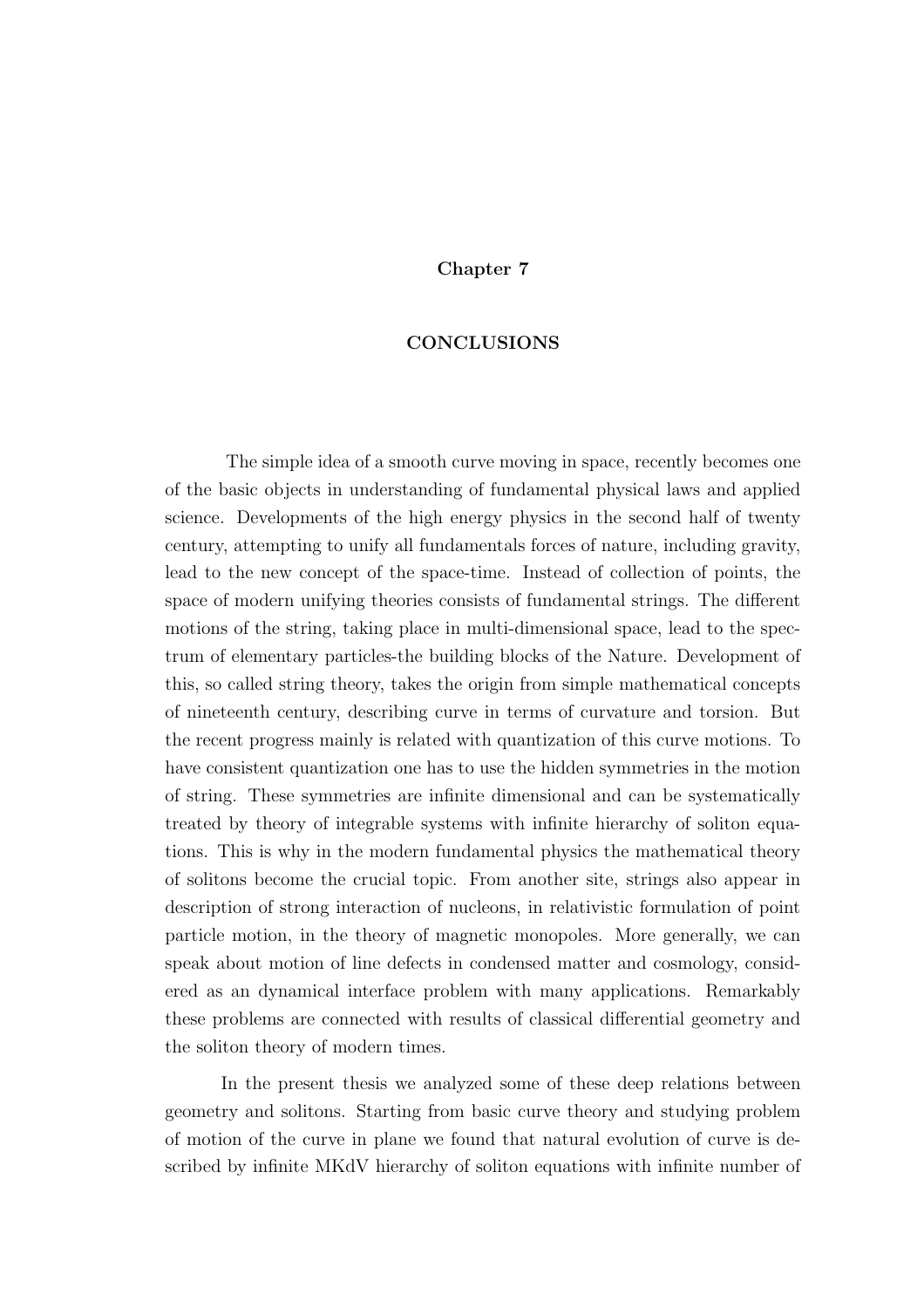integrals of motion. Solving MKdV equation and recovering curve from natural equations we found geometrical image of one soliton solution as a loop curve. We found geometrical characteristics of this curve, as the area characteristic and the angle characteristic representing integrals of motion of the system. By using direct Hirota method, we constructed two soliton solution of MKdV and found that asymptotically it describes elastic scattering of two solitons. The corresponding curve dynamics consists from collision of two loop curves, preserving they geometrical characteristics. By the negative powers of the recursion operator we found description of the curve motion in terms the Sine-Gordon equation. From the one soliton solution of this equation, we recovered the loop curve moving with constant speed. Considering more general motion of curve in three dimensional space, we found relations with Nonlinear Schrödinger equation and complex MKdV equations. We showed that the loop soliton in this case has fixed torsion during the motion. We expect that the rich variety of soliton equations, their exact solvability and relations with different fields of mathematics will have deep impact on understanding of curves as a fundamental objects of fundamental and applied sciences.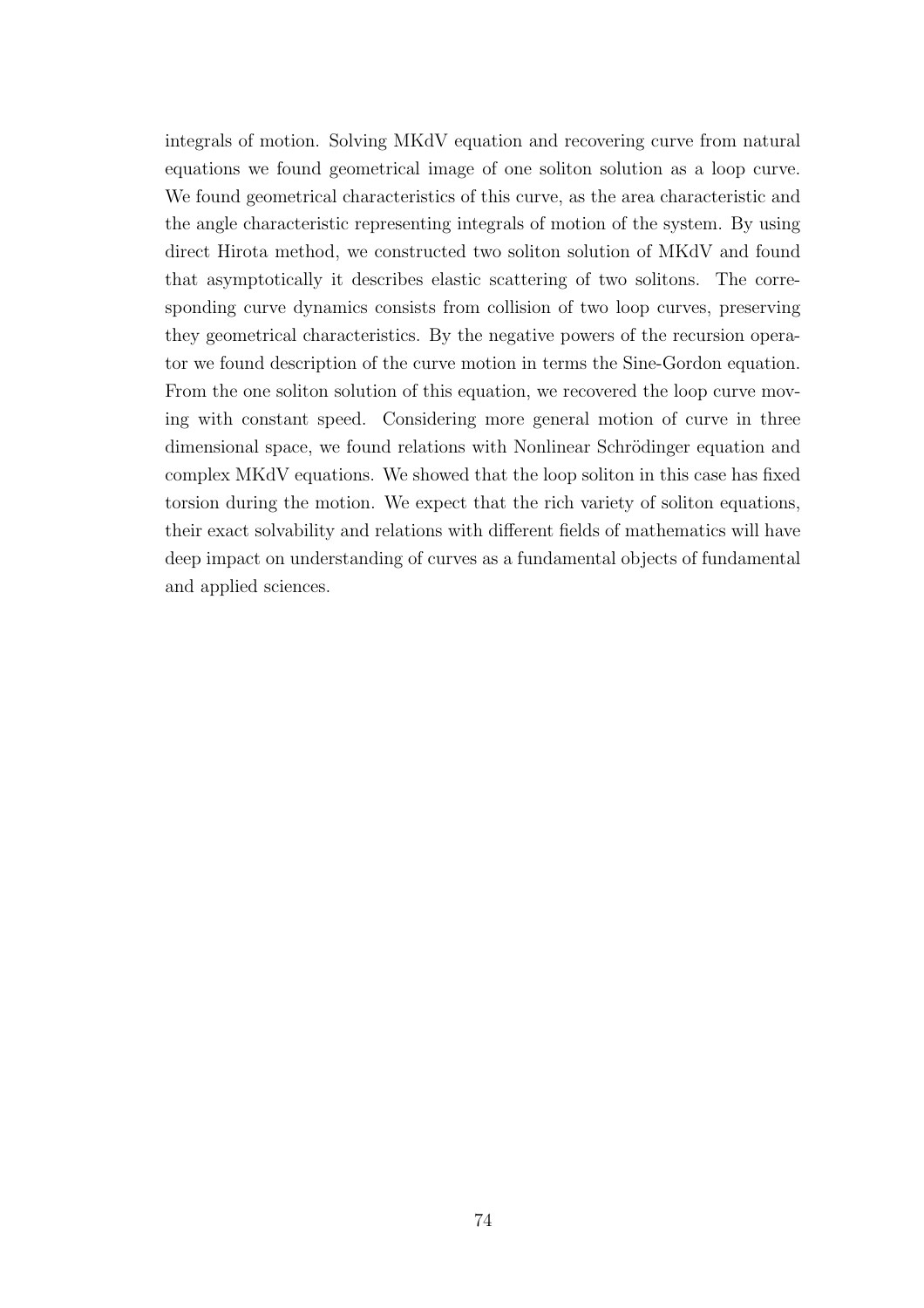#### REFERENCES

- [1] F. Klein, *Vorlesungen über die Entwicklung der Mathematik im 19.* Jahrhundert, Teil 1., Fur¨ den Druck bearbeitet Von. Courant, V. und Neugebauer, O., (Verlag von julius Springer, Berlin, 1926).
- [2] W. K. Schief, C. Rogers, Bäckland and Darboux Transformations. Geometry and Modern Applications in Soliton Theory, (Cambridge University Press, 2002).
- [3] S. P. Novikov, S. V. Manakov, L. P. Pitaevskii, V. E. Zakharov, Theory of Solitons. The inverse Scattering Method, (Plenum, New York, 1984).
- [4] L. D. Faddaev, L. A.Takhtajan, Hamiltonian Methods in Theory of Solitons, (Springer-Verlag, Berlin, 1987).
- [5] M. Ablowitz, D. Kaup, A. Newell, H. Segur, "The Inverse Scattering Transform-Fourier Analysis for Nonlinear Problems," Stud. Appl. Math. 53, (1974), 249-315.
- [6] B. G. Konopelchenko, Nonlinear integrable equations. Recursion operators, group-theoretical and Hamiltonian structures, Lecture Notes in Physics Vol.270, (Springer-Verlag, Berlin, Heidenberg, New York, 1987).
- [7] N. J. Zabusky and M. D. Kruskal, "Interaction of solitons in a collissionless plasma and the recurrence of initial states," Phys.Rev.Lett. 15, 240-243.
- [8] J. Scott Russell, Report on waves, Rept. fourteenth meeting of the British association for the advancement of science, (John Murray, London, 1844).
- [9] D. J. Korteweg and G. de Vries, "On the change of form of long waves advancing in a rectangular canal, and a new type of long stationary waves," Philos. Mag. 39, (1895), 422-443.
- [10] R. K. Bullough, P. J. Caudrey (eds.), Solitons, (Springer-Verlag, Berlin, 1980).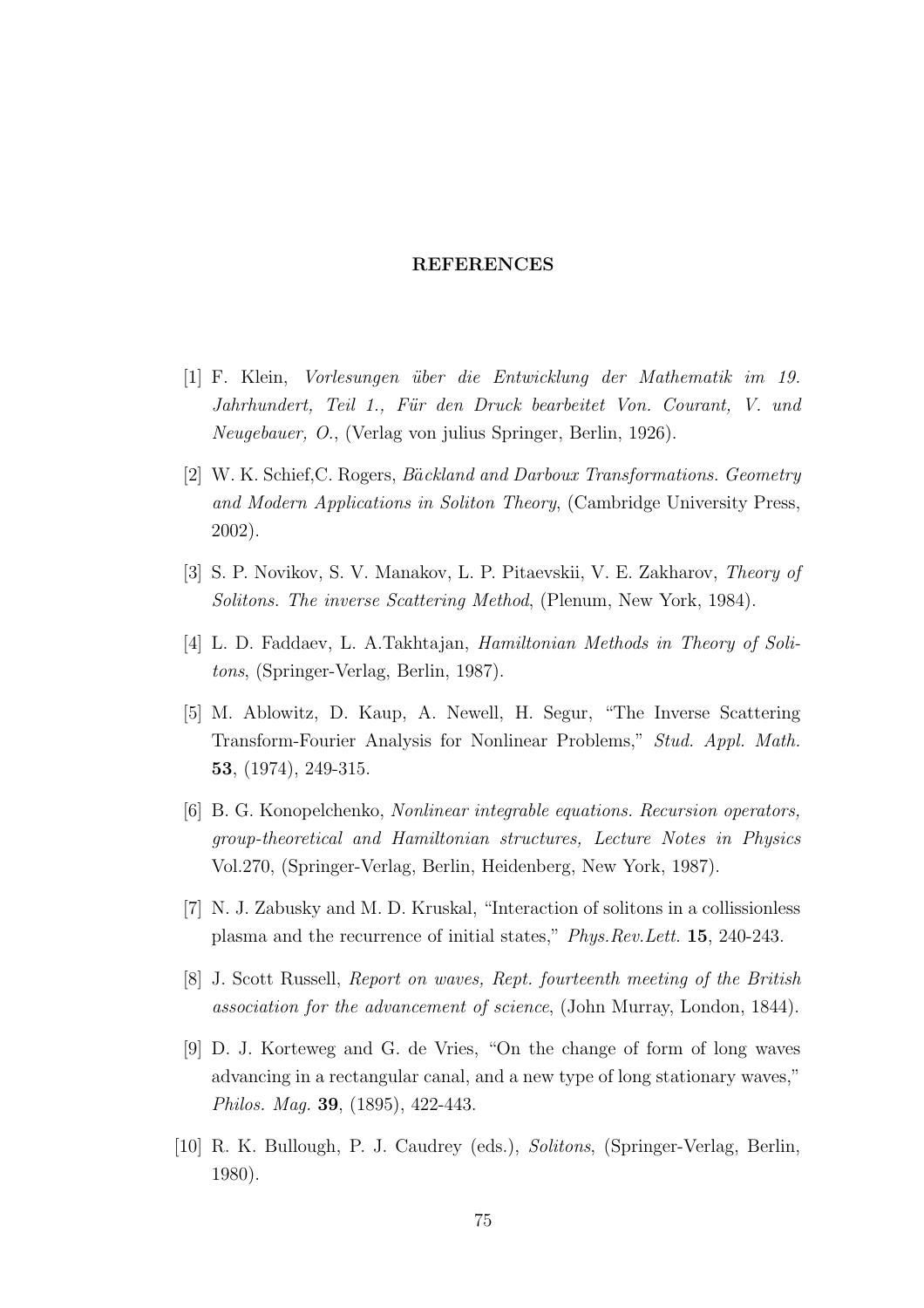- [11] M. J. Ablowitz, H. Segur, Solitons and Inverse Scattering Transform, (SIAM, Philedephia, 1981).
- [12] R. M. Miura (ed), *Bäcklund Transformations*, the Inverse Scatterring Method, Solitons and their Applications, Lecture Notes in Mathematics, Vol. 515, ( Springer-Verlag, Berlin, 1976).
- [13] L. Bianchi, "Sulla transformazione di Ba¨cklund per le superficie," Rend. Lincei. 5, (1892), 3-12.
- [14] G. L. Lamb, Elements of Soliton Theory, (Wiley-Interscience, New York, 1980).
- [15] A. Hasegawa, Optical Solitons in Fibers, 2nd. Ed., (Springer-Verlag, Berlin, 1990).
- [16] V. E. Zakharov,"Stability of periodic waves of finite amplitude on the surface of deep fluid," J. Appl. Mech. Tech. Phys. 9, (1968), 86-94.
- [17] H. Hasimato, "A Soliton on a vortex filament," J. Fluid Mech. 51, (1892), 3-12.
- [18] R. E. Goldstein, D. M. Petrich, "The Korteweg-de Vries Hierarchy as Dynamics of Closed Curves in The Plane," Phys. Rev. Lett. 67, (1991), 3203- 3206.
- [19] R. C. Brower, D. A. Kessler, J. Koplik, H. Levine, Phys. Rev. A 29, (1984).
- [20] J. A. Sethian, "Crystal growth and dendritic solidification," J. Diff. Geom. 31, (1991).
- [21] M. J. Ablowitz, P. A. Clarkson, Solitons, Nonlinear Evolution Equations and Inverse Scattering, (Cambridge U.P., Cambridge, 1991).
- [22] V. B. Matveev and M. A. Salle, Darboux Transformations and Solitons, (Springer-Verlag, Berlin, 1991).
- [23] R. Hirota, Eds. R. K. Bullough, P. J. Caudrey, Direct Methods in Soliton Theory, (Springer, 1980), p. 157-176.
- [24] R. Hirota, "Exact solution of Korteweg-de Vries equation for multiple collisions of solitons," Phys. Rev. Lett. 27, (1971), 1192-1194.
- [25] V. G. Makhankov, V. K. Fedyanin, O. K. Pashaev, (eds.), Solitons and Applications, (World Scientific, Singapore, 1990).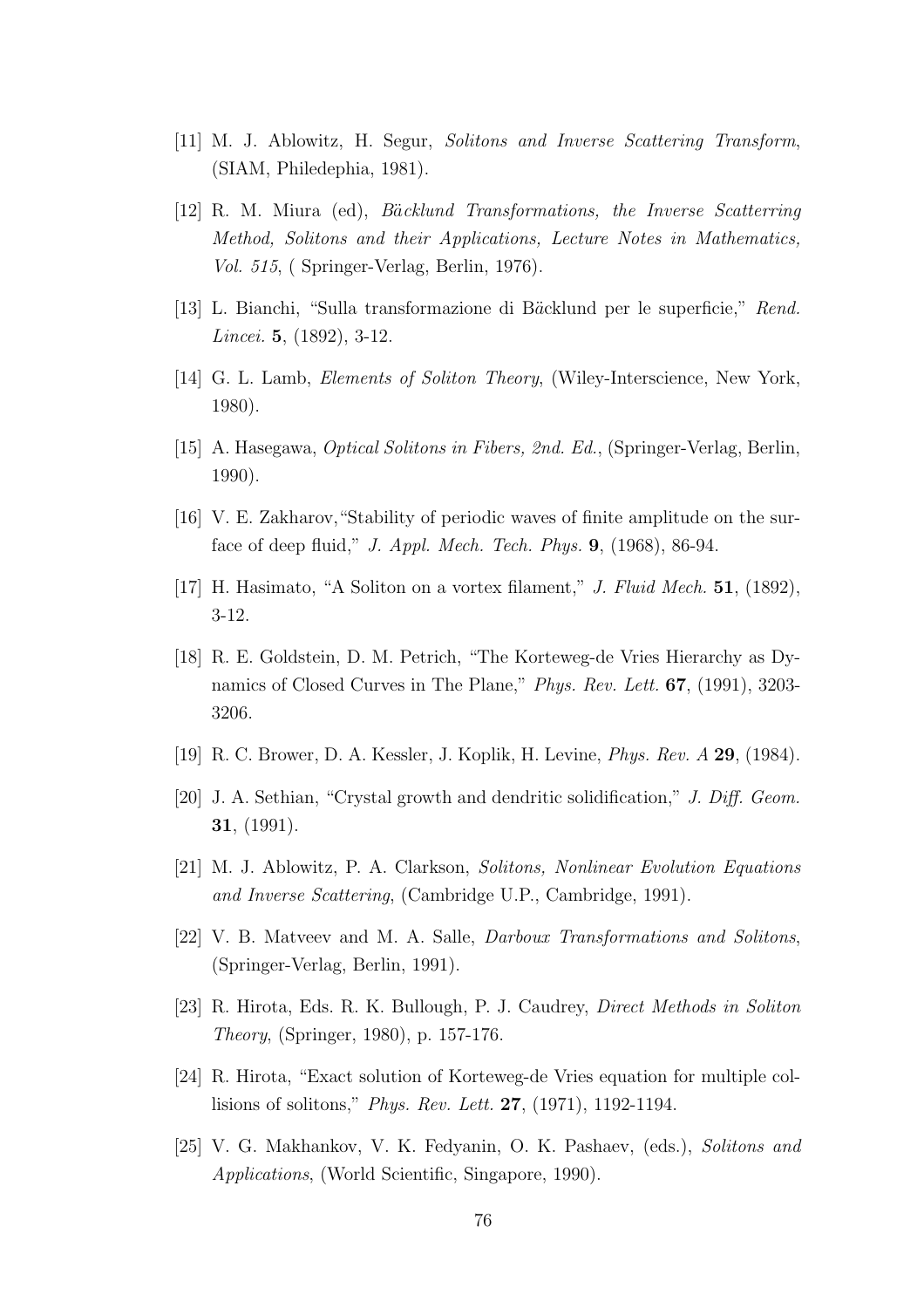- [26] R. K. Dodd, J. C. Eilbeck, J. D. Gibbon, H. J. Morris, Solitons and Nonlinear Wave Equations, (Academic, London, 1982).
- [27] V. M. Buchstaber and S.P. Novikov, Solitons, Geometry, and Topology: On the Crossroad, (American Mathematical Society Translations, Providence, RI, 1997).
- [28] G. Eilenberger, Solitons, Mathematical Methods of Physicists, (Springer-Verlag, Berlin, Heidelberg, New York, Tokyo, 1983).
- [29] A. Degasperis, "Solitons," Am. J. Physics, 66, (1998).
- [30] G. L. Lamb Jr., "Solitons on Moving Space Curves", J. Math. Phys. 18, (1977), 1654 - 1661.
- [31] D. M. Petrich, R. E. Goldstein, "Nonlocal Contour Dynamics Model for Chemical Front Motion", Phys. Rev. Lett. 72, (1994) , 1120 - 1123, .
- [32] R. E. Goldstein, D. M. Petrich, "Solitons, Euler's Equation and Vortex Patch Dynamics," Phys. Rev. Lett., 69, (1992), 555 - 558.
- [33] S. Muruguesh, R. Balakrishnan, "New Connections Between Moving Curves and Soliton Equations," Phys. Lett. A 290, (2001), 81 - 87.
- [34] M. Gurses, "Motion of Curves on Two-Dimensional Surfaces and Soliton Equations," Phys. Lett. A 241, (1998), 329-334.
- [35] K. Chou, C. Qu, "Integrable Equations Arising From Motions of Plane Curves," Physica D 162, (2002), 9-33.
- [36] C. Terng, Lecture Notes on Curves and Surfaces in  $R^3$ , (Taiwan), p. 1-17.
- [37] K. Nakayama, "Motion of Curves in Hyperboloids in the Minkowski Space," Jour. of the Soc. of Japan 67, (1998), 3031-3037.
- [38] K. Nakayama, "Motion of Curves in Hyperboloids in the Minkowski Space II," Jour. of the Soc. of Japan 68, (1999), 3214-3218.
- [39] L. A. Dmitrieva, "N-Loop Solitons and Their Link with the Complex Harry Dym Equation," J. Phys. A: Math. Gen. 27, (1994), 8197-8205.
- [40] M. Wadati, K. Konno, Y. H. Ichikawa, "New Integrable Nonlinear Evolution Equations," Jour. of the Phys. Soc. of Japan 47, (1979), 1698-1700.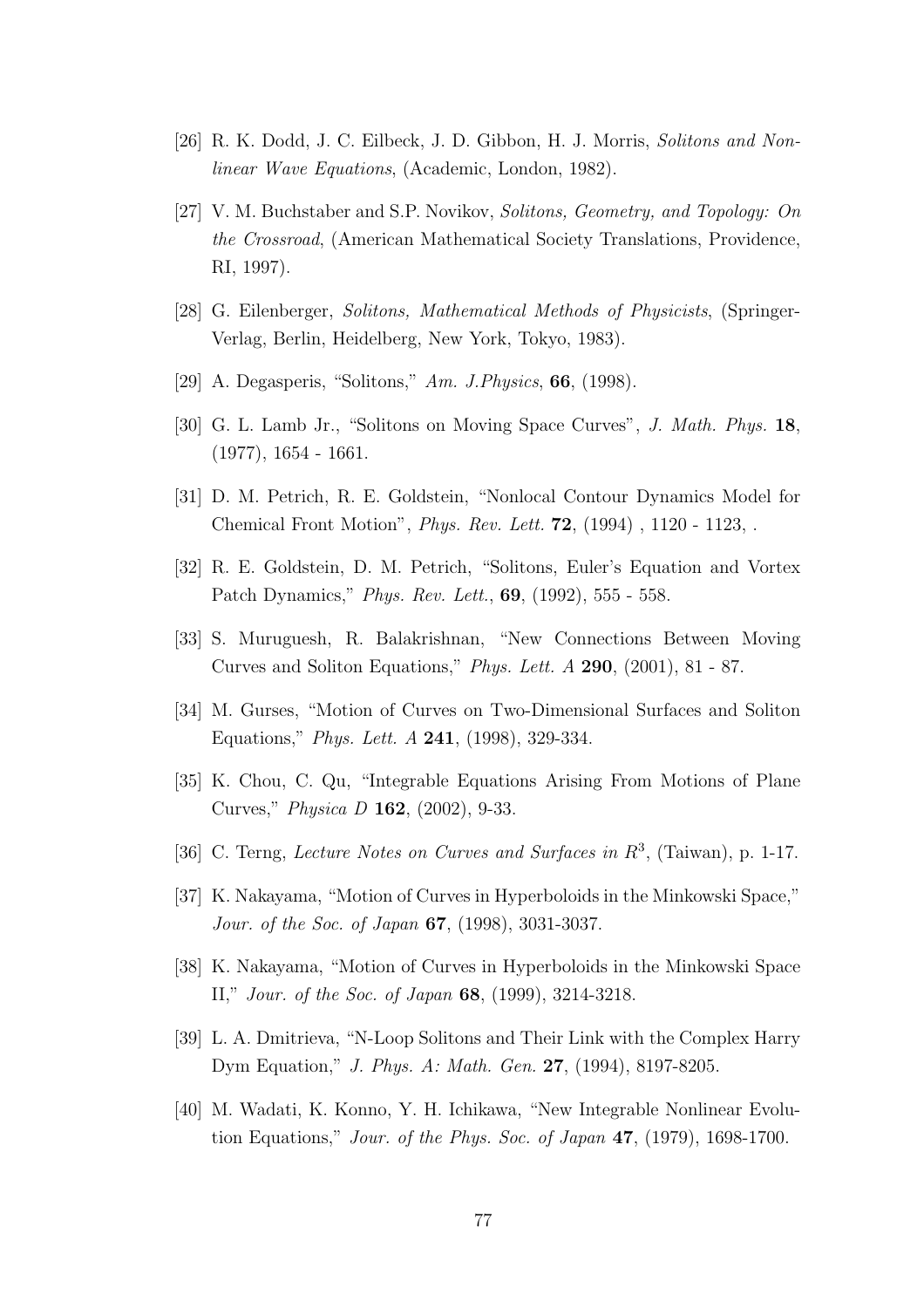- [41] K. Konno, A. Jeffrey, "Some Remarkable Properties of Two Loop Soliton Solutions," *Jour. of the Phys. Soc. of Japan* 52, (1982), 1-3.
- [42] Y. Ishimori, "On the Modified Korteweg-de Vries Soliton and the Loop Soliton," Jour. of the Phys. Soc. of Japan 50, (1981), 2471-2472.
- [43] J. Langer, "Straightening Soliton Curves," Applied Mathematics Letters 14, (2001), 387-391.
- [44] K. Porsezian, "Nonlinear Schrödinger Family on Moving Space Curves: Lax Pairs, Soliton Solutions and Equivalent Spin Chain," Chaos, Solitons and Fractals 9, (1998), 1709-1722.
- [45] T. Tsurumi, H. Segur, K. Nakayama, M. Wadati, "Motion of curves specified by accelerations," Physics Letters A 224, (1997), 253-263.
- [46] Y. Li, "Space curve evolution and soliton equation," Chin. Sci. Bull. 41, (1996), 1854-1858.
- [47] A. Doliwa, The integrable dynamics of discrete and continuous curves, Lecture Notes, (1994).
- [48] C. Terng, K. Uhlenbeck, *Geometry of Solitons*, (Notices of The AMS, 2000), p. 17-25.
- [49] A. Doliwa, P. M. Santini, "An Elementary Geometric Characterization of the Integrable Motions of a Curve," Phys. Lett. A 185, (1994), 373-384.
- [50] R. S. Millman, G. D. Parker, Elements of Differential Geometry, (Prentice-Hall, Upper Saddle River, New Jersey, 1977).
- [51] S. P. Finikov, Differential Geometry, (in Russian), (Moskow Satate University, 1961).
- [52] K. Nakayama, H. Segur, M. Wadati, "Integrability and the Motion of Curves," Phys. Rev. Lett. 69, (1992), 2603-2606.
- [53] R.Hirota, Direct Method Of Finding Exact Solitions Of Nonlinear Evolution Equations.
- [54] J. Hietarinta, "Introduction to the Hirota Bilinear Method" solvint/ 9708006.
- [55] O. K. Pashaev, J. Lee, Abelian Gauge Theory and Integrable Sigma Models, (Institute of Mathematics, Academia Sinica, Taiwan, 2000).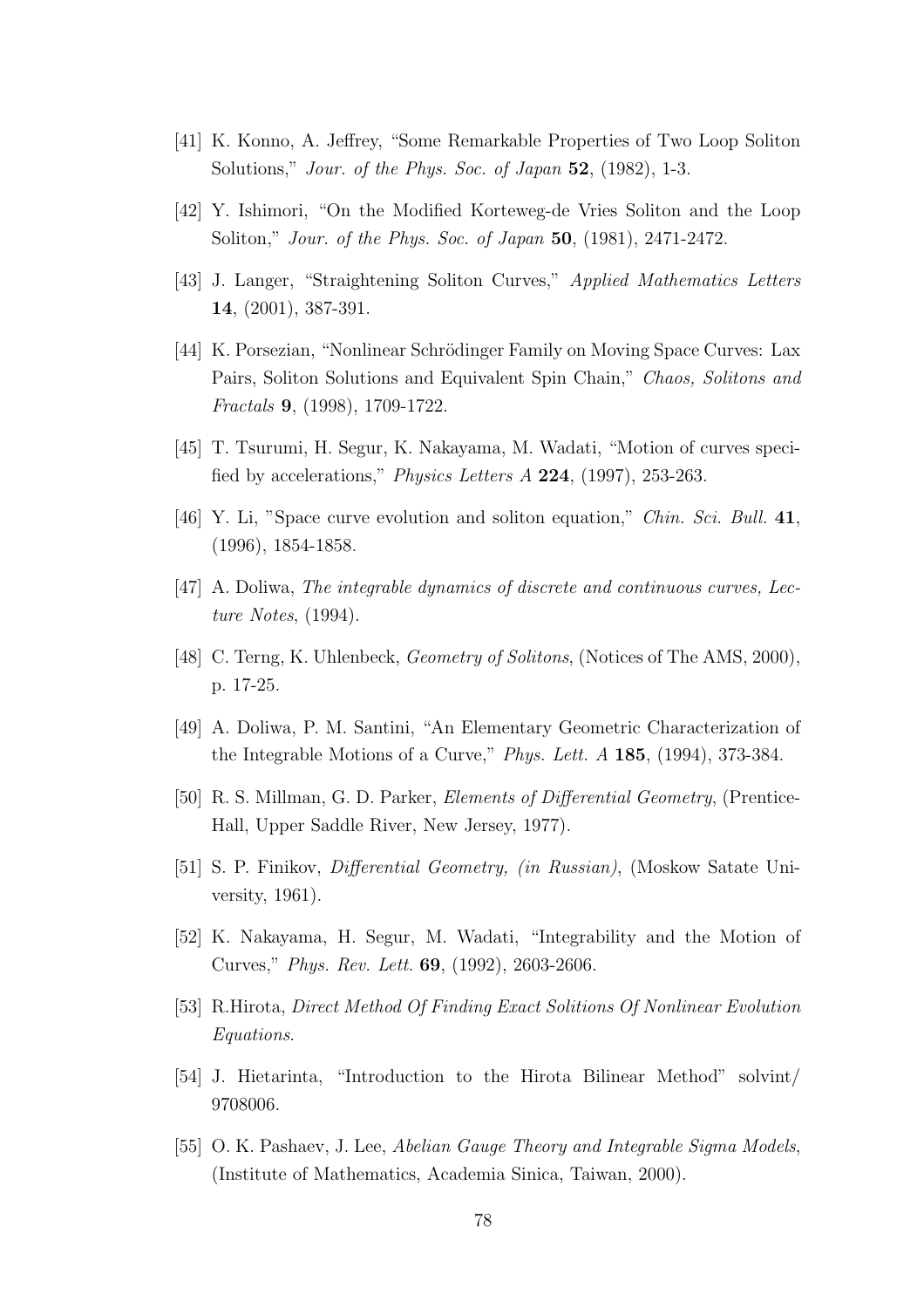- [56] F. Gesztesy, H. Holden, "The Cole-Hopf and Miura Trasformasions Revisited".
- [57] B. A. Dubrovin, S. P. Novikov, A. T. Fomenko, Modern Geometry-Methods and Applications Part I, (Springer -Verlag, New York, 1984).
- [58] C. Rogers, W. K. Schief, "On Geodesic Hydrodynamic Motions. Heisenberg Spin Connections," Jour. of Math. Analysis and Appl. 251, (2000), 855-870.
- [59] C. Rogers, W. K. Schief, "On Complex-Lamellar Motion of a Prim Gas," Jour. of Math. Analysis and Appl. 266, (2002), 55-69.
- [60] C. Rogers, W. K. Schief, "Intrinsic Geometry of the NLS Equation and Its Auto-Backlund Transformation," Studies in Appl. Math. 101, (1998), 267-287.
- [61] P. G. Drazin, R. S. Johnson, Solitons : An Introduction, (Cambridge Texts in Applied Mathematics, 1989).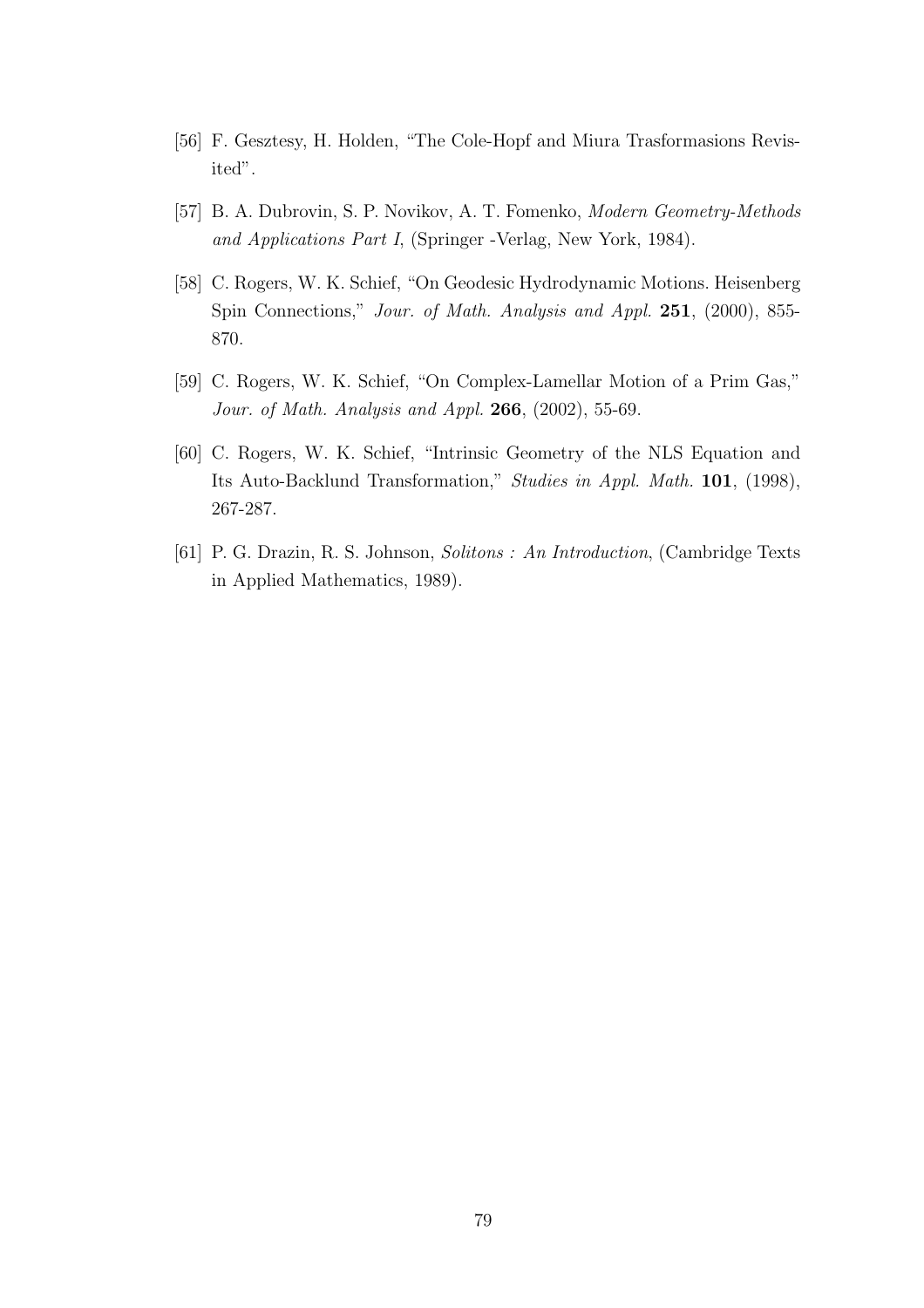## APPENDIX A

# MKdV Two Soliton Solution and Asymptotic Analysis

In the Hirota bilinear representation for MKdV equation (4.2), the solution of equation supposed in the form:

$$
\kappa = \frac{G}{F},
$$

where  $F$  and  $G$  are real functions of  $s$  and  $t$ . The second Eq. (4.11) gives

$$
2\frac{D_s^2(F \cdot F)}{F^2} = \frac{1}{2}\frac{G^2}{F^2} = \frac{1}{2}\kappa^2.
$$

Then, we have expression for curvature, directly in terms of function  $F$  only,

$$
\kappa^2 = 2\frac{D_s^2(F \cdot F)}{F^2} = 4\frac{FF_{ss} - F_s^2}{F^2} = 4(\ln F)_{ss}.
$$
 (A.1)

For our two soliton solution,

$$
F = 1 + \frac{e^{\eta_1}}{4k_1^2} + \frac{1}{2} \frac{e^{\eta_1 + \eta_2}}{\left(k_1 + k_2\right)^2} + \frac{e^{2\eta_2}}{4k_1^2} + \beta e^{2\eta_1 + 2\eta_2},
$$

where

$$
\beta = \frac{(k_1 - k_2)^4}{256k_1^2k_2^2(k_1 + k_2)^4}.
$$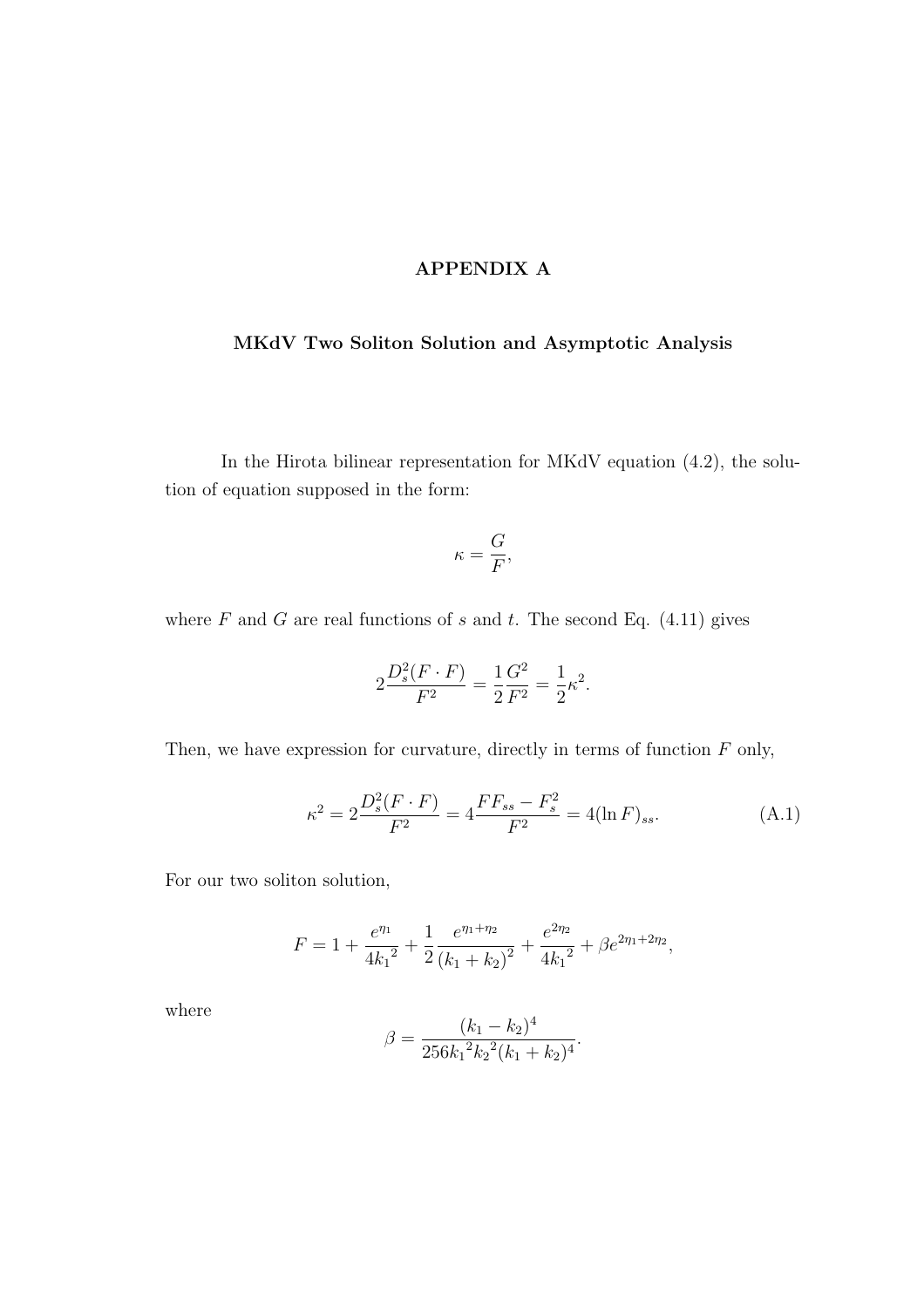We choose

$$
0 < k_1 < k_2,
$$
\n
$$
\eta_i = k_i s - k_i^3 t + \eta_i^{(0)} = k_i (s - v_i t) = k_i \xi_i, i = 1, 2,
$$

where  $v_i = k_i^2$ . To analyse asymptotic behaviour of this solution we will choose two frames.

1) In the first frame, let  $\xi_1 = s - v_1 t = \text{constant}$ , then

$$
\eta_2 = k_2 \xi_2 = k_2 \xi_1 + k_2 [(v_1 - v_2)t + (s_{0_1} - s_{0_2})], \quad (v_1 - v_2) < 0.
$$

(a) When  $s \to +\infty$ ,  $t \to +\infty$  we have  $e^{\eta_2} \to 0$  then

$$
F \approx 1 + \frac{e^{2\eta_1}}{16k_1^2},
$$

and one soliton solution due to the (A.1) is

$$
\kappa = \frac{2k_1}{\cosh k_1 (s - k_1^2 t - s_{0_1} - \frac{\ln 4k_1}{k_1})}.
$$

(b) When  $s \to -\infty$ ,  $t \to -\infty$  we have  $e^{\eta_2} \to +\infty$  then

$$
F \approx \frac{e^{2\eta_2}}{16k_1^2} (1 + 16k_2^2 \beta e^{2\eta_1}),
$$

and one soliton solution is

$$
\kappa = \frac{2k_1}{\cosh k_1(s - k_1^2 t - s_{0_1} + \frac{\ln 4k_2\sqrt{\beta}}{k_1})}
$$

.

2) In the second frame, let  $\xi_2 = s - v_2t = \text{constant}$ , then

$$
\eta_1 = k_1 \xi_1 = k_1 \xi_2 + k_1 [(v_2 - v_1)t + (s_{0_2} - s_{0_1})], \quad (v_2 - v_1) > 0.
$$

(a) When  $s \to +\infty$ ,  $t \to +\infty$  we have  $e^{\eta_1} \to +\infty$  then

$$
F \approx \frac{e^{2\eta_1}}{16k_1^2} (1 + 16k_1^2 \beta e^{2\eta_2}),
$$